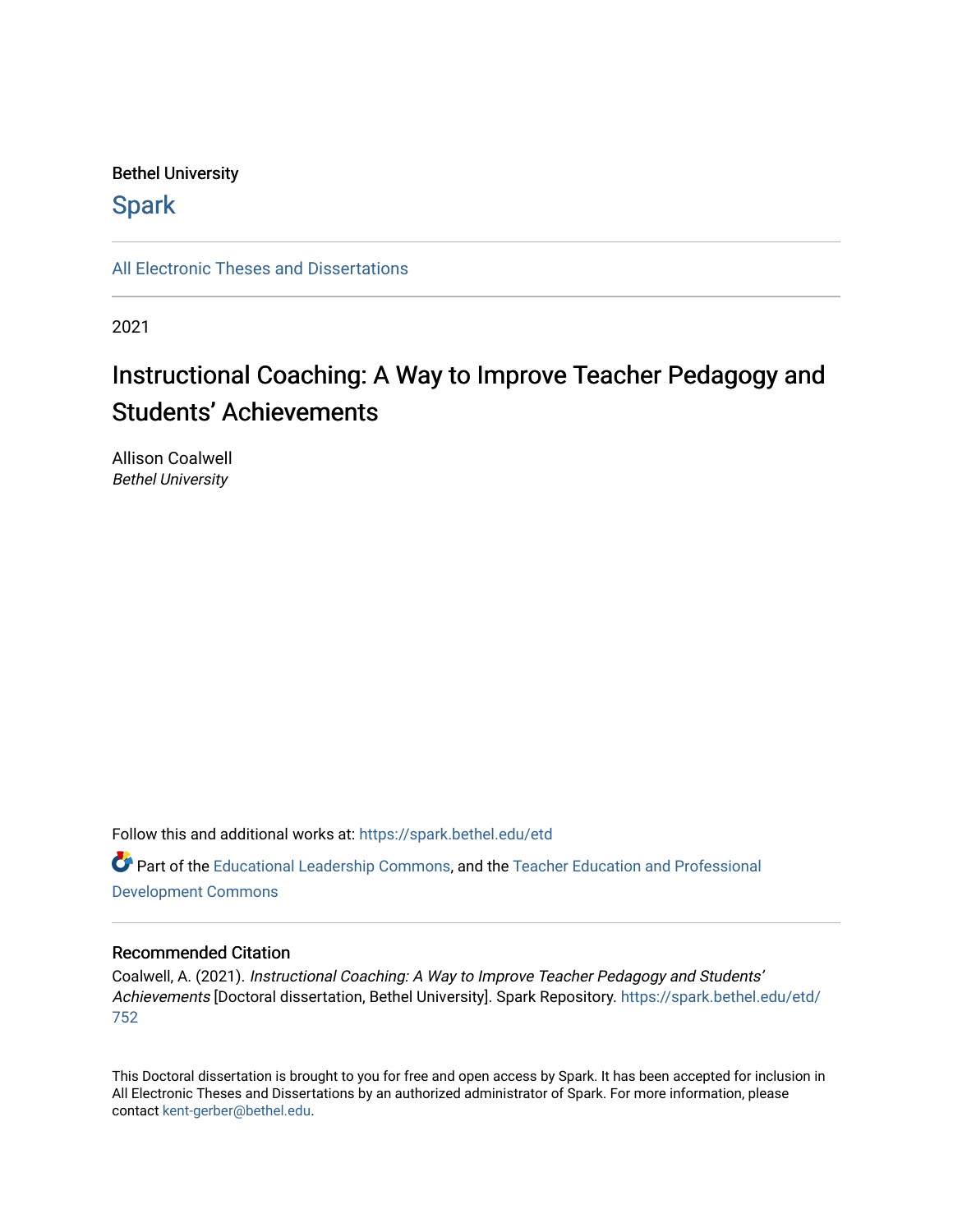Instructional Coaching: A Way to Improve Teacher Pedagogy and Students' Achievements

by Allison Coalwell

A dissertation submitted to the faculty of Bethel University in partial fulfillment of the requirements for the degree of Doctor of Education.

> Saint Paul, MN 2021

> > Approved by:

Advisor, Dr. Tracy Reimer

Reader, Dr. Cindy Hansen

Reader, Dr. Marta Shaw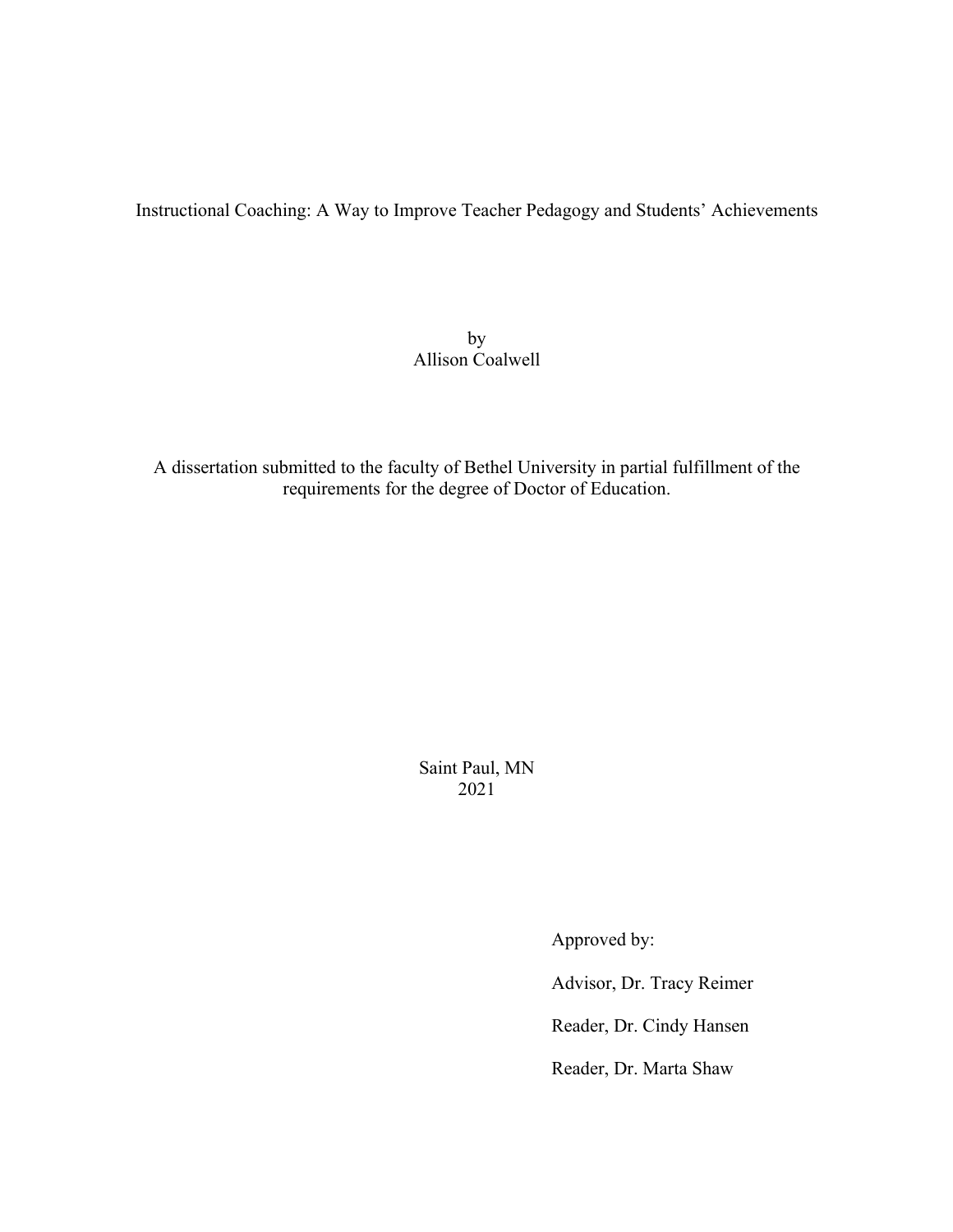#### Abstract

As students' assessment scores in the United States continue on a downward trend, school districts across the nation seek ways to improve the quality of instruction. A proven strategy to enhance teacher quality, and subsequently student achievement, is to provide educators with professional development opportunities. A teacher training approach gaining momentum in schools involves instructional coaching as a practice with promise to increase students' achievement. This study examined the Instructional Coaching Program of a secondary school where students made significant academic gains to explicitly define the instructional coaching model that improved teacher pedagogy and increased students' achievement. In addition, this single-site qualitative study aimed to outline how the Instructional Coaching Program was sustained. Education leaders identified having a vision and goals to provide purpose, defining system guidelines and roles, and integrating multiple support systems as essential components of an effective instructional coaching program. The educational leaders identified continuous collaboration and communication, ongoing financial investment, and success as important factors that sustain an instructional coaching program. The Minnesota Department of Education Quality Compensation plan was found to provide guidance for education leaders to design and implement an instructional coaching program that meets the needs of their teacher and student populations.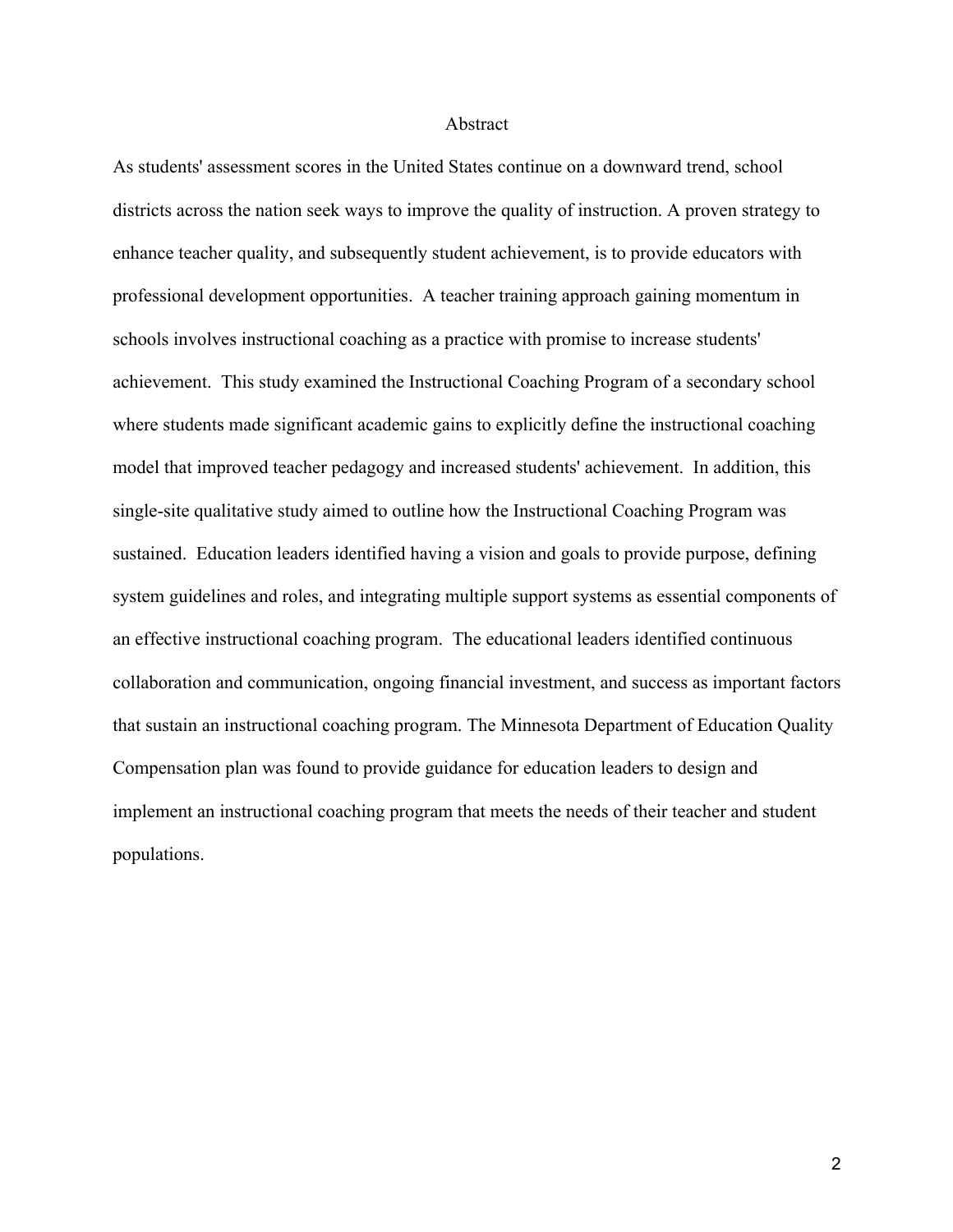## Acknowledgments

First of all, I would like to thank Jesus, my Lord, and Savior. I am thankful for the gifts, talents, and resources You have blessed me with to complete this project. While writing my dissertation, I learned to depend on You more, acknowledge You more, and trust You more. "I can do all things through him who strengthens me" (Philippians 4:13).

This study would have been impossible to complete without my husband's patience, kindness, and encouragement. Thank you for all of the times you spoke positive words to get me through a challenging stretch. Thank you for cooking meals, doing laundry, and cleaning the house when I was deep in my work. Thank you for listening and being there for me, for making me laugh. Thank you to my children, who showed extra grace and independence when I could not be fully present in their lives at times. Your cheerful encouragement motivated me to the end.

Thank you, Mom and Dad, Karn and Steve. Your help with the kids, encouragement along the journey, and genuine interest in my work did not go unnoticed. Thank you for being positive role models and constant supporters for my family and me.

Dr. Tracy Reimer, my advisor, you were the glue that held this study together. Thank you for your unwavering patience and kindness that kept me moving forward. Your work ethic inspired me. Your knowledge about the research and writing process made my work better. Thank you for consistently modeling what it means to be a life-long learner.

Thank you to Dr. Hansen and Dr. Shaw, my readers. Thank you for providing valuable insight which challenged me and elevated the quality of my work. It was inspiring to work with you.

A warm thanks to my dissertation group members Dr. Claudia Roesler (my peer partner), Dr. Julie De Hann, and Dr. Peggy Rosell. It was an absolute blessing to walk this journey with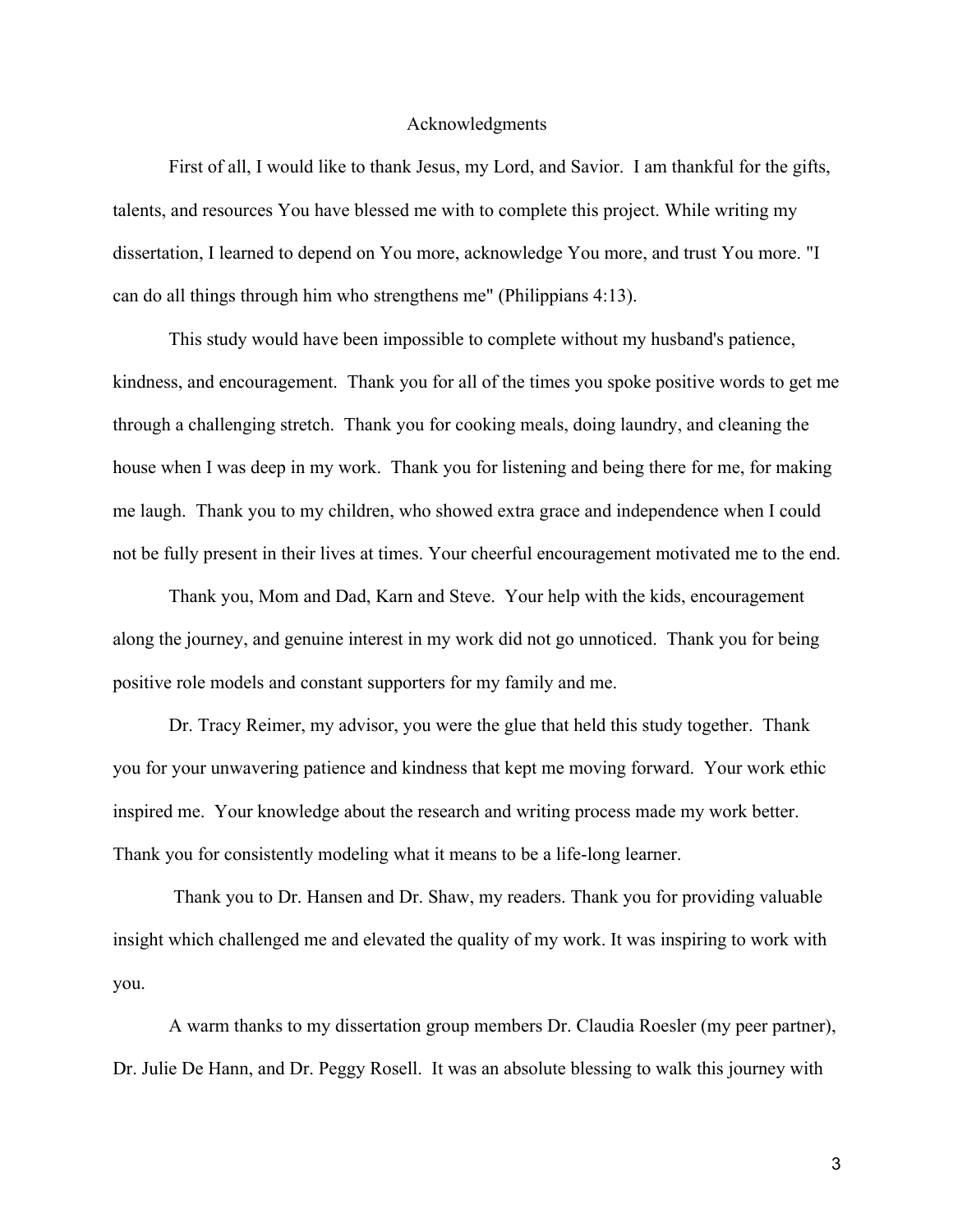you. I made it through this dissertation process because we met each week, established goals, supported each other, and shared many laughs. Thank you for listening, caring, encouraging, and understanding. I will never forget our time together.

A special thank you to the district leaders at Grandview. Thank you for sharing your valuable insight and experiences with me. Your expertise in providing meaningful professional development opportunities for teachers will allow other educational leaders to learn from you.

Finally, I thank my friends and family for having patience, believing in me, and celebrating with me throughout the different milestones. I am blessed to have an outstanding support system. All my love to you!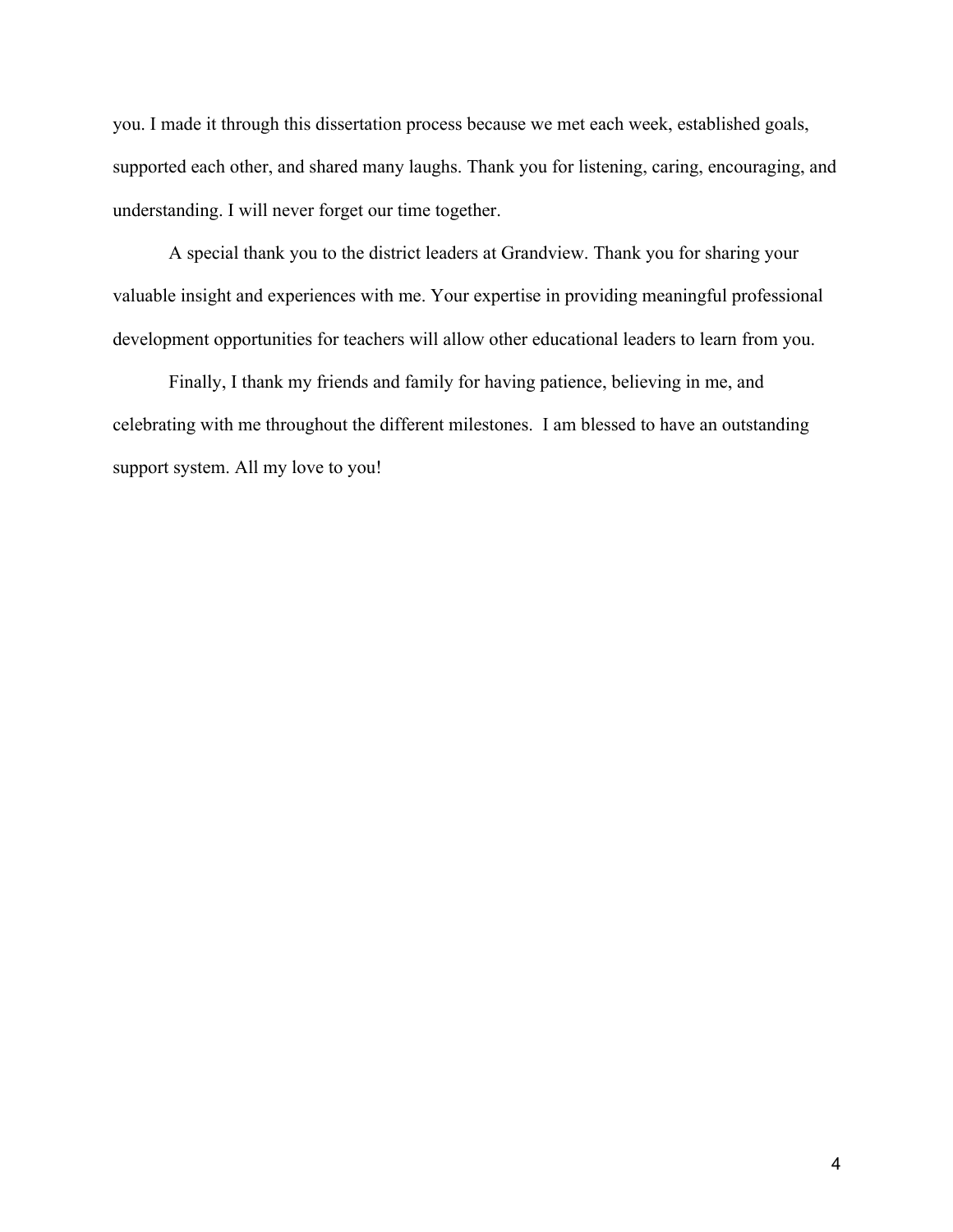| Table of Contents |
|-------------------|
|-------------------|

| $\ldots$ . 42 |
|---------------|
|               |
|               |
|               |
|               |
|               |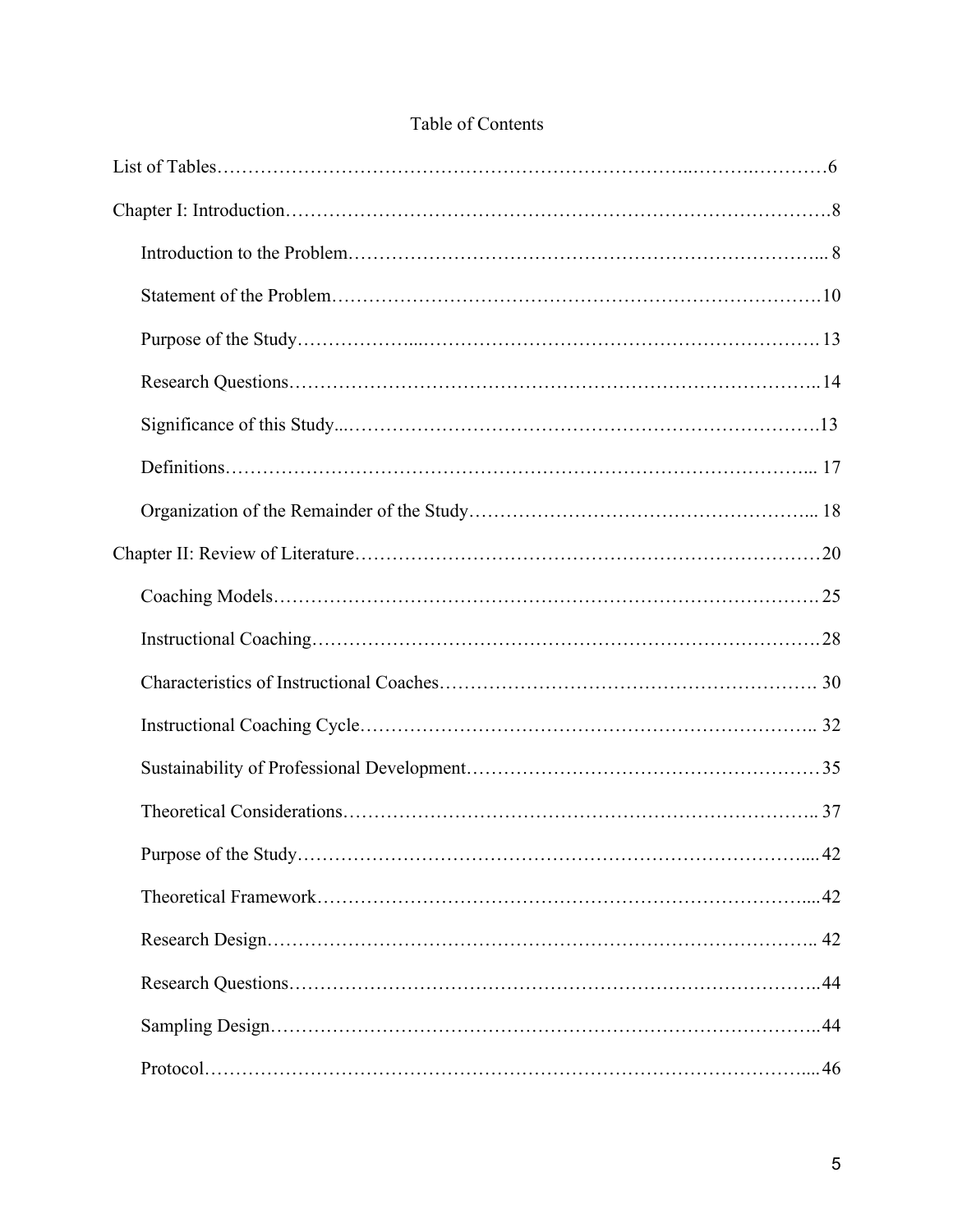| 101 |  |  |  |
|-----|--|--|--|
|     |  |  |  |
|     |  |  |  |
|     |  |  |  |
|     |  |  |  |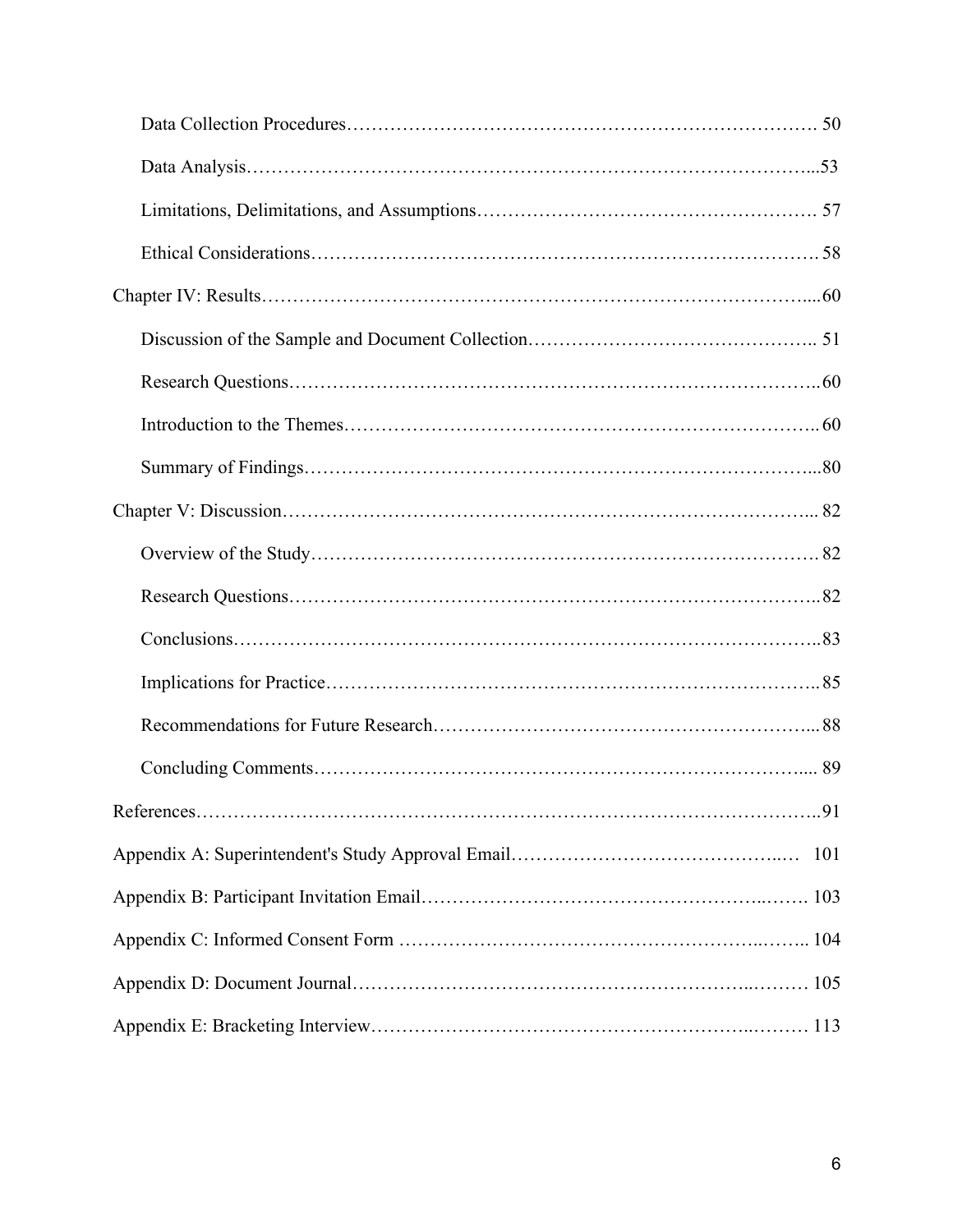# List of Tables

| 5. Minnesota Quality Compensation Components Aligned with Discovered Themes 82 |  |
|--------------------------------------------------------------------------------|--|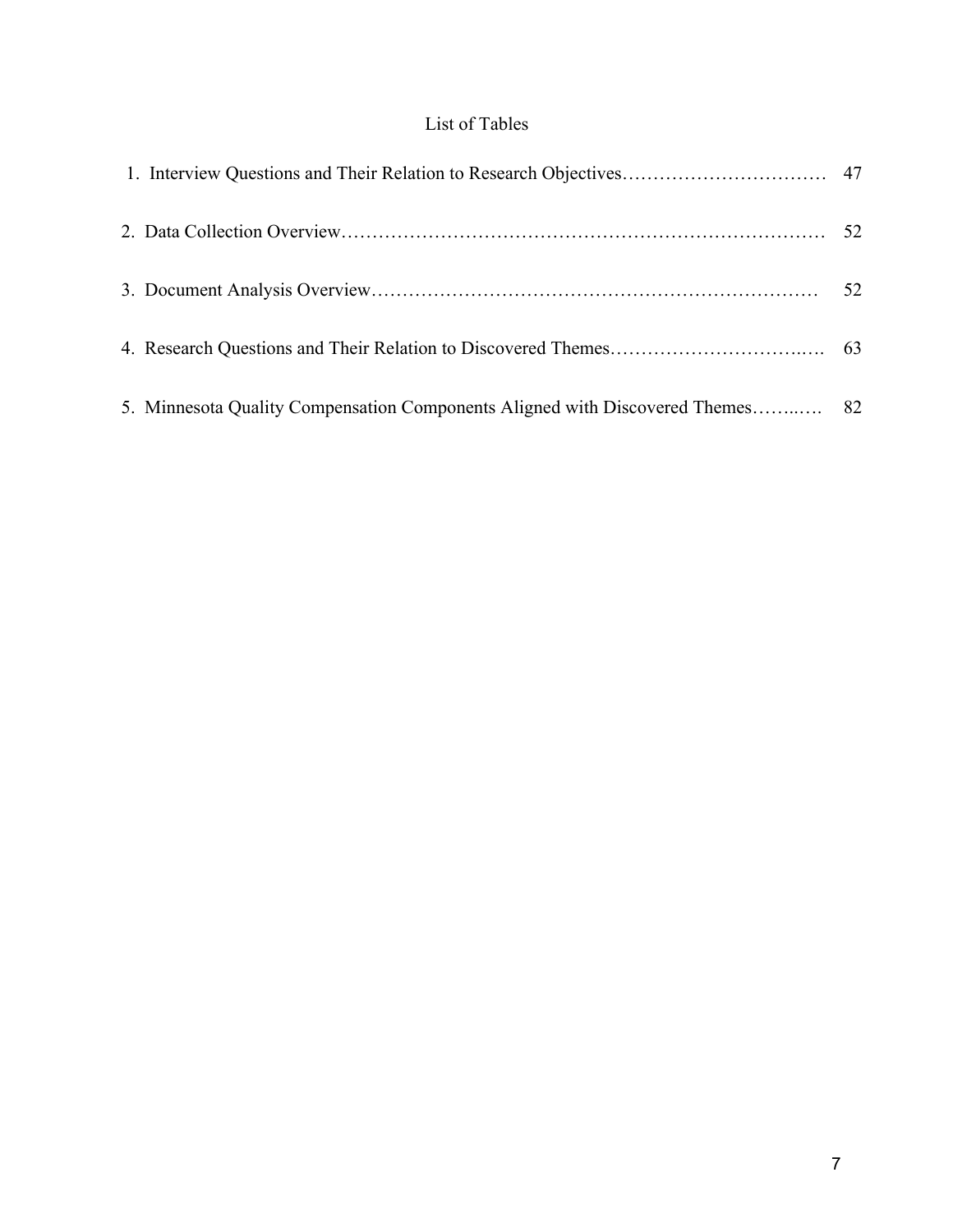## **Chapter I: Introduction**

#### **Introduction to the Problem**

A high-quality education prepares students to enter a post-secondary setting, join the workforce, and be productive and contributing citizens (Jimenez & Sargrad, 2018). Education provides opportunities for students to learn and achieve at high levels. Unfortunately, many students in the United States have not made significant academic progress, and their academic achievement rates are low (Serino, 2017). Since 2003, American high school students' performance has not improved on international assessments, and high school students in the United States of America fall behind students in other countries (Jimenez & Sargrad, 2018). According to the Program for International Student Assessment (PISA), in 2015, 15-year-olds from the United States tested lower than 14 countries in reading literacy scores and lower than 36 countries in mathematics literacy scores (McFarland et al., 2019). Notably, the achievement gap in high-performing countries is significantly smaller than the achievement gap in the United States: Countries that outscore the United States on international exams have more low-income students who achieve higher test scores (Gurría, 2016). For a country to thrive and compete globally, the government must provide a competitive education for all citizens (Grossman, 2009).

The National Assessment of Educational Progress (NAEP) shows the average reading scores of 12th-grade students have lowered since 1992. In 2015, 37% of 12th-grade students performed at or above proficient reading skills, which was lower than the scores reported in 1992 when 40% of 12th-graders scored at or above proficient (NAEP Report Card: 2019 NAEP Reading Assessment, 2019). The NAEP math achievement of 12th-grade students has not measurably changed since 2005 (NAEP Report Card: 2019 NAEP Mathematics Assessment,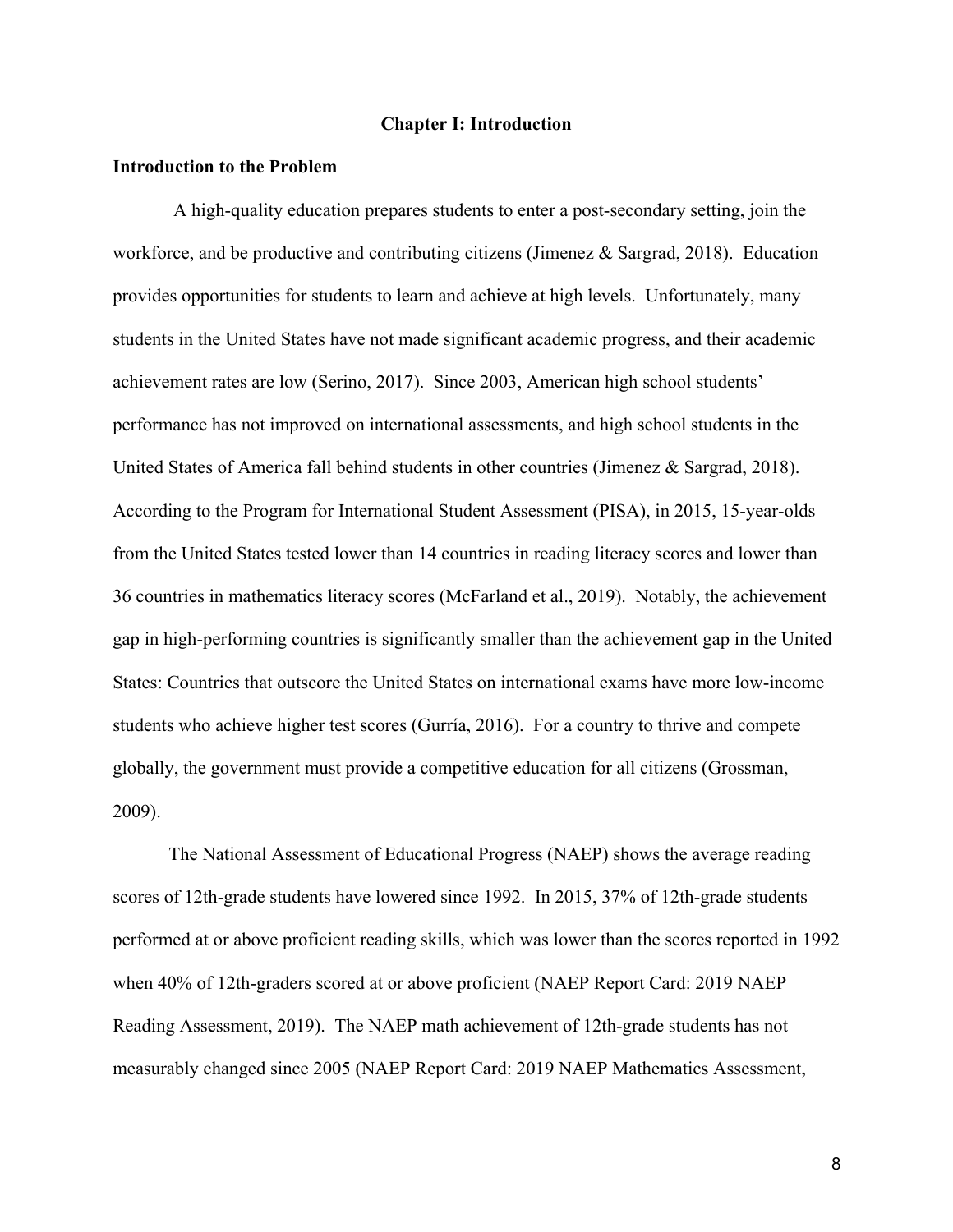2019). According to the National Assessment Governing Board (NAGB), in 2019, 37% of twelfth-grade students in the United States were academically prepared to attend college (NAEP Report Card: 2019 NAEP Mathematics Assessment, 2019).

In summary, PISA and NAEP test results of American students are evidence that students' achievement is not improving. Educational leaders need to shift the academic focus to produce master teachers and educational systems of excellence that will compete nationally and internationally (Grossman, 2009). Educational reform in the United States has been initiated in efforts to improve the quality of secondary education (Jimenez & Sargrad, 2018).

**Educational reform.** The federal government signed The No Child Left Behind Act (NCLB) into law on January 8, 2002. Under NCLB, the federal government established laws to guide education reform so that all children had the opportunity to receive a superior education (Tokic, 2006). During this time in U.S. history, federal funding for schools was directly linked to schools' performance. To meet the federal regulations and earn federal funding, educators felt pressure to focus their attention on preparing students to achieve high scores on standardized tests (Guilfoyle, 2006) and principals noted decreased levels of teachers' planning and presentation of professional development during NCLB implementation (Wiezorek, 2017). Under the NCLB testing and accountability structure, teachers' professional growth and innovation were stifled as they felt compelled to teach to the test (Guilfoyle, 2006).

The Every Student Succeeds Act (ESSA) passed in 2015 (Darling-Hammond et al., 2016) giving individual states more responsibility to design and implement accountability systems in public education. Under the ESSA, educational leaders continued focused efforts to develop professionally skilled teachers who provided a thorough education to prepare students for college, career, and life (Darling-Hammond et al., 2016). Unfortunately, these efforts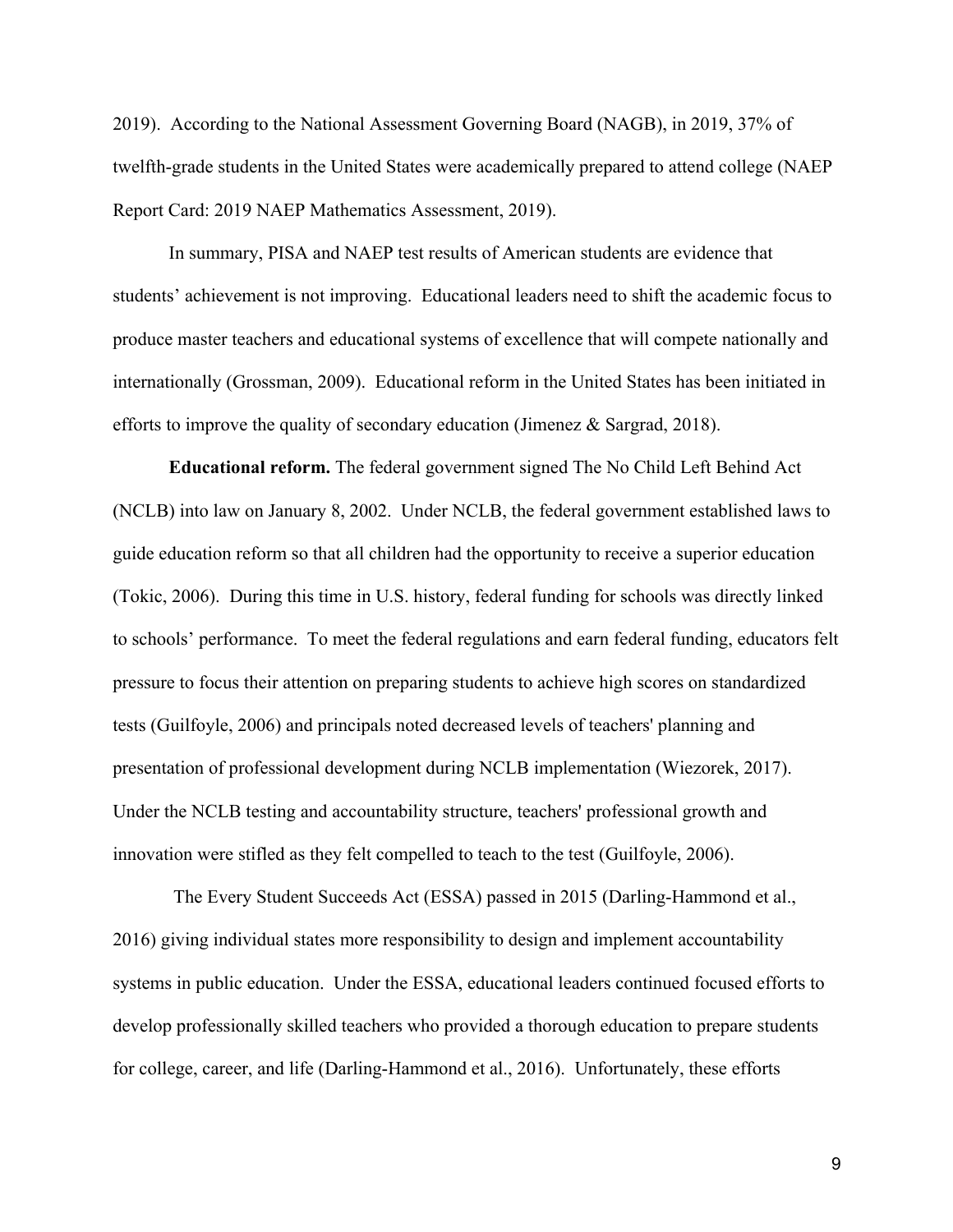frequently aligned with historical practices of delivering teacher professional development through large group conferences and workshops (Lieberman, 1995). After decades of national education reform focusing on traditional professional development to improve teachers' capacity, students' achievement has not improved (Serino, 2017).

## **Statement of the Problem**

Students' academic achievement in the United States has declined in the past decades (NAEP Report Card: 2019 NAEP Reading Assessment, 2019), and America is rapidly losing its globally-competitive edge (National Academies, National Academy of Sciences, National Academy of Engineering National Academies, and Institute of Medicine National Academies, 2010). Consequently, educational researchers have profusely invested in determining how to halt the downward trend, finding that the quality of teaching is the school factor with the most considerable effect on student achievement (Hattie, 2015; Weglinsky, 2002).

A proven strategy to improve teacher quality, and subsequently student achievement, is to provide educators with professional development opportunities. A meta-analysis study conducted by the Council of Chief State School Officers (CCSSO) showed a positive effect on students' achievement from teacher professional development (Blank & De las Alas, 2009). Researchers concluded that professional development is essential to deepen teachers' content knowledge and develop their teaching practices (Porter, Garet, Yoon, Desimone, & Birman, 2000). Teachers who received high-quality professional development with ongoing support were found to have students achieving at higher levels in their classrooms (Klinger, Vaughn, Hughes, & Arguelles, 1999).

The most common form of teacher professional development is training conducted in one day without any follow-up support (Kretlow, Wood, & Cooke, 2011; Kretlow &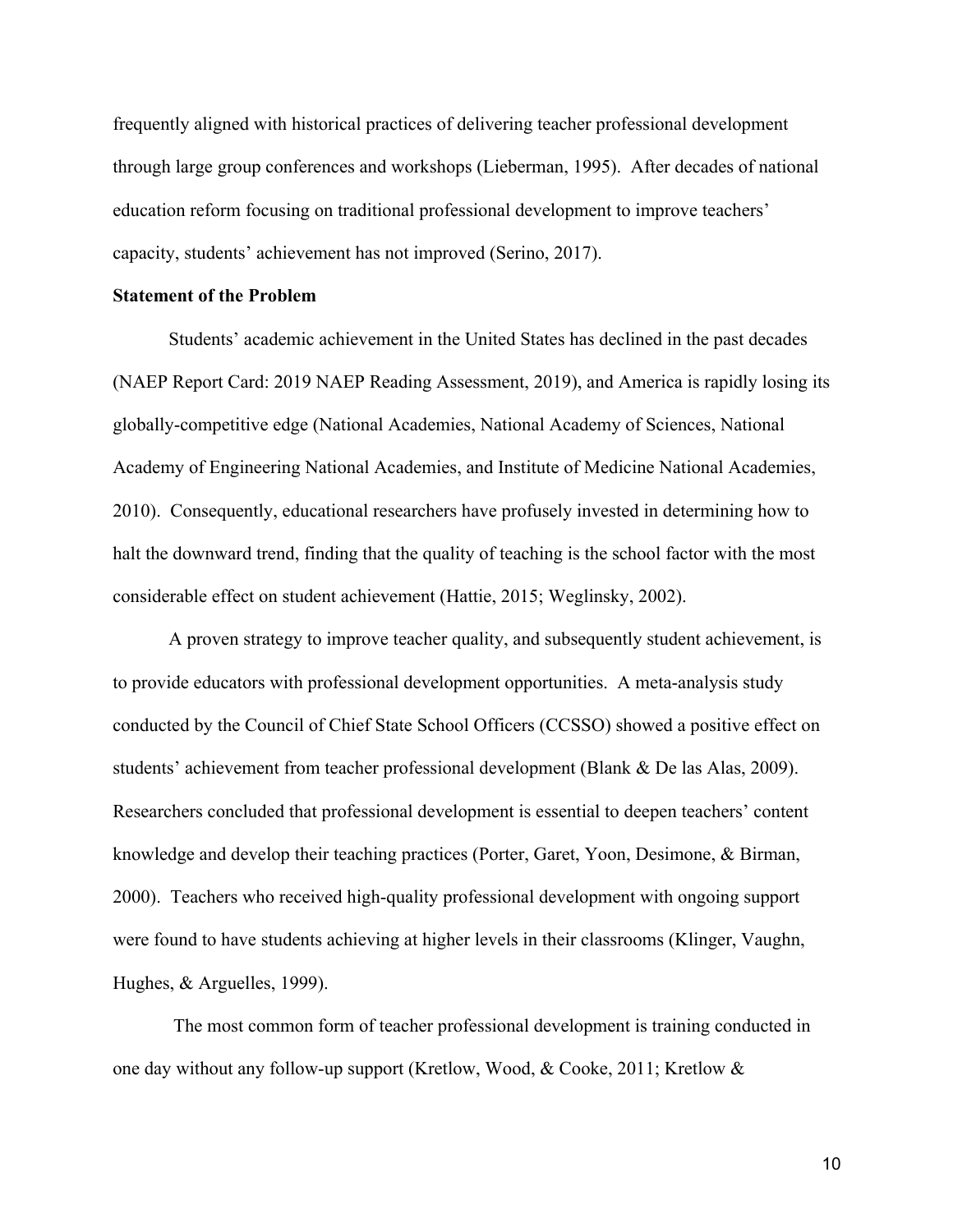Bartholomew, 2010). Educators use the traditional staff development approach because this method shares information with many teachers and is seen as economical (Desimone, Porter, Garet, Yoon, & Birman, 2002). While administrators have looked to traditional professional development practices as a means of improving students' achievement (Mizell, 2010), those professional development opportunities have proven ineffective in increasing students' achievement rates (NAEP Report Card*:* 2019 NAEP Reading Assessment, 2019).

An alternate professional development approach gaining momentum in schools involves instructional coaching as a practice with promise to increase students' achievement. Studies have found instructional coaching to significantly impact teachers' knowledge, skills, and practice (Desimone & Pak, 2017).

**Traditional professional development.** Robust professional development opportunities can result in students receiving a high-quality education (Jimenez & Sargrad, 2018); however, traditional professional development opportunities have many limitations. For instance, educational leaders frequently conduct professional development workshops in large group settings. These inservice sessions do not allow teachers to ask questions and practice the new teaching strategy taught during the session. In large group professional development settings, teachers' in-depth comprehension of new teaching and learning strategies becomes disconnected; therefore, the teachers do not implement new practices with fidelity in their classrooms. Studies show a research-to-practice gap when educational leaders provide traditional large group staff development without a personalized follow-up to the training (Greenwood & Abbott, 2001; Odom et al., 2005). According to Owen (2020), when educational leaders deliver staff development in a traditional "sit and get" model, teachers only apply 5%-15% of the new practices in their classrooms.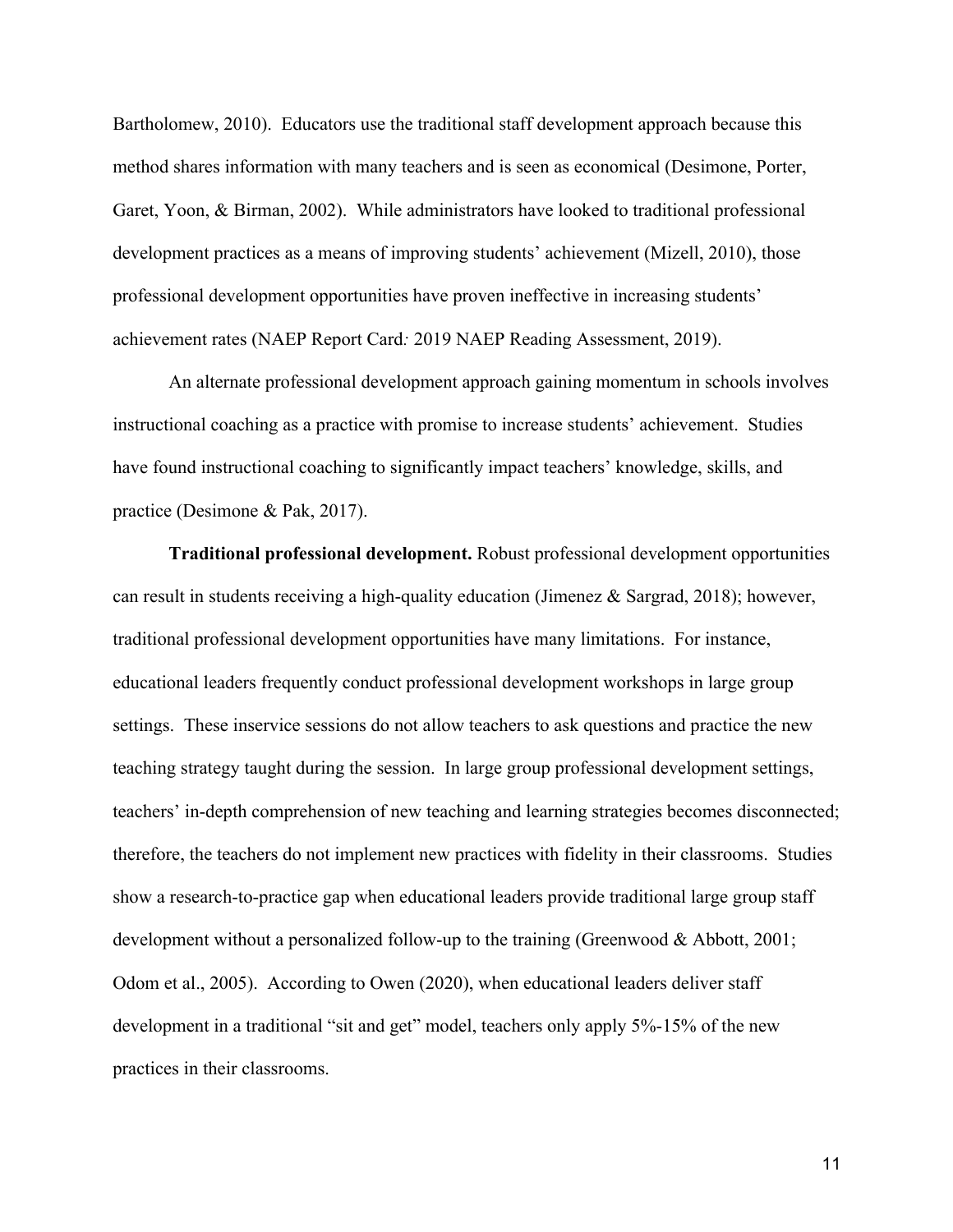**Professional development with coaches**. Instructional coaches work one-on-one or in small groups with teachers to identify problem areas in the educational setting, establish specific goals, engage in professional discussions, implement new strategies in the classroom, and reflect on the progress (Carlisle & Berebitsky, 2011; Lotter, Yow, & Peters, 2014; Pürçek, 2014). The coaching process, which provides extra support and guidance for teachers through year-round, real-time, and personalized training, has improved instructors' capacity (Carlisle & Berebitsky, 2011; Lotter et al., 2014). The personalized approach allows adult learners to choose and have a voice in which direction to focus their attention during an academic year. As teachers and coaches work together, coaches encourage personal reflection and adjustments in teaching practices, with students' improvement as an overarching goal to achieve as the academic year progresses (Lotter et al., 2014; Pürçek, 2014).

Establishing a personalized approach to professional development with instructional coaches has proven to increase the implementation of newly learned teaching practices in the classroom (Owen, 2020). When instructional coaches deliver and support professional development efforts in a school, teachers apply 80%-90% of their classrooms' new skills (Owen, 2020, p. 24). However, the vast majority of research on instructional coaching has occurred at the elementary level, and there is a lack of research to document a specific instructional coaching model that produces significant academic achievement for secondary students (Kretlow et al., 2011; Stichter, Lewis, Richter, Johnson, & Bradley, 2006). Researchers have not investigated how instructional coaching models have proven effective in helping teachers achieve significant academic gains among high school students.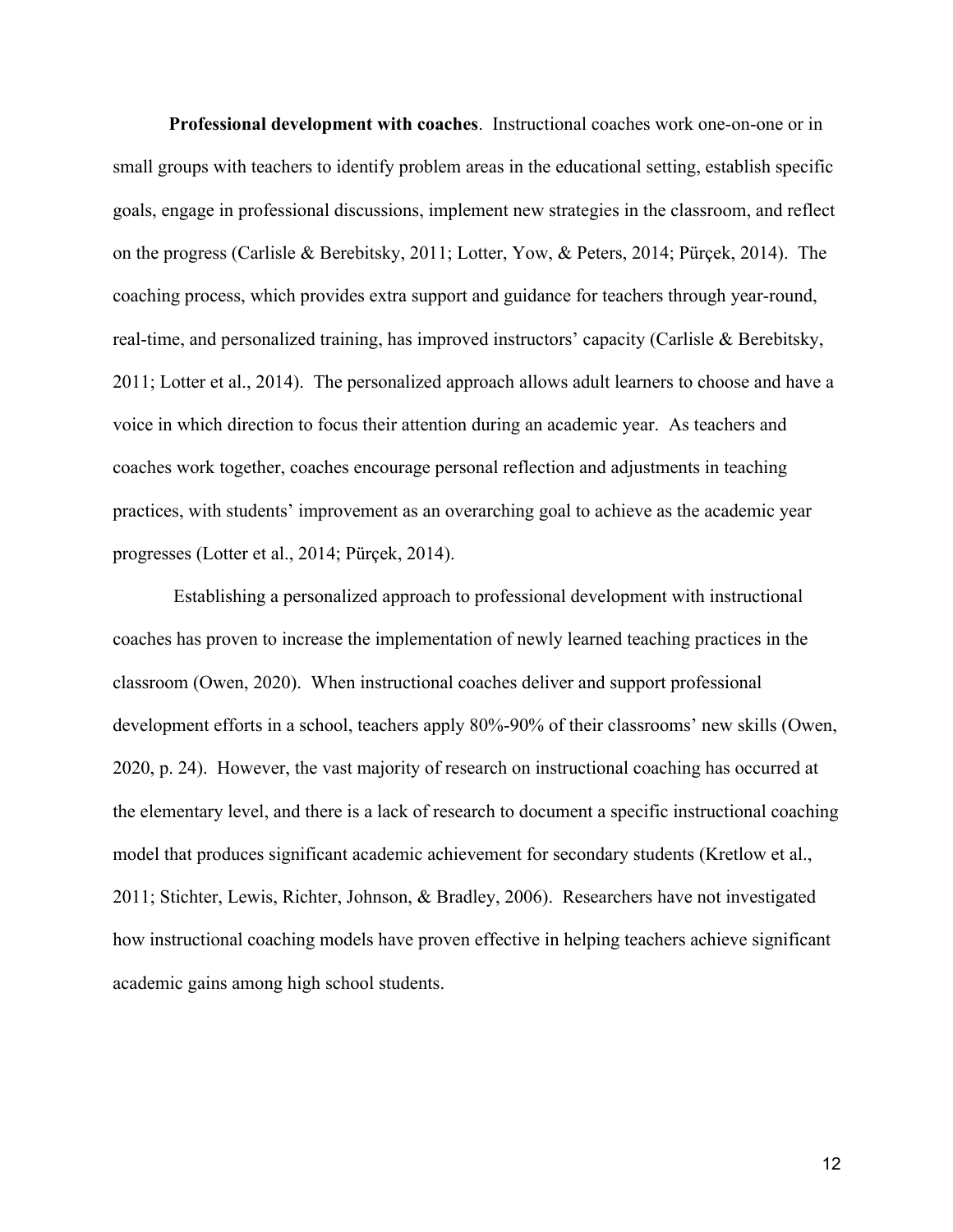# **Purpose of the Study**

The purpose of this study was to examine the Instructional Coaching Program of a secondary school where students made significant academic gains to explicitly define an instructional coaching model promising in the improvement of teacher pedagogy and increasing students' achievement. In addition, this study aimed to outline how the Instructional Coaching Program is sustained.

Students attending a large suburban high school in Minnesota have made significant academic gains over the past decade. The students' state-level reading, math, and science scores have improved, while the state's student average test scores have lowered or not significantly improved. Based on the 2018-2019 MCA-III Reading, MCA-III Math, and MCA-III Science test scores released by the Minnesota Department of Education, this school is recognized as one of the top public high schools in the state (Minnesota High School Rankings, 2019). This school climbed over 50 spots from the 2018 ranking (Minnesota High School Rankings, 2019). The district started its Instructional Coaching Program in the 2014-2015 school year. Five years after the initial implementation of personalized professional development, students' achievement significantly increased. Improved teacher pedagogy may have been a contributing factor to students' improvement. It was informative to study this educational setting in more depth to identify the Instructional Coaching Program's specific characteristics that improved teacher pedagogy and increased students' achievement. This knowledge might lead to successful implementation and sustainment of professional development at other schools.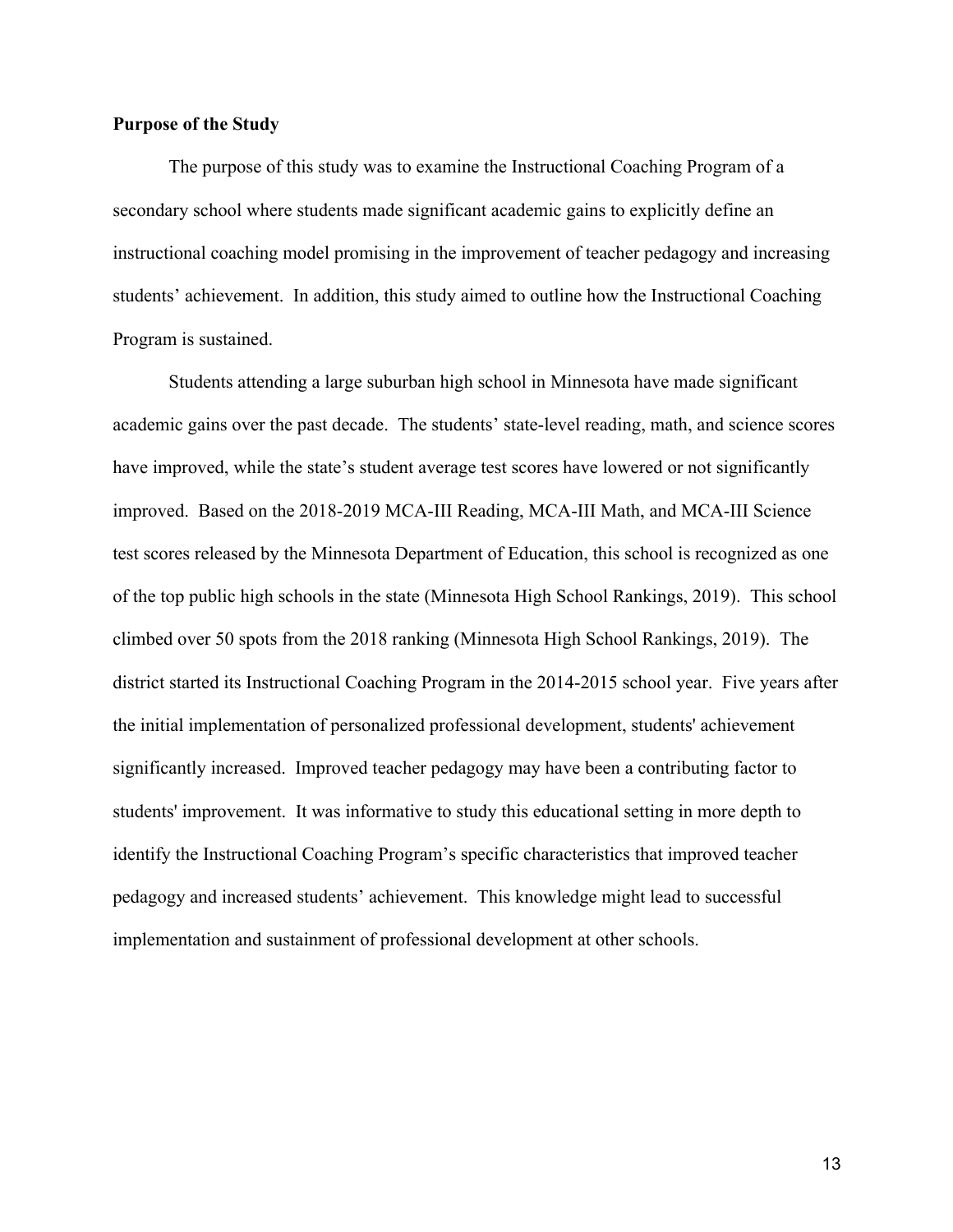# **Research Questions**

To gain knowledge about an Instructional Coaching Program of a secondary school that made significant academic student gains and to understand the initiatives that aid in the sustainability of the program, two questions were addressed:

RQ1 What components of a secondary level Instructional Coaching Program do educational leaders attribute to improved teacher pedagogy and increased student achievement?

RQ2 How do educational leaders sustain an Instructional Coaching Program at a secondary level that improves teacher pedagogy and increases student achievement?

# **Significance of this Study**

**Contribution to practice.** This study aimed to provide school leaders with information to guide the implementation of a high-quality coaching program, with professional development opportunities that meet adult learners' unique needs. Findings may provide insight into the urgency of providing job-embedded professional development with instructional coaches to improve teaching and learning practices and raise students' achievement. New knowledge from this study may aid teachers and instructional coaches to work more effectively together in the complex classroom environment to implement, monitor, and adjust instructional practices and implement new methods with fidelity.

It is essential teachers participate in meaningful professional development opportunities to enhance classroom instruction and student achievement (Cohen & Hill, 2000; Darling-Hammond & McLaughlin, 1995). Researchers found positive relationships between teachers' professional development opportunities, their teaching and learning practices, and students' increased test scores (Cohen & Hill, 2000). Teachers need professional development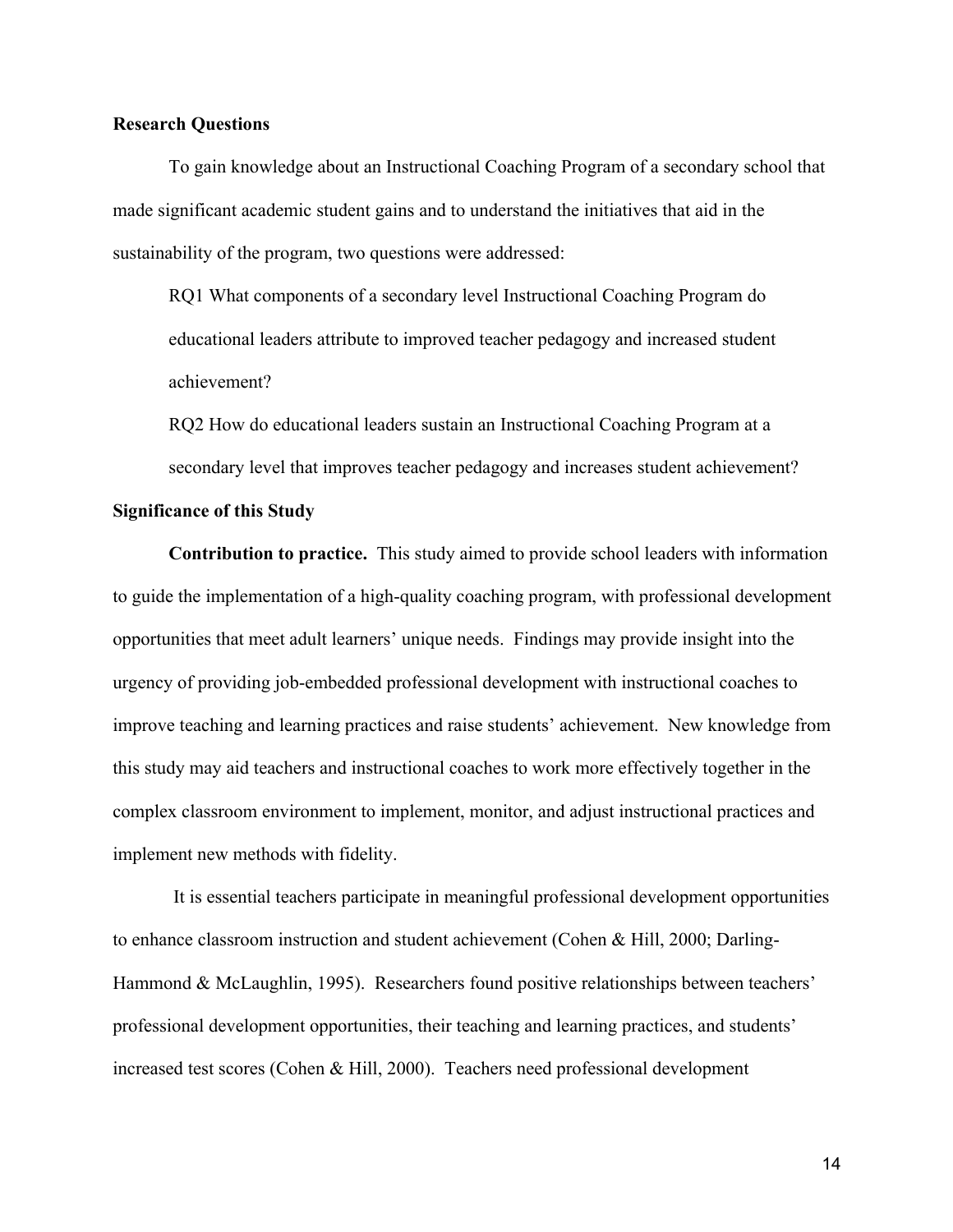opportunities that inspire them to change what they do in the classroom (Cohen & Hill, 2000). Simply providing facts, information, or a new curriculum will not give teachers adequate tools to make changes in their classrooms and improve student learning.

When teachers improve their teaching and learning practices, they are more equipped to meet individual student's learning needs (Blank & De las Alas, 2009; Borko, 2004). Meeting the needs of individual learners has been found to increase students' achievement (Mizell, 2010). Teachers make instructional gains when they have the opportunity to participate in jobembedded professional development opportunities that partner with instructional coaches (Camburn & Han, 2017; Knight, 2006). If experts identify specific characteristics of a secondary instructional coaching program where students made significant academic gains, this information can help guide the implementation of instructional coaching programs in other high schools (Blamey, Meyer, & Walpole, 2009).

**Resource allocation.** Educational leaders desire to increase students' achievement, and they will channel their resources in ways that will improve the teaching and learning processes in classrooms. With a limited amount of resources to provide high-quality education, educational leaders need to know the best practices to invest time and money. This case study examined a district that spends less than the state average educating each student. The financial restrictions parallel the larger, global perspective, as some countries spend less money on education, and their students score higher than American students on achievement exams (McFarland et al., 2019). This study aimed to identify the characteristics and ways of sustaining a secondary Instructional Coaching Program. This study's empirical evidence may guide instructional leaders to channel their resources and invest in meaningful professional development opportunities.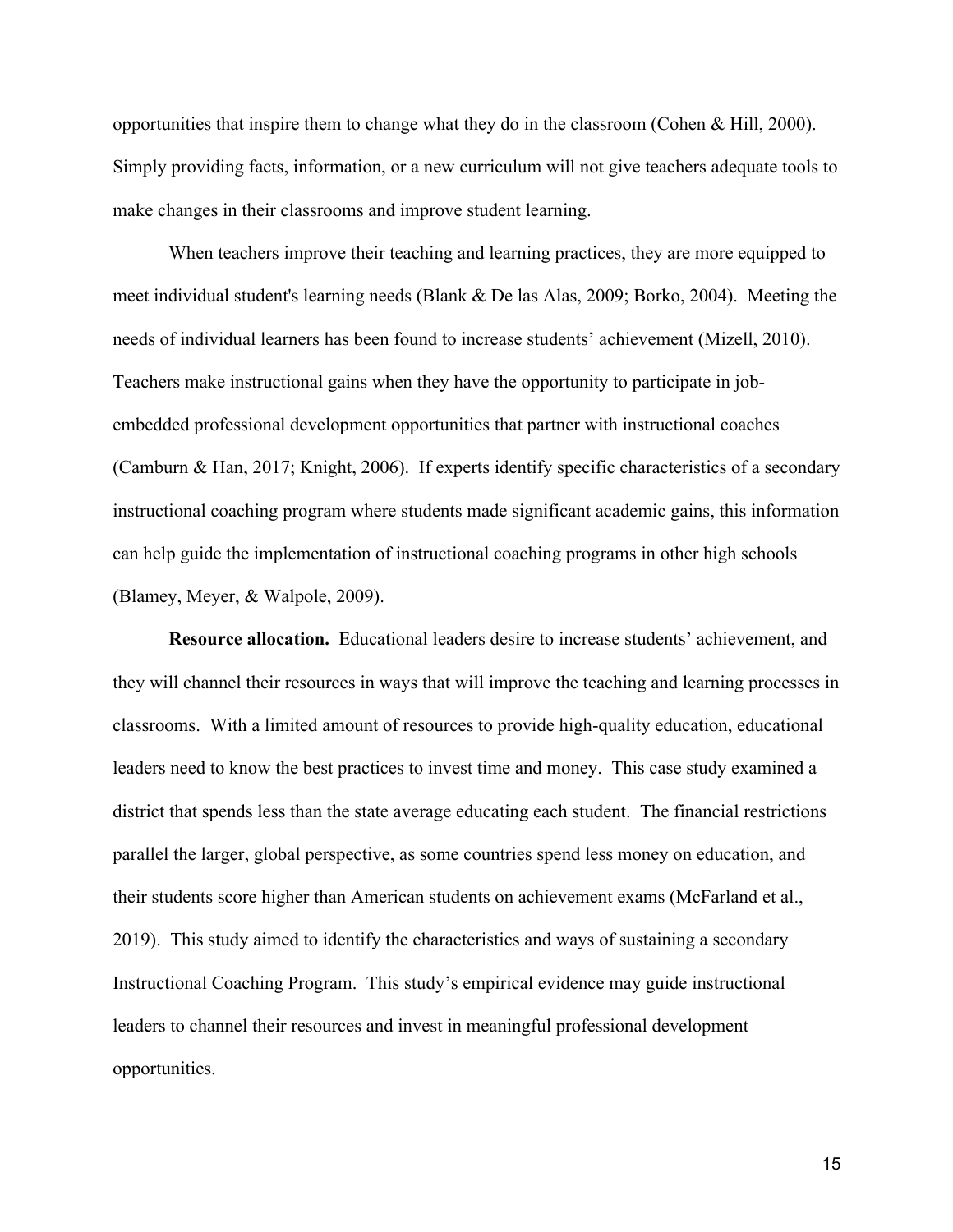**Contribution to research.** Student achievement rates in the United States are low in comparison to other developed countries (McFarland et al., 2019). Previous research has concluded that more empirical studies need to be conducted in instructional coaching, explicitly examining the coaching factors that impact students' achievement (Cabak, 2017; Garcia et al., 2013). Study findings ascertained a need to identify a coaching program's specific components that produce enhanced teacher and students' learning behaviors (Denton & Hasbrouck, 2009; Reddy, Dudek, & Lewka, 2017). Traits of an effective instructional coaching program need to be identified because there is a gap in research about the particular characteristics of a secondary instructional coaching program where students have made significant academic gains (Reddy et al., 2017). Future research could help define effective coaching models for this specific learning context (Blamey et al., 2009). Denton and Hasbrouck (2009) stated:

There is a need to develop fully-articulated models of instructional coaching based on cohesive theories, and to validate these models. In a very real sense, practice has preceded theory in this area. Until coaching models are clearly defined, it will be impossible to determine whether specific coaching approaches result in improved teacher practices and, most importantly, in improved student outcomes. (p.172)

Many questions remain about the appropriate instructional coaching model in the secondary educational setting. Few studies focus on secondary education and instructional coaching. Specific practices used to sustain an instructional coaching program that improves teacher pedagogy and increases students' achievement need to be identified.

Educational leaders find it challenging to demonstrate how professional development directly leads to students' achievement (Borko, 2004). There is not enough research that profoundly examines the effects of coaching (Cornett & Knight, 2009). Researchers have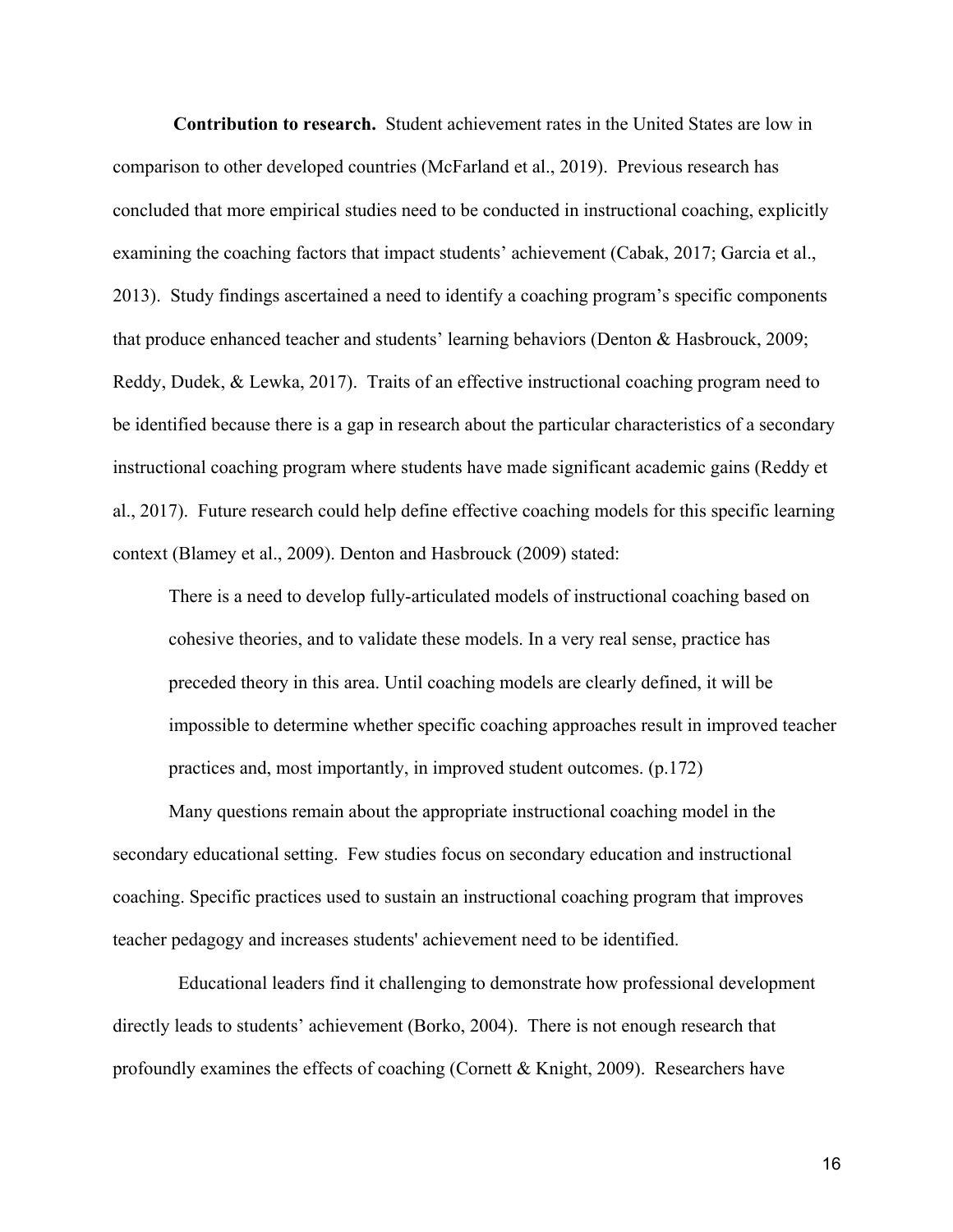recommended further study of professional development's impact on teachers and students to prove useful to design and implement purposeful staff development opportunities (Yoon, Duncan, Lee, Scarloss, & Shapley, 2007).

Empirical research focused on identifying a secondary instructional coaching program's specific characteristics expands the knowledge in the education field, provides educational leaders with information to guide their professional development opportunities, and has the potential to improve students' achievement. A case study of a high school in a district that spends less than the state average per student, yet where students made significant academic gains provides insight into the characteristics of an Instructional Coaching Program that provided professional development opportunities in ways that allowed teachers to improve their teaching and learning practices. This study may contribute new knowledge to education by defining components of an Instructional Coaching Program at a high school where the state of Minnesota reported significant students' achievement gains.

# **Definitions**

*Instructional Coach* is an on-site professional developer who uses effective instructional practices to collaborate with teachers, identify strategies that effectively meet teachers' needs, and help teachers implement new teaching and learning practices (Knight, 2004).

*Teaching and Learning* is when an educator assesses learning needs, establishes learning objectives, develops instructional strategies, implements the instructional plan, monitors student learning, and makes adjustments to the process to meet students' needs ("What is the Teaching-Learning Process?," n.d.).

*No Child Left Behind Act of 2001* focused on improving the academic achievement of disadvantaged students by preparing, training, and recruiting high-quality teachers and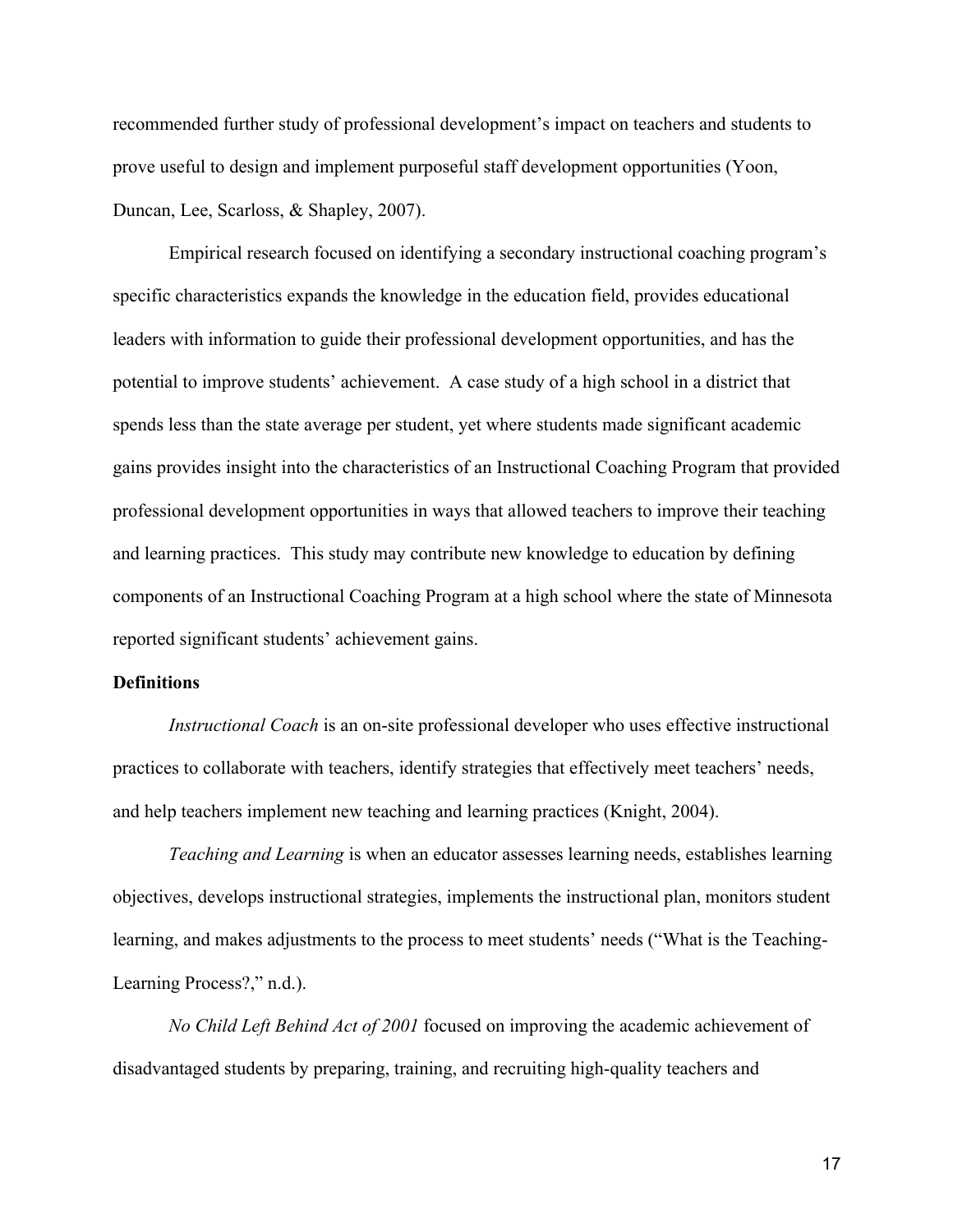principals, by providing safe, 21st-century schools, holding districts accountable for student improvement, and promoting informed parental choice, and innovative programs (Congressional Research Service [CRS], 2001).

*Every Student Succeeds Act* was signed into law in 2015 and holds public schools accountable for all students in the United States receiving a high-quality education that prepares them to succeed in college and career. This act replaced No Child Left Behind and provides individual states more say in measuring student achievement (Every Student Succeeds Act, 2015).

*Quality Compensation (Q-Comp)* is a program passed by the Minnesota Legislature that allows local districts to design a plan that addresses four components of the law: Career Ladder/Advancement Options, Job-embedded Professional Development, Teacher Evaluation, Performance Pay, and Alternative Salary Schedule. Districts participating in Q-Comp receive compensation money from the state to award to teachers for demonstrated student and teacher performance (Minnesota Department of Education Q-Comp, n.d.)

*Professional Learning Community (PLC)* is a systemic process in which teachers collaboratively work in teams to analyze and improve teaching and learning practices (DuFour, 2004).

#### **Organization of the Remainder of the Study**

Chapter Two reviews the literature that guides this study. The chapter begins with literature related to professional development, a description of instructional coaches and different instructional coaching models, and concludes with research about the principles of andragogy and the Social Learning Theory. Chapter Three describes the methodology of the study.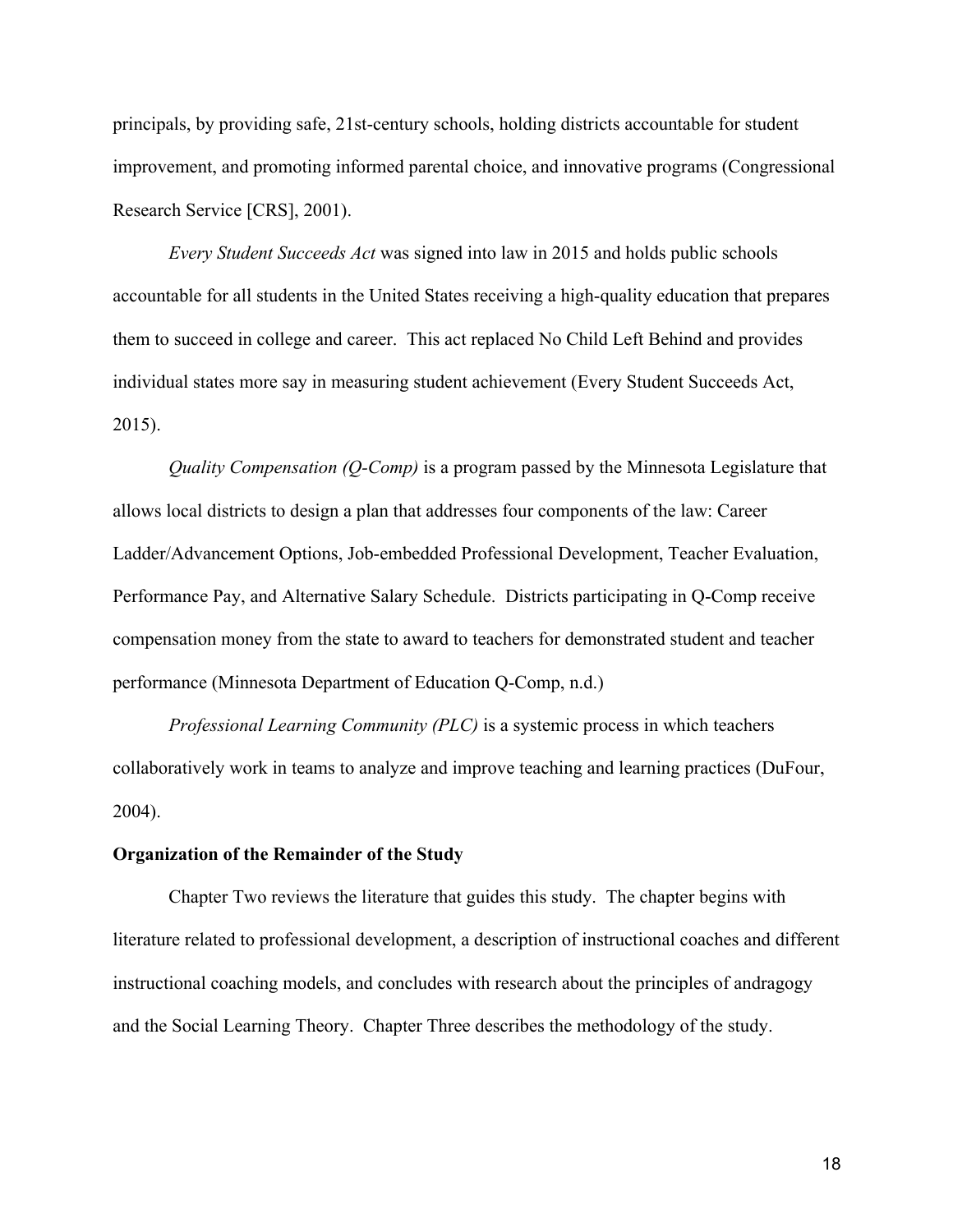Chapter Four shares the research findings while Chapter Five discusses the research findings' implications and shares suggestions for further research.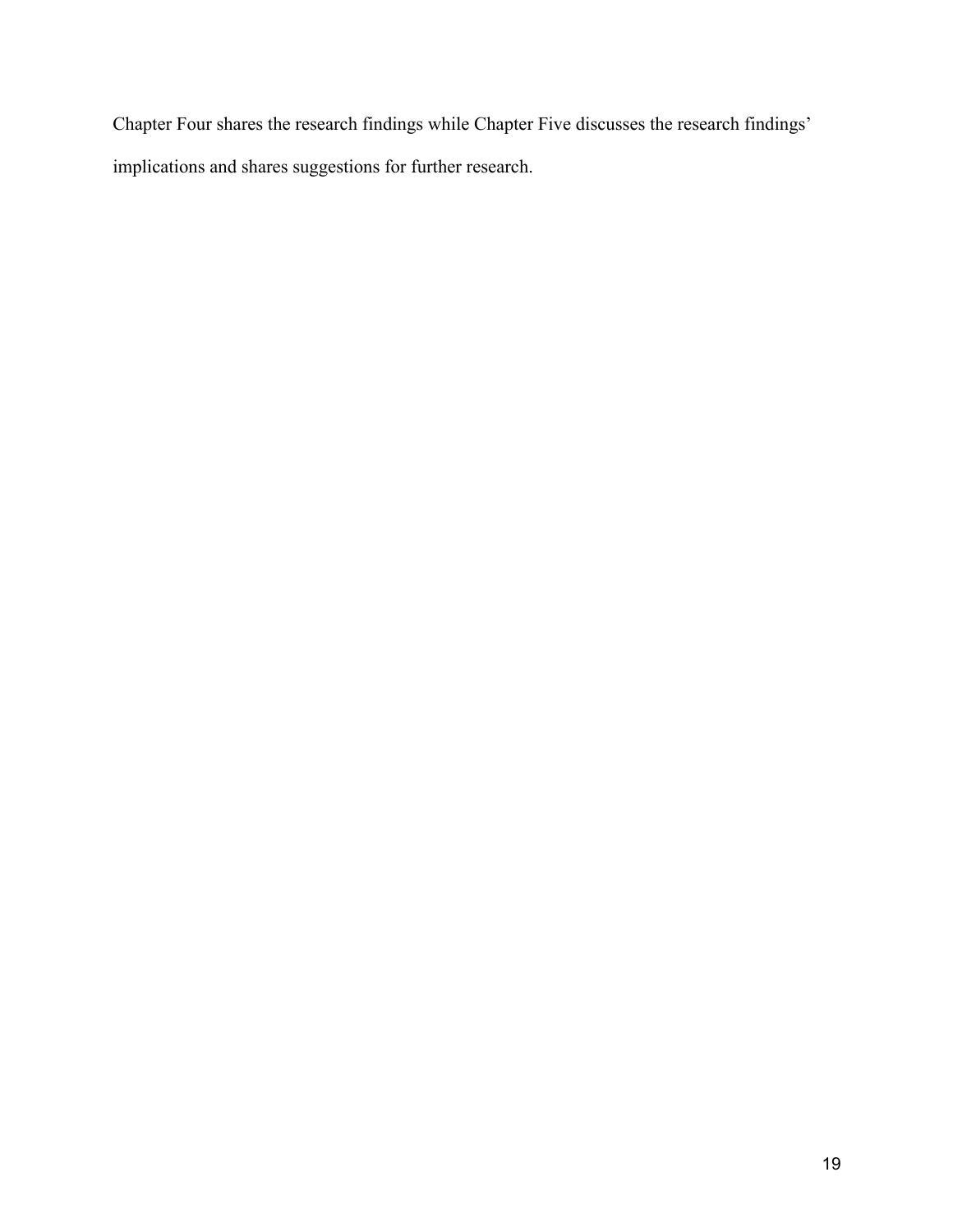#### **Chapter II: Review of Literature**

Many factors influence students' academic achievements, such as the organization of the school leadership, standards and curriculum alignment, and schools' infrastructure (Reichardt, 2001). This study aimed to investigate the most effective components of an instructional coaching model and the sustainability of a program that improves teacher pedagogy and increases student achievement.

#### **Professional Development**

**Ineffective professional development.** Historically, staff development opportunities have consisted of group instruction "sit and get" sessions (Matherson & Windle, 2017). Approximately 90% of U.S. teachers participate in whole group workshops, which show little to no improvement in teacher pedagogical practices or students' learning (Darling-Hammond, Wei, Andree, Richardson, & Orphanos, 2009). In-service workshops saw a low implementation rate of 10% of the participants incorporating newly learned strategies in their practice (Showers & Joyce, 1996). Eisenberg, Eisenberg, Medrich, and Charner (2017) concluded,

Traditional in-service professional development does not serve teachers well. It is directed at groups of teachers, provided a few times during the school year with no follow-up or connection, and focused on generalized knowledge rather than the specific learning needs of individuals. (p. 19)

Kretlow and Bartholomew (2010) found that large cohort trainings during faculty workshops did not provide enough structure to produce instructional changes within the classroom. Often professional development opportunities do not administer training in a personal and meaningful way that encourages teachers to improve their work (Coggins et al., 2003). Traditional professional development workshops do not meet adult learners' needs, and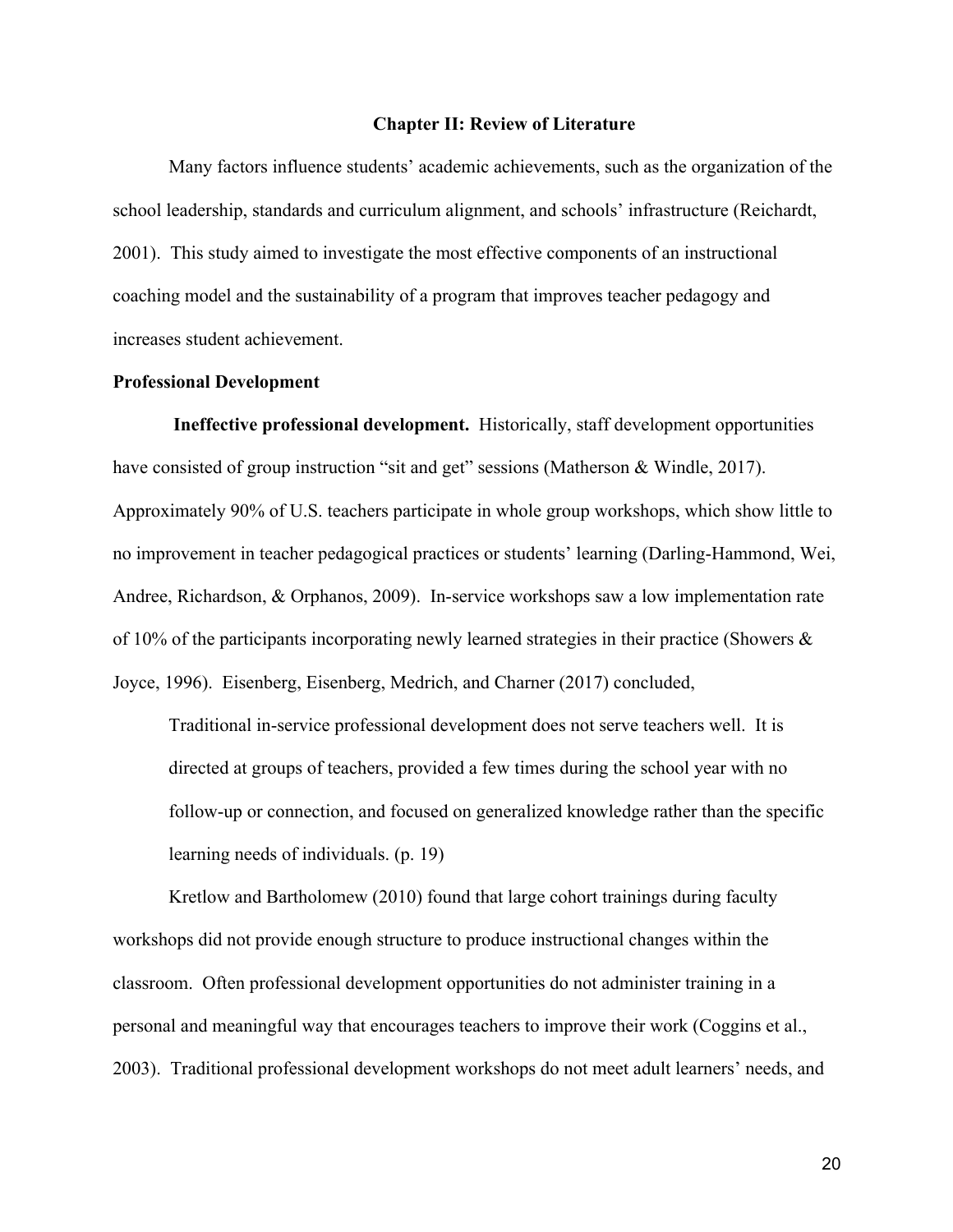most often, teachers do not implement new teaching practices in their classrooms (Greenwood  $\&$ Abbott, 2001; Odom et al., 2005; Owen, 2020).

**Effective professional development.** To identify the features of effective professional development, Darling-Hammond, Hyler, and Gardner (2017) conducted a meta-analysis of 35 studies that showed a positive connection between teacher professional development, teaching practices, and students' achievement. They defined effective professional development as "structured professional learning that results in changes in teacher practices and improvements in student learning outcomes'' (Darling-Hammond et al., 2017, p. 7). Researchers identified seven elements of effective professional development models: content focus, incorporates active learning, supports collaboration, uses models of effective practice, provides coaching and expert support, offers feedback and reflection, and is of sustained duration (Darling-Hammond et al. 2017). Other researchers concluded that for staff development to improve the teaching and learning practices in a classroom, education leaders need to provide teachers with learning opportunities that are engaging and interactive (Matherson & Windle, 2017). Researchers shared meaningful professional development opportunities allow teachers to develop new teaching and learning practices with their colleagues (Carlisle & Berebitsky, 2011; Coburn & Turner, 2011). This time of collaboration brings new instructional strategies to the repertoire of teachers. It encourages them to take risks in their classrooms, knowing they will have support, feedback, time to reflect, and adjust their teaching practices (Carlisle & Berebitsky, 2011; Pürçek, 2014). Opportunities to connect with other colleagues satisfy the teachers' need to work in collaborative networks and support each other when a new initiative is implemented (Gorozidis & Papaioanno, 2014). Professional development can be a powerful tool to build teacher agency and improve student learning (Eisenberg et al., 2017).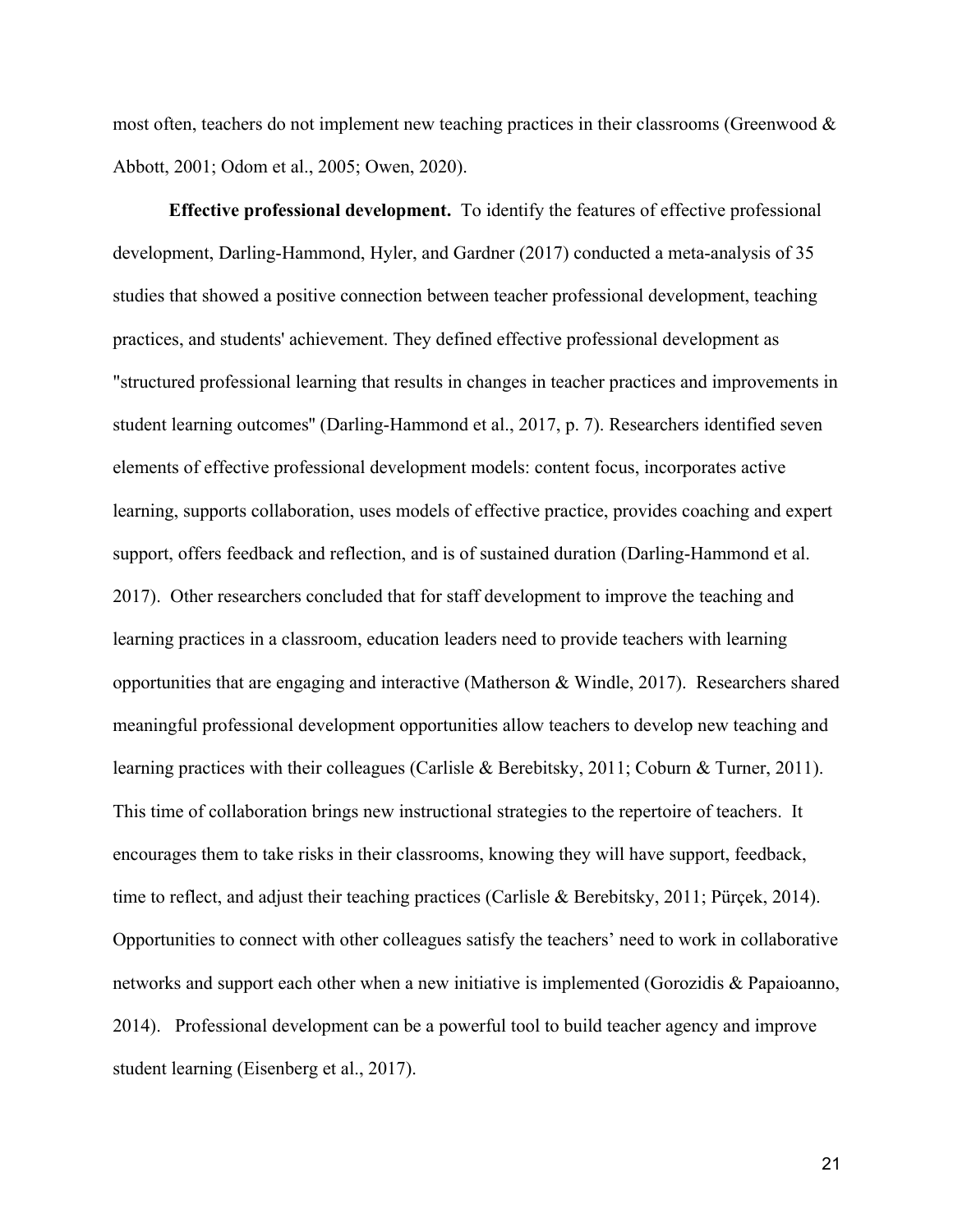*Collaborative.* One example of a collaborative professional structure is Professional Learning Communities (PLCs). Researchers found that when educators respected the PLCs work, learning goals were achieved, teacher pedagogy was better, students performed at higher levels, and students and teachers set higher expectations (Louis & Marks, 1998). Schools implement PLCs to establish collaborative professional growth teams that focus on improving student learning. Roy and Hord (2006) described "schools as PLCs where educators collectively engage in continual inquiry on behalf of student learning and where staff and students gain from this way of working" (p. 499). The work of an effective PLC focuses on four essential questions written by DuFour and DuFour (2012):

- What do we want our students to learn?
- How will we know if they are learning?
- How will we respond when individual students do not learn?
- How will we enrich and extend the learning for students who are proficient? (p. 16)

As teachers establish the essential information, they want their students to know, they work in Professional Learning Communities (PLCs) to identify the knowledge, skills, and dispositions all students must learn as a course outcome. They establish teaching and learning processes that provide all students with equal opportunities to engage with a viable curriculum regardless of the assigned teacher. Time spent focusing on this question as a group provides teachers with a shared understanding of the curriculum and a commitment to teaching it with fidelity (DuFour & DuFour, 2012).

To gather data that enables teachers in understanding student comprehension, PLCs provide the platform for teachers to collaborate and create common assessments. Instructors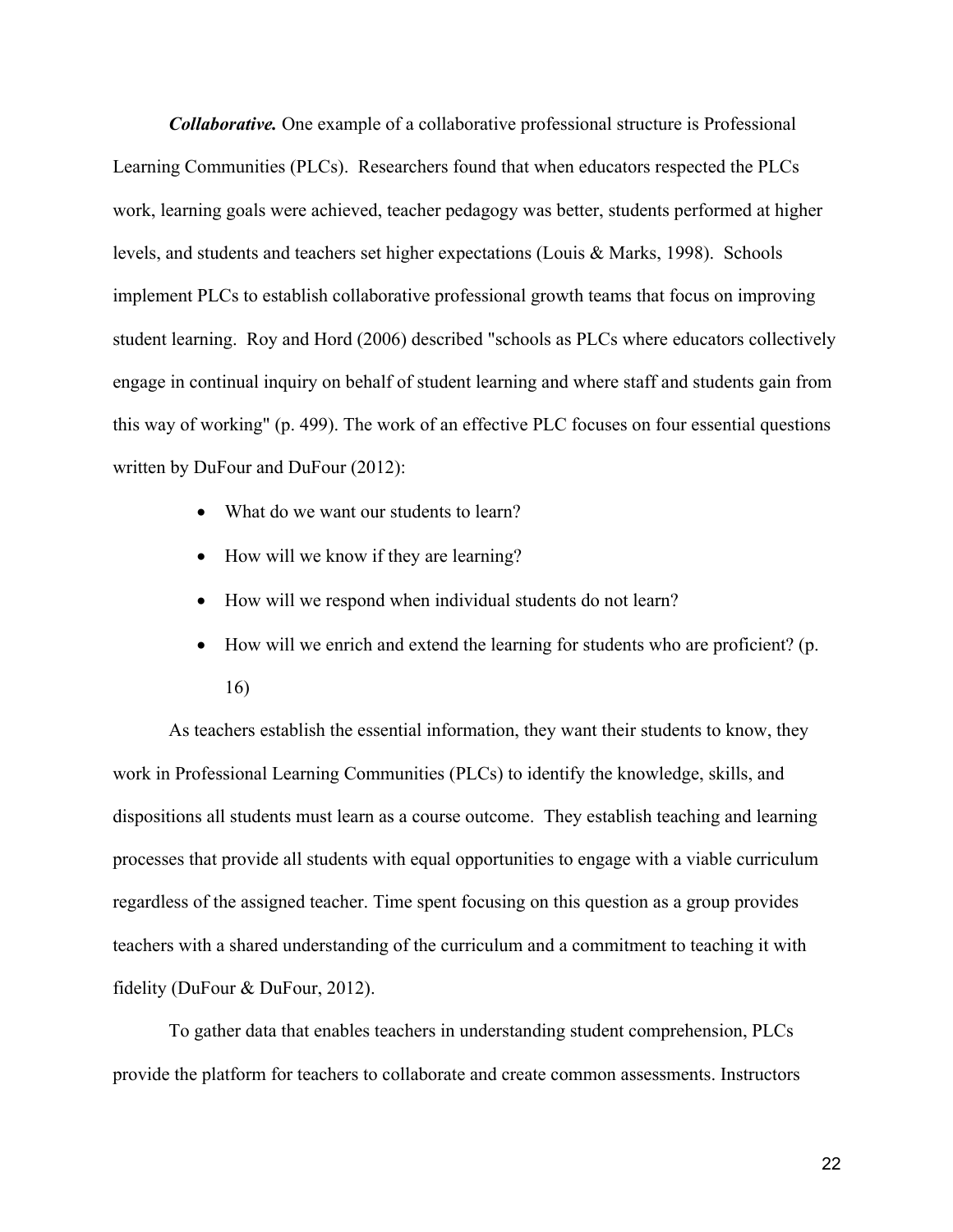work together to outline the indicators used to assess the quality of student work. Teachers work together to create a common understanding about the use of assessments, and these learning checks are continuously used to gather evidence of student learning. Roy and Hord (2006) described a core characteristic of PLCs as data collection and analysis. They stated, "The emphasis is on data that emanate from frequent, common classroom assessment because data are a powerful and timely form of feedback that helps educators determine the efficacy of their classroom practices with regard to student learning" (Roy & Hord, 2006, p. 493). The data collected from the assessments provide evidence of students' achievements and exposes learning gaps (DuFour & DuFour, 2012).

When students do not meet learning outcomes, teachers work in Professional Learning Communities (PLCs) to establish a systematic approach to provide more time and instructional support to meet the needs of the slower learners. By working together, teachers create multiple ways for students to show evidence of learning. Instructors work together to improve the collective practice of the collaborative team (DuFour & DuFour, 2012).

In PLCs, teachers have time to work collectively to establish a process to extend the learning for students who have met the outcomes to ensure that all students learn at high levels (Roy & Hord, 2006). Teachers work together to differentiate instruction to meet the needs of all students. DuFour and DuFour (2012) stated, "Having a plan to provide students with additional time and support for learning in a way that is timely, directive, fluid, precise, and systematic is an essential characteristic of any school that functions as a PLC" (p. 72).

Educators are organized into meaningful PLCs to address the four questions to meet students' needs and provide a rich learning experience for all students. An influential PLC is not viewed as a weekly meeting or a book club. Instead, it is a collaborative process that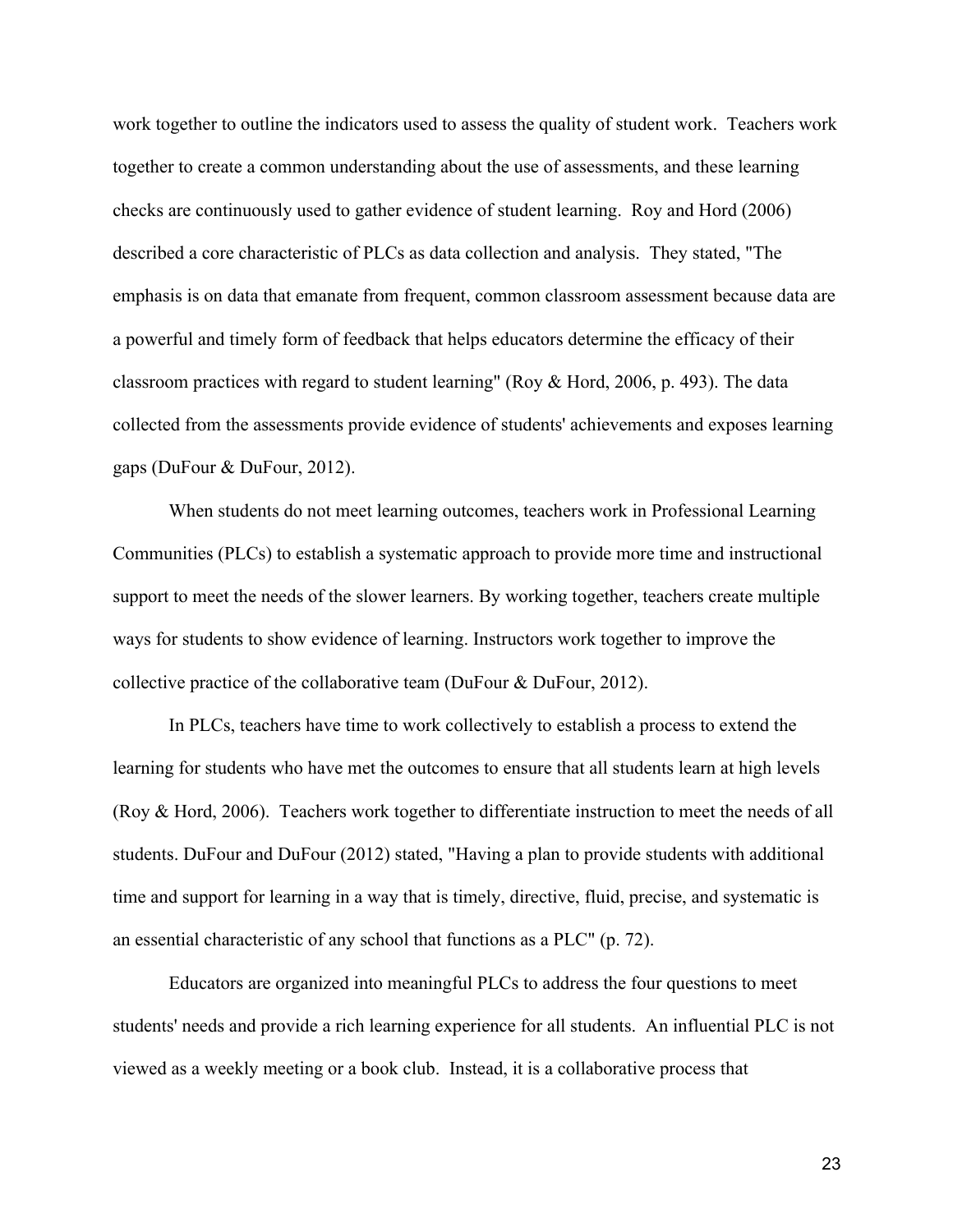incorporates every aspect of the school system to provide accountability, improve teachers' practices, and provide opportunities for all students to learn at high levels (DuFour & DuFour, 2012).

*Purposeful.* In addition to providing adequate time for collaborative work in teacher training, professional development needs to be purposeful and driven by specific building or district goals (Darling-Hammond et al., 2009; Gorozidis & Papaioanno, 2014). Providing professional development aligned with a specific purpose makes it a rewarding and effective process for improving teacher efficacy (Carlisle & Berebitsky, 2011; Pürçek, 2014). When teachers have positive attitudes about what they are learning and who they are as professionals, it is more likely the new learning will be implemented in the classroom (Ismail, Yahya, Sofian, Hussin, & Raman, 2017).

Professional development opportunities need to be provided over a duration of time for teachers to implement the practices. A study conducted by Darling-Hammond and Richardson (2009) found that when teachers participated 14 hours or less in professional development opportunities, there was no impact on student learning. To improve instructional practices and students' learning, teachers need 50 hours of professional development (Darling-Hammond & Richardson, 2009). To make lasting instructional changes, the training should be sustained over a long period of time (Matherson & Windle, 2017).

**Teacher improvement.** Professional development provided with guidance and support will lead teachers to feel more satisfaction in their job and motivate them to improve continuously (Carlisle & Berebitsky, 2011; Pürçek, 2014). Carlisle et al. (2011) found that teachers who were provided with seminars, assistance for teachers' evaluations of their instruction, and a literacy coach (KEC model) displayed improved instructional practices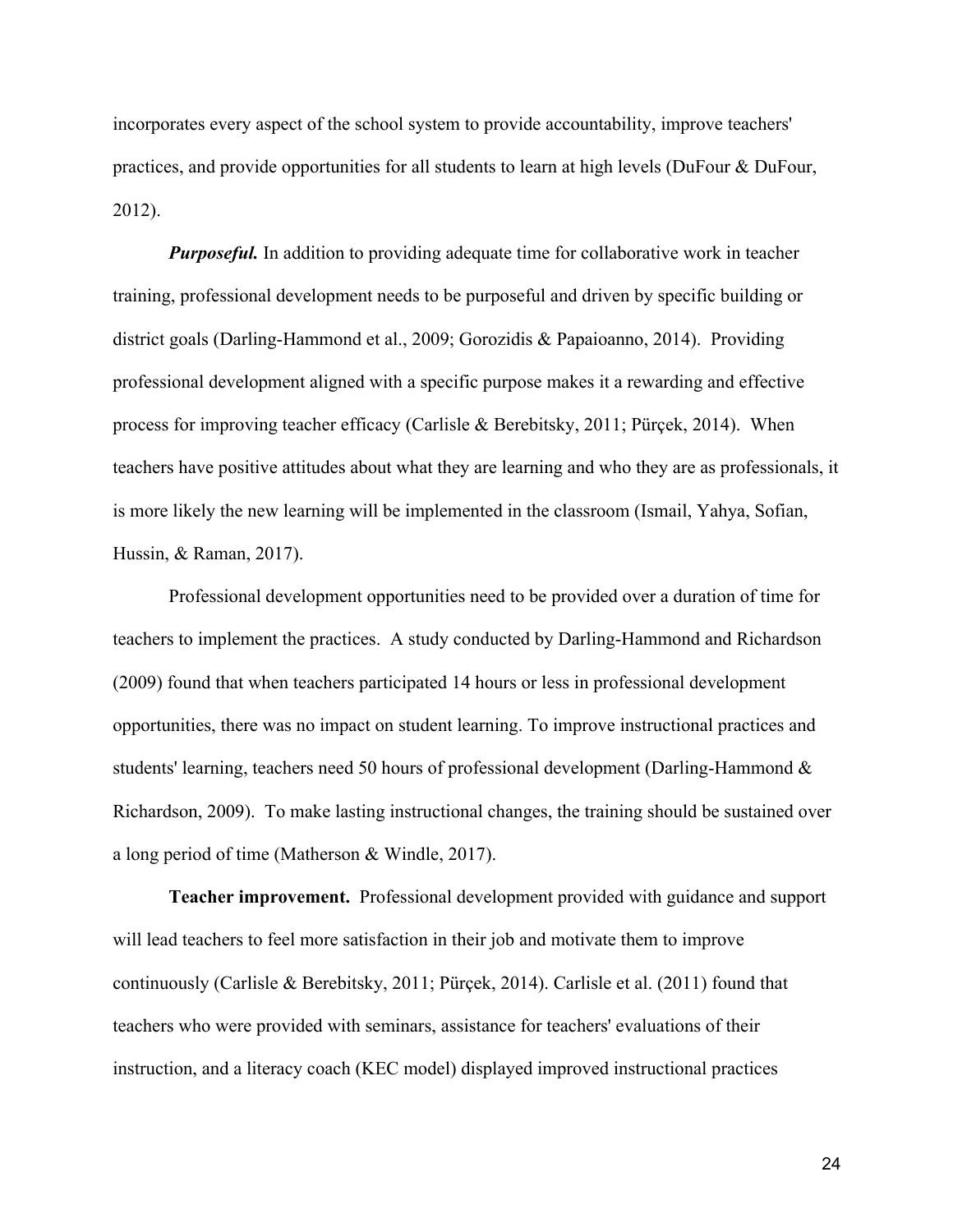compared to teachers that only participated in seminars (K model) and teachers that participated in seminars and were provided with assistance for teachers' evaluations of their instruction (KE model). Students of teachers participating in the three-component professional development model made more significant reading gains on some measures of reading than students in the control teachers' classrooms (Carlisle et al., 2011). When adults collaborate and take ownership in the learning process, they will be motivated to implement new practices (Almuhammadi, 2017; Gorozidis & Papaioanno, 2014). Teachers are also motivated to improve their teaching and learning practices when given specific feedback about their performance and challenged with ways to improve their methods (Ismail et al., 2017). When teachers have thorough training and ongoing support, they are more confident in their teaching abilities and are motivated to improve their educational practices (Matherson & Windle, 2017).

#### **Coaching Models**

Reviewing the published literature about instructional coaching reveals a need for more research to be conducted to understand and refine this form of professional development (Cabak, 2017). There are multiple approaches to instructional coaching as a form of professional learning and teacher support. It can be challenging to determine the most effective coaching model as literature uses various terms to describe various coaching approaches (Cornett & Knight, 2009). Four common coaching practices in the education setting are peer coaching, cognitive coaching, literacy coaching, and instructional coaching (Cornett & Knight, 2009). There are many similarities to the coaching approaches and noteworthy differences that set them apart (Cornett & Knight, 2009).

Peer coaching is one of the earliest models of coaching. It is usually a site-based, informal, and collaborative approach to coaching where two colleagues serve as coaches to each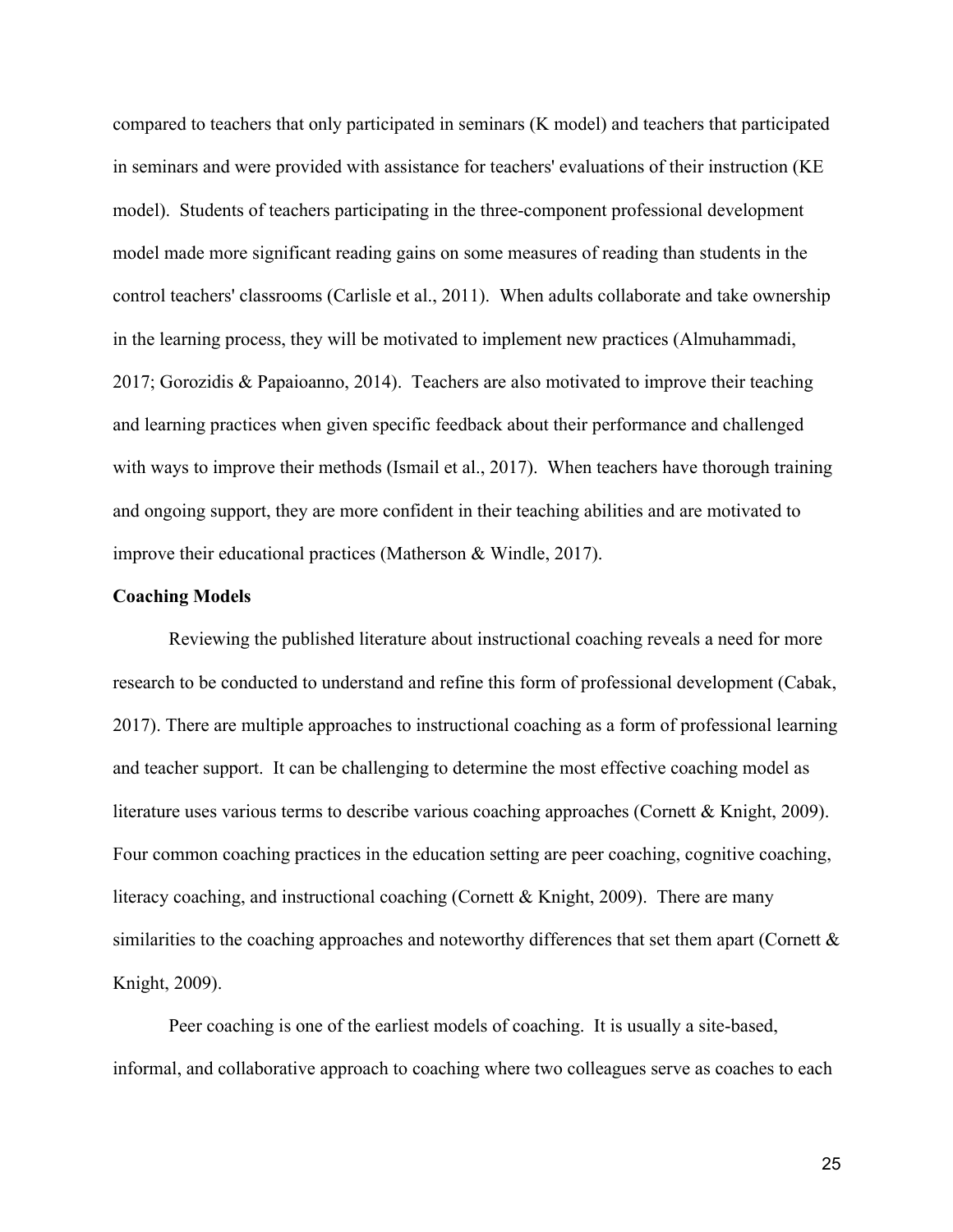other. This partnership works to reflect, learn, problem-solve, and develop new teaching strategies (Robbins, 1991). While engaged in peer coaching, teachers discuss planning, instruction, and content development. A peer coaching model provides the opportunity for teachers to follow up with one another after in-service training to provide mutual support and encouragement while improving teaching practices (Showers & Joyce, 1996). After a professional development session, peer support was found to increase teacher implementation of newly learned strategies by 80% compared to teachers that attended only the professional development session (Showers & Joyce, 1996). The peer coaching model is based on mutual respect and reciprocal relationships between teachers to improve the school's teaching and learning processes (Robbins, 1991).

Cognitive coaching emphasizes deep thinking and reflection as the coach and teacher work together to improve teaching and learning practices (Cornett & Knight, 2009). "The mission of cognitive coaching is to produce self-directed persons with the cognitive capacity for high performance, both independently and as members of a community" (Costa & Garmston, 2002, p.16). Coaches and teachers develop the cognitive understanding needed for teachers to present lessons to meet the learning objectives effectively. This coaching method helps teachers develop the cognitive capacity to reflect on their practices and improve the quality of their practice. The reflective process developed during cognitive coaching provides teachers with the awareness to monitor and adjust their practices to improve student outcomes (Costa & Garmston, 2002).

Literacy coaching develops teachers' capacity to improve students' writing and reading abilities (Cornett & Knight, 2009). Literacy coaches are aware of the specific reading and language demands at each level and content area. They work with teachers to develop teaching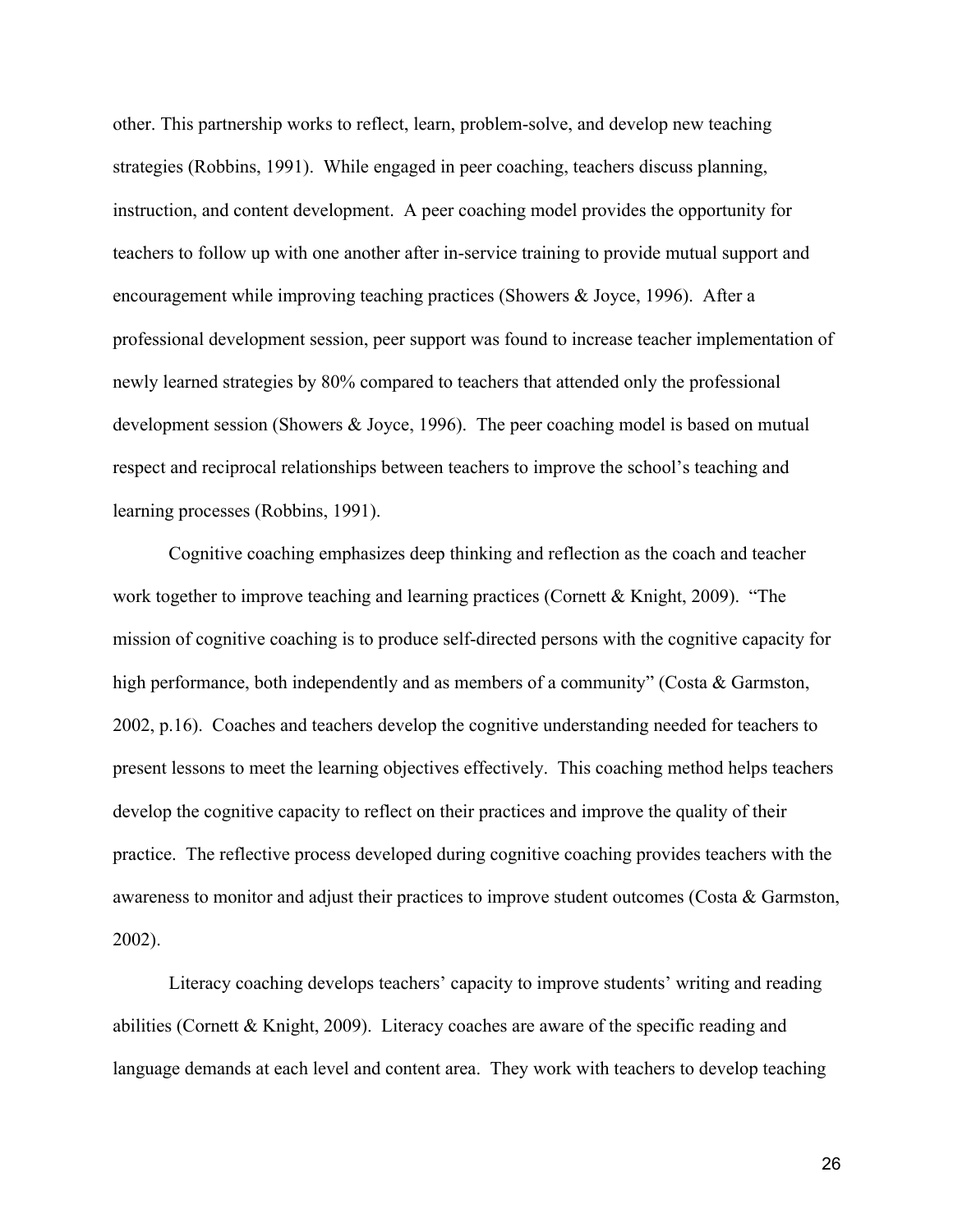strategies to help students continuously improve their literacy skills. Literacy coaches and teachers partner to examine student and teacher data. Using this information, the literacy coaches and teachers identify students' achievement gaps, collaborate to improve instructional practices, and build teachers' capacity to meet students' literacy learning needs (Shanklin, 2007). Literacy coaches work side-by-side with teachers to provide professional development within the teachers' context (Shanklin, 2007). A literacy coach's role is to develop the teachers' awareness of students' literacy skills and then implement teaching strategies to improve students' outcomes regarding reading and writing. Like peer coaching and cognitive coaching, the literacy coaching model is supportive instead of evaluative and provides opportunities for ongoing job-embedded learning (Shanklin, 2007).

Instructional coaching focuses on supporting teachers to implement research-based teaching and learning strategies (Cornett & Knight, 2009). This coaching model highlights a trusting relationship between the instructional coach and the teacher as both work and learn to improve instruction and student achievement (Knight, 2006). This approach is individualized and non-evaluative. Instructional coaching focuses on meeting the teachers' needs. Instructional coaches provide teachers with ongoing support, feedback, and personalized professional learning opportunities. The support provided through instructional coaching offers an opportunity for teachers to make lasting changes to their practices (Knight, 2006).

Peer coaching, cognitive coaching, literacy coaching, and instructional coaching have different components that set them apart. Ultimately, a coaching program's primary focus is to increase teacher capacity and, eventually, student achievement. By listening, engaging in reflective practices, data collection and analysis, questioning, and providing ongoing support, all coaching models support teachers to improve continuously (Knight, 2006).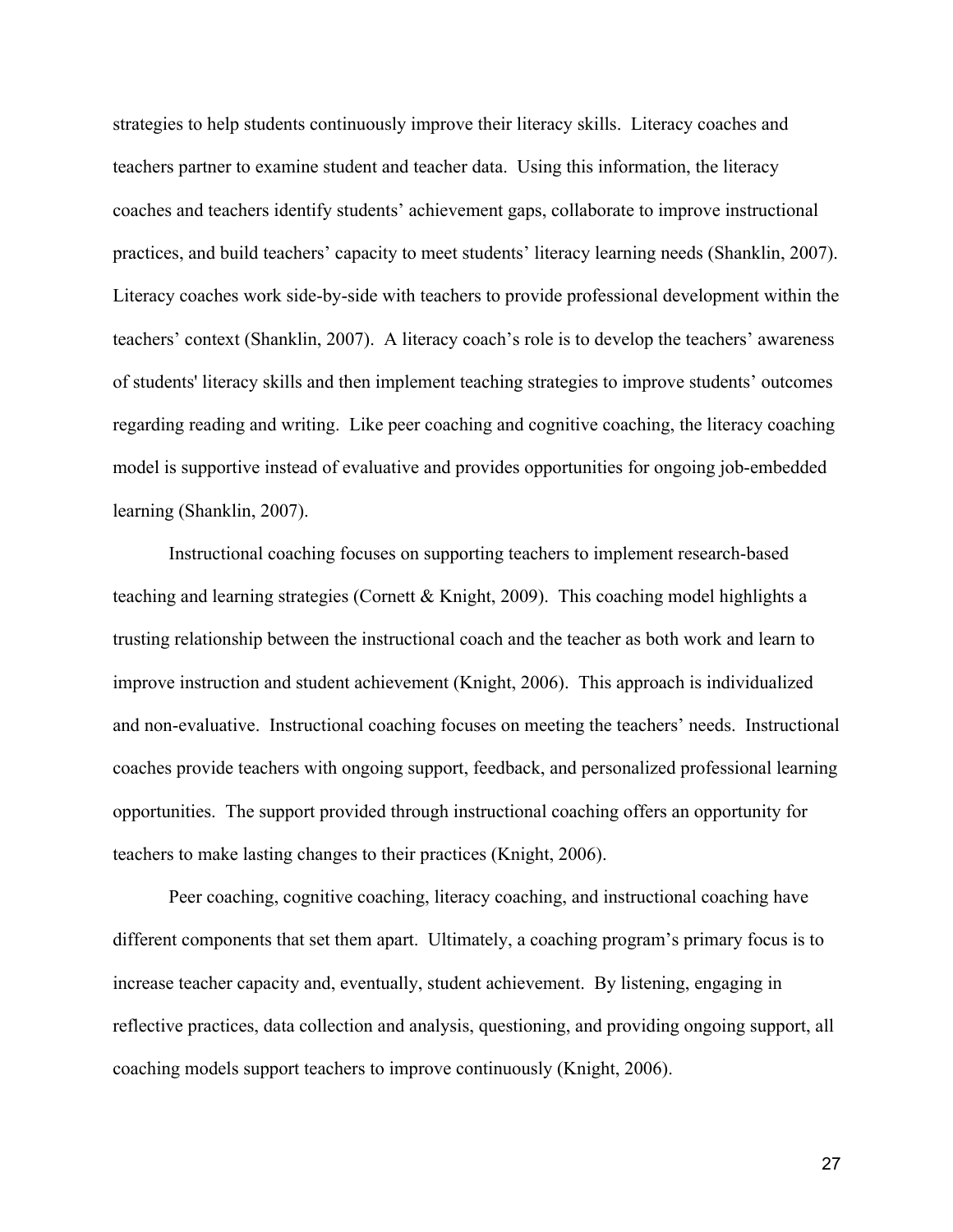# **Instructional Coaching**

Instructional coaching, as a form of teacher professional development, began appearing in the 1980s (Showers & Joyce, 1980). The early research showed teachers collaborating every week enabled them to practice and implement new teaching strategies (Showers & Joyce, 1996). Districts across the nation have implemented instructional coaching programs to improve teaching and learning practices (Denton & Hasbrouck, 2009). Instructional coaching provides teachers with the opportunity to explore and implement new practices, professionally grow through job-embedded experiences, and provide better instruction to their students (Eisenberg et al., 2017). McLeod, Hardy, and Grifenhagen, (2019) defined coaching as:

A partnership between two or more people designed to help one or more members of the partnership implement and sustain the use of evidence-based, recommended practices through the use of goal setting and action planning, observation, conversation, reflection, problem-solving, and performance-based feedback. (p. 176)

Instructional coaches work with principals and leadership teams to develop a school vision about teaching and learning strategies based on district-wide goals (Coggins et al., 2003; Knight, 2006). With this vision in mind, coaches work with teachers individually and in small groups to develop their knowledge and skills, improve instruction, and meet the established goals (Coggins et al., 2003; Shanklin, 2007). An instructional coach's role is to consistently keep bestpractice instructional strategies as a central focus during staff discussions, leadership meetings, and training (Coggins et al, 2003). Through this organization of staff development, all trainings are focused and purposeful as all educators in the district strive to meet the same goals. This collaboration and organization of staff development bring unity and consistency to a district as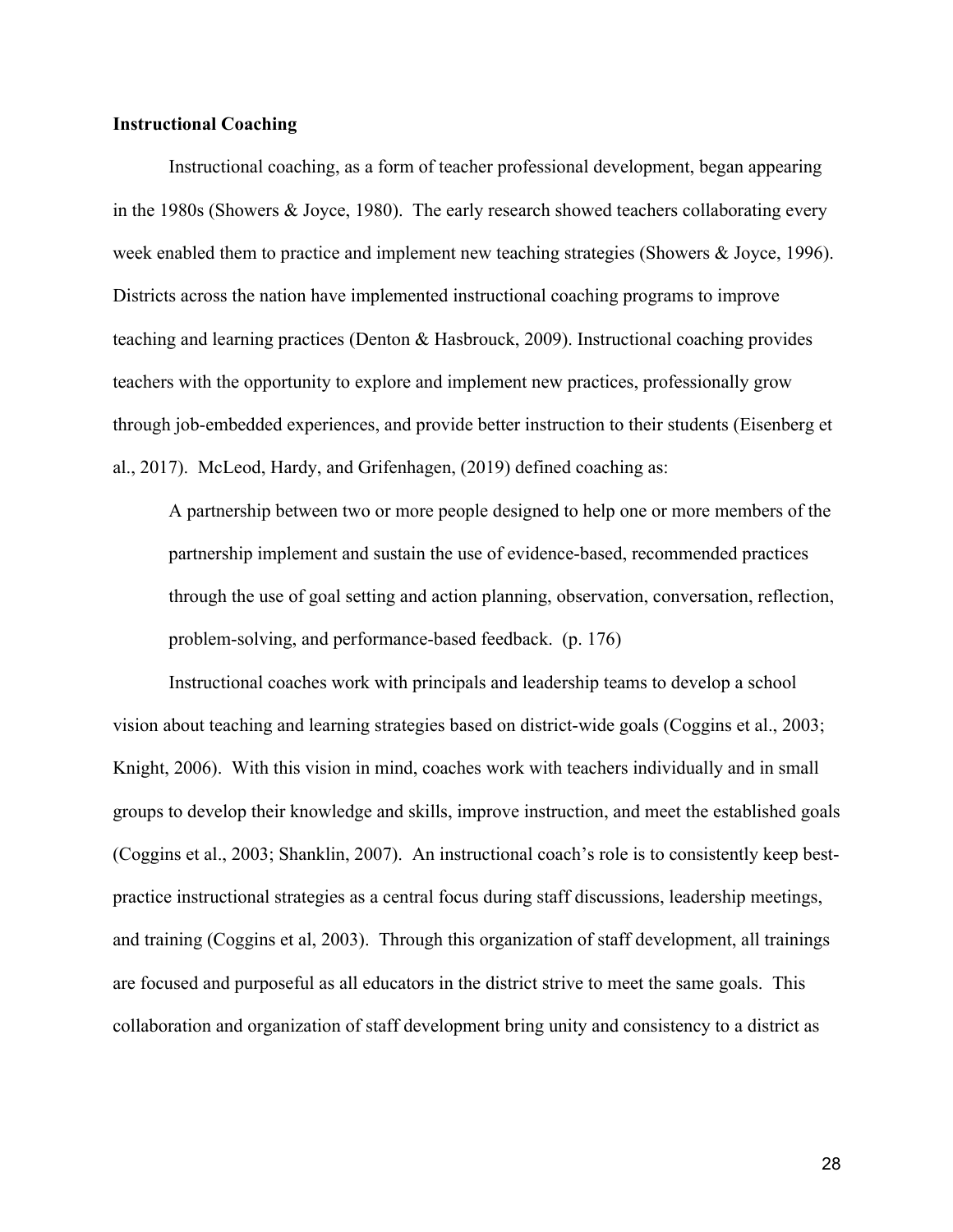students experience consistent teaching and learning strategies throughout their pk-12 school experience.

In addition to creating a vision for the school system, instructional coaches provide follow-up professional development training to help individual teachers implement new teaching and learning strategies. Kretlow and Bartholomew (2010) found that when coaches revisit teachers after the initial training session to give feedback on practice implementation, more teachers follow through with trying new practices. Research shows teachers who have the opportunity to collaborate with instructional coaches, over more extended periods, accurately apply the best-practice skills and strategies they have learned, continually reflect on their practices, and grow in their role as educators (Coggins et al., 2003; Kretlow & Bartholomew, 2010). Through coaching, teachers are provided with positive and beneficial experiences to mature as instructors (McLeod et al., 2019). Shanklin (2007) stated, "This process embodies important features of adult learning and fits the lives of today's teachers. It helps to nurture a climate of continuous professional learning" (p. 2).

Coggins et al. (2003) stated there is an in-depth professional development process between the instructional vision of the district and authentic teaching strategies applied in the classroom. Well-designed and executed staff development procedures are evident in school districts where teachers acquire the skills and confidence to implement desired practices with fidelity. Instructional coaches help maintain professional development focused on best-practice teaching strategies aligned with the district vision (Knight, 2006). In addition, teachers can accelerate their understanding of best-practice instructional strategies and be more effective in the classroom by working with an instructional coach. Through this collaborative and personalized approach to professional development, teachers can gain more knowledge and fine-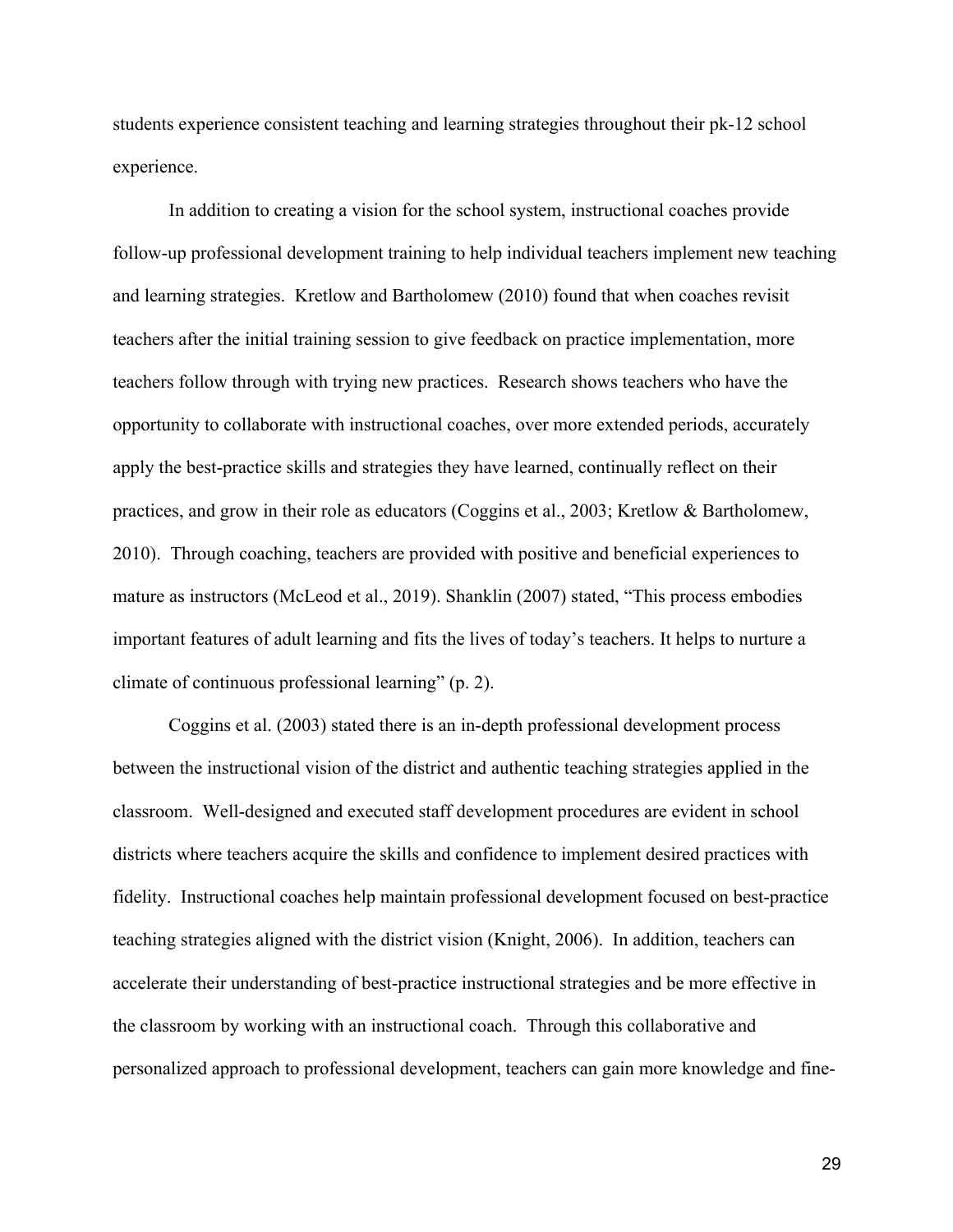tune their instruction. This vision-focused, purposeful, and customized attention to teachers' instructional improvement provides a positive learning environment that can improve student outcomes.

## **Characteristics of Instructional Coaches**

An effective coach demonstrates well-developed interpersonal skills; other people must enjoy being around this person (Knight, 2005; McLeod et al., 2019). Instructional coaches clearly communicate and engage in discussions built on mutual trust and respect (Knight, 2005). They master the art of asking questions. Through clearly crafted questions, instructional coaches guide teachers by examining collected data, reflecting on their teaching practices, and exploring areas needing improvement (Coggins et al., 2003; Shanklin, 2007). The role calls for empathetic listening and taking the necessary time to make the teachers feel encouraged and valued (Cornett & Knight, 2009; Lia, 2016). Coaches also have a solid command of their nonverbal communication and an understanding of how their actions affect the people they work with (McLeod et al., 2019). They are experts at building and maintaining positive relationships (Knight, 2006).

Instructional coaches are leaders in education. Fullan (2001) wrote, "Moral purpose cannot just be stated, it must be accompanied by strategies for realizing it, and those strategies are the leadership actions that energize people to pursue a desired goal" (p. 19). An effective coach will provide the strategies and support that motivate teachers to improve their practices and pursue the common goal of improving student achievement. As leaders in education, instructional coaches approach professional development with confidence and humility; they are confident in the best-practice teaching and learning strategies they bring to teachers, yet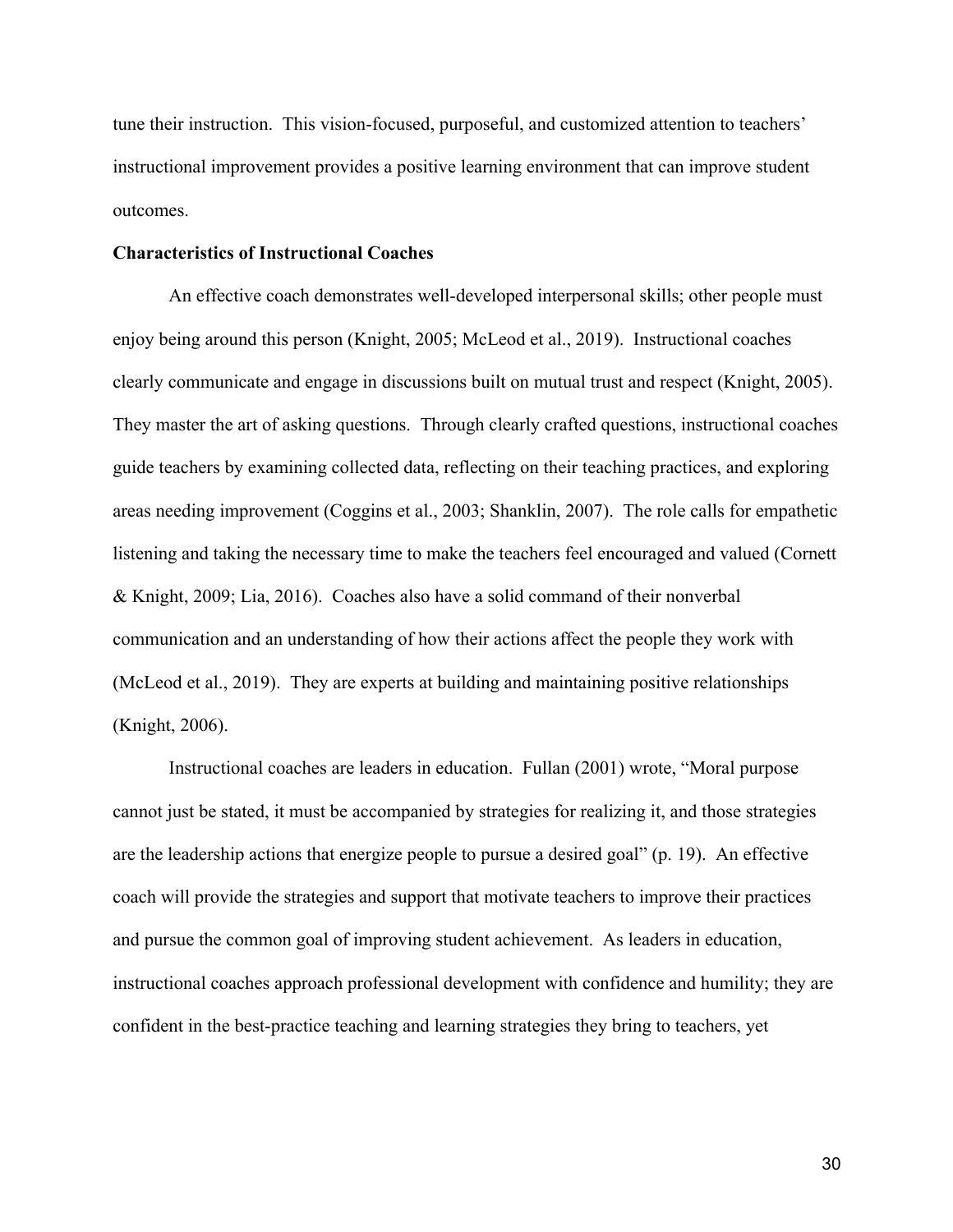conscientious of the unique experiences that teachers contribute to the learning process (Knight, 2006).

Instructional coaches consistently reflect on their practices as coaches and participate in professional development opportunities to deepen their knowledge about coaching skills and instructional practices (Knight, 2006). Effective coaches engage in professional learning opportunities to improve their skills in communication, relationship building, change management, and leadership (Knight, 2006). Examples include instructional coaching, professional learning communities, reading research articles, and other learning tasks to stay current with up-to-date teaching strategies (Knight, 2006). It is essential coaches continuously develop their professional skills to meet the needs of the teachers.

Instructional coaches are knowledgeable in best-practice teaching and learning strategies (Knight, 2006) and feel comfortable going into any classroom (Knight, 2005). As experts in new teaching practices, they provide personalized support and encouragement to teachers (Kretlow & Bartholomew, 2010). Teachers value the wealth of knowledge, resources, and examples from their classrooms that coaches share as they implement researched-based teaching strategies (Coggins et al., 2003; Lia, 2016; McLeod et al., 2019). Teachers appreciate the opportunity to work with someone who understands their learning community's culture and can share their expertise on what beneficial strategies would work specific to their teaching context (Coggins et al., 2003).

Instructional coaches understand the unique approach to working with adults (McLeod, et al., 2019). Adult learners value being actively engaged when learning new teaching processes (Kretlow & Bartholomew, 2010; Matherson & Windle, 2017). An effective coach provides this hands-on experience for learning while collaborating with a coachee in the classroom. Coaching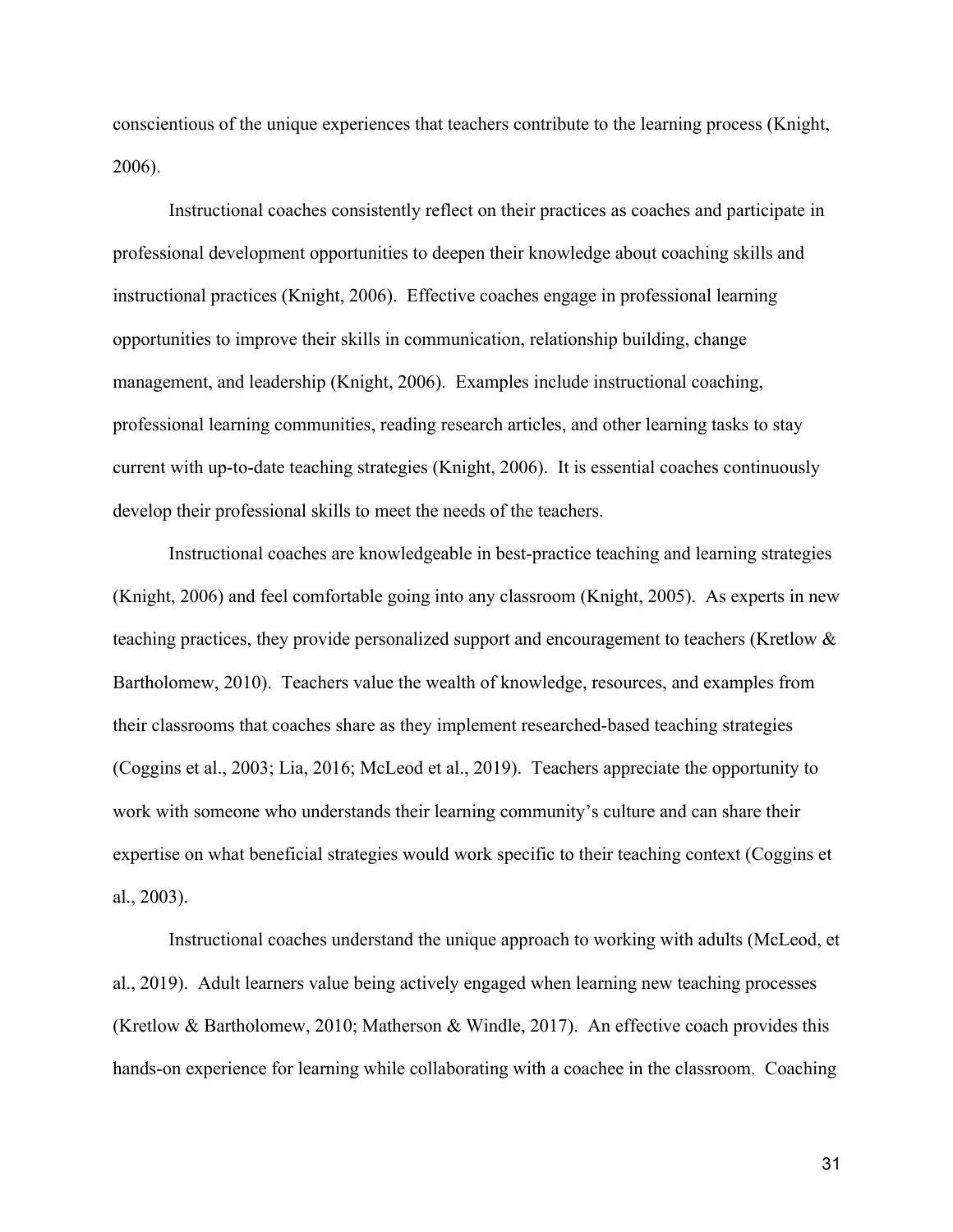offers the adult learner time to work with an expert and address their individual needs. Working with an instructional coach helps teachers implement new teaching practices with higher fidelity (Kretlow & Bartholomew, 2010; Shanklin, 2007). The adult learner also appreciates having a choice in the direction of their professional development (Matherson & Windle, 2017). An instructional coach understands this principle and allows teachers to establish their own goals and have a say in the areas they would like to focus their attention on improvement (Knight, 2005).

Instructional coaches play a supportive rather than evaluative role in teachers' lives (Shanklin, 2007). Coaches present themselves to teachers as collaborators in education, striving to meet the same goal, providing a learning experience that improves student achievement. Through this open and honest atmosphere, coaches and teachers problem-solve together, try new teaching strategies, assess the latest practices' effectiveness, and make adjustments (Lia, 2016; McLeod, et al., 2019). Teachers feel empowered to take risks knowing the coaches will provide support and will not formally evaluate teachers in the process (Knight et al., 2018). Eisenberg et al. (2017) stated, "The coaches all want to help their teaching colleagues go from good to greatthat is, to help them refine their practices" (p. 1).

#### **Instructional Coaching Cycle**

Research shows instructional coaches build teacher capacity when they present new information and engage in a collaborative process with their teachers (McLeod et al., 2019). One way that instructional coaches disseminate current teaching and learning strategies is through highly interactive, small-group introductory sessions (Coggins et al., 2003; Kretlow & Bartholomew, 2010). Eisenberg et al. (2017) named this time of collaboration and goal setting as the *before* conversation. This staff development structure allows all teachers to hear the same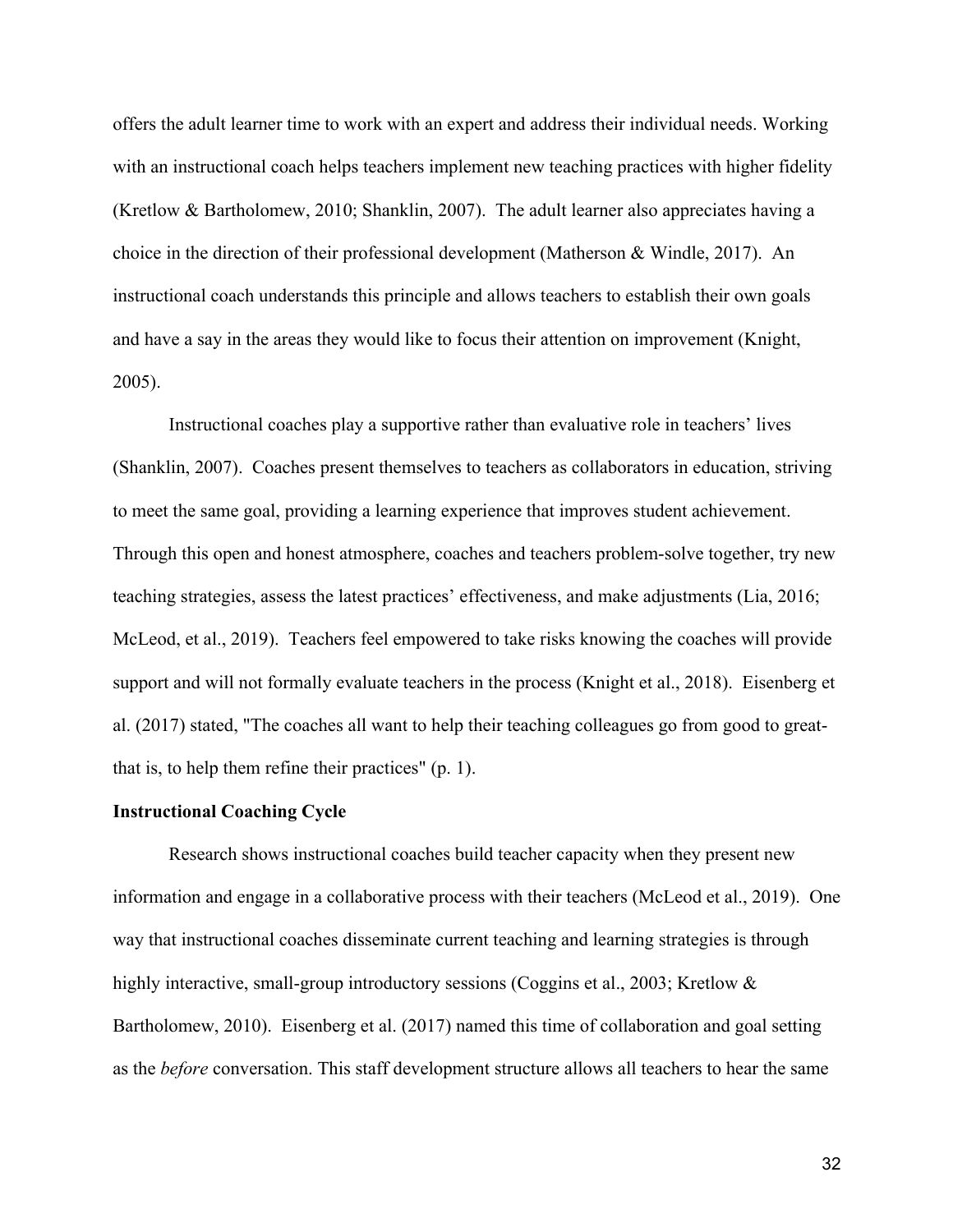message and receive proper instructional practice training. In this intimate setting, teachers have the opportunity to ask clarifying questions for deeper understanding, practice the new strategies with colleagues and receive constructive feedback from the trainer (Coggins et al., 2003). After a training session, coaches expect teachers to implement the instructional practices in their classrooms.

Then time is allowed for coaches to observe the teachers implementing the new strategies in their classroom setting. The *during* phase provides the instructional coach and teacher an opportunity to gather data and take notes for the later reflection and conversation (Eisenberg et al., 2017). Knowing they will be observed helps hold teachers accountable. This accountability encourages teachers to implement the newly learned teaching strategies every day in their classrooms. This focused awareness of implementation secures new instruction methods as part of teachers' systematic teaching strategies (Lia, 2016; Shanklin, 2007). While visiting the class, the instructional coach focuses on making observations about the teaching technique learned during the small-group training (Kretlow & Bartholomew, 2010). During a class observation, the data collected serves as concrete evidence of the teaching and learning practices during instruction time. This information drives the reflective discussion after the observation.

After the classroom visit, the coach and coachee engage in a one-on-one professional discussion. The *after* meeting allows the coach and coachee the opportunity to review the nonevaluative feedback and reflect on the teaching practices observed during the classroom visit (Eisenberg et al., 2017). The teacher and instructional coach celebrate the lesson's strengths and identify areas needing more concentrated improvement efforts (Coggins et al., 2003; Kretlow & Bartholomew, 2010; Lia, 2016; Shanklin, 2007). Time dedicated to analyzing collected data, self-reflection, and collaborative discussions provides teachers with support for professional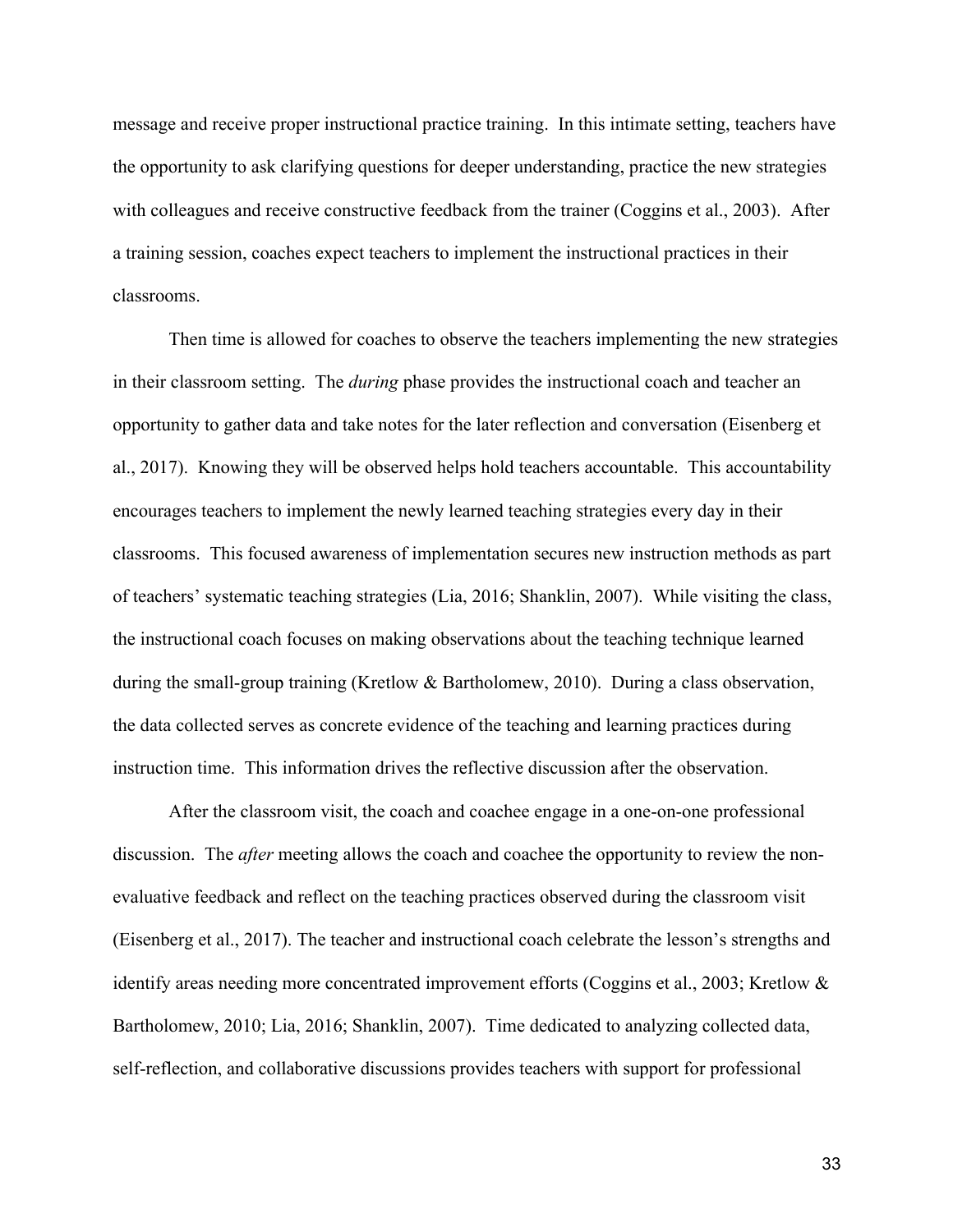growth. Teachers working with instructional coaches have the opportunity to ask clarifying questions, personalize the content and implement new teaching strategies that meet their students' specific needs. Teachers value constructive feedback as they strive to improve their practice (McLeod, et al., 2019). Individualized support sessions are an essential part of the support system as teachers strive for instructional improvement. In addition, professional discussions foster a teaching and learning community for continuous improvement (Kretlow et al., 2011).

#### **Meeting Students' Needs**

Instructional coaches assist teachers in analyzing student data and identifying student learning challenges from this information. Teachers and instructional coaches problem solve to develop and apply instructional strategies that address specific student needs and improve teacher capacity (Wolpert-Gawron, 2016). Teachers and coaches reflect and analyze the new instructional approach's effectiveness while working with students and establish instructional adjustments through collaborative discussions (Coggins et al., 2003; Lia, 2016; McLeod et al., 2019). This job-embedded approach to professional development improves teacher pedagogy and helps teachers meet students' needs in real-time.

When students' individual needs are identified and adjustments are made to strengthen instruction quality, students perform at higher levels. Multiple studies found that teacher quality is an essential factor contributing to students' achievement (Mizell, 2010). Examined data from numerous studies found that teacher training accompanied by individual follow-up support improved instructional practices and increased student achievement (Yoon et al., 2007). A threeyear study conducted by Eisenberg et al. (2017) found that when instructional coaches were used to introduce new instructional practices to teachers, student achievement improved. Another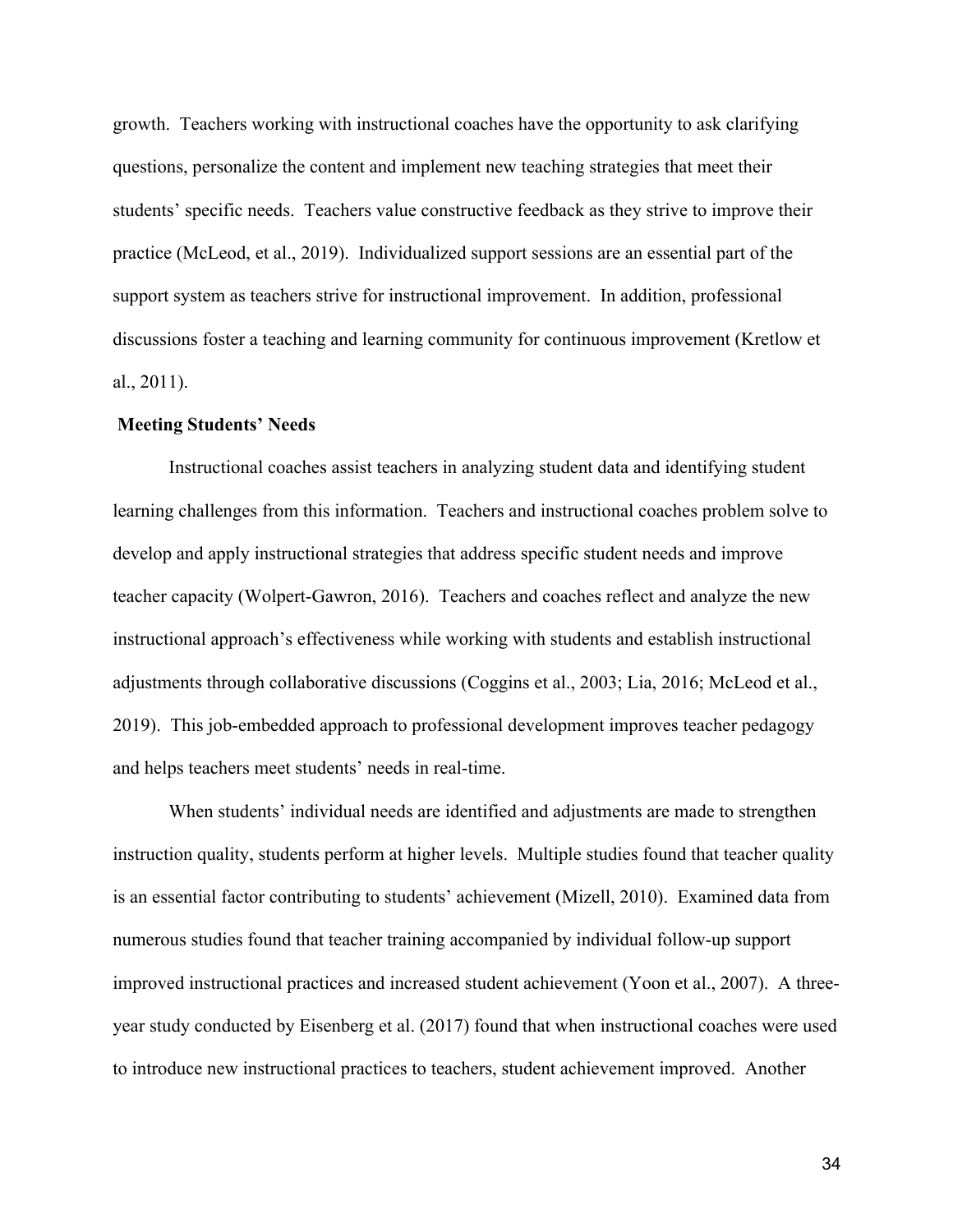meta-analysis study conducted by the Council of Chief State School Officers (CCSSO) showed a positive effect on students' achievement from teacher professional development (Blank & De las Alas, 2009).

#### **Sustainability of Professional Development**

An instructional coaching program that plays a vital role in making a difference in the teachers' instructional practices needs to have the active support of the building principal (Eisenberg et al., 2017; Klinger et al., 1999). Without the expectation that teachers continuously improve their practices by working with instructional coaches, a program may lose credibility with teachers. DuFour and DuFour (2012) articulated, "Rather than flit from initiative to initiative, effective principals push in a constant direction over an extended period of time and maintain a laser-like focus on the few key factors that have the greatest impact on student learning" (p. 83). Principal involvement and support were found to be salient factors in longlasting change (Desimone et al., 2002).

Educators desire professional development that is sustained over time (Roy & Hord, 2017). Instructional coaches help provide job-embedded ongoing teacher training that helps teachers change practice (Eisenberg et al., 2017). Teachers lose trust in the system when education leaders quickly and frequently change professional development initiatives (DuFour & DuFour, 2012). Teachers feel more confident and secure in a system that slowly and intentionally establishes the professional development foundation on which they will grow and purposefully connects one session to another over time (Roy & Hord, 2017). Teacher motivation increases when they see and celebrate evidence of improved teaching practices and students' achievements (DuFour & DuFour, 2012). Lasting changes in instructional practices are evident when professional development opportunities are continuously presented during the school year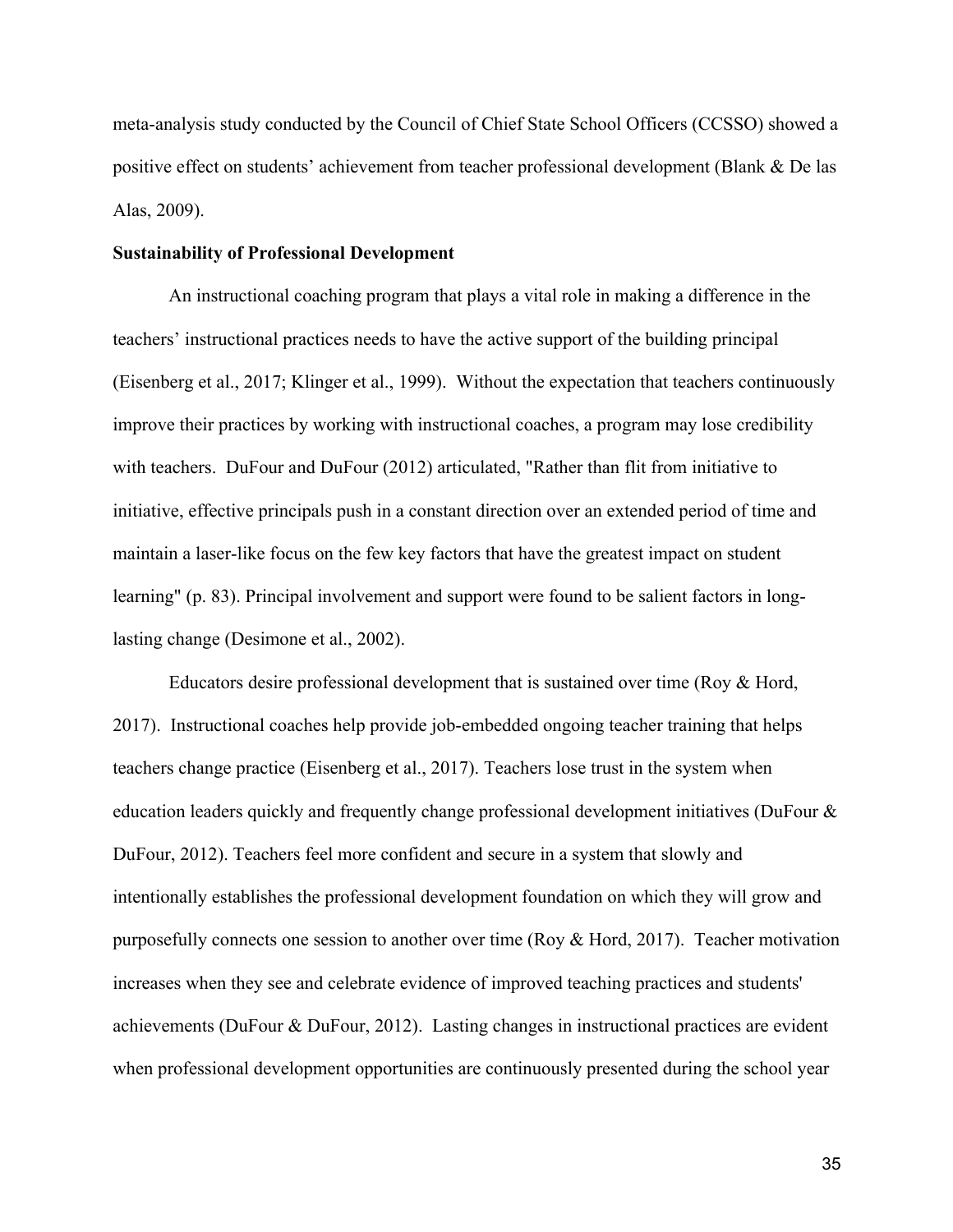(Desimone & Pak, 2017). High impact professional development that improves teacher practices and students' achievements should be presented in a consistent manner over the course of a semester or an academic year (Roy & Hord, 2017). Eisenberg et al. (2017) stated, "As big players in the process that helps to change the climate and culture of the school, they [instructional coaches] become a driving force for sustainable professional development" (p. 141).

#### **Minnesota Department of Education Quality Compensation (Q-Comp)**

In July 2005, the Minnesota Legislature passed the Quality Compensation (Q-Comp) law. The legislation was supported with a sizable financial allotment to be distributed to school districts choosing to design and implement a plan that addresses the four components of the law. Q-Comp components include: Career Ladder/Advancement Options, Job-embedded Professional Development, Teacher Evaluation, and Performance Pay and Alternative Salary Schedule (Minnesota Department of Education Q-Comp, n.d.). The Minnesota Quality Compensation plan (Q-Comp) provides charter schools and districts a structure that could support instructional coaching programs (Minnesota Department of Education Q- Comp Requirements and Guiding Principles, n.d.).

The Minnesota Department of Education stated the purpose of the Q-Comp program is to improve student learning through recruiting and retaining highly qualified teachers. The program is designed to encourage expert teachers to move into leadership roles to support teacher development and improve students' achievement. The Q-Comp program also provides compensation to motivate teachers to improve their knowledge and instructional practices (Minnesota Department of Education Q- Comp Requirements and Guiding Principles, n.d.).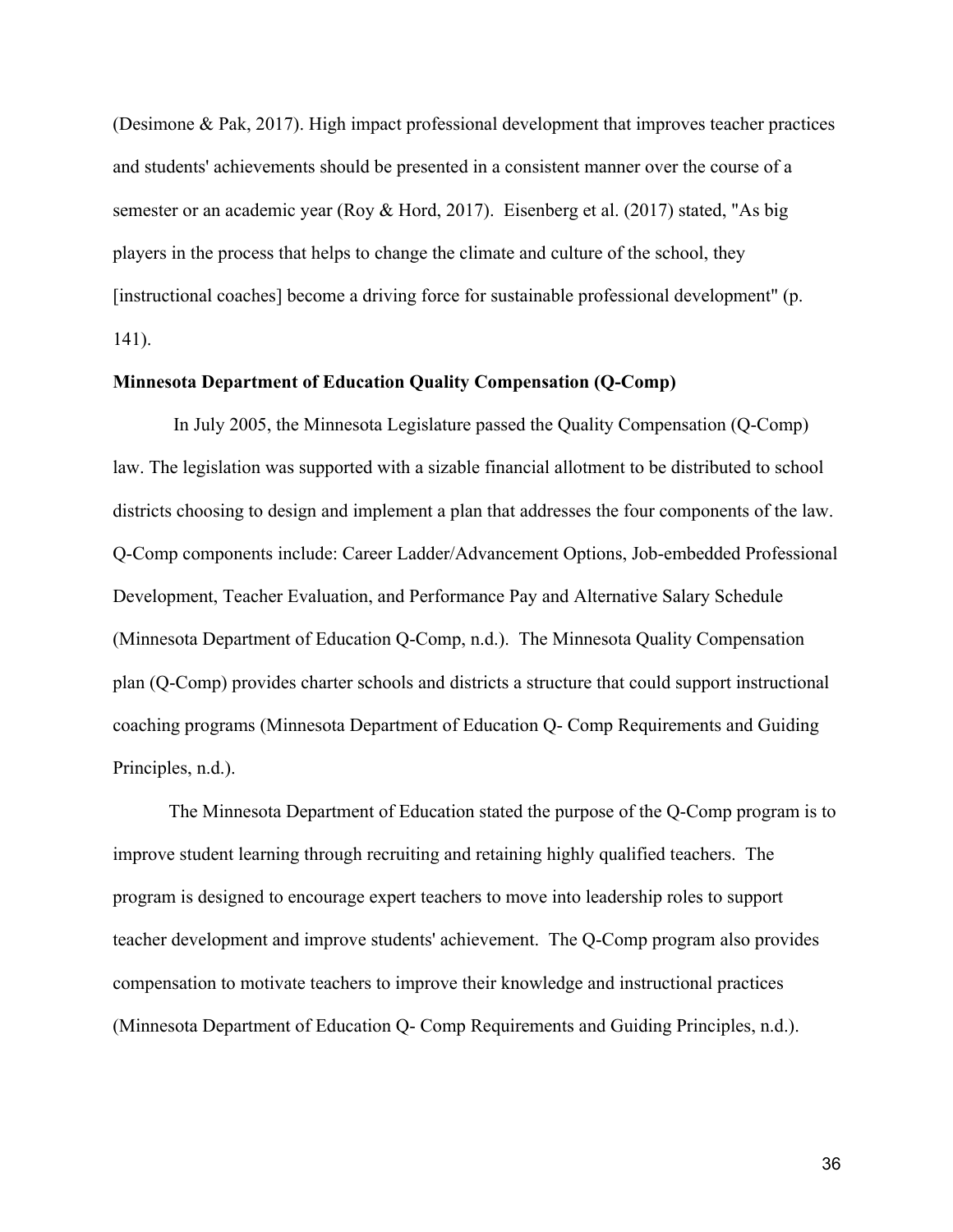To be a part of Q-Comp and receive money from the state, districts apply to the Minnesota Department of Education by using a Q-Comp program template and creating a Q-Comp plan that meets the Q-Comp requirements. Districts whose plans are approved receive additional state aid. Minnesota Department of Education Q-Comp website states,

Approved school districts receive up to \$260 per student (\$169 per student in aid and \$91 per student in board-approved levy) for the program. Charter schools and the Perpich Center for the Arts receive approximately \$245 per student in state aid through an equalized levy, since these entities do not have authority to impose local tax levies. Intermediate, Education and Cooperative Districts receive \$3,000 per teacher in state aid (n.d.).

To date, 105 school districts, 77 charter schools, one intermediate district, and one education district have been approved by the Minnesota Department of Education to implement a Q-Comp program. Participating schools educate approximately half of the students in Minnesota public schools. An additional 25 school districts, charter schools, and education districts are on a waitlist for Q-Comp funding as there is no available funding for additional districts to establish Q-Comp programs (Minnesota Department of Education Q-Comp, n.d.).

### **Theoretical Considerations**

**Andragogy.** Andragogy is the art and science of teaching adult learners (Knowles, 1980). The core principles of andragogy state that adults are motivated and learn when the provided content meets immediate life and internal needs (Knowles et al., 2005). When adults can collaborate and take ownership of the learning process, they will be motivated to implement new practices (Almuhammadi, 2017; Knowles et al.). It is imperative to tailor the learning experiences to be more effective with adults (Holton et al., 2001).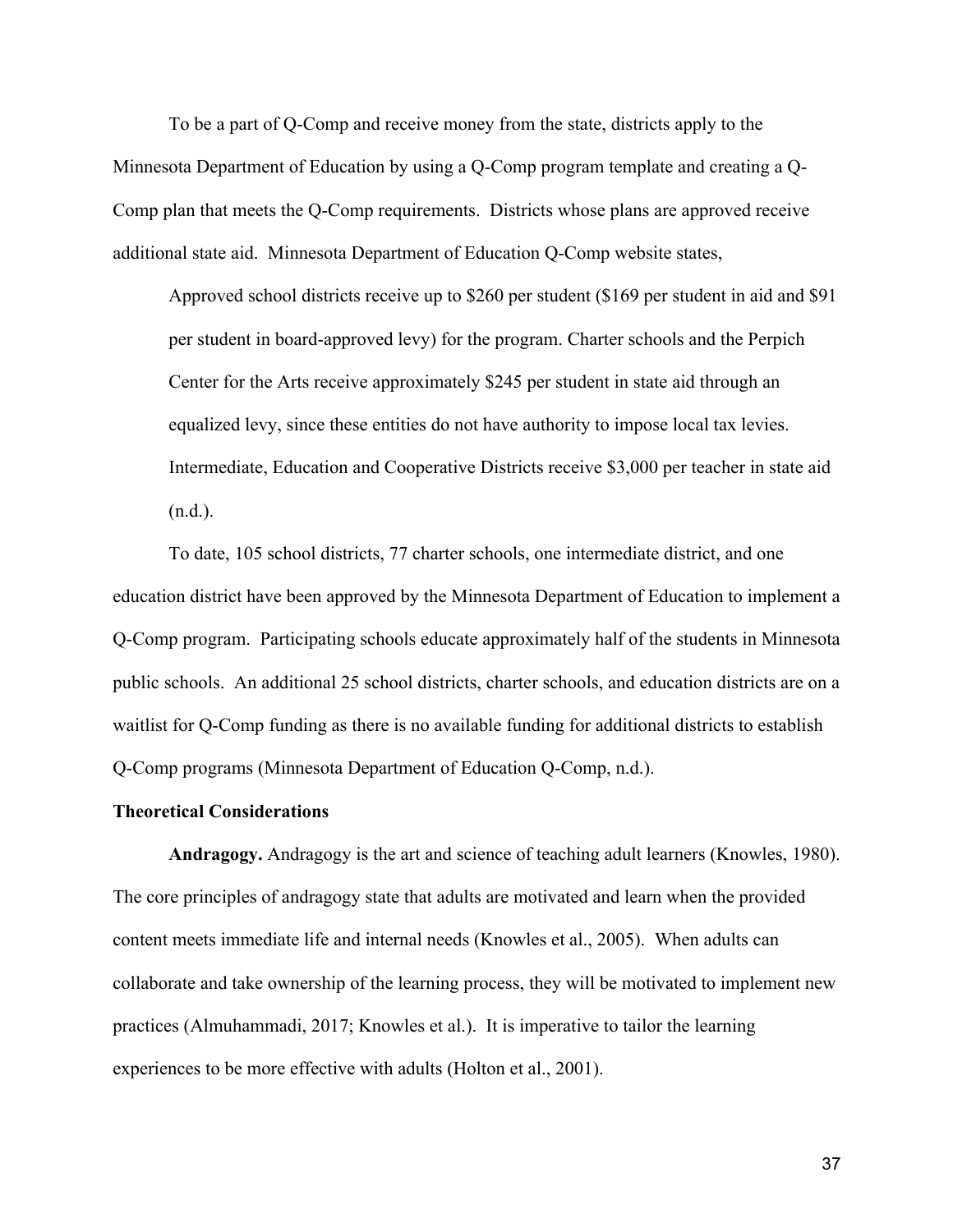Andragogy has six core principles that guide adult learning: learner's need to know, selfcare concept of the learner, prior experience of the learner, readiness to learn, orientation to learning, and motivation to learn (Knowles et al., 2005). Knowles designed the andragogical principles to address adult students' specific characteristics and learning needs (Queen, 2015). When instructors effectively apply andragogical principles to their learning environment, they tailor the learning to the learner and learning situation (Queen, 2015). Andragogical principles recognize that adults take responsibility for their learning. Because of this, they need a learning environment that recognizes the unique needs of an adult learner (Knowles et al., 2005). The principles help establish a supportive, cooperative, accepting, informal, and respectful environment for adults to learn (Queen, 2015).

The first core principle of andragogy establishes that adults need to understand why they need to learn something before they are prepared to learn it (Knowles et al., 2005). Adults need to understand the advantages of learning something and the unfavorable effects of not learning a new concept (Knowles et al., 2005). The educator's responsibility is to present the ideas in a meaningful way that gives value to the information and shows the learner the new information will improve the learners' performance and personal wellbeing (Knowles et al., 2005).

The second core principle of andragogy recognizes adults as responsible for their learning (Knowles et al., 2005). Adults are self-directed and make their own decisions (Matherson & Windle, 2017). Using andragogical principles as a guide, instructors of adult learners recognize their need for independence and provide learning experiences for adults to be self-directed learners (Knowles et al., 2005).

An adult instructor must also be mindful of the role of the learner's experiences, the third core principle of andragogy (Knowles et al., 2005). Adult learners come to the learning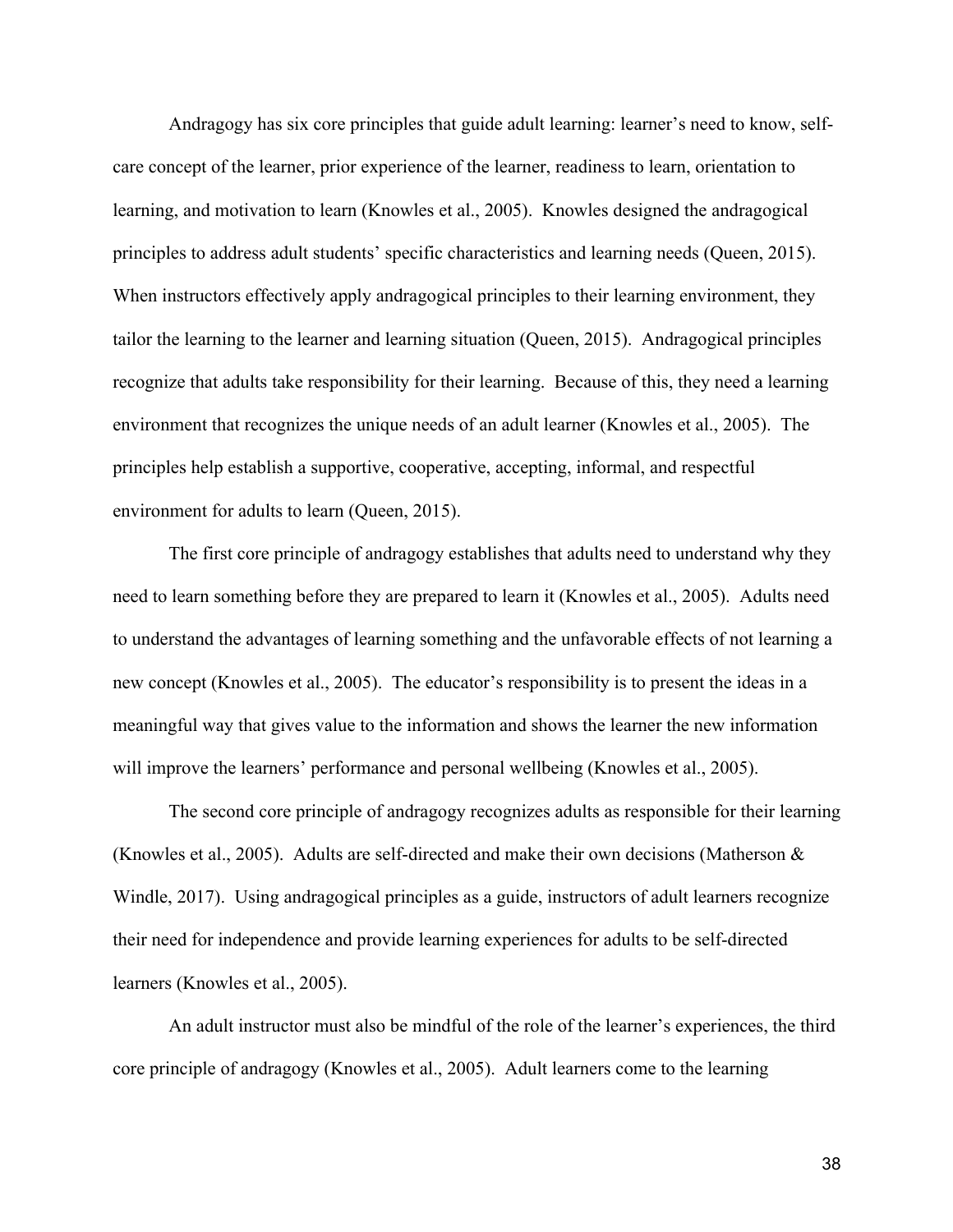experience with a wide variety of quantity and quality of experiences that they will draw upon while attempting to master the new concepts (Knowles et al., 2005). Educators of adults value and recognize the differences and individualize the teaching and learning strategies to meet the wide variety of learning needs (Knowles et al.). The most effective instruction is provided through active learning, such as discussions and problem-solving methods, where the adults share information from their personal experiences (Desimone et al., 2002; Desimone & Pak, 2017; Knight, 2006; Knowles et al., 2005). To identify the mental habits, biases, and presuppositions of adult learners, which could have a negative effect on learning, instructors help adults reflect on their tendencies and patterns to try and open their minds to new strategies (Knowles et al., 2005).

The fourth andragogical principle, readiness to learn, recognizes that adults learn when the information is necessary to help them succeed in their real-life situation (Knight, 2006; Knowles et al., 2005; Matherson & Windle, 2017). Eisenberg et al. (2017) stated, "Adults want their learning to be relevant to the work they are doing- goal-oriented and designed to meet their needs" (p. 6). Adults desire to learn what they can use in their current situations (Knowles, 1984). Instructors can stimulate readiness by highlighting a standard of work above and beyond the expected standard (Knowles et al., 2005).

Adult learning is life-centered, and this is recognized in the fifth principle of andragogy; orientation to learning. Adults are motivated to learn new knowledge when presented in real-life situations (Knight, 2006; Knowles et al., 2005). When adults are given information that will help them solve their problems, they are more in tune with the instruction (Knowles et al., 2005).

The sixth andragogical principle, motivation, recognizes the adults' external and internal pressures (Knowles et al., 2005). External factors are situations that are out of the individual's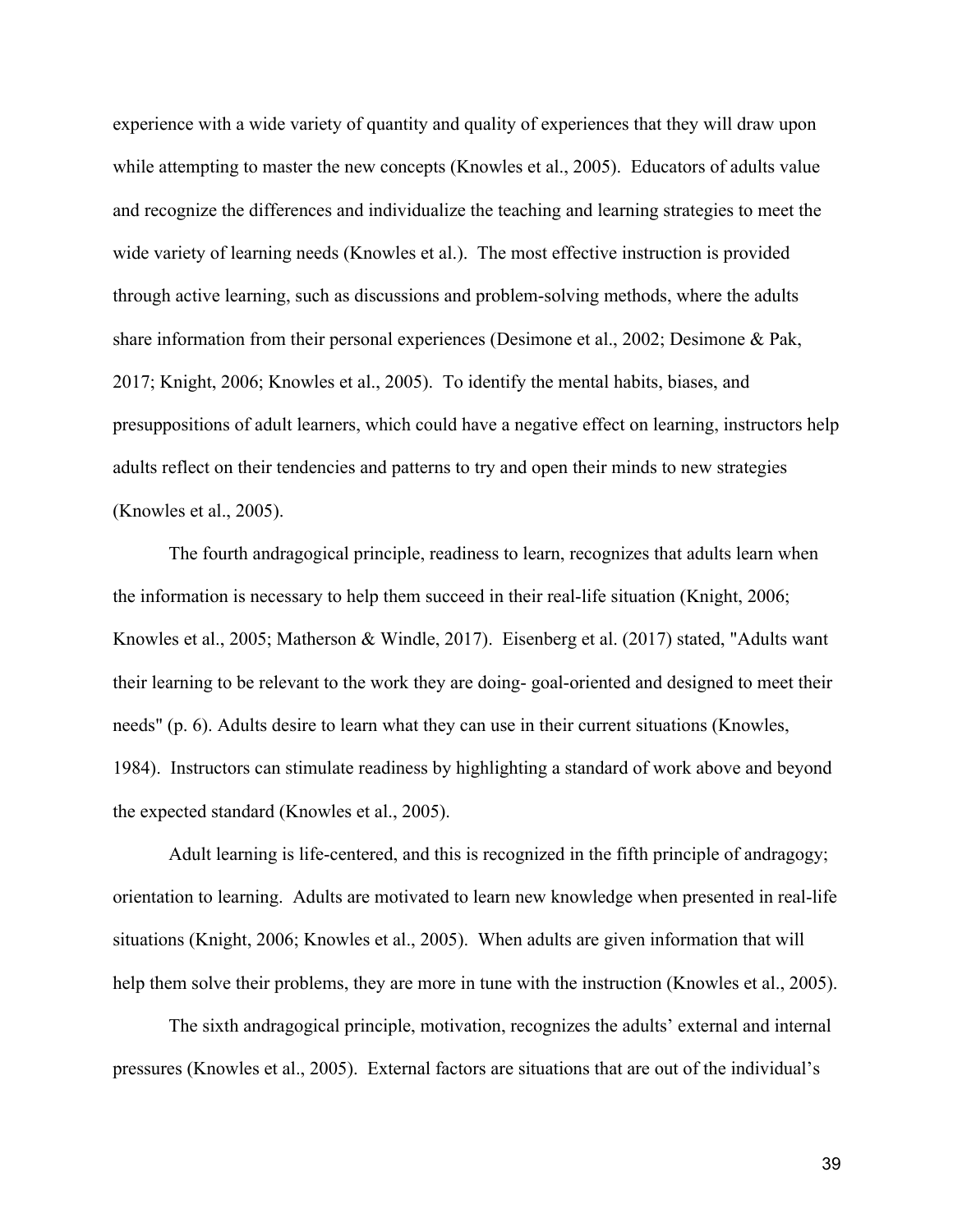control. Examples of external learning barriers include physical and health conditions, changes in societal roles, major life events, and choice in participating in the training (Merriam, 2006). Internal factors are personal attitudes that an adult learner has while learning. Dispositional barriers prevent learning when adults have negative attitudes about acquiring the new information because they do not see the purpose (Merriam, 2006). Instructors mindful of this principle help adults identify and break down the barriers that hold them back from growing and developing (Knowles et al., 2005).

One approach to instructional coaching, the Educator-Centered Instructional Coaching Model (ECIC), is embedded in adult-learning theory (Eisenberg et al., 2017). This coaching model highlights four important areas of focus (Eisenberg et al., 2017):

- Applying evidence-based literacy practices
- Focusing on data collection and analysis
- Promoting non evaluative, confidential collaboration and reflection
- Supporting coaches through mentoring (p. x).

To be effective, coaches understand how adults learn and apply this knowledge as they collaborate with teachers. To build relationships, instructional coaches must be skilled in asking questions to gain understanding. They need to show that they are active learners and are open to different opinions and perspectives. Coaches must provide opportunities for teachers to be selfdirected, collaboratively problem solve, establish their own learning goals, and allow for teachers to make mistakes as they make adjustments to their instructional practices (Eisenberg et al., 2017).

**Social Learning Theory.** The social learning theory recognizes the importance of modeling, observing, and imitating others' actions, feelings, and reactions when acquiring new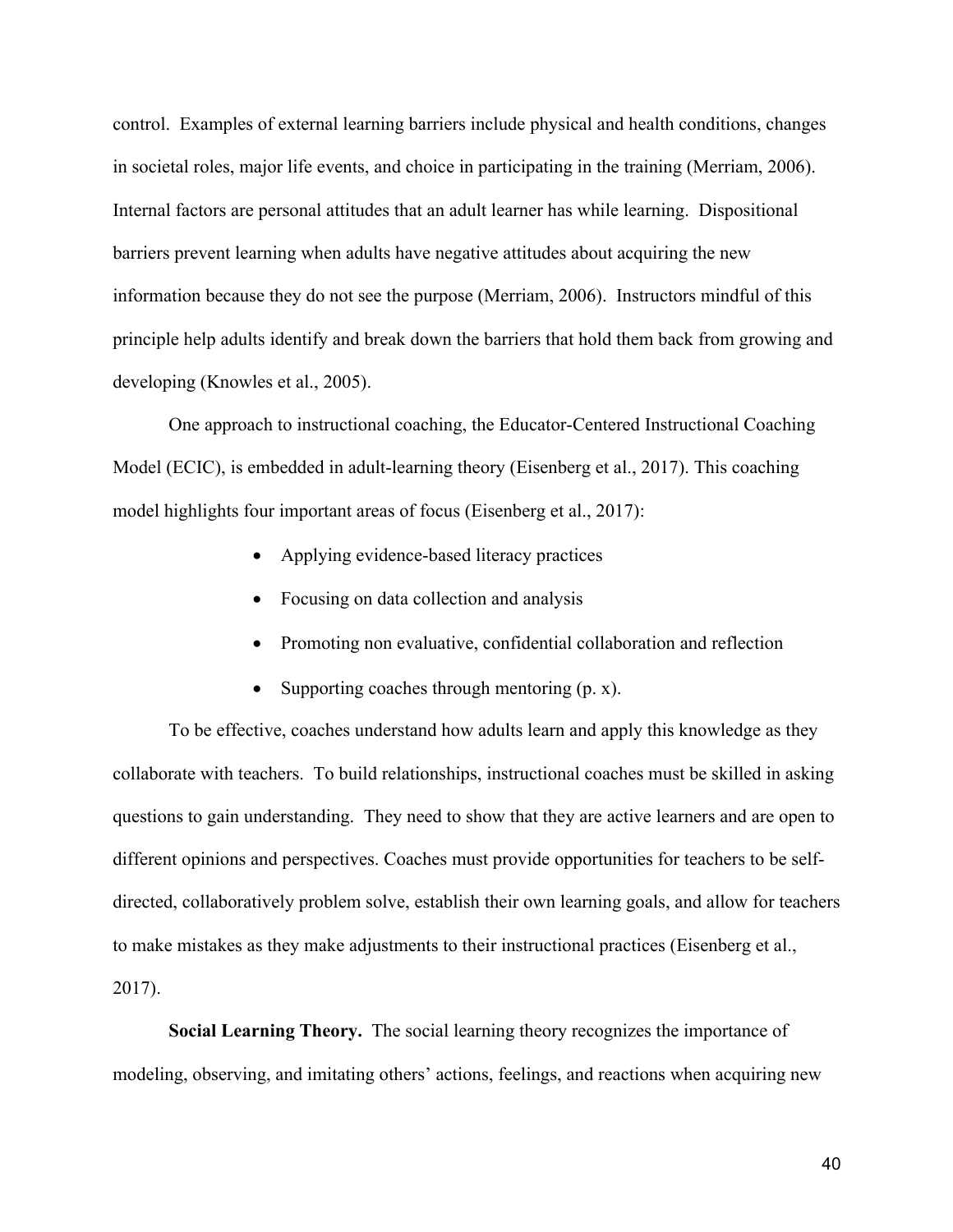knowledge, attitudes, or behaviors. As people observe their surroundings, environmental influences play a significant role in learning and behavior development (Bandura, 1977). Environmental and cognitive factors influence how people choose to conduct themselves (McLeod, 2016). As people watch others' conduct, they take time to process this information and decide to imitate the behavior or not (Bandura, 1977).

As instructional coaches strive to provide teachers with active learning experiences through modeling, coaches show best practice teaching and learning strategies that teachers potentially imitate. When teachers express depth and reflection during a professional discussion, colleagues may be motivated to examine their teaching processes in greater detail (Williams, 2017). As teachers receive external reinforcements, such as encouragement from an instructional coach or higher student achievement, this may drive the teachers to persevere and adjust their teaching practices. Instructional coaches need to be mindful of the learning setting they provide while working with teachers. If this setting is distracting, this may deter adults from focusing and digesting the new information (Williams, 2017). The Social Learning Theory outlines important guidelines to engage adults in rich discussions and learning experiences that can encourage critical thinking and improved teaching and learning strategies.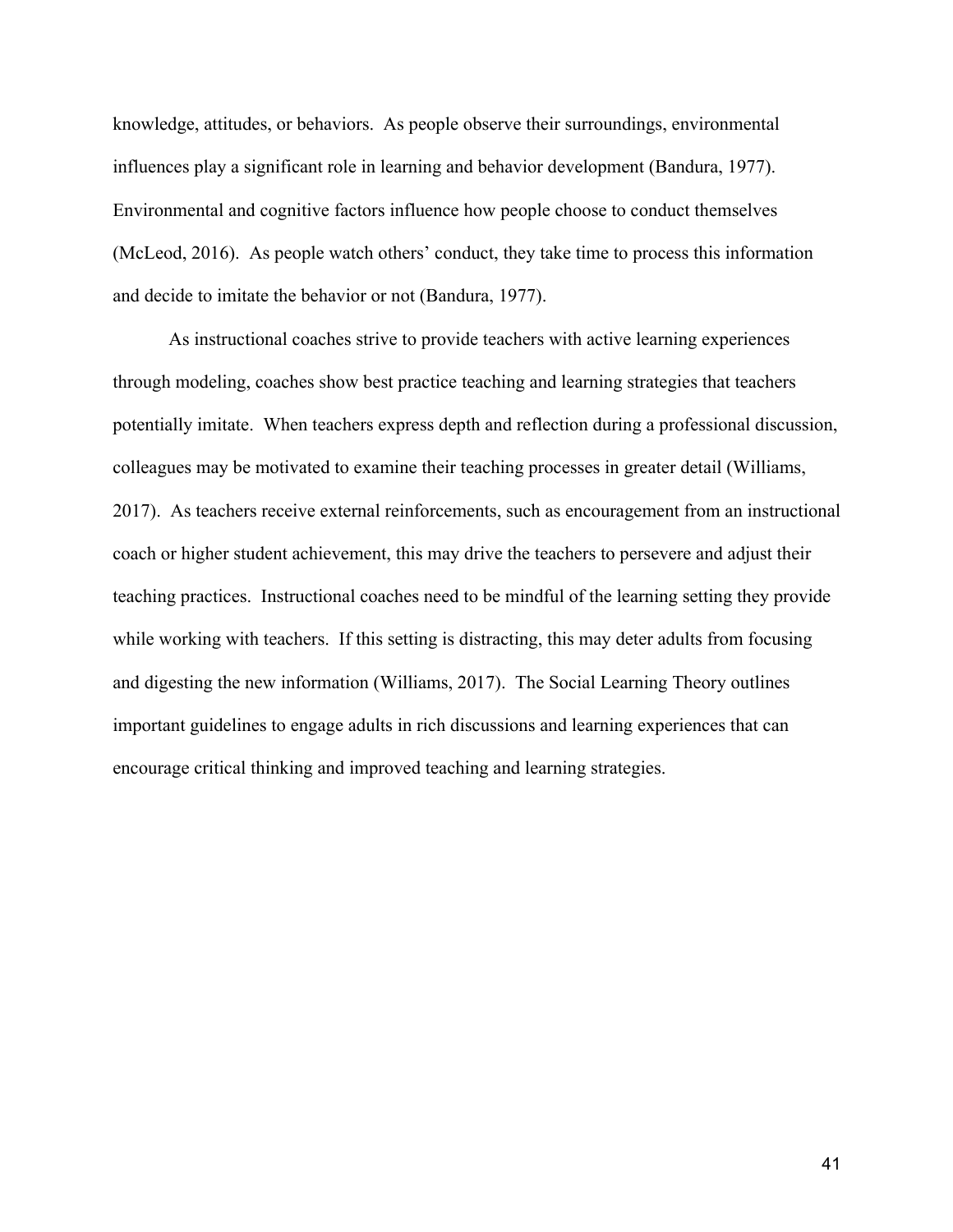## **Chapter III: Methodology**

## **Purpose of the Study**

The purpose of this study was to examine the Instructional Coaching Program of a secondary school where students made significant academic gains to explicitly define an instructional coaching model that played a role in improving teacher pedagogy and increasing students' achievement. In addition, this study aimed to outline how the Instructional Coaching Program is sustained. This chapter explains the theoretical framework utilized to build and support the study, followed by a review of the research method chosen and an explanation for the selection. Descriptions of the research setting and participants are included. This chapter also discusses the instrumentation used and how the data will be analyzed. Finally, research limitations and ethical considerations are discussed.

## **Theoretical Framework**

This study aimed to define an instructional coaching program that plays a role in improving teacher pedagogy and increasing students' achievement and explored initiatives that aid in the sustainability of the program. Teachers are adult learners, and andragogy identifies adults' unique learning needs (Knowles et al., 2005). The Social Learning Theory indicates adults need opportunities to collaborate and take ownership of the learning process (Bandura, 1977). Teachers with the option of choice and voice in the learning process will be motivated to implement new practices (Almuhammadi, 2017).

## **Research Design**

A qualitative case study design guided the research of this study. A qualitative approach helped explain the participants' lived experiences working with a successful coaching model and measures they took to sustain an effective Instructional Coaching Program at the secondary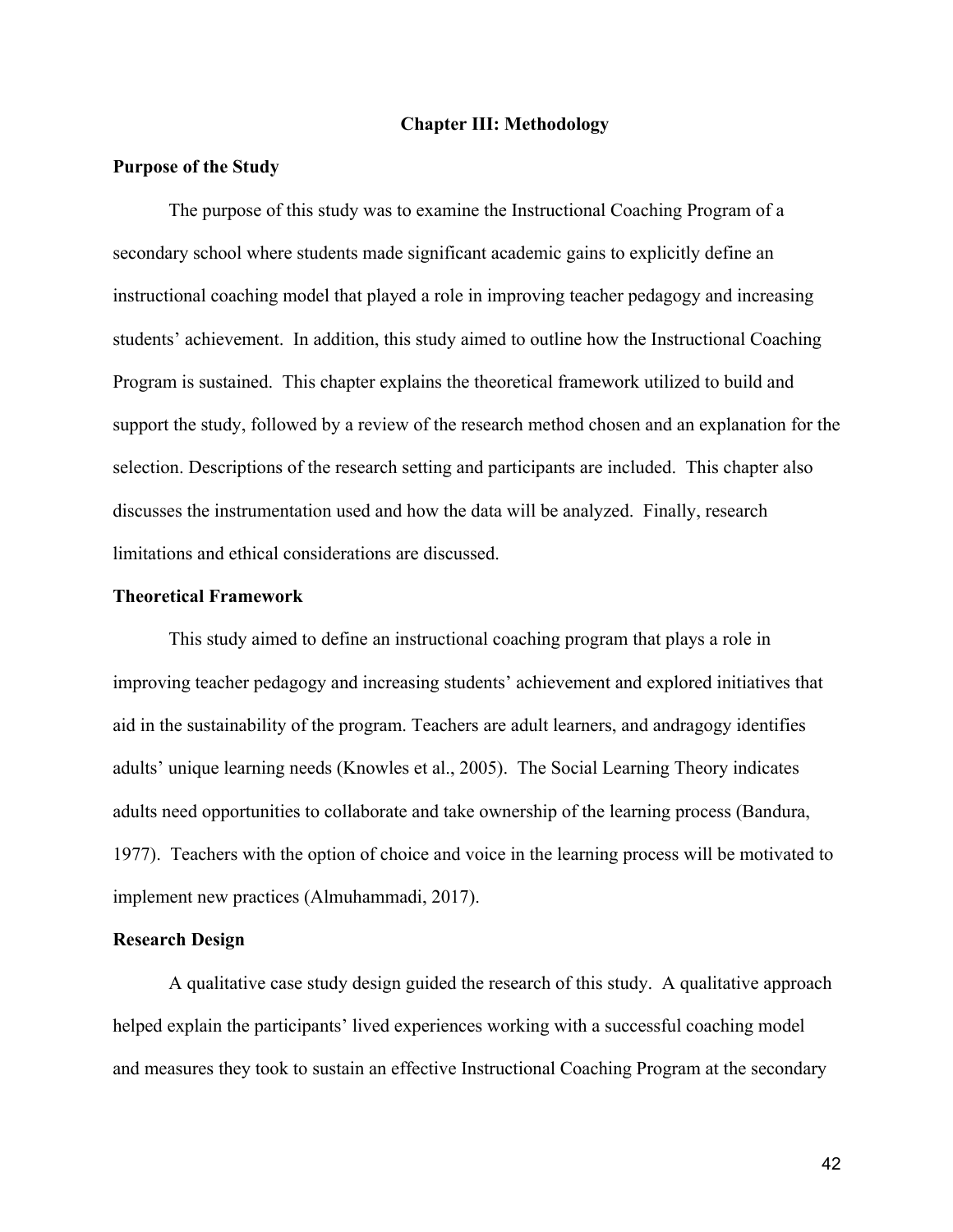school level. Qualitative researchers employ inductive reasoning to build patterns and categories and organize the collected data into commonly observed themes (Creswell & Creswell, 2018). Qualitative study data is gathered through interviews and observations to explore their study topic and draw conclusions from their findings (Merriam & Tisdell, 2016; Patten & Newhart, 2018). An inductive approach used during qualitative research generates an understanding of a phenomenon from the gathered materials (Roberts, 2010).

This qualitative study employed a single site case study approach. Case study research allows researchers to concentrate on a single site and collect data in real-time and real-life scenarios. This data may describe a particular phenomenon holistically (Patten  $\&$  Newhart, 2018). The case study approach allows for an in-depth examination of a single site, a single subject, a single occurrence, or a single collection of documents (Bogdan & Biklen, 2007). The information collected explains the authentic behavior of participants (Patten & Newhart, 2018). This study focused on a secondary school where students made significant academic gains. The single site case study allowed the researcher to gain more information about the practices, people, and environment with the aim to understand the participants' experiences. Data was collected from a suburban school district through personal interviews with educational leaders and the procurement of related documents (Merriam & Tisdell, 2016).

Qualitative research involves personal relationships as the researchers collect empirical data in the participants' natural environment as they conduct face to face interviews and observations with smaller numbers of people (Bogdan & Biklen, 2007; Orcher, 2014). During qualitative research, the collected data describes situations, conversations, observations, and interviews (Bogdan & Biklen, 2007). This study involved multiple methods of data collection.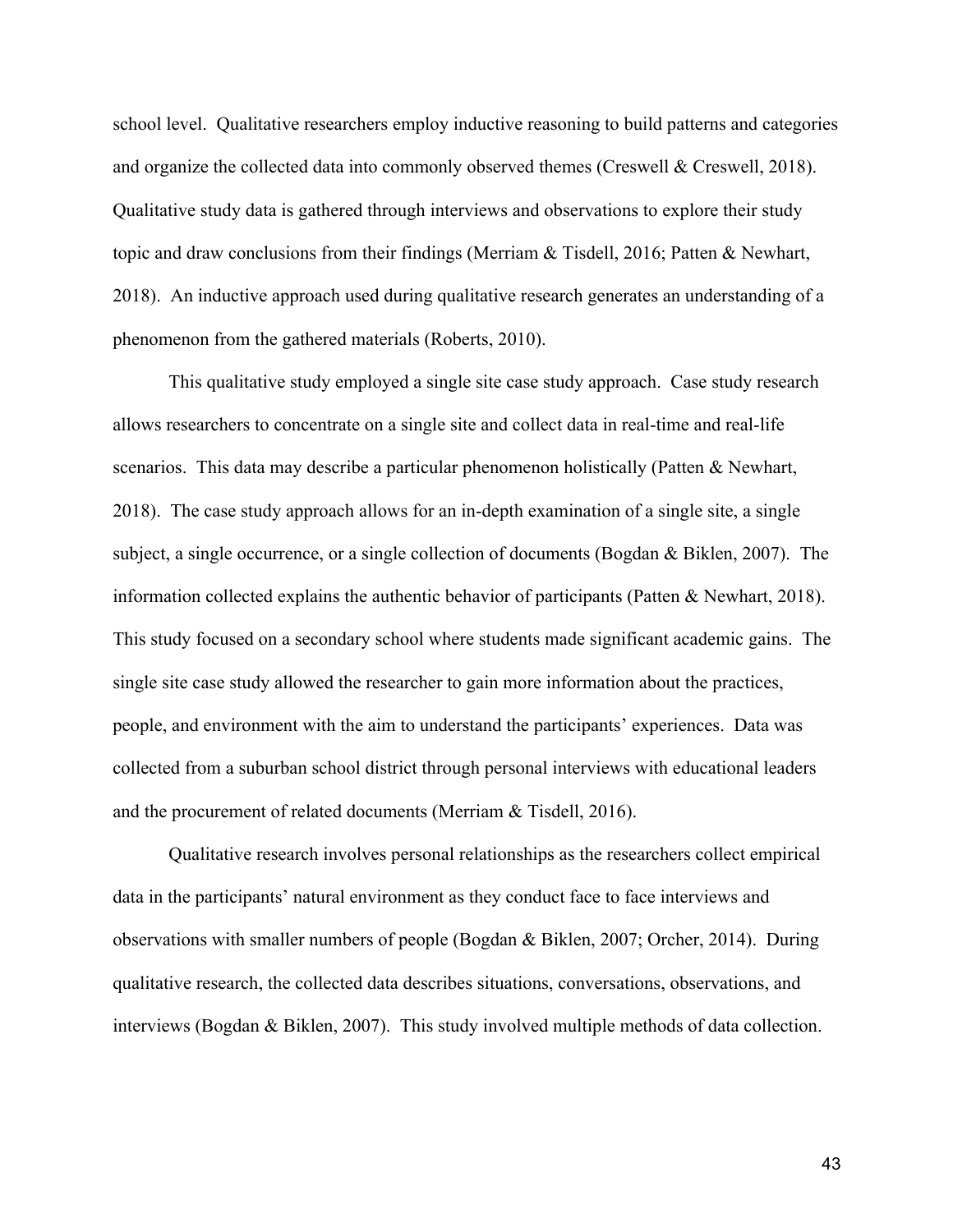Using various data sources allows the researcher to cross-check the collected information and leads to a deeper understanding of the studied phenomenon.

## **Research Questions**

To gain more knowledge about an Instructional Coaching Program of a secondary school that made significant academic student gains and to understand the initiatives that aided in the sustainability of the program, two questions were addressed:

RQ1 What components of a secondary level instructional coaching program do educational leaders attribute to improved teacher pedagogy and increased student achievement?

RQ2 How do educational leaders sustain an instructional coaching program at a secondary level that improves teacher pedagogy and increases student achievement?

### **Sampling Design**

The study employed a qualitative case study approach that allowed for an in-depth examination of a single site (Bogdan & Biklen, 2007). Merriam and Tisdell (2016) defined a qualitative case study as "an in-depth description and analysis of a bounded system" (p. 39). A case study provides an opportunity to study a system in-depth and gain more understanding by studying the people, practices, and environment (Merriam & Tisdell, 2016).

**Setting.** This case study took place at Grandview district (pseudonym), a large school district outside of Minneapolis, Minnesota. Grandview High School's first academic year was 1978. The staff, comprised of 100 licensed teachers, at Grandview High School served a student population of 2,156 during the 2019-2020 academic year (Minnesota Report Card, n.d.).

Grandview district was selected as the site for this study because there has been a significant increase in student achievement in a small-time frame. In 2012, the Grandview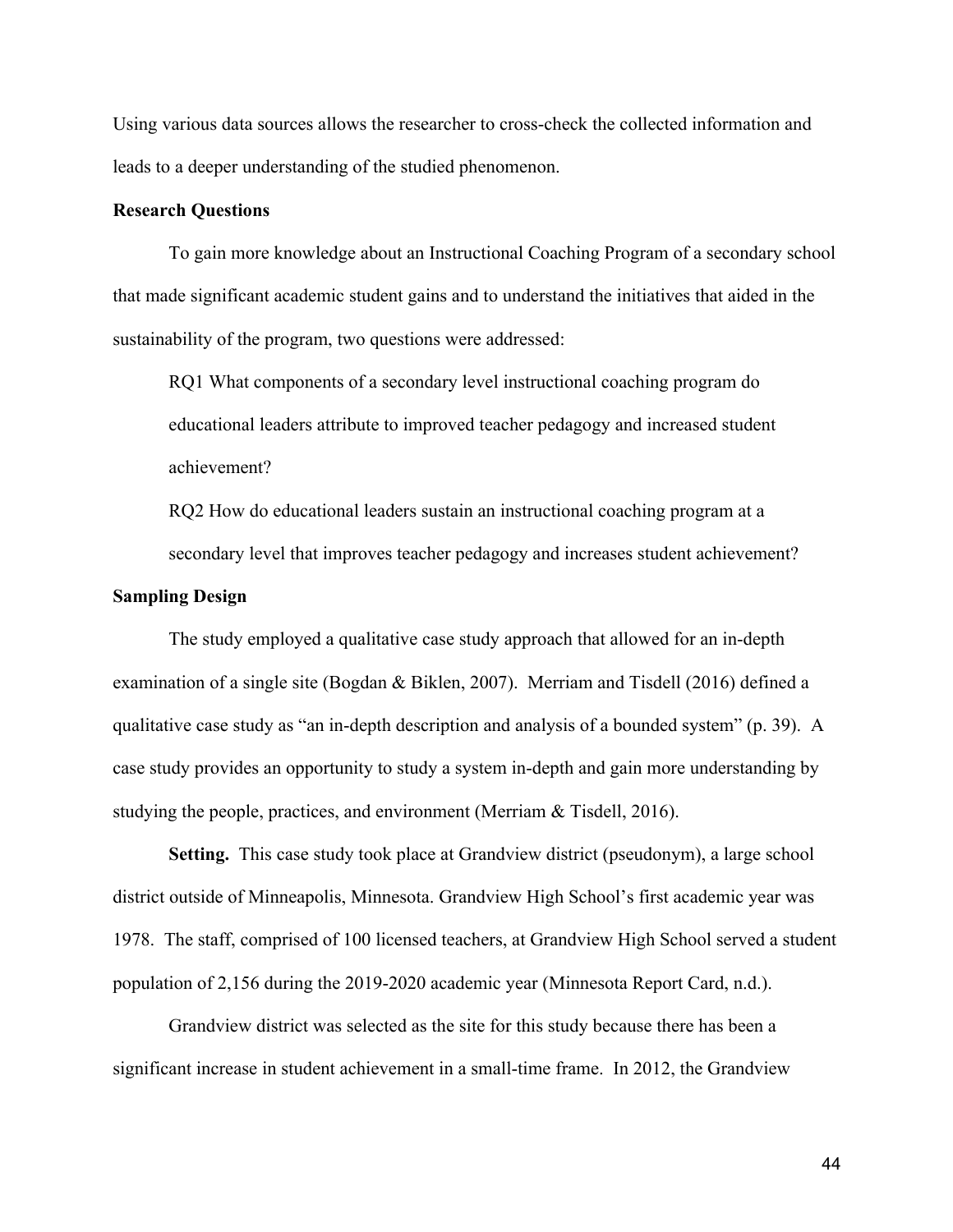District School Board set a goal of achieving academic rankings in the top 15% in the state by 2016 (Newspaper Article A). The district started their Instructional Coaching Program in the 2014-2015 school year. By 2016 the Grandview district was recognized as one of the top 10% in the state (Newspaper Article B). The former superintendent of the district attributed the academic gains to aligning the curriculum with state standards and training teachers on highly effective teaching strategies that improve students' achievement (Newspaper Article B).

 The test scores of Grandview district have increased when national test scores have plateaued or even decreased (Jimenez & Sargrad, 2018). Students at Grandview district scored significantly higher on the state standardized tests between 2018 and 2019. Grandview High School climbed over 50 spots on the Minnesota State High School rankings, making it one of the top public high schools in the state ("Minnesota High School Rankings," 2019).

**Participant selection.** The researcher used purposive sampling and selected participants who had knowledge about the Instructional Coaching Program at Grandview High School and the initiatives that aided in the sustainability of the program. Researchers use purposive sampling when they know a population has experience in the area of study and is a good source of information (Patten & Newhart, 2018). Different from a random sample, purposive sampling requires that specific criteria be met when selecting participants (Patten & Newhart, 2018). Education leaders from Grandview district who had a direct administrative role and knowledge about the Instructional Coaching Program were invited to participate in the study. District Administrators were chosen to participate in the study because as the instructional leaders of the district, they have an in-depth understanding about the Instructional Coaching Program and because of the COVID-19 pandemic, faculty accessibility was not an option.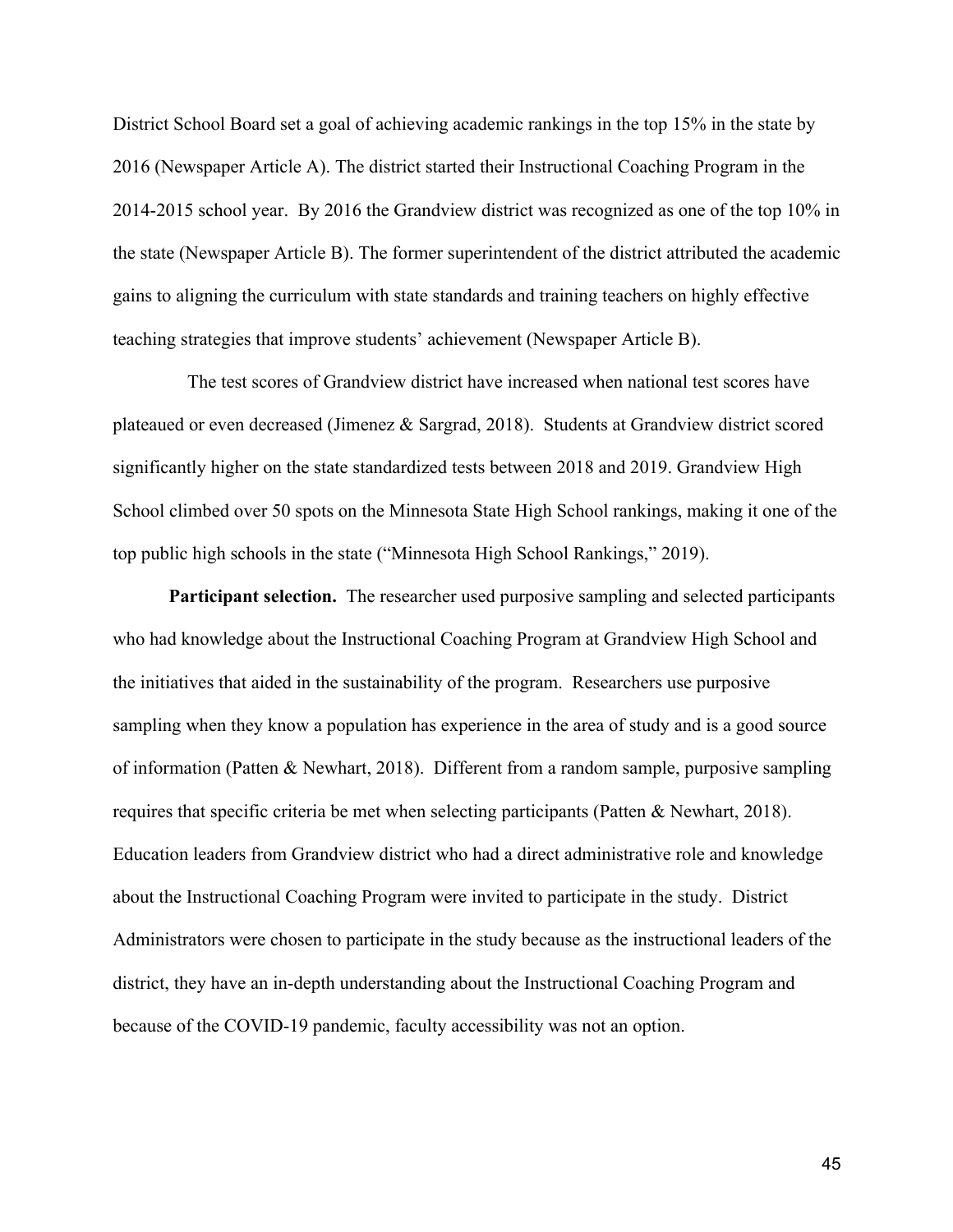## **Protocol**

This study employed semi-structured individual interviews and document collection. The semi-structured format provides the researcher with the flexibility to make adjustments to the questions while the discussion progresses (Merriam & Tisdell, 2016). During a semi-structured interview, the researcher prompts a richer respondent narrative with probes that clarify what a participant is saying or encourage elaboration of a response to obtain more details. Probes are used with sensitivity, so the participants do not feel interrogated (Merriam & Tisdell, 2016).

In qualitative case studies, the researcher is the primary data collection instrument and can make adjustments as different themes emerge (Creswell & Creswell, 2018). The interview protocol was constructed based on the review of current research literature about instructional coaching, andragogy, and Social Learning Theory. Themes from the literature guided the design of questions that helped examine an Instructional Coaching Program of a secondary school that made significant academic gains to identify this program's specific components and explore initiatives that aid in its sustainability.

The interview protocol was created based on the review of current literature about instructional coaching, andragogy, and Social Learning Theory. Six questions were written using andragogy as a guide. These questions were designed to see if teachers participating in the coaching program:

- Understood why they were learning something new
- Were responsible for their learning
- Were involved in active learning that drew on personal experience
- Were able to immediately apply new knowledge
- Learned in job-embedded situations,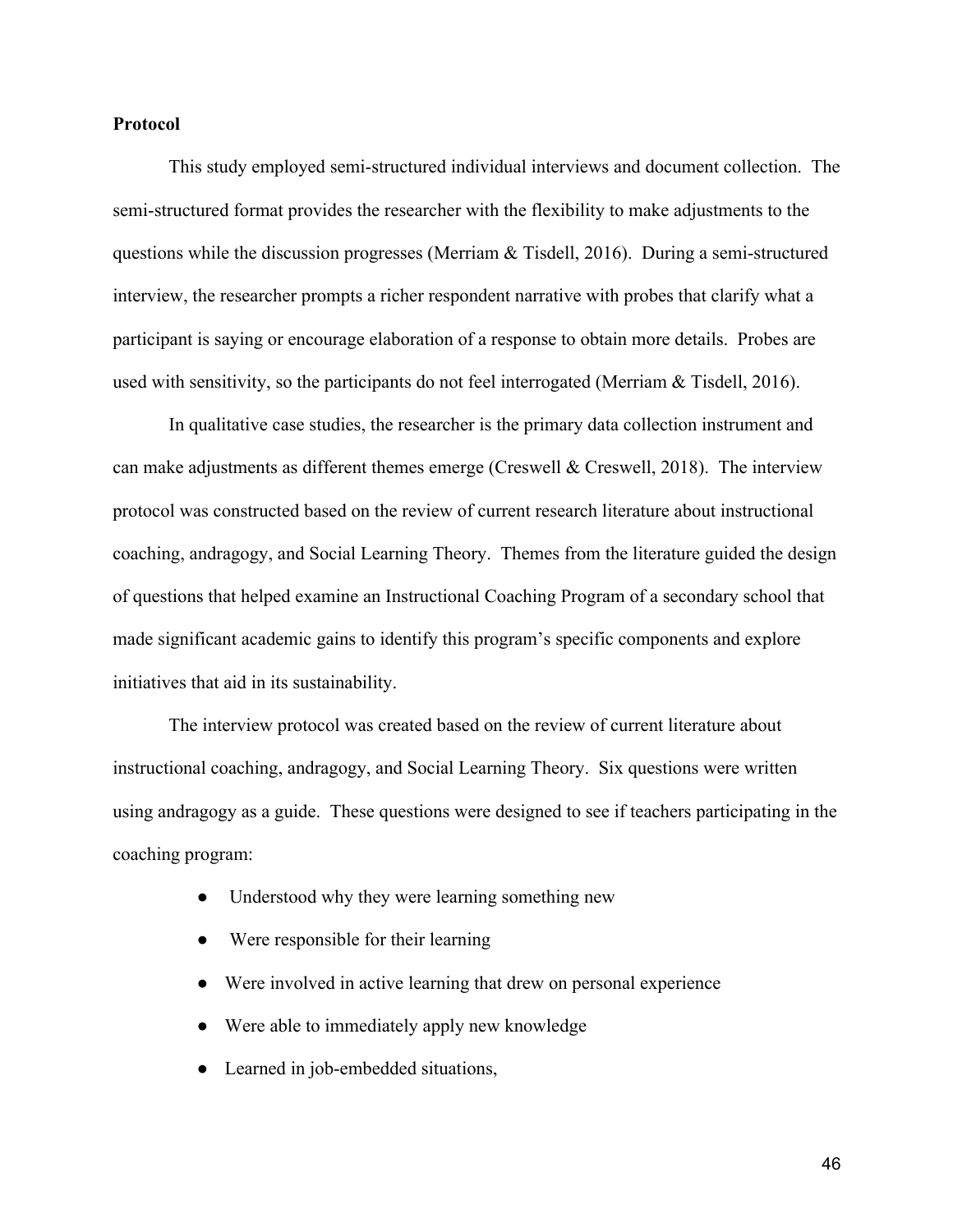● Were able to identify motivators and barriers to learning.

One question was written using the Social Learning Theory as a guide. The researcher wanted to see if modeling, observing, and imitating others' actions, feelings, and reactions when acquiring new knowledge was a part of the professional development opportunities provided through the Instructional Coaching Program. Defining a secondary school Instructional Coaching Program's specific characteristics that have played a role in improving teacher pedagogy and increasing students' achievement may help design professional development opportunities that meet adult learners' unique needs. Teachers will only grow as professionals when educational leaders recognize and meet adults' individual learning needs (Almuhammadi, 2017).

Qualitative research can start with broad statements and allow the observations and interviews to guide the study's course (Orcher, 2014). The following questions were used during the interviews to gain a better understanding of this specific school's Instructional Coaching Program:

Table 1

*Interview Questions and Their Relation to Research Objectives*

| <b>Research Question</b>                                                                                                                                                                   | <b>Literature Review</b>                                                                       | <b>Interview Question</b>                                                                                                                   |
|--------------------------------------------------------------------------------------------------------------------------------------------------------------------------------------------|------------------------------------------------------------------------------------------------|---------------------------------------------------------------------------------------------------------------------------------------------|
| Opening                                                                                                                                                                                    |                                                                                                | Please tell me the positions<br>you have held in your district<br>and years in each role.                                                   |
| RQ1-What components of a<br>secondary level instructional<br>coaching program do<br>educational leaders attribute<br>to improved teacher pedagogy<br>and increased student<br>achievement? | Coaching practices that lead<br>to high-quality instruction and<br>significant academic gains. | The high school has made<br>significant academic gains;<br>some people would say it's<br>due to the coaching program.<br>What do you think? |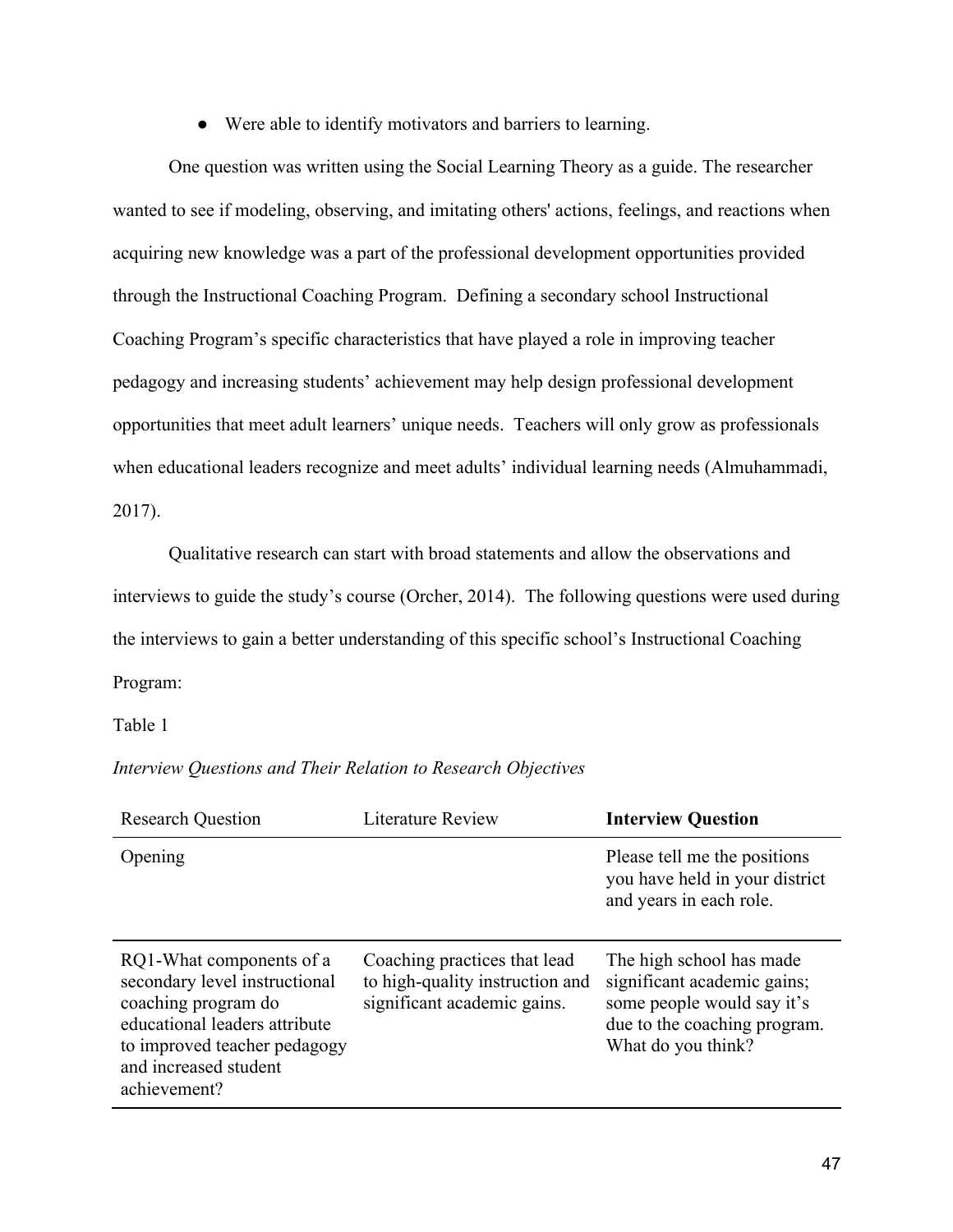|                                                                                                                                                                                            |                                                                                                                                                                      | What are the key roles or<br>positions in your district's<br>coaching program?<br>Follow-up: Please explain the<br>responsibilities of these<br>positions.                                                                                                                                                                                                                                                                                                                                                                                                                                                                                                                           |
|--------------------------------------------------------------------------------------------------------------------------------------------------------------------------------------------|----------------------------------------------------------------------------------------------------------------------------------------------------------------------|--------------------------------------------------------------------------------------------------------------------------------------------------------------------------------------------------------------------------------------------------------------------------------------------------------------------------------------------------------------------------------------------------------------------------------------------------------------------------------------------------------------------------------------------------------------------------------------------------------------------------------------------------------------------------------------|
| RQ1-What components of a<br>secondary level instructional<br>coaching Program do<br>educational leaders attribute<br>to improved teacher pedagogy<br>and increased student<br>achievement? | <b>Andragogy Principles</b><br>Need to know<br>Learner's self-concept<br>The role of the learners'<br>experiences<br>Readiness to learn<br>Orientation<br>Motivation | If an administrator in another<br>district wanted to replicate the<br>success you've had with<br>instructional coaching, what<br>would you tell them?<br>Follow up: How do you<br>determine what structures<br>need to be in place for an<br>effective coaching program?<br>Please explain how you know<br>the areas teachers need more<br>professional development?<br>Follow up: Are coaching<br>goals building-wide or<br>individual?<br>Do all teachers participate in<br>your Instructional Coaching<br>Program?<br>How frequently do teachers<br>participate in coaching<br>sessions for professional<br>development?<br>Follow up: Do all teachers<br>participate in the same |
| RQ1-What are the<br>components of a secondary<br>level instructional coaching<br>Program that improves<br>teacher pedagogy and<br>increases student<br>achievement?                        | Social Learning Theory                                                                                                                                               | number of sessions each year?<br>Please explain how group<br>discussion and reflection are a<br>part of your Instructional<br>Coaching Program.                                                                                                                                                                                                                                                                                                                                                                                                                                                                                                                                      |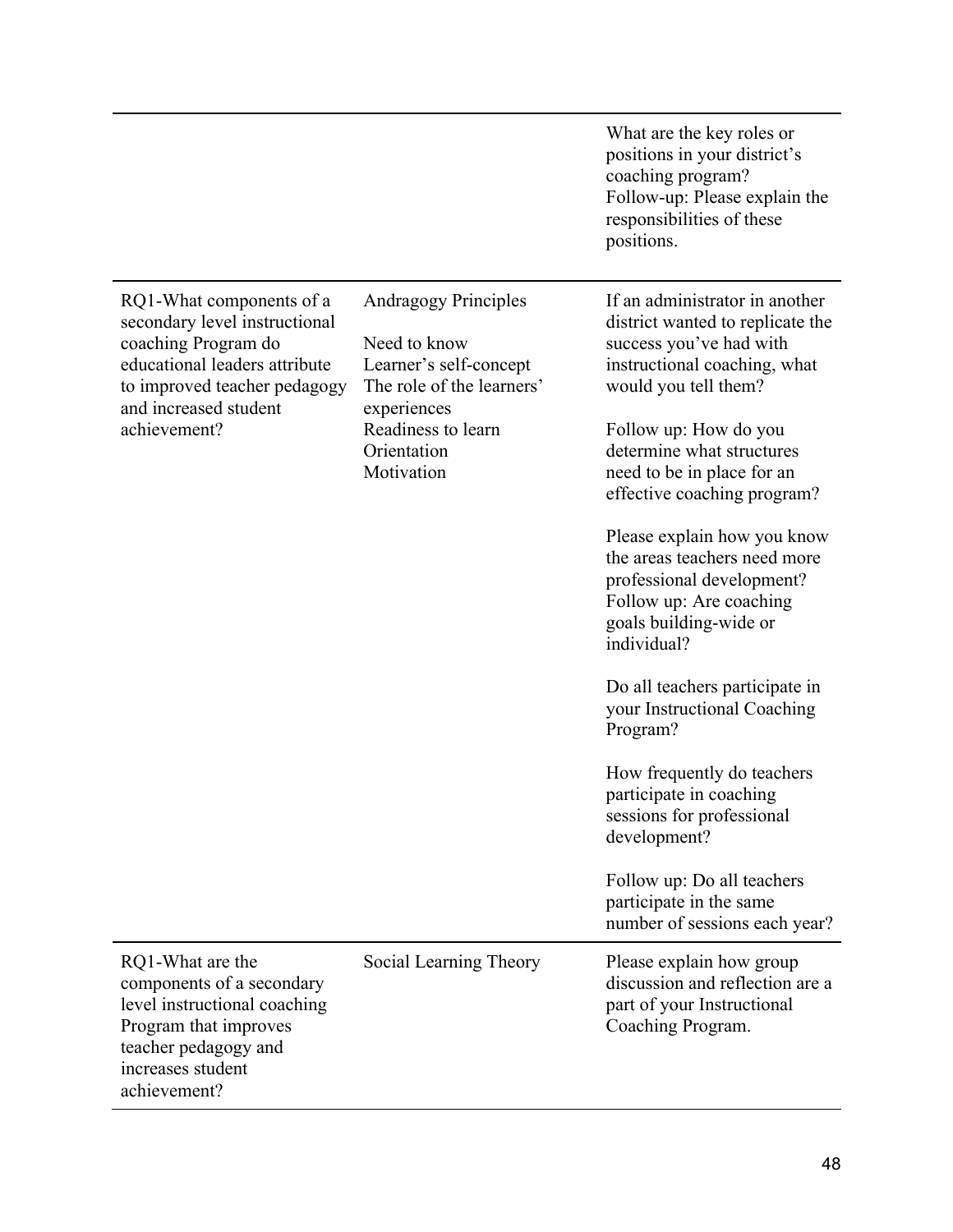| RQ2 How do educational<br>leaders sustain an<br>instructional coaching<br>program at a secondary level<br>that improves teacher                                                   | <b>Instructional Coach</b><br>Development<br><b>Ongoing Professional</b><br>Development | How are instructional coaches<br>trained?<br>How are consistent<br>instructional practices                                                                            |
|-----------------------------------------------------------------------------------------------------------------------------------------------------------------------------------|-----------------------------------------------------------------------------------------|-----------------------------------------------------------------------------------------------------------------------------------------------------------------------|
| pedagogy and increases<br>student achievement?                                                                                                                                    |                                                                                         | maintained?                                                                                                                                                           |
|                                                                                                                                                                                   |                                                                                         | How do program leaders<br>monitor and adjust to improve<br>the coaching program<br>continuously?<br>Follow up: What data do you<br>use to measure program<br>success? |
| RQ2 How do educational<br>leaders sustain an<br>instructional coaching<br>program at a secondary level<br>that improves teacher<br>pedagogy and increases<br>student achievement? | <b>Professional Development</b><br>Funding                                              | Do you view coaching as a<br>worthy investment?                                                                                                                       |
| RQ2 How do educational<br>leaders sustain an<br>instructional coaching<br>program at a secondary level<br>that improves teacher                                                   | Leadership/Principal Support                                                            | What is the role of the<br>principal in supporting the<br>instructional coaching<br>program?                                                                          |
| pedagogy and increases<br>student achievement?                                                                                                                                    |                                                                                         | How do coaches<br>communicate coaching goals<br>with principals?                                                                                                      |
| Closing                                                                                                                                                                           |                                                                                         | Is there any other information<br>you would share with an<br>administrator seeking to<br>implement an instructional<br>coaching program?                              |

**Field tests.** The researcher, committee members, dissertation peer group, teachers, and

district leaders not involved in the study field-tested the interview questions to ensure the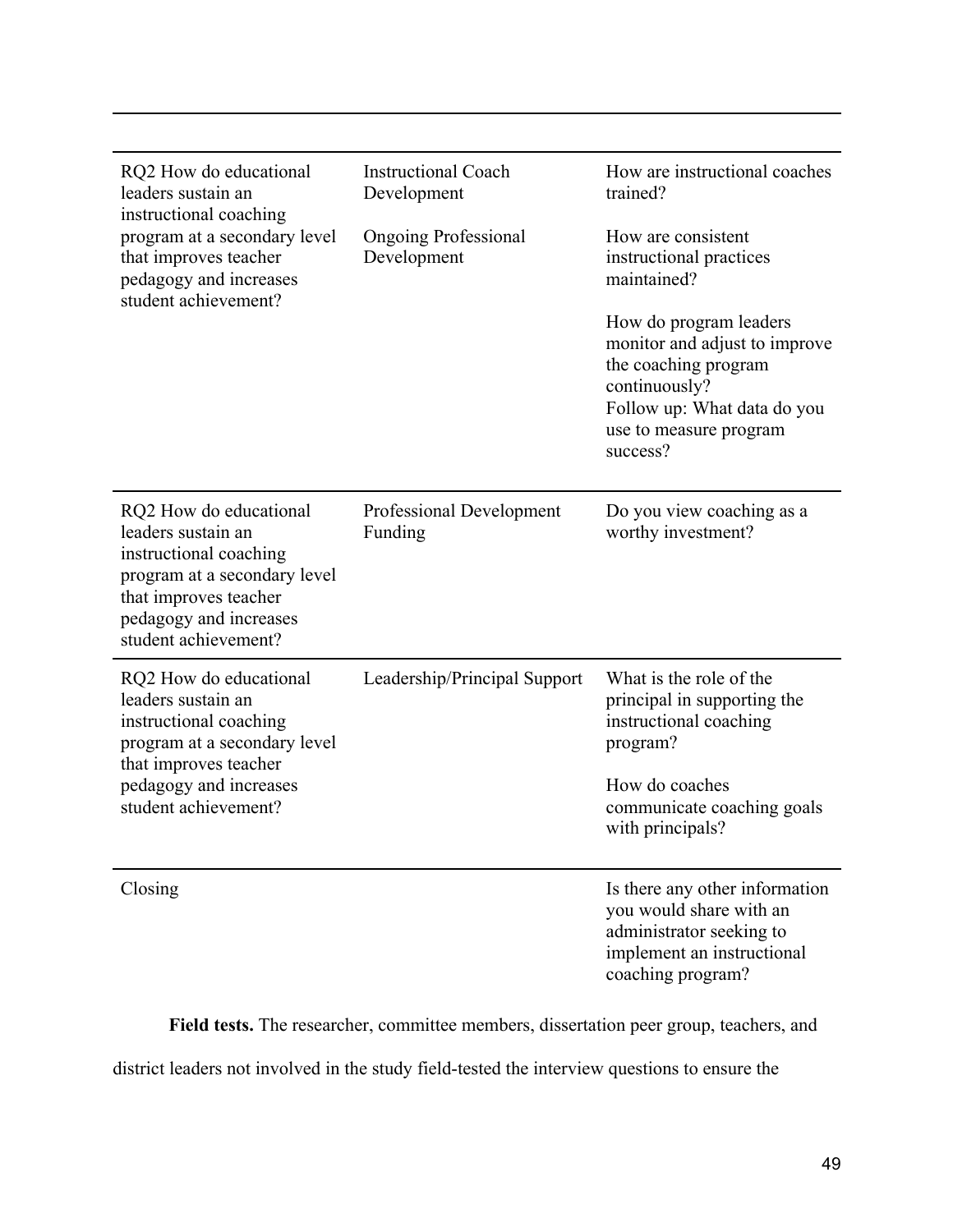questions were concise and straightforward. During the field test, dissertation peer group members stated there were too many questions. Teachers and district leaders not involved in the study found some of the wording of the questions to be confusing. The dissertation advisor suggested the questions needed to align closer with the principles of andragogy and the Social Learning Theory. The protocol was revised multiple times to address these shortcomings. The modified protocol contains fewer questions, the wording of the questions is more precise, and questions closely align to the principles of andragogy and the Social Learning Theory. Solicitation of multiple perspectives and the time investment in the reiterative process were founded in Merriam and Tisdell's (2016) contention that researchers must ask good questions to get useful data.

## **Data Collection Procedures**

The superintendent of Grandview district approved the educational leaders' participation and review of documents as data collection sources (Appendix A). An email was sent to the district leaders, highlighting the overarching purpose of the study and inviting them to participate in the study (Appendix B). They had the opportunity to express interest in study participation through an email reply. In the initial invitation to participate and repeated in a follow-up email, the high-quality teaching and learning practices at Grandview district were recognized. Participants were informed that this study's results may help other secondary schools improve their practices and students' achievement.

After expressing interest in participating in the study, district leaders were asked for an optimal date and time to participate in the interview. An email invitation was sent to participants stating the date and time of the interview and Google Meet code. The informed consent form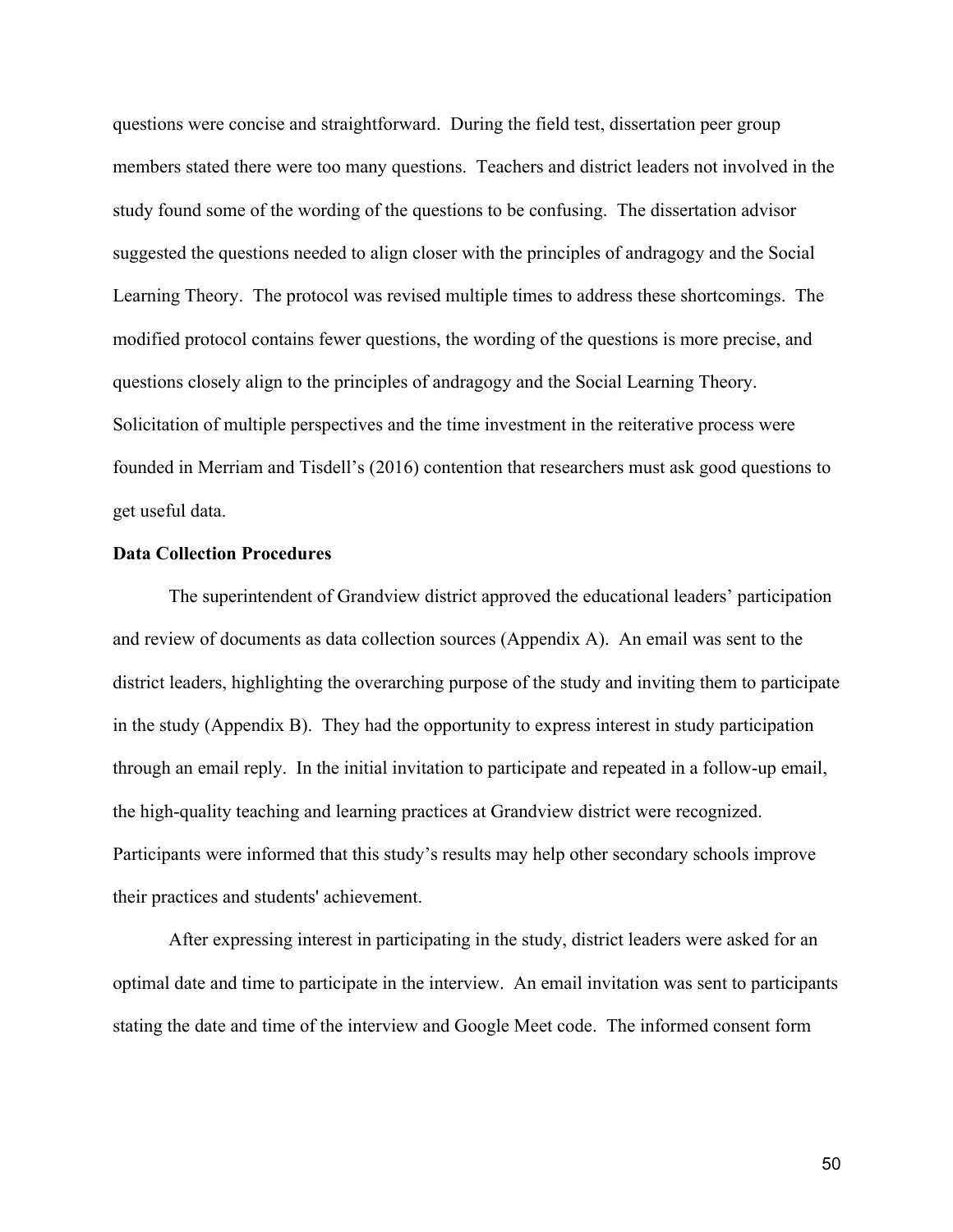was attached to the invitation email (Appendix C). A confirmation email was sent to participants reviewing the date, time, and informed consent document.

At the beginning of each interview, the consent form was reviewed, and a brief explanation of the study was shared. Participants acknowledged they signed the consent form before the researcher began to ask questions and record the interview. After each interview, a reflection was written to identify common themes, attitudes, values, and patterns that emerged during the discussion.

In addition to personal interviews, a variety of documents were gathered. To improve instruction and students' achievement, Grandview district has a committee of employees who writes district staff development goals that support the district's mission and vision. Using these goals as a guide, individual building leadership teams personalize staff development opportunities for their buildings. The Grandview website stated, "Individual site teams draft school improvement plans, write SMART goals and prepare building staff development action plans in a concerted effort to carry out the district's mission of graduating students who are selfdirected learners, purposeful and effective thinkers, and responsible citizens" (Document 11). Documents such as the Grandview District Mission and Vision, Instructional Coaching Job Description and Coach Responsibilities, district Q-Comp plan, and 2019 test reports were collected.

## **Discussion of the Sample and Document Collection**

In March and April 2021, four interviews were conducted at Grandview district (pseudonym) and 12 district documents were procured for analysis. All participants worked in the same district and to protect confidentiality, limited demographic information was collected. A summary of participant information is included in Table 2 and is sorted by the date the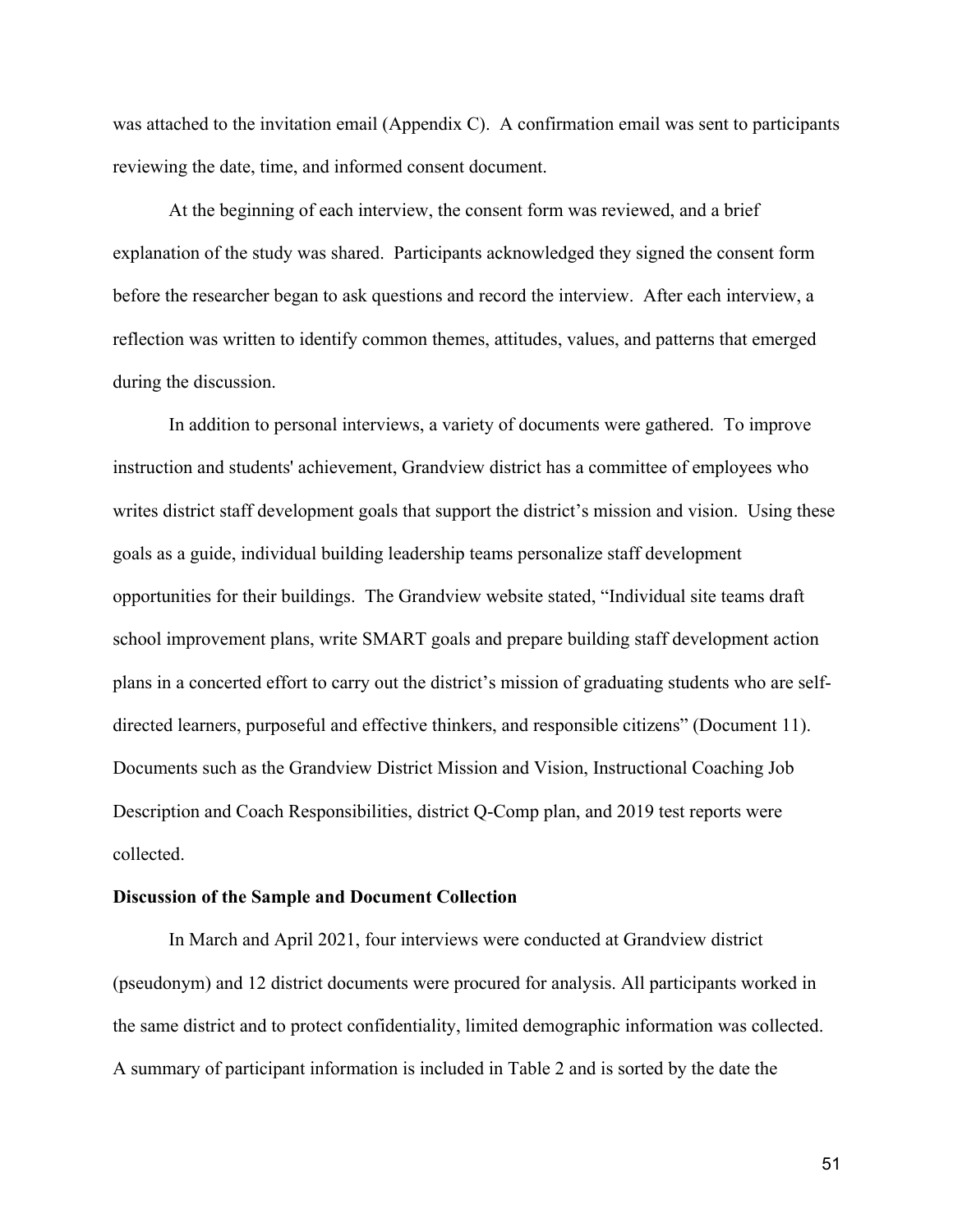interview was conducted. Each interview lasted 45 minutes. The interviews were recorded and transcribed using Rev.com transcription service. A summary of collected district documents is included in Table 3.Various data sources were used to allow the researcher to cross-check the collected information and led to a deeper understanding of the studied phenomenon.

# Table 2

*Data Collection Overview*

| Leadership Role                    | Gender | Number of Years at<br>the District | Date of Interview |
|------------------------------------|--------|------------------------------------|-------------------|
| <b>Instructional Coaching Team</b> | M      | 8 years                            | March 31, 2021    |
| Teaching and Learning Department   | F      | 16 years                           | March 31. 2021    |
| Administrator                      | M      | 1 year                             | March 31, 2021    |
| Q-Comp Governing Board             | M      | 16 years                           | April 6, 2021     |

## Table 3

| Document Analysis Overview |  |  |
|----------------------------|--|--|
|----------------------------|--|--|

| Document Number             | Document Name                                       | Document Purpose                                                               |
|-----------------------------|-----------------------------------------------------|--------------------------------------------------------------------------------|
|                             | Q-Comp Advisor Job Description Defines the position |                                                                                |
| $\mathcal{D}_{\mathcal{A}}$ | Q-Comp Advisor Responsibilities                     | Explains what the Q-Comp advisor<br>does each month                            |
| 3                           | Q-Comp Instructional Coach Job<br>Description       | Defines the position                                                           |
|                             | Q-Comp Coach Responsibilities                       | Explains what the Q-Comp coach<br>does each month                              |
| 5                           | Q-Comp Plan                                         | Outlines the program and aligns<br>district programming with MDE<br>guidelines |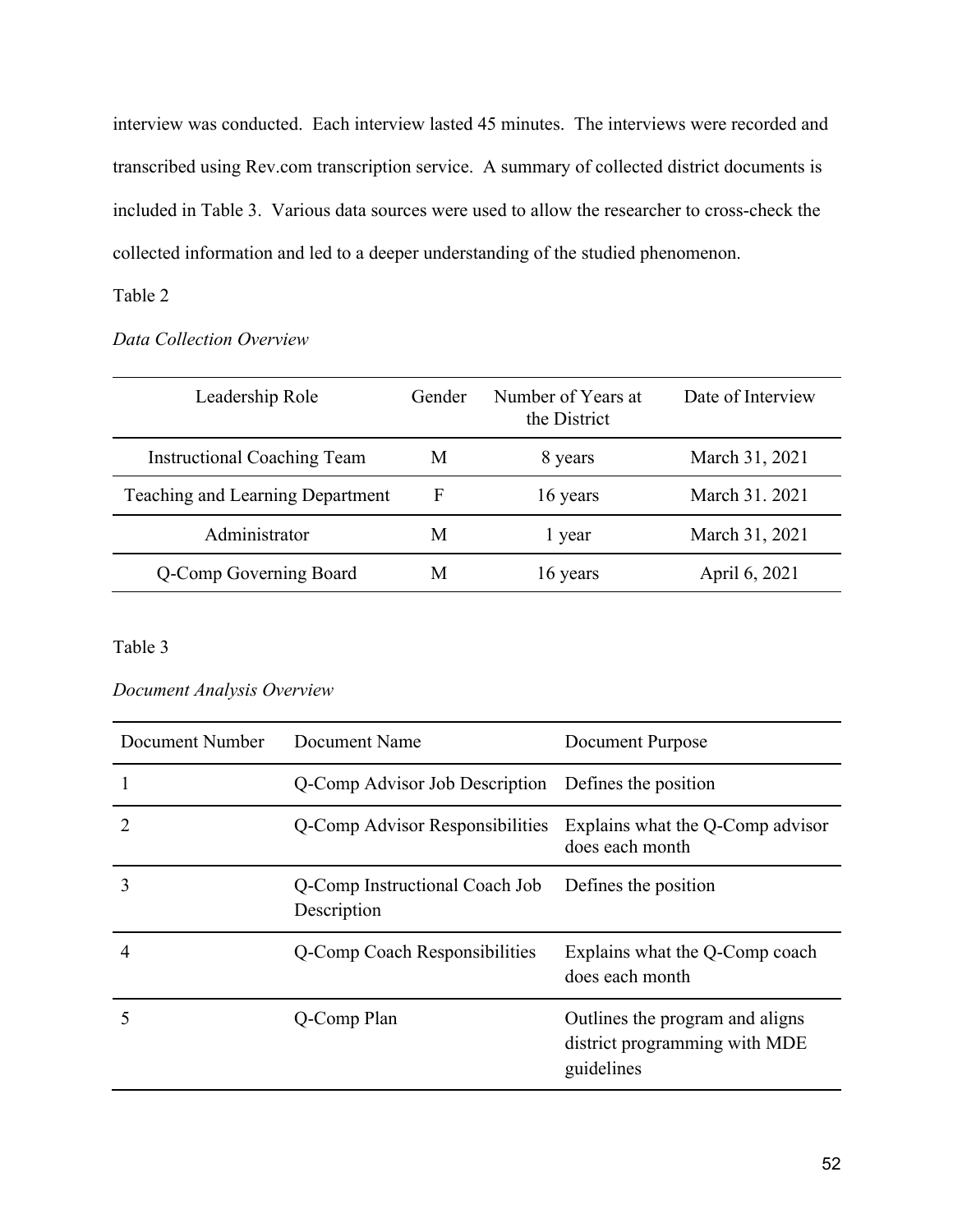| 6              | Q-Comp MOU 2018-2019                                             | Establishes an agreement between<br>the district and the union                                                                             |
|----------------|------------------------------------------------------------------|--------------------------------------------------------------------------------------------------------------------------------------------|
| $\overline{7}$ | Instructional Coach's High Cycle<br><b>Observations Protocol</b> | Outlines the action steps in the<br>observation process                                                                                    |
| 8              | <b>Evaluation Rubrics</b>                                        | Used to evaluate all staff and<br>establish personal goals                                                                                 |
| 9              | Spring Survey 2020: All<br>Responses                             | Staff shares feedback about the Q-<br>Comp program                                                                                         |
| 10             | Grandview's World's Best<br>Workforce Plan (WBWP) 2017-<br>2018  | Outlines a comprehensive, long-<br>term strategic plan<br>to support and improve teaching<br>and learning within the district              |
| 11             | Grandview Staff Development,<br>Vision, and Strategic Direction  | Explains the purpose of the district<br>staff development, vision, and<br>strategic direction.                                             |
| 12             | Website-<br>https://www.thinkingcollaborativ<br>e.com/about      | Provides more information about<br>the training (cognitive coaching<br>and Adaptive Schools) Grandview<br>uses to prepare district leaders |
| 13             | <b>District Assessment Results-</b><br>2019                      | Summarizes the district test results                                                                                                       |

# **Data Analysis**

The data from the interviews and collected documents were compiled in a case study record to organize and manage the data (Merriam & Tisdell, 2016). Each research step was documented in a journal. The interviews were recorded and transcribed using the professional transcription service, Rev.com. The researcher read through transcripts while listening to the participants' original recordings to confirm the transcription's accuracy. Confidential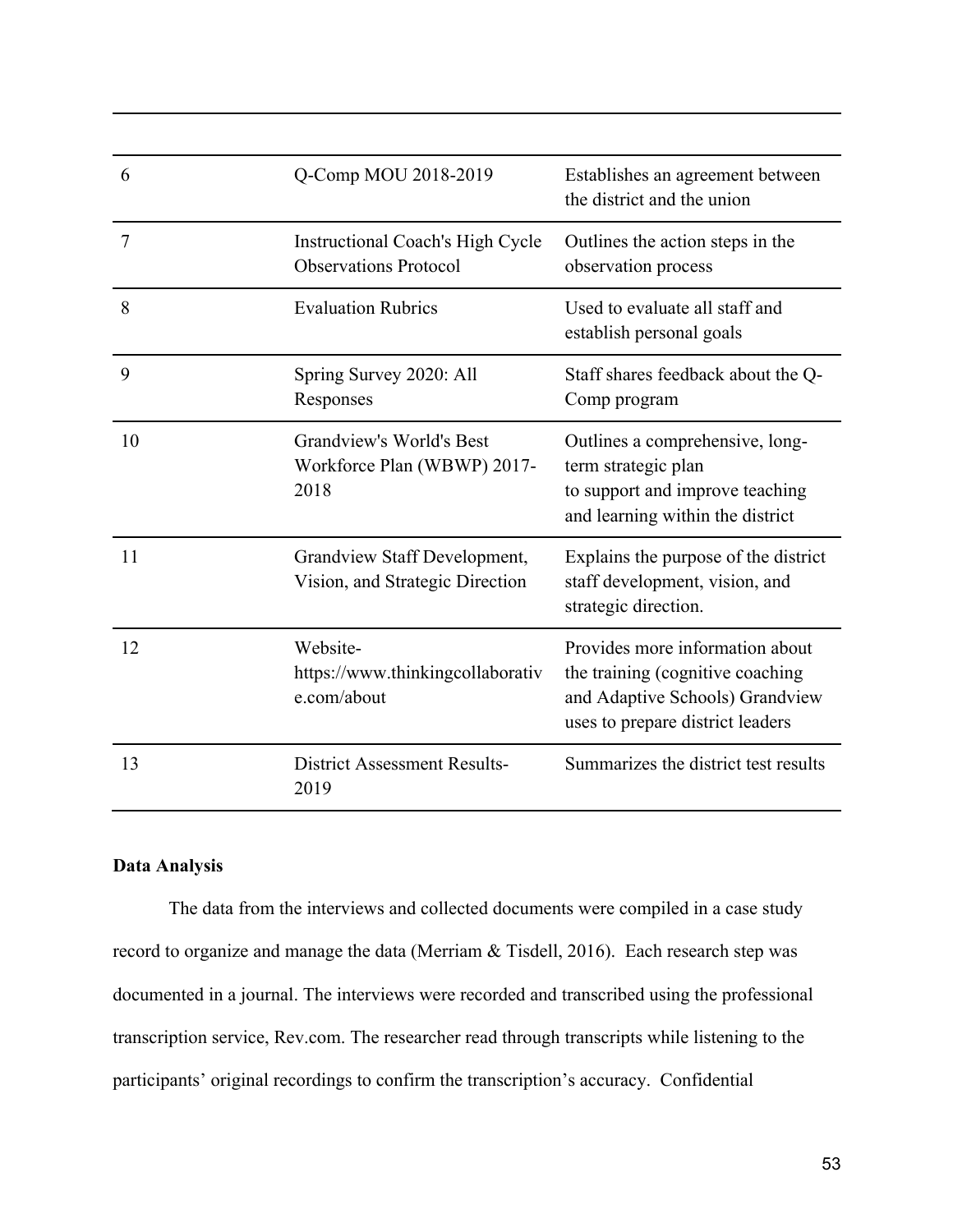information, such as names, were removed from the transcripts, and copies of the transcripts were sent to participants to verify accuracy.

After receiving verification of the accuracy of the transcripts from the participants, the transcripts were read three times to gain an overall sense of the data. Next, a reading of the transcript included identifying meaning units, sentences, or phrases related to the research questions. The researcher repeated this process and wrote thoughts and notes in the margin.

A list of possible codes was created per research question that represented meaning units. Merriam and Tisdell (2016) referred to this process as naming the different categories. Codes were documented with key words in a code journal.

To identify common themes and patterns, code frequency was reviewed. Codes that appeared minimally in the transcripts and documents were noted. Codes that crossed over or seemed to overlap were combined. Through this process, themes emerged, and a detailed definition of each theme was developed. Each step of the analysis was reviewed by a qualitative methodologist.

The code journal and two interview transcripts were shared with an outside coder to strengthen the coding process's reliability. Inter-rater reliability meetings were held to determine the percent consistent coding between the outside coder and the original coding. Inconsistent coding was discussed with outcomes that included agreeing to disagree, changes made to the code journal to make it more accurate, and changes made to the coded transcript. The researcher aimed to reach 80% coding consistency. A summary of this process was documented.

The researcher and outside coder reached 82.7% coding consistency on the first transcript. The researcher had a narrower definition of collaboration, by identifying formal meeting times as collaboration. Whereas the outside coder identified more instances that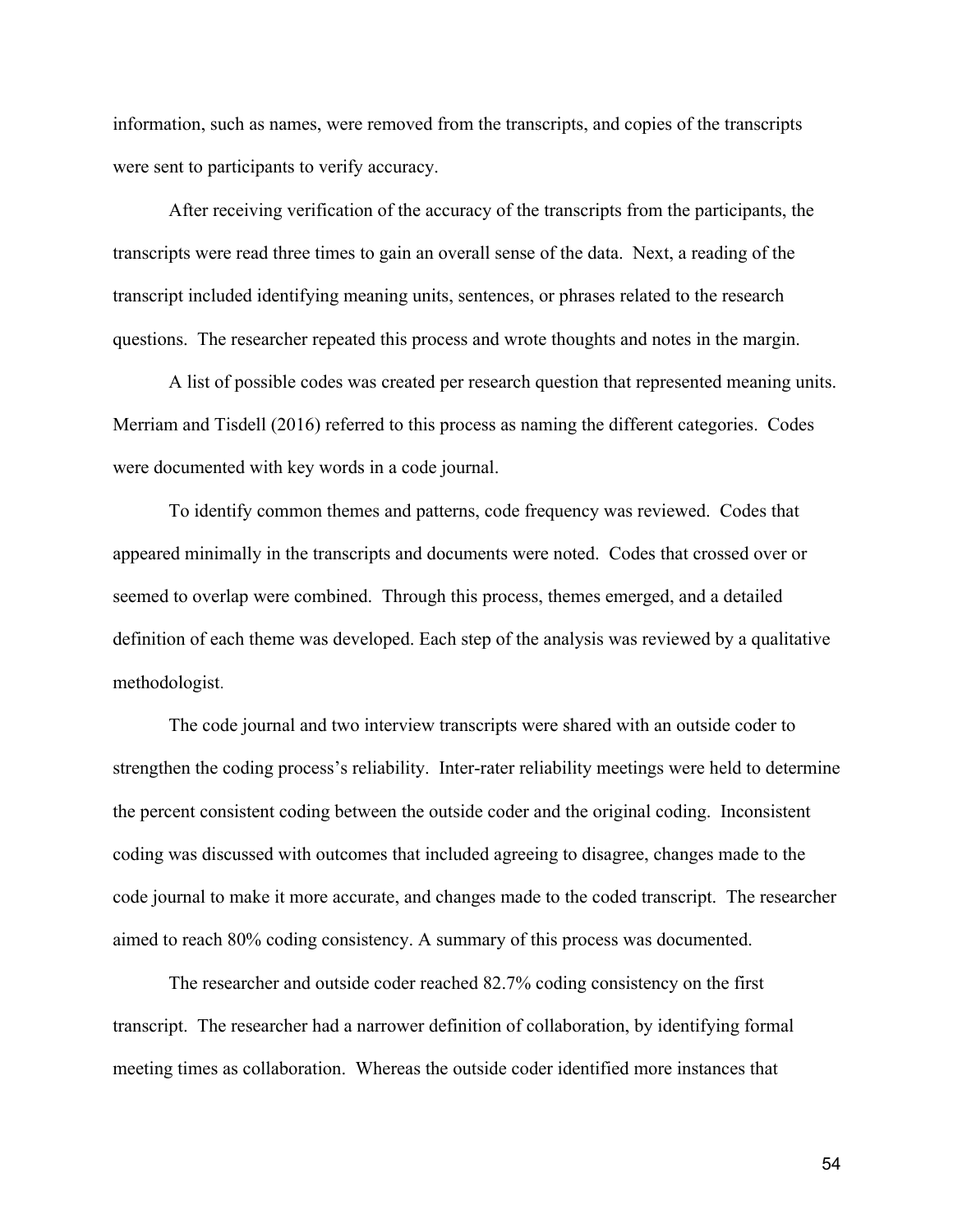collaboration was mentioned in the interview during informal conversations, which was noted as being very important with working relationships. The outside coder helped the researcher see more collaboration situations emerge from the transcript and changes were made to the code journal and coded transcript. The outside coder also felt there should be an added code that identified when the participant talked about measures taken to sustain the program. This was an area the researcher and outside coder agreed to disagree. The researcher and outside coder reached 85.2 % coding consistency on the second transcript. The outside coder suggested the "goals" and "vision" codes be combined. This adjustment was made to make the code journal more accurate. The outside coder suggested a code "job-embedded" be used in place of "structures" to be more transparent. The outside coder suggested "shared folders" be a code that identified program organization. These were areas the researcher and outside coder agreed to disagree.

This single-site case study aimed to expand the understanding of a secondary school Instructional Coaching Program's characteristics by triangulating participant interviews and document analysis. Permission to review district documents about the Instructional Coaching Program was requested. A list of reviewed documents can be found in Table 3. Documents were examined to identify themes, relationships, and patterns related to the research questions and interview responses. Triangulation is used in research to ensure the findings are credible and valid. The researcher triangulated the results to report consistent and reliable data that reflected the educational leaders' reality (Merriam & Tisdell, 2016).

## **Reliability, Validity, and Trustworthiness**

Qualitative studies need to communicate the specific procedures completed that ensure accuracy and credibility (Creswell & Creswell, 2018). The study was conducted with integrity.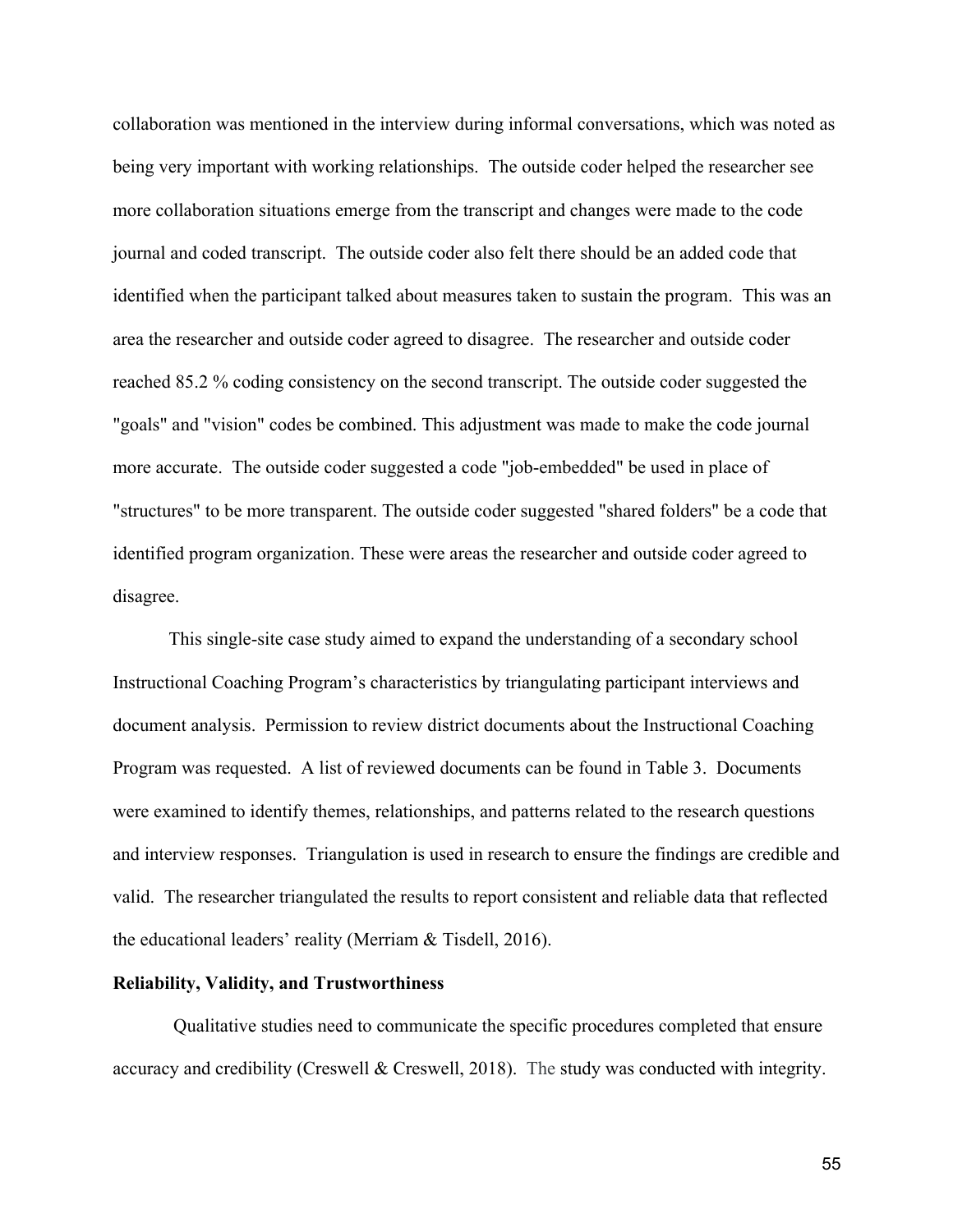Each interview began by clearly defining the purpose of the research and used self-disclosures to build rapport and trust with the participants (Orcher, 2104). Furthermore, the accuracy of the findings was verified by triangulating data collected through the interviews and school documents (Creswell & Creswell, 2018). The measures produced a credible and trustworthy study that attempts to share new knowledge in the field of instructional coaching (Creswell  $\&$ Creswell, 2018).

**Awareness of researcher bias.** The researcher reflected on personal background and experiences to identify ways these biases and values could shape the study's direction and data interpretation (Creswell & Creswell, 2018). Throughout the data gathering and analysis, the researcher focused on interpreting the meaning the participants gave to gain more knowledge about an Instructional Coaching Program of a secondary school that made significant academic student gains and to understand the initiatives that aid in the program's sustainability. Participation in a bracketing interview documented preconceptions and biases (Appendix E). This information helped the researcher consciously set aside personal beliefs about instructional coaching practices to authentically interpret the data (Creswell & Creswell, 2018). In this qualitative study, the researcher objectively reviewed the interview transcripts and collected documents, so as to limit the prejudices and attitudes that might bias the data (Bogdan & Biklen, 2007).

The researcher has experience with instructional coaching. The researcher believes instructional coaching is effective and advocates on behalf of this professional development. Because of a professional connection, participants may feel free to share their lived experiences at a deeper level. Regardless of challenges, beliefs, or practices the participants shared, it was important that the researcher not share personal experience that could alter the participants'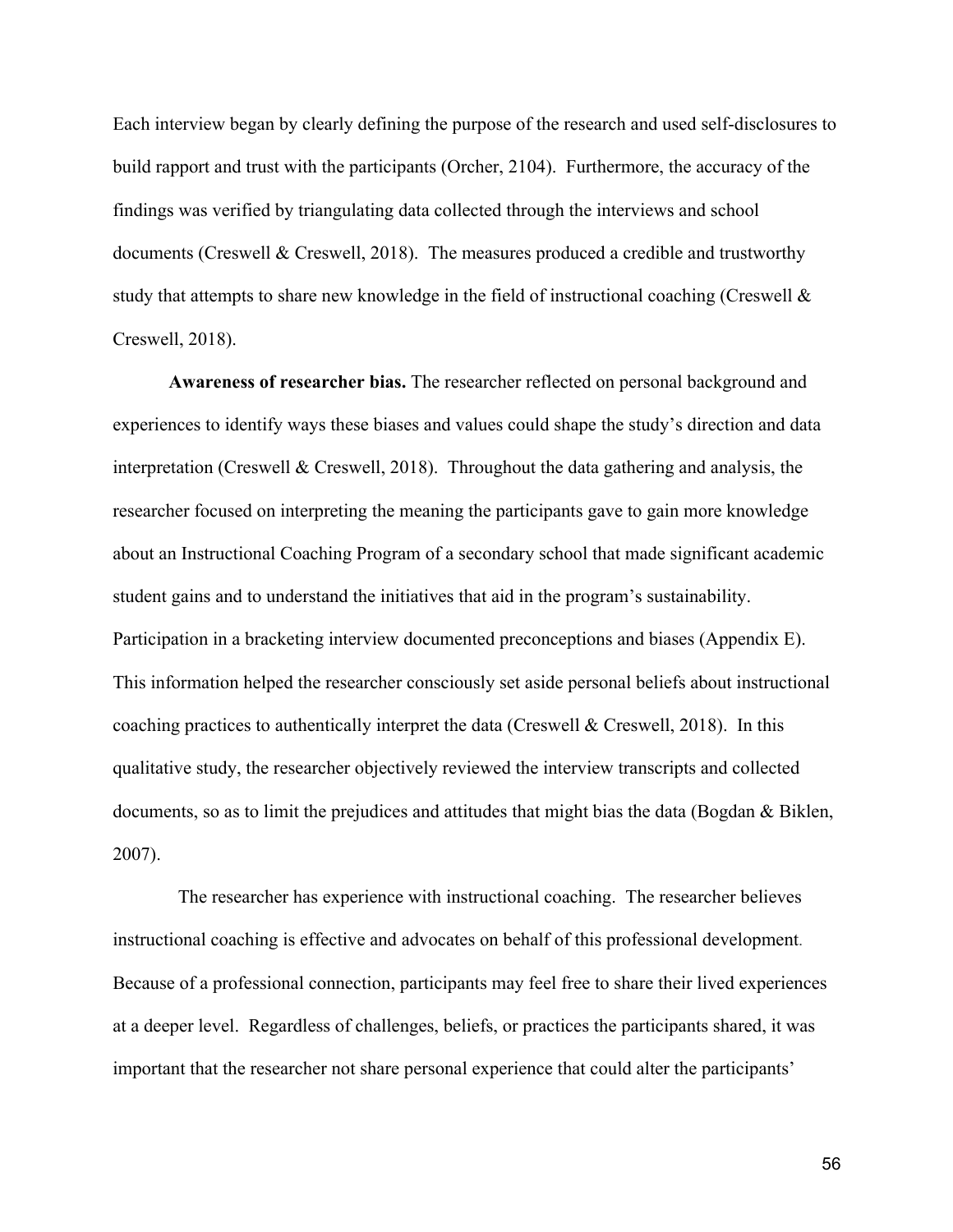answers. The researcher maintained neutrality throughout the interview and interpretation of the data.

#### **Limitations, Delimitations, and Assumptions**

This research aimed to gain more knowledge about an Instructional Coaching Program of a secondary school that made significant academic student gains and to understand the initiatives that aid in the sustainability of the program in a single site case study. The qualitative study was conducted in a single district in a western suburb in Minnesota, so this study's results may or may not be transferred to other school settings. The goal of qualitative research is not to generalize findings but to provide an understanding of a phenomenon at a specific site (Creswell & Creswell, 2018).

**Limitations.** One limitation of this study was that a limited number of education leaders participated in the interviews. A more thorough investigation would have involved the perspectives of instructional coaches, teachers, and students. These key stakeholders in the teaching and learning process would have provided more depth to the findings. In addition, consumers of the research findings are limited to school leaders.

A second limitation of this study was the people that were selected to participate in the interviews were not a random sample. The pandemic provided limited access to participants. A more thorough study would have examined the perspectives of multiple leaders in education.

Another limitation of this study was the inability to visit the site in-person to conduct observation and face-to-face interviews. Because of the COVID-19 pandemic, faculty accessibility was not an option. A researcher who can physically see the teacher-coach, teacherteacher, teacher-student, and building principal-coach relationships would have the opportunity to develop a deeper understanding of the coaching program.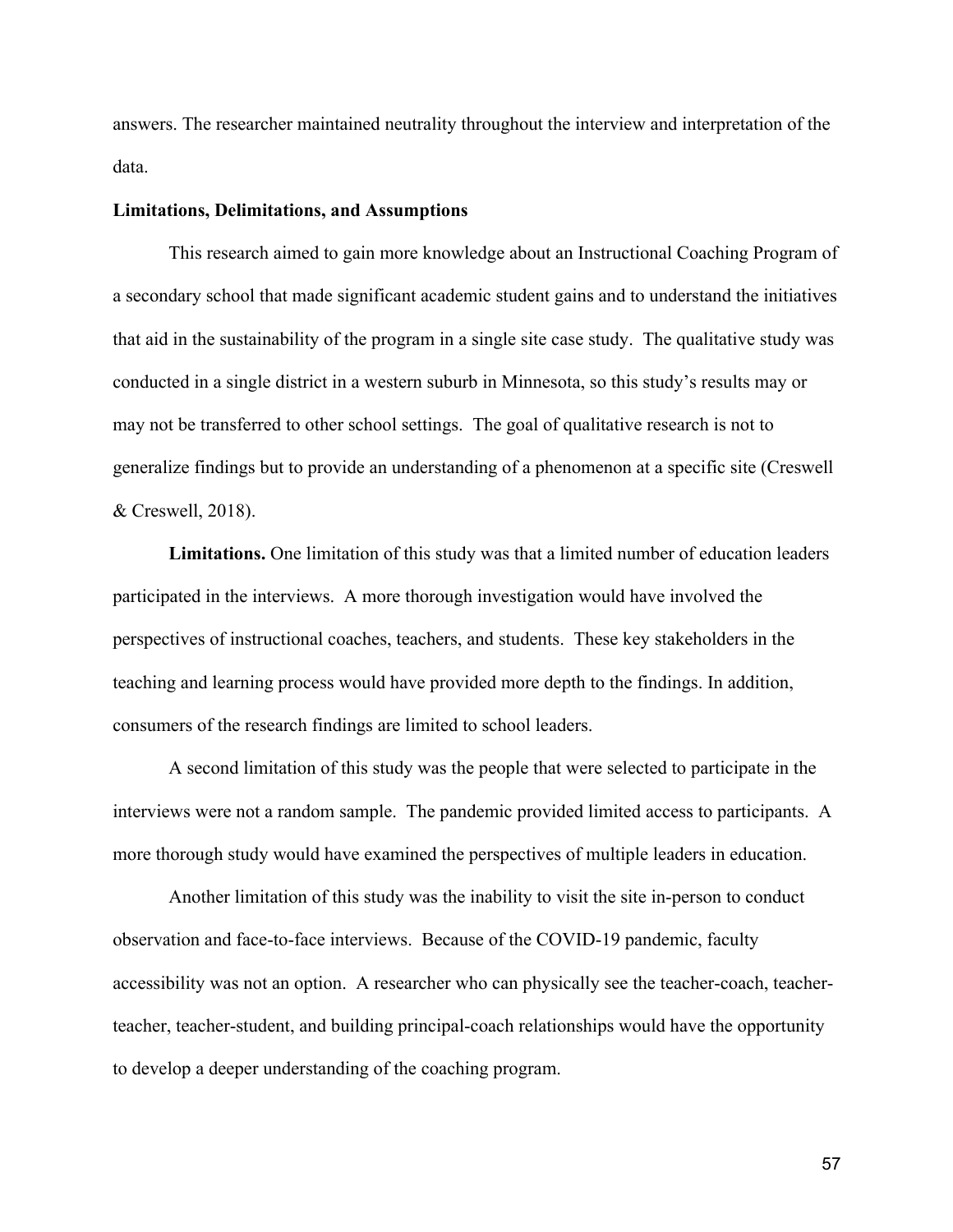**Delimitations.** A delimitation of this study was the setting. Grandview district is located in an affluent community in a western suburb of Minneapolis. The location was chosen as a suitable site because students have made significant academic gains on standardized test scores over the past nine years. Data collected from a district in a different location may present distinct findings.

Another delimitation of this study was the narrow focus of gaining more knowledge about an Instructional Coaching Program of a secondary school that made significant academic student gains and to understand the initiatives that aided in the sustainability of the program. Many factors within an educational system contribute to high students' achievements, such as curriculum development, administration leadership, mission and vision of the school, parent and community involvement, and other professional development. A more robust study would have examined many factors to explain the academic excellence found at Grandview district.

**Assumptions.** Students' achievements are influenced by many factors such as school leadership, standards and curriculum alignment, and schools' infrastructure (Reichardt, 2001). A robust instructional coaching program may be one contributing factor to high student achievement. There are other factors that one needs to consider when educating students.

It is assumed participants will answer the questions honestly. Measures were taken to protect the participants' identity, and they interviewed in their natural setting. These steps provided a platform to maximize truthfulness in their responses.

## **Ethical Considerations**

Researchers must conduct their study in a way that produces valid and reliable information and closely follows ethical guidelines (Merriam & Tisdell, 2016). Ethical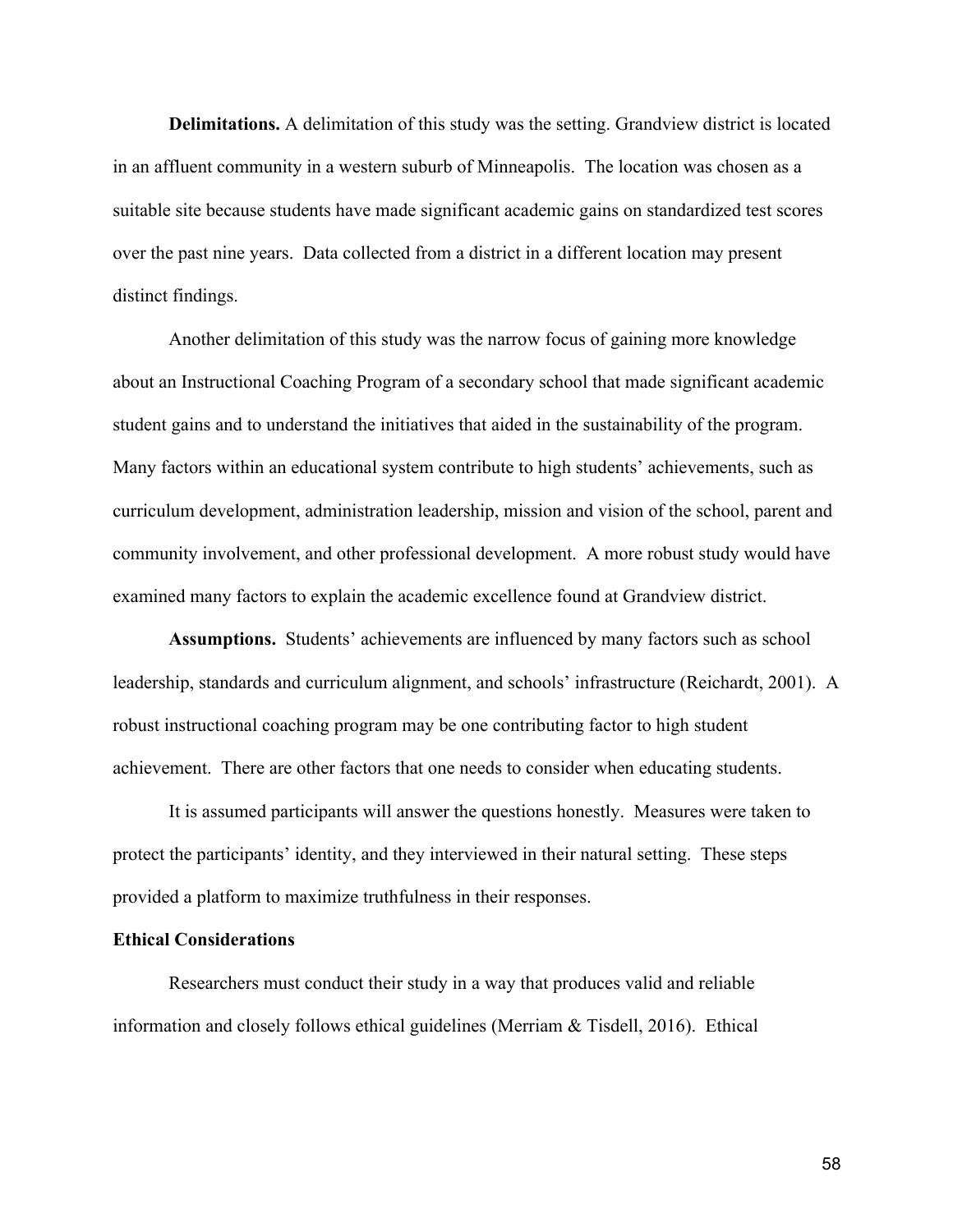considerations were held in the highest regard to protect the participants from any harm and to maintain the study's integrity (Creswell & Creswell, 2018).

**Protecting human participants.** When conducting a study, it is of utmost importance to protect the people participating in the study. The *Belmont Report* described three concepts of ethical research: respect for persons, beneficence, and justice (United States Department of Health and Human Services, 1979). The participants in this study had the right to think, act, and answer the questions independently while participating in the interview. The principle of beneficence was held in constant view as the study was designed and prepared. This study aimed to do no harm and maximize benefits (Patten & Newhart, 2018). Under the justice principle, study participants had the right to be treated equally; any benefits resulting from the study were shared equitably (Patten & Newhart, 2018).

Before conducting research in the field, the Institutional Review Board (IRB) of Bethel University approved the study. As part of the approval process, the Collaborative Institutional Training Initiative (CITI) program in ethics was completed. The participating district's Superintendent gave permission to interview education leaders and collect documents (Appendix A). Furthermore, the participants signed a consent form. The form defined the participants' rights and assured confidentiality as pseudonyms were used, and personal information was removed from the transcripts. All electronic transcripts were stored on a password-protected laptop, and a backup copy of the transcripts were saved on a flash drive that was stored in a locked file.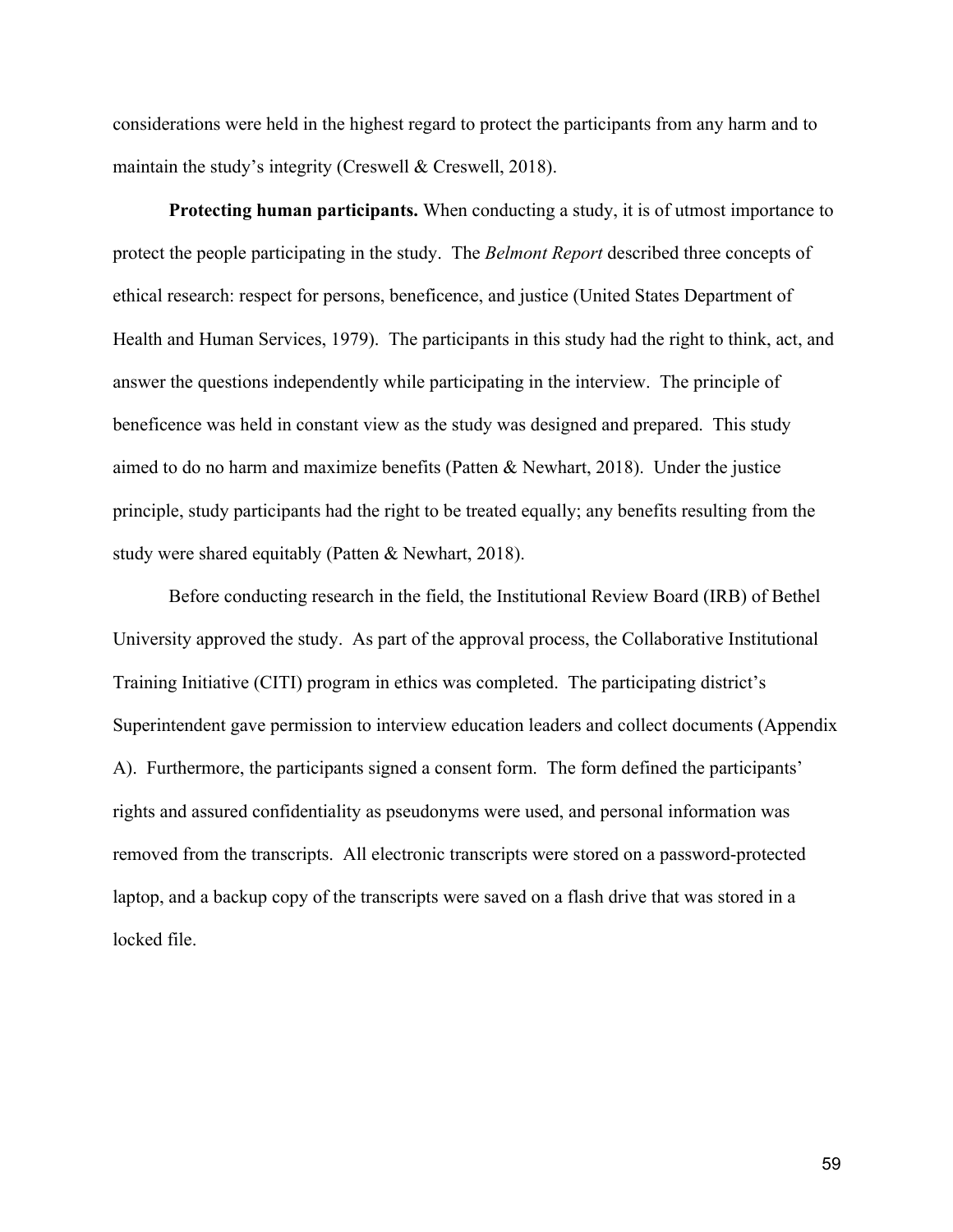### **Chapter IV: Results**

The purpose of this study was to examine the Instructional Coaching Program of a secondary school where students made significant academic gains to define an instructional coaching model that played a role in improving teacher pedagogy and increasing students' achievement as well as explore initiatives that aided in the sustainability of the program. District level and school level leaders who had knowledge of the district's Instructional Coaching Program participated in the interviews. This chapter includes a rich description of the sample. The research questions and themes that emerged from interviews are articulated in great detail. The intersectionality of the interviews and document analysis are described. The depth of the alignment in the instructional coaching model within the district resulted in interconnectedness between themes. Finally, a summary of the findings is presented.

#### **Research Questions**

To understand an Instructional Coaching Program that educational leaders attributed to improved teacher pedagogy and increased students' achievement as well as the initiatives that aided in the sustainability of the program, this study explored two research questions:

RQ1 What components of a secondary level instructional coaching program do educational leaders attribute to improved teacher pedagogy and increased student achievement?

RQ2 How do educational leaders sustain an instructional coaching program at a secondary level that improves teacher pedagogy and increases students' achievement?

## **Introduction to the Themes**

A careful analysis of the interview transcripts and documents identified three themes that explained the components of an Instructional Coaching Program educational leaders attributed to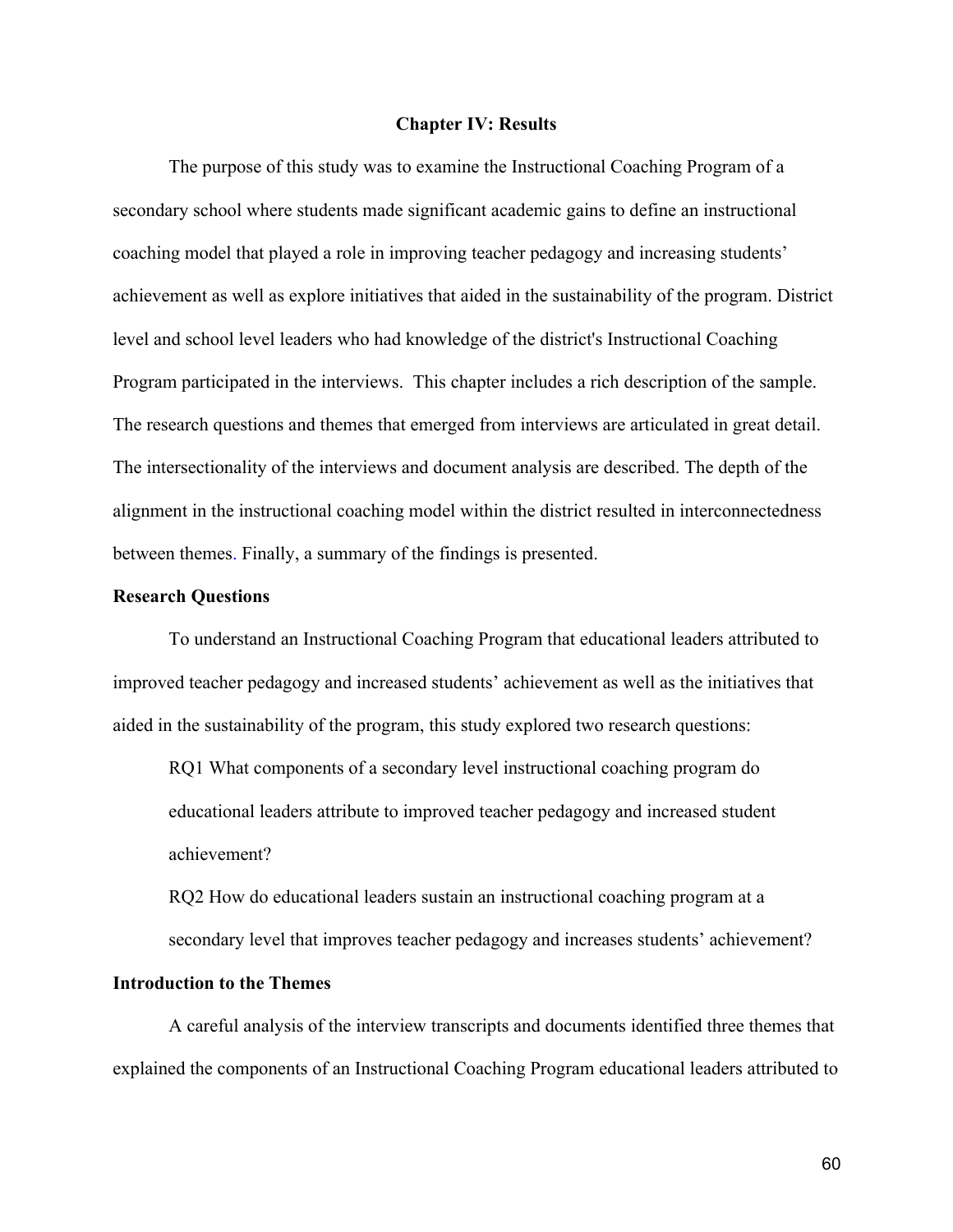improved teacher pedagogy. Another three themes emerged to describe how educational leaders sustained an Instructional Coaching Program that improved teacher pedagogy and increased students' achievements.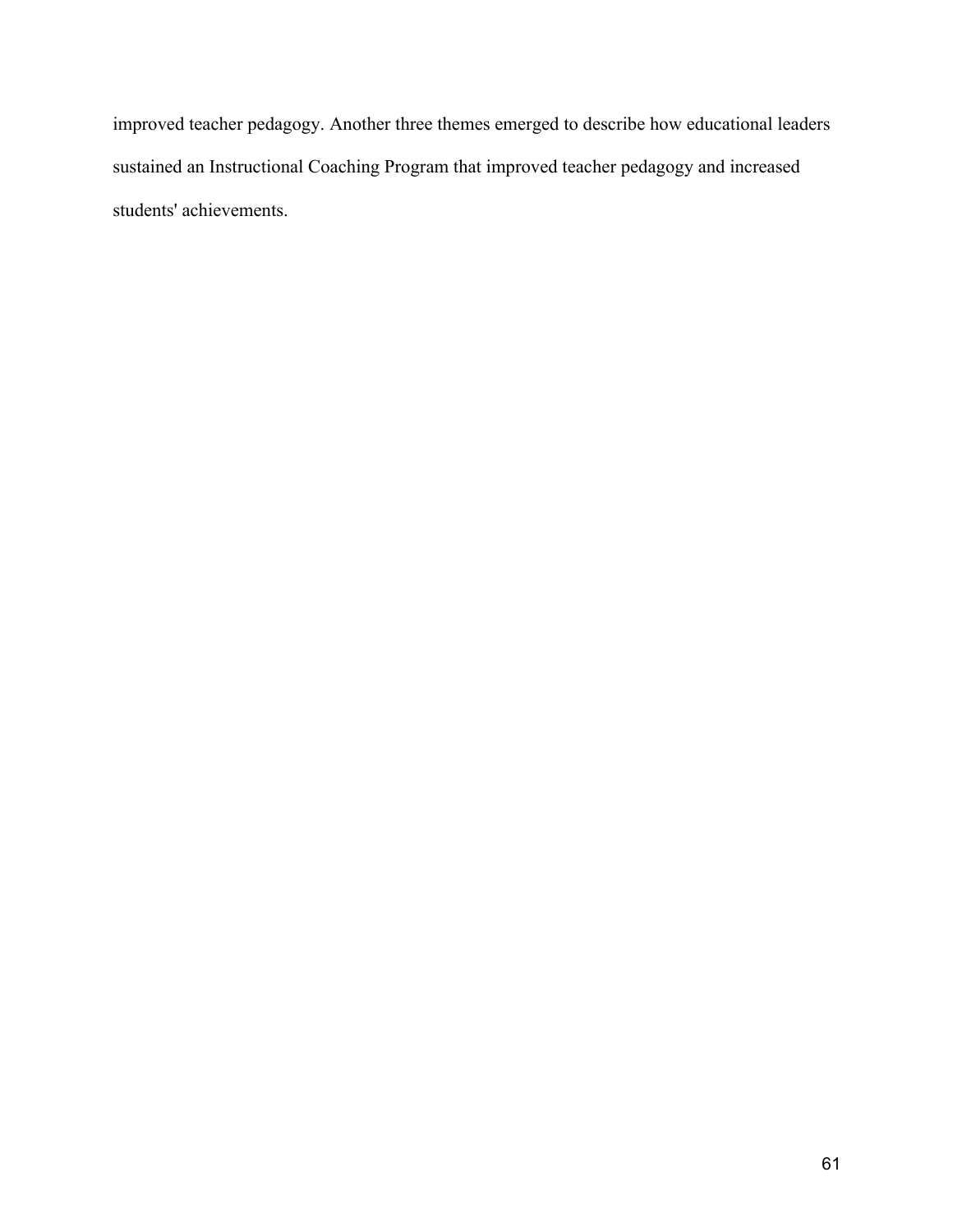# Table 4

# *Research Questions and Their Relation to Discovered Themes*

| <b>Research Question</b>                                                                                                                                                           | Themes                                                                                                        |
|------------------------------------------------------------------------------------------------------------------------------------------------------------------------------------|---------------------------------------------------------------------------------------------------------------|
| RQ1- What components of a secondary level<br>instructional coaching program do educational<br>leaders attribute to improved teacher<br>pedagogy and increased student achievement? | Theme 1- Vision and Goals Provide Purpose<br>and Effective Measures for the Instructional<br>Coaching Program |
|                                                                                                                                                                                    | Theme 2- System Guidelines and Roles are                                                                      |
|                                                                                                                                                                                    | Clearly Defined in an Effective Instructional                                                                 |
|                                                                                                                                                                                    | <b>Coaching Program</b>                                                                                       |
|                                                                                                                                                                                    | Theme 3- Multiple Support Systems are<br>Integrated into the Instructional Coaching<br>Program                |
| RQ2- How do educational leaders sustain an                                                                                                                                         | Theme 1- Continuous Collaboration and                                                                         |
| instructional coaching program at a secondary                                                                                                                                      | Communication Maintain an Instructional                                                                       |
| level that improves teacher pedagogy and<br>increases student achievement?                                                                                                         | Coaching Program                                                                                              |
|                                                                                                                                                                                    | Theme 2- Effective Instructional Coaching<br>Programs Require Ongoing Financial<br>Investment                 |
|                                                                                                                                                                                    | Theme 3- Success Keeps the Instructional<br>Coaching Program Moving Forward                                   |

# **Components of an Effective Instructional Coaching Program**

What are the components of a secondary level instructional coaching program that improves teacher pedagogy and increases student achievement? The components that leaders in education mentioned as important aspects of an effective instructional coaching program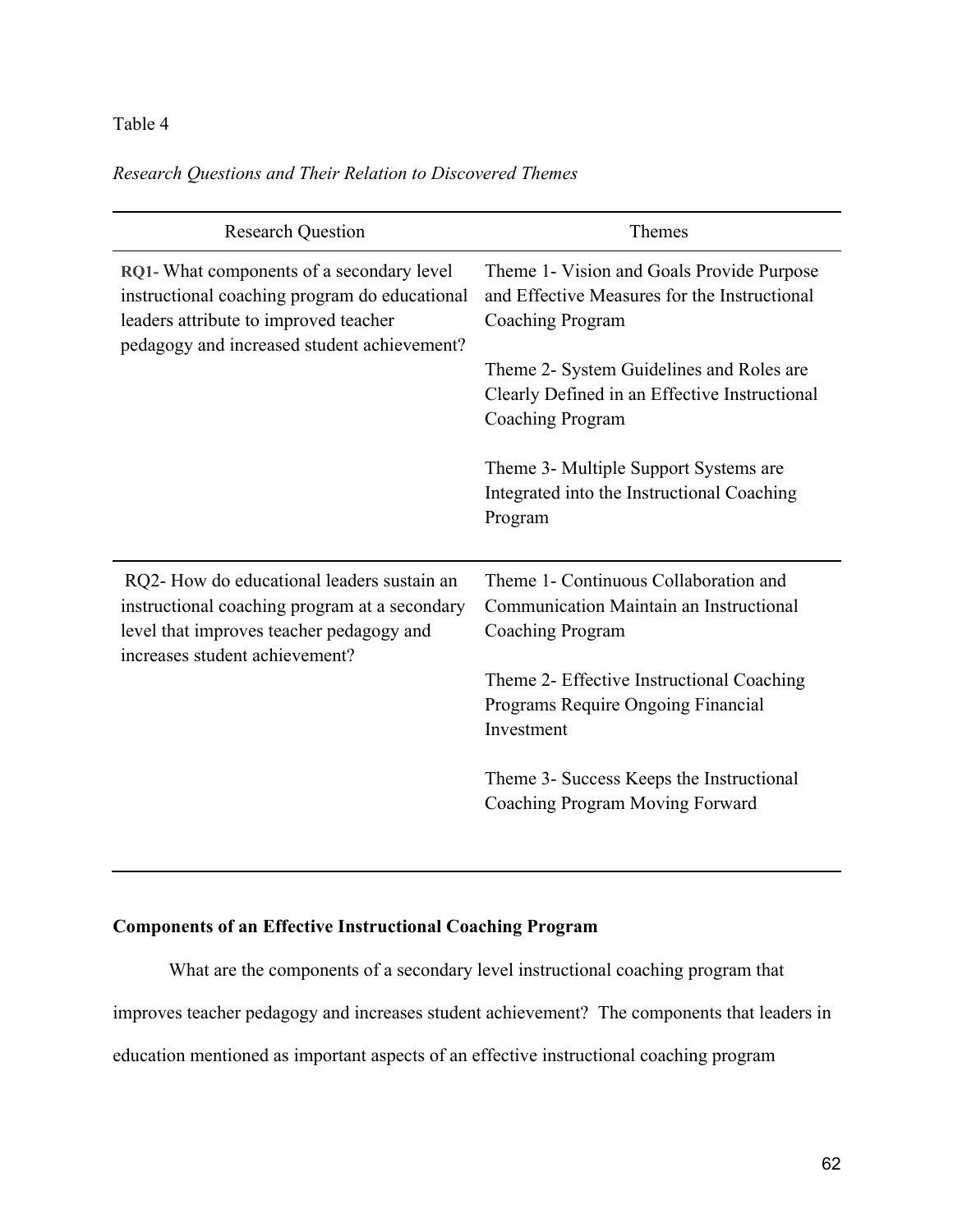included vision and goals, system guidelines and clearly defined roles, and multiple support systems.

#### **Theme 1- vision and goals provide purpose and effective measures for the**

**instructional coaching program.** This theme consisted of the vision and goals codes which can be more clearly defined by stating the vision was the narrative, and the goals were the measures that showed the accomplishment of the vision. Three out of four participants discussed vision as an essential component of an instructional coaching program, and all four participants mentioned goals as an essential aspect of the program.

*Vision.* The district has a three to five-year strategic plan that guides their decisionmaking processes. Through a collaborative approach and careful analysis of district functions, a committee identifies three or four initiatives that drive the strategic plan. One participant stated,

First of all, I think you as a district have to have a vision of where you're going, a strategic plan, a district improvement plan, something like that. You have to have that vision and make sure that as you're steering that ship, that you're taking all programming, all components along with you, and that they know what the vision is. I think that's the core foundation.

When asked about the significant academic gains shown by students at Grandview High School, one leader stated, "I think it has to do with the vision, it has to do with constant goals being in front of staff." Another participant acknowledged, "We're very intentional to think big picture."

*Goals.* Goals were identified as helping the district work together for a common purpose. The instructional coaching team uses the big picture ideas and narrows them down to help write building goals, PLC goals, and individual teacher goals that help teachers and administrators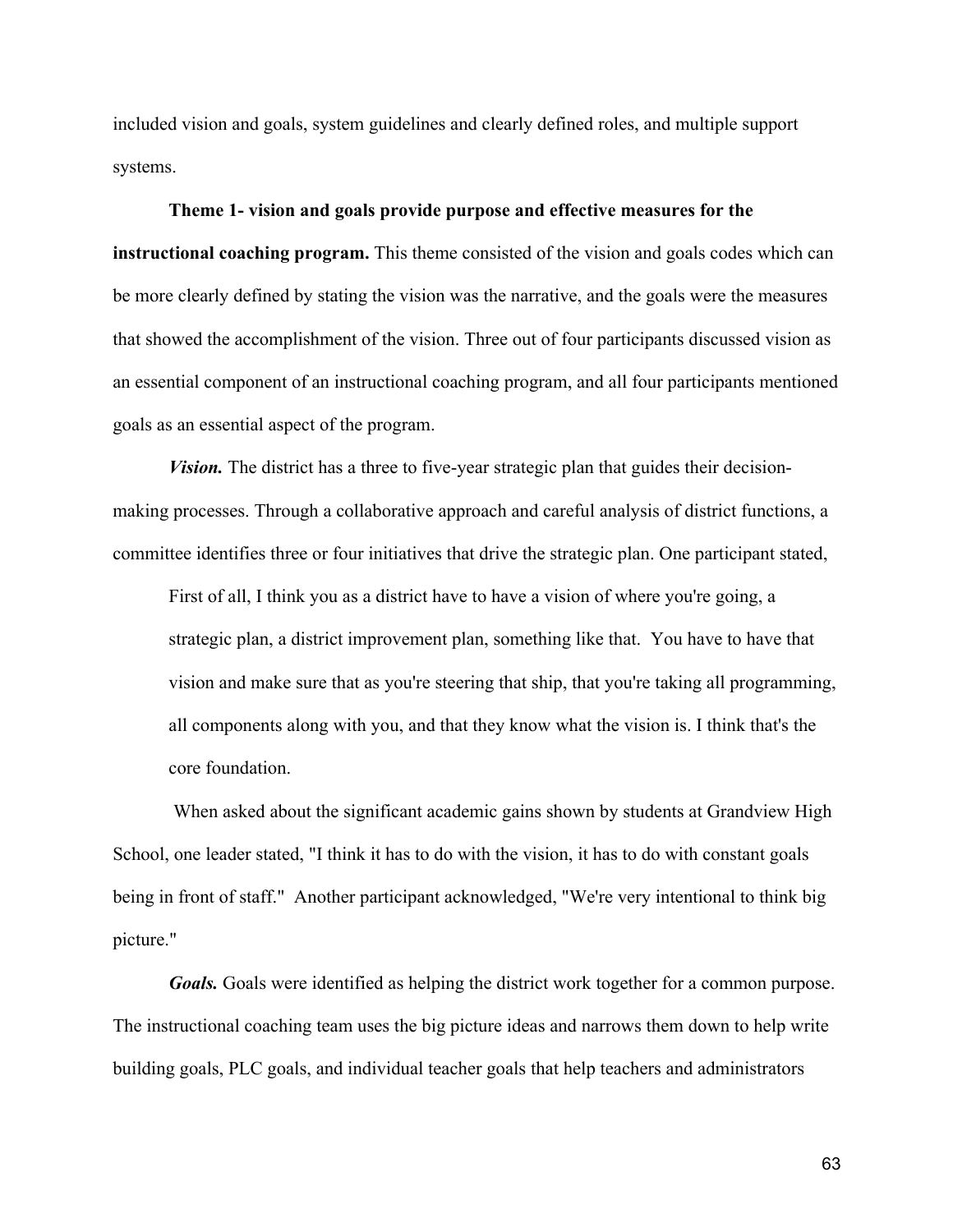continuously make improvements. The building goals are created each spring for the following school year, and teachers write personal goals by October. Instructional coaches provide consistent reminders of the goals and collaboratively work with teachers to achieve the goals. One participant summarized the goal-setting process by saying,

The building goal already has been determined, that's from the previous year. We always have that right away in the fall, so we know. But then each team or each grade level, each department has to come up with their goal and communicate with the coach. Another participant shared the same information by stating,

We have three goals through Q-Comp. There's the individual growth goal, we have PLC goals, and then we have our site goals. Actually, we have four because we also have district goals as well. So there are some different levels of goals.

**Theme 2- system guidelines and roles are clearly defined in an effective instructional coaching program.** This theme consisted of multiple codes. First, the program guidelines code identified the rules in place to guide the Instructional Coaching Program. The key roles or positions in the Coaching Program and terms of these positions code identified the essential positions needed to run an effective coaching program. Finally, the structures code identified the program systems required to build an effective coaching program. All participants shared responses that aligned to each code.

*Program guidelines.* Grandview district is a Quality Compensation (Q-Comp) district. The Minnesota Department of Education established specific guidelines schools need to adhere to when participating in the Q-Comp program; however, they allow for districts to personalize plans to meet their specific teaching and learning needs. Grandview meets the requirements of the four Q-Comp components of Career Ladder/Advancement Options, Job-Embedded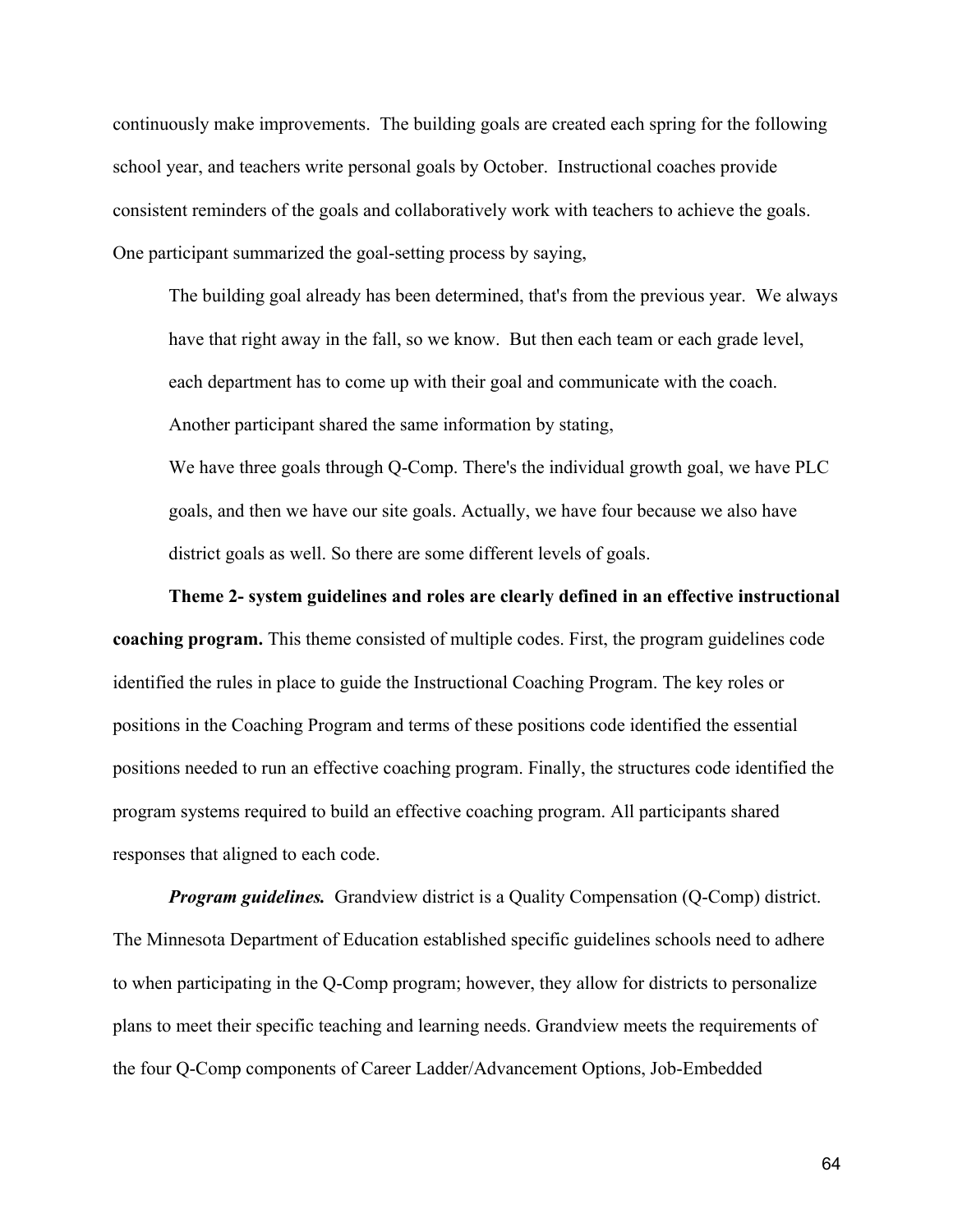Professional Development, Teacher Evaluation, and Performance Pay and Alternative Salary Schedule through their Instructional Coaching Program. A participant stated, "We got together just to essentially take all the requirements and recommendations from MDE and essentially create the [Grandview] Q-Comp plan. We followed all the criteria MDE has given us to continue that work." Grandview Q-Comp plan states, "The career ladder provides two career advancement opportunities for teachers- Q-Comp advisor and instructional coach" (Document 5).

Per the Grandview Q-Comp plan, all certified teachers participate in a pre-observation conference, classroom observation, and post-observation conference with an instructional coach as job-embedded training. Self-analysis and reflection are components of the evaluation/observation cycle. The observations are conducted three times a year using an objective performance evaluation rubric. Teachers also participate in weekly 50- minute PLC Meetings. The Grandview Q-Comp plan requires individual teachers to write goals and work with instructional coaches to improve their teaching and learning practices and accomplish the goals. Through Q-Comp, teachers may earn performance pay for meeting school-wide student achievement goals, for showing progress towards the student learning goals and PLC engagement, and by showing progress towards an Individual Growth and Development Plan.

*Key roles and positions.* Participants consistently mentioned three key roles and positions that need to be established for an instructional coaching program to be effective. All three positions are filled with certified staff from the district.

The first key position is the advisor of the program. In the Grandview district, this person serves a five-year term. The advisor role includes the following duties:

● Facilitates instructional coach PLC meetings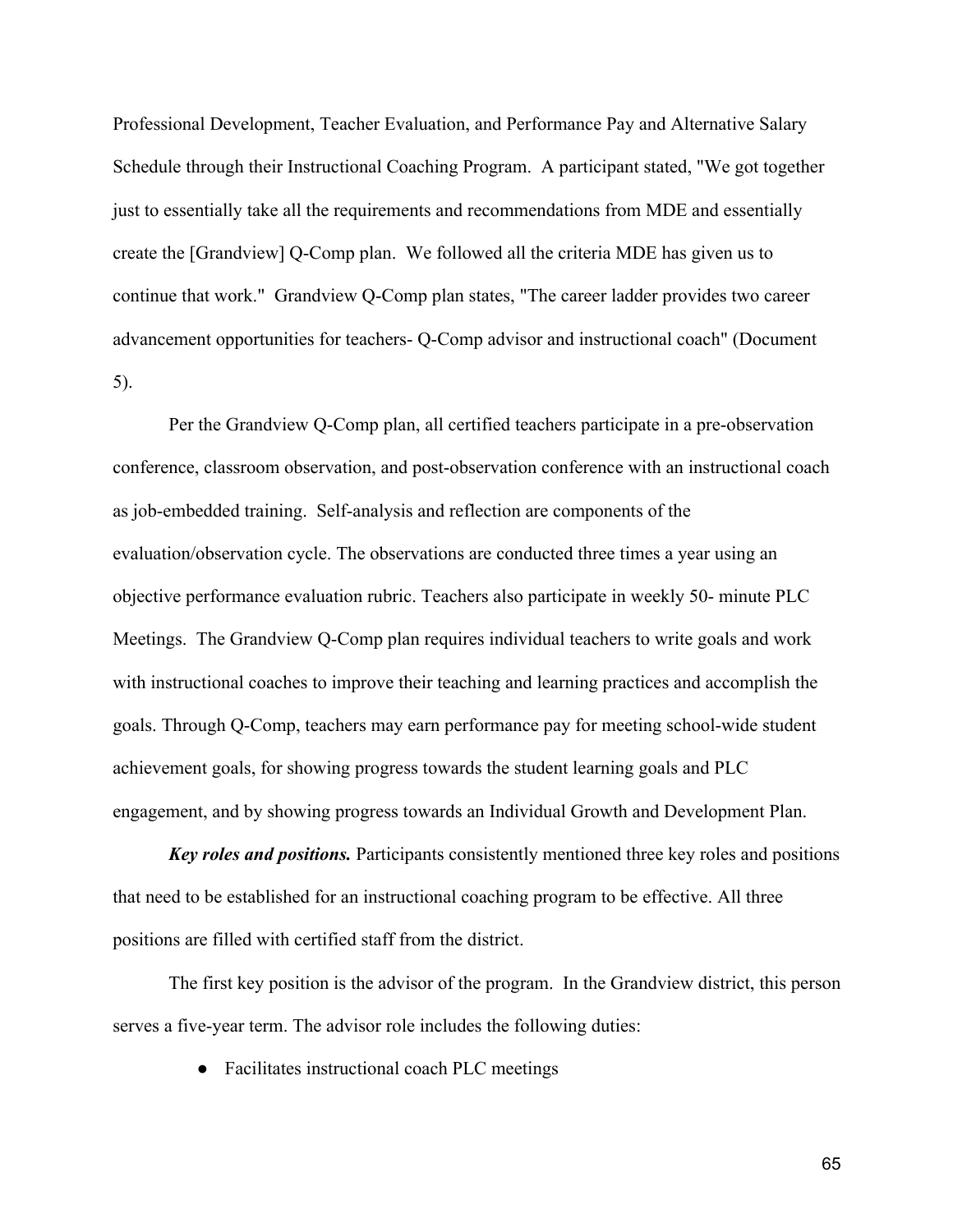- Assists with teacher observations
- Aids in the hiring of instructional coaches
- Collaborates with the administrators to select PLC facilitators
- Monitors budgetary expenses
- Coordinates the Q-Comp plan to ensure compliance
- Organizes and keeps records of completed Q-Comp tasks
- Analyzes data and focuses on best practices
- Prepares district and state reports
- Conducts a yearly program review and submits any needed plan changes
- Works with others to develop assessment tools to measure the impact of Q-Comp on teacher practice and student achievement
- Organizes teacher training for all teachers that supports the Q-Comp plan while supporting ongoing district staff development agenda
- Communicates with the district, teachers' union, and MDE
- Provides leadership in developing job-embedded teacher professional development as outlined in the Q-Comp plan.

One participant explained, "For instructional coaching, the [advisor] is our connection to teaching and learning and the district improvement plan, and then ensuring that he's working with his instructional coaches towards those same goals." Another leader shared, "The advisor oversees everything for Q-Comp, and he or she is in charge of meeting with the budget coordinators, meeting with the admin teams for each building, they're in charge of meeting with our Teaching and Learning Department. So, he or she, the Q-Comp advisor, has a lot of hats that they need to wear because then he or she also has to use that information with their coaches."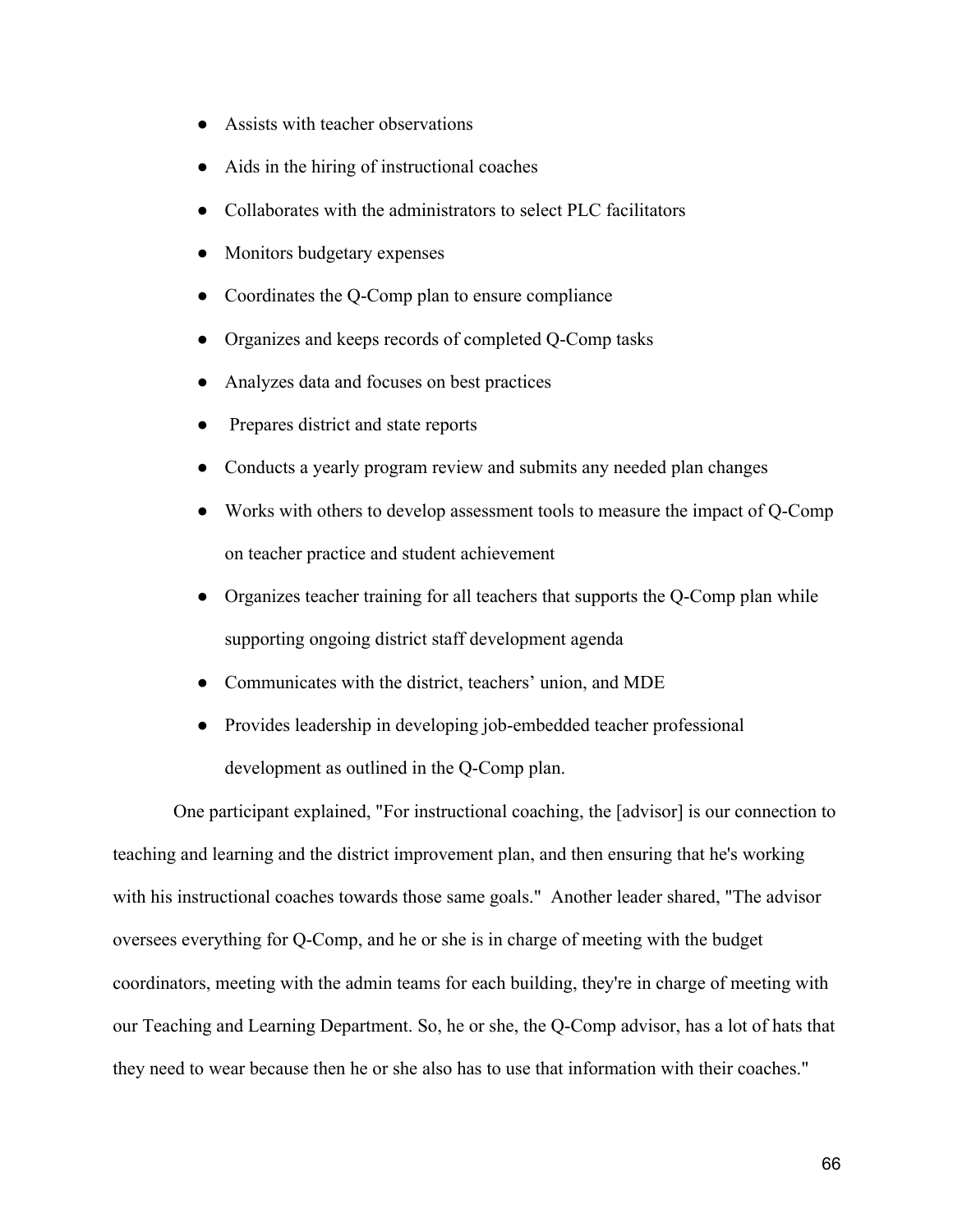Another key position is the instructional coach. These teachers on special assignments serve a three-year term and are guaranteed their position in their classroom after completing their term. An instructional coach is assigned to a building and works with 56 to 58 staff members. Some buildings have two coaches, depending on staff numbers. An instructional coach conducts three observations per low cycle teacher per year at their home site, conferences with teachers, PLC facilitators, and administrators, provides substantial feedback to teachers about the program, provides ongoing training at their home site, serves as a member of the staff development team at their home site, maintains records of observations, maintains ongoing contact with the Q-Comp advisor, acts as a resource for professional development activities for all staff that would improve the observation and evaluation process. One leader stated, "The coaches are key if we value what our teachers are doing in the classroom and if we value what's being put in front of our kids." The Grandview Q-Comp plan stated, "Instructional coaches represent a critical component of an ongoing support system for teacher improvement" (Document 5).

Participants mentioned a governing board as a necessary component of the Instructional Coaching Program. The governing board is comprised of administrators, the advisor, superintendent, and teacher representatives. Teacher participants on the Q-Comp governing board serve a three-year term. The governing board meets five times a year and oversees the Q-Comp plan. They carry out an important role in hiring the advisor and instructional coaches. The governing board gives the final approval of site goals, sets parameters for and gives final approval of coach placements, approves the use of site goal money, participates in program review, and approves Q-Comp plan changes. When asked what key roles guide the coaching program, one respondent commented, "You have the Q-Comp governance board who is then ensuring what the purpose is and the procedures and all of those things."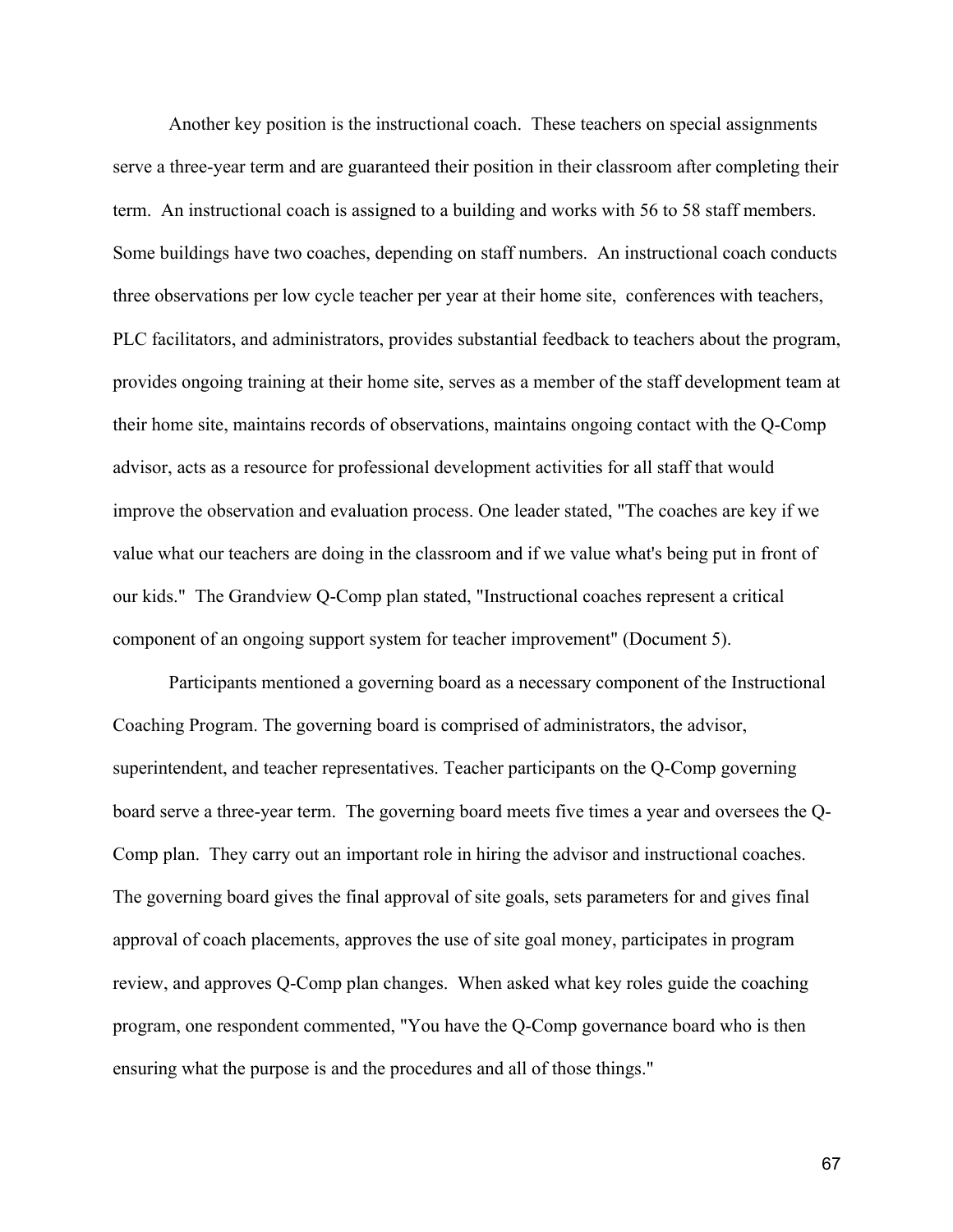The Teaching and Learning Department, Staff Development Teams, and building administrators were noted as important groups that support the Instructional Coaching Program. When talking about the relationship between the Teaching and Learning Department and instructional coaches, one participant articulated, "We work very closely just because we have recognized the similarity and the support that we offer staff and how we view professional growth across the district." Another leader commented, "The role of the principal is just to support the instructional coaches within their building to allow them to be with the teachers and help them improve their practice." Instructional coaches are a part of their individual building's staff development teams. A member of the instructional coaching team explained, "The coaches and I, we're all part of our own individual building's staff development teams too, which work closely with the Teaching and Learning Department."

*Structures.* A variety of program structures, guardrails to support the program, were identified as important components of the Instructional Coaching Program. One participant articulated, "You need to have built-in parameters that allow staff to grow and be challenged." Being intentional about the structures that are in place to support an instructional coaching program makes it effective, and teacher improvement becomes second nature for everyone. A leader observed,

If we don't have the structures there, things end up falling short because even though it sounds great or it looks good on paper or sounds great in a dialogue with someone, it falls short because the day-to-day pressure in the different roles that we have is so great. And so, you need to have dedicated time, dedicated jobs, dedicated space to really work towards having a system that is sustainable. It has to be sustainable.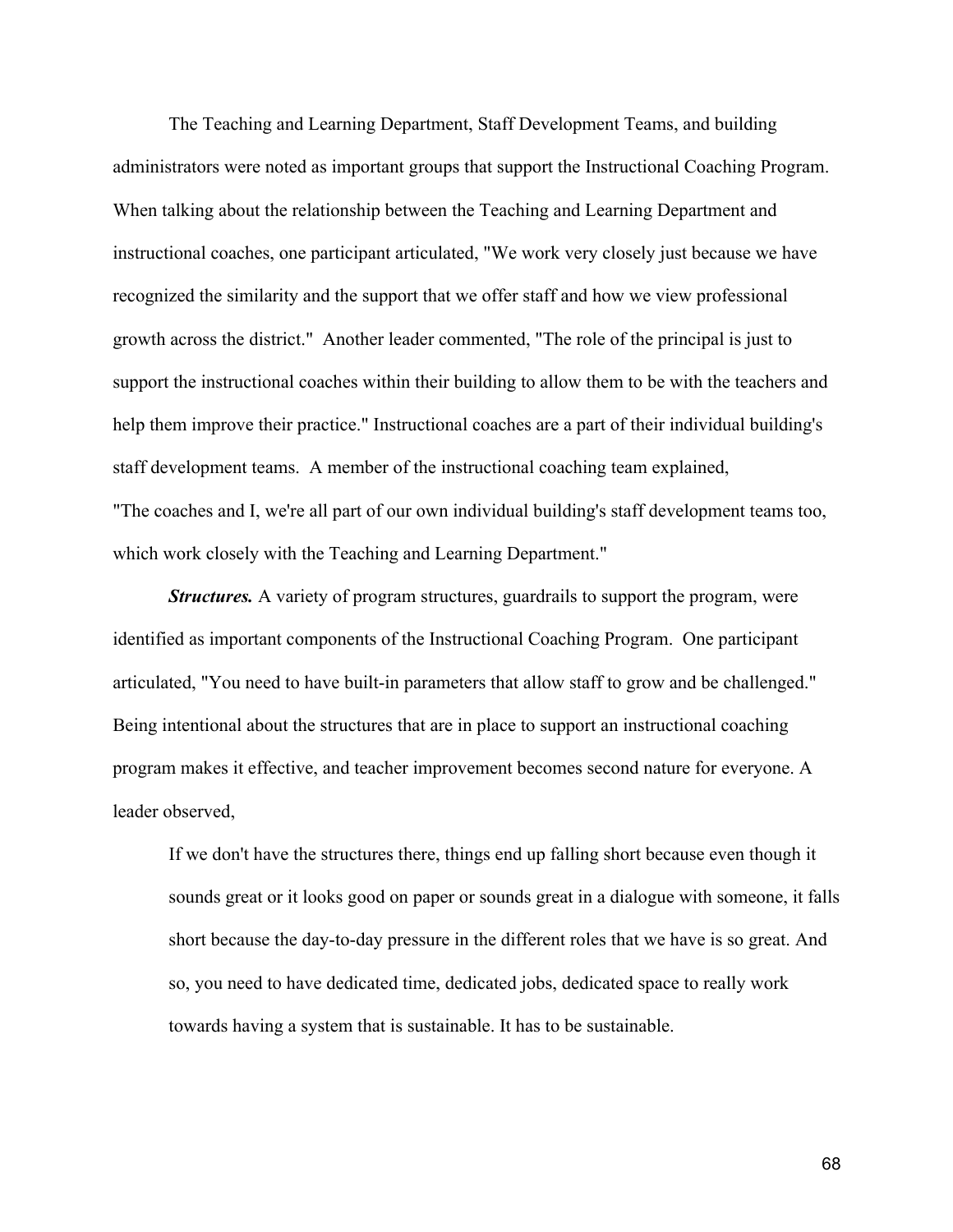When discussing the structures in place that support the instructional coaching program, all participants mentioned the Q-Comp plan. This document clearly outlines the roles and responsibilities, terms, hiring process, and rate of pay of the leaders in the program. It establishes guidelines for the evaluation process and defines other job-embedded professional development opportunities and trainings that are in place to make the Instruction Coaches successful. The Q-Comp plan lays out a teacher growth plan that utilizes instructional coaches to ensure teacher instruction improves. The plan also establishes the guidelines for the performance pay teachers and instructional coaches earn when they achieve site and personal goals.

Frequent meetings were noted as a structure that enables the instructional coaching program to maintain its integrity. Meeting times are scheduled and communicated in advance for the entire school year. One participant explained, "Part of it comes down to scheduling to be totally honest. Just ensuring that there's consistency across where PLC's are scheduled and how that's laid out, so there's some consistency for teachers throughout the school year." The instructional coaching team meets every Friday to reflect, collaborate, and review resources to deepen their understanding of best-practice strategies. Instructional coaches frequently meet with PLC facilitators to provide updates and gain insight into areas teachers need more support. PLCs meet once a week to look at forms of assessment, examine data, and discuss strategies to ensure students' needs are met. Instructional coaches meet once a month with building administrators to collaborate, plan, and discuss ways to support teachers. The advisor and Teaching and Learning Department meet once a week to collaborate and align teacher supports.

Instructional coaches are intentionally placed in specific buildings to meet the needs of those teachers. The Q-Comp advisor, administrators, and governing board work together to strategically place Instructional coaches in the right building. The governing board sets the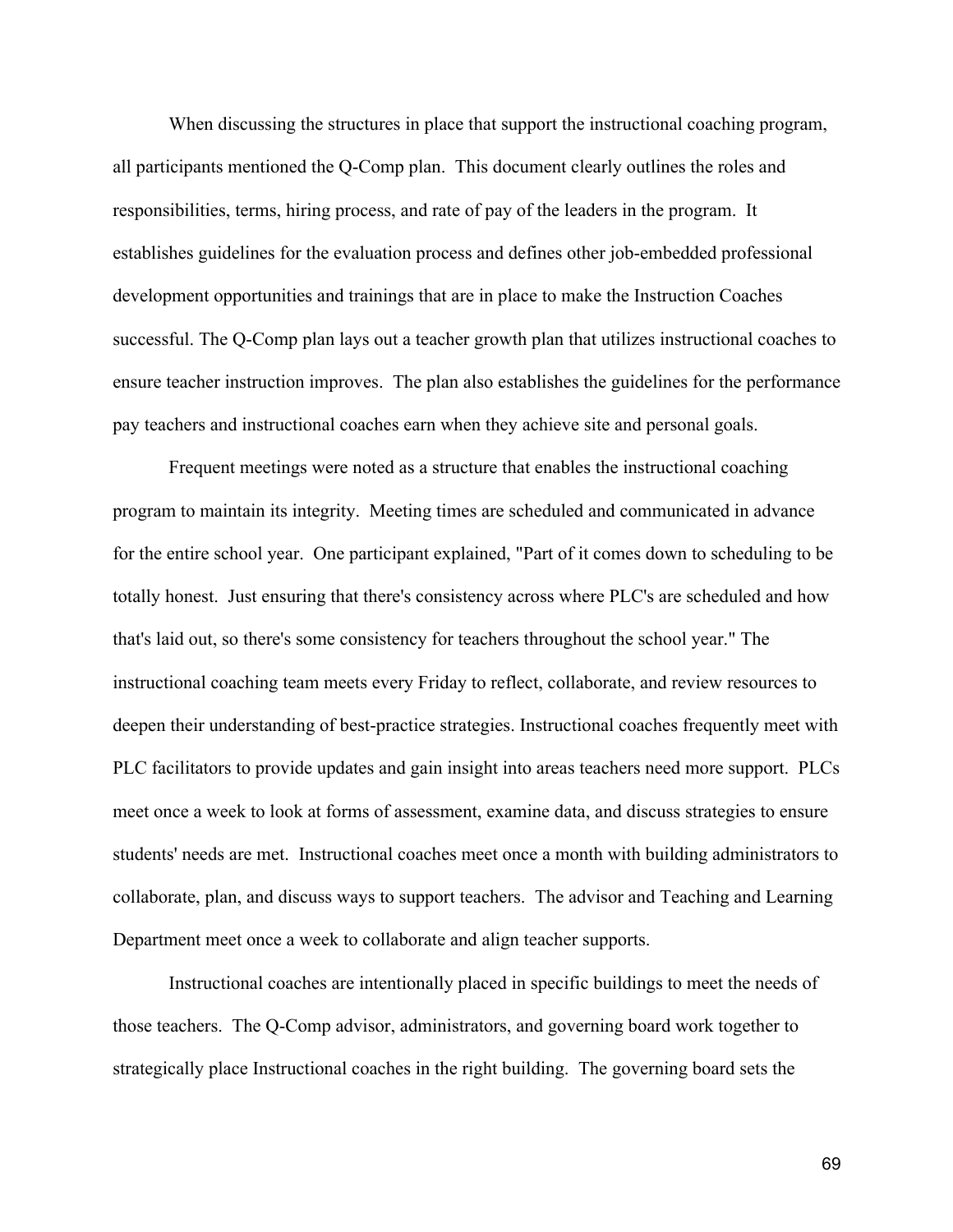parameters for coach placements and gives the final approval of the placements. To provide more consistency, teachers work with the same instructional coach all year round. Each instructional coach has a permanent office in their assigned building which allows teachers and administrators to connect with this person on a regular basis.

The observation cycle was another structure noted by all four participants. Instructional coaches meet three times a year with individual teachers, once per trimester. Instructional coaches and teachers complete a pre-observation meeting, an observation, and a post-observation meeting where they reflect on the lesson and discuss teacher goals. The teacher and instructional coach use an evaluation rubric to focus their reflection time. Teachers choose a component from the rubric that they want to focus on. The rubric outlines four domains: Planning and Preparation, Classroom Environment, Instruction, and Professionalism. The observation cycle provides ongoing professional support for all teachers. Through the observations and discussions, teachers provide evidence that shows they are making gains towards the established goals.

#### **Theme 3- multiple support systems are integrated into the Instructional Coaching**

**Program**. The support code was utilized when respondents mentioned ways the coaching program provided support for teachers to improve their practices continuously. All four participants commented on ways the Instructional Coaching Program provided multiple levels of support for teachers.

*Support.* The Instructional Coaching Program was designed to support individual teacher improvement in instructional strategies and promotes student achievement gains district-wide. A participant commented,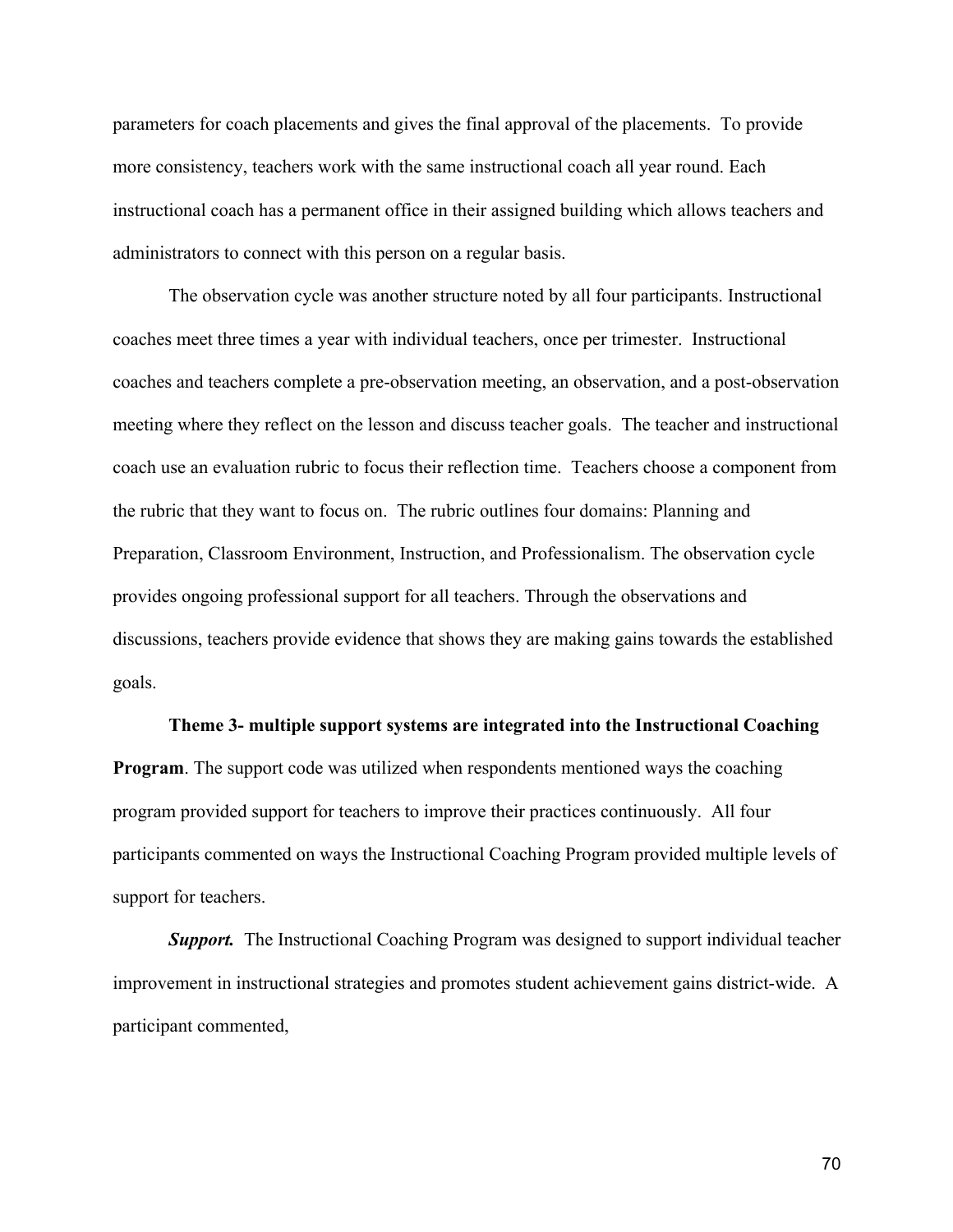The coaching that we try to provide for teachers is really to be responsive to what specific needs that each individual has. Individualized coaching is what we try to offer. So it's thinking about what issues are on the table for each individual teacher in the district and how can we as a team, or we as individual coaches, how can we support that professional growth?

Significant time and effort are invested in supporting teachers' professional growth in various ways such as listening, modeling, observing, collecting data, recording videos of teaching, providing feedback, and participating in professional reflections that help fill the teaching and learning gaps. An instructional coach has a non-evaluative role. The Coach goes into teachers' classrooms to observe, provides opportunities for vulnerable and honest conversations about concerns, and then helps identify instructional growth and establish professional goals with the teachers. Teachers individualize the support they need by selecting an area of the teacher evaluation rubric they want to focus on. When coaches work with teachers, they communicate to teachers,

As you're filling out your post form, be as vulnerable as you want, share your thoughts. This is just between you and me. So, whatever you share on there, it's just so I can figure out what needs you might have and how I can best support you.

In addition to the three observations each year, teachers have the opportunity to reach out to instructional coaches to ask for additional support. A respondent shared,

We do one observation per trimester, so three per year, but then just like anything, we can always go to our instructional coach for guidance and other things that we feel necessary if it's a spot open in his or her schedule and we have something that we want to bring up, they're always willing to help us out.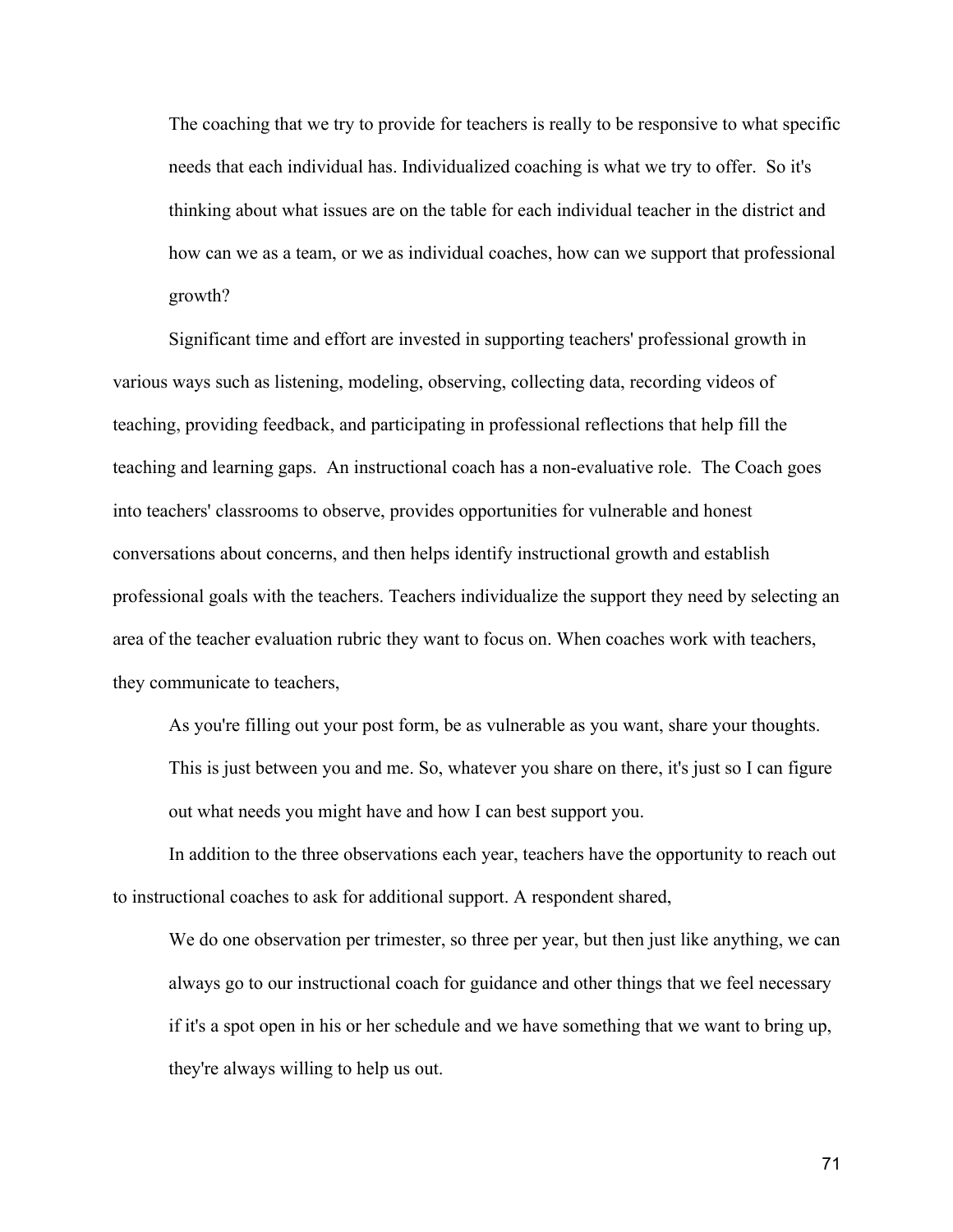Additional support comes through the collaboration of the Teaching and Learning Department, Q-Comp advisor, instructional coaches, and the building principals to ensure teachers are getting the support and guidance they need to improve their practices. A leader noted, "Teachers want to feel that support. They don't want to feel like they're off on an island."

#### **Sustaining an Effective Instructional Coaching Program**

How do educational leaders sustain an instructional coaching program at a secondary level that improves teacher pedagogy and increases student achievement? Leaders in education identified continuous collaboration and communication, ongoing financial investment, and program success as important factors that sustain an instructional coaching program.

**Theme 1- continuous collaboration and communication maintain an instructional coaching program.** A review of participants' interviews and documents identified a theme of continuous collaboration and communication to maintain an instructional coaching program. The collaboration and communication code was used to identify when participants explained ways communication was used to keep the system in place as well as when respondents described how educational leaders worked together to make program adjustments to provide continued support. Four education leaders mentioned situations that aligned with this code.

*Collaboration and communication.* The Grandview Q-Comp plan stated,

Within the low-cycle years, the instructional coach will complete one observation per trimester. Each member must identify an instructional method that they will demonstrate during the observation. This method of teacher observation will help improve instructional methods, and it will also help build a culture of collaboration.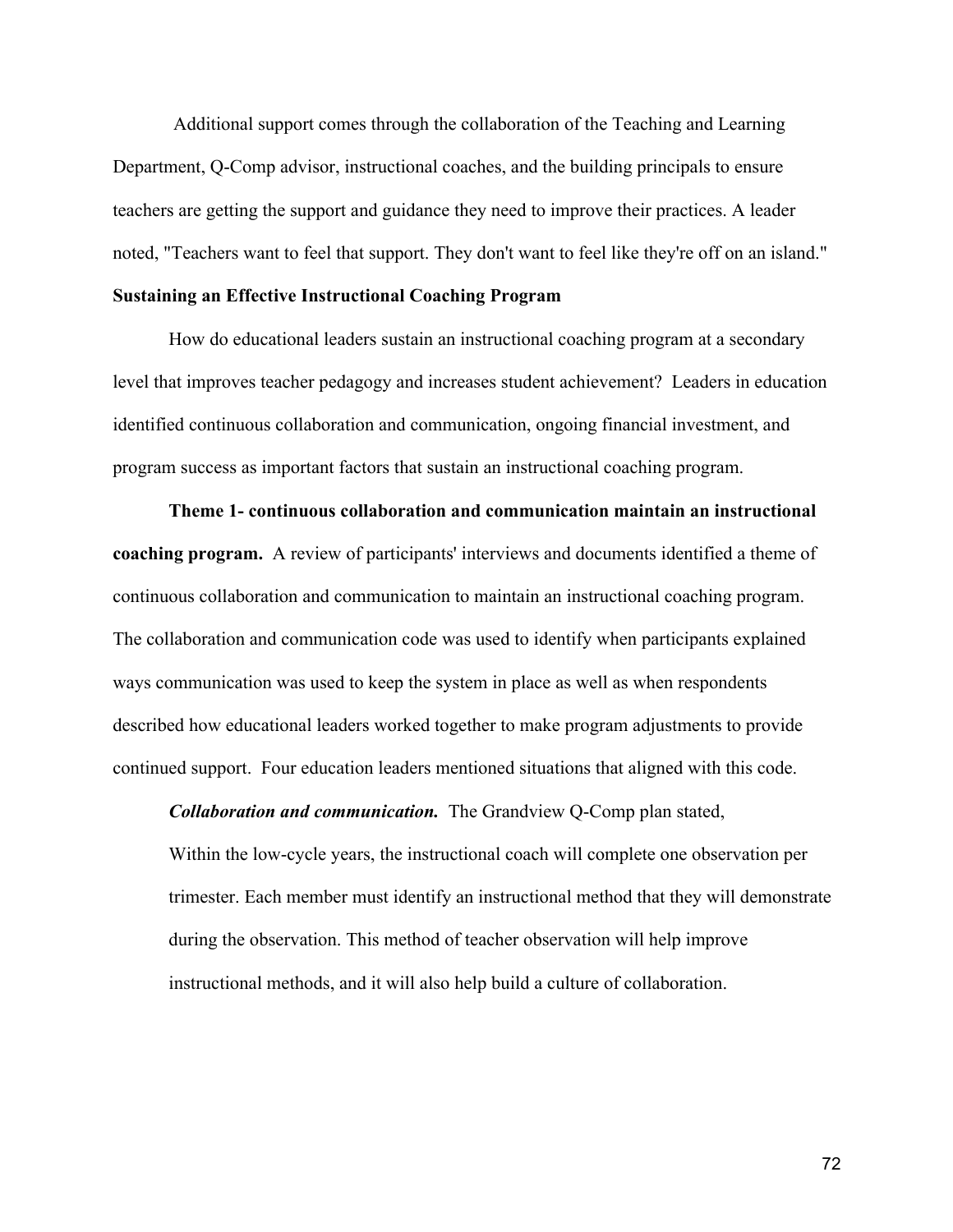Collaboration between instructional coaches and different departments in the district allows the coaching team to understand a broader spectrum of what is happening across the district.

The instructional coaching team meets once a week to collaborate as a group. One participant mentioned, "When we come together every week we share, what are you noticing? What common themes are happening? What conversations are you having with your teachers, your staff, and your administrators?" During these meetings, the instructional coaching team collaborates to figure out what they can do to fill the gaps and offer extra support for the teachers where it is most needed.

The Grandview Q-Comp advisor attends a monthly meeting with a cohort of other advisors. A participant shared, "I think it's extremely important to share information and to collaborate even across to other districts as well." These monthly meetings provide the opportunity for advisors to see what is happening in other districts, what changes they have made to their instructional coaching programs, to understand the conversations the advisors are having with the governing boards and share resources.

Instructional coaches consistently collaborate and communicate with building administrators; they work as a team to improve the teachers' practices. Principals and Coaches hold a formal meeting each week and informally engage in conversations daily to understand teacher needs and provide the best structure and supports for the staff they work with. Engaging in discussions and collaborating builds trust between the administrators and instructional coaches. When asked about instructional coaches and building principals collaborating, a leader shared,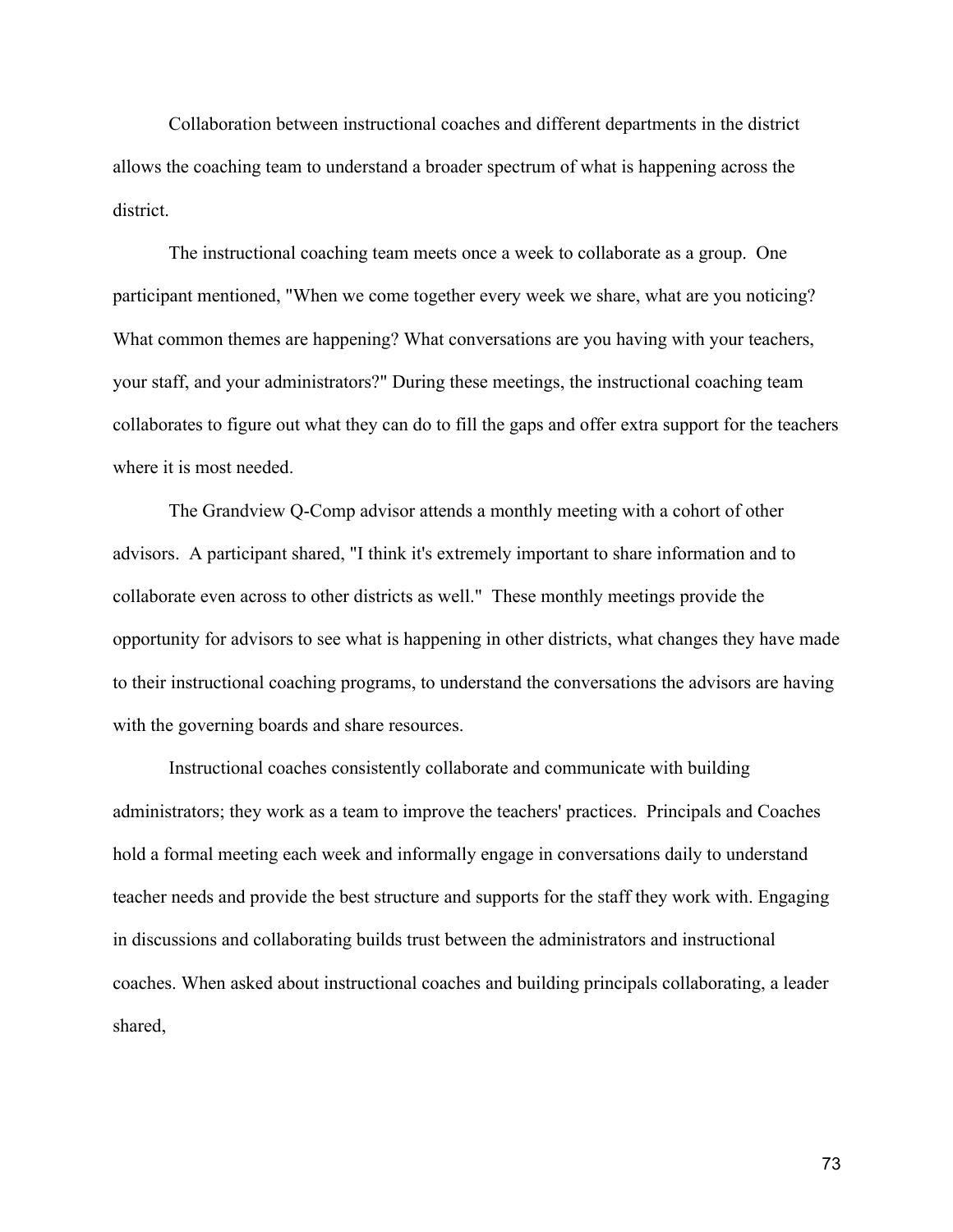There have been multiple times this year when that person [instructional coach] said, 'Well, I like where you're going. Have you thought about doing this?' or 'This is in line with what we've been doing. This is something that we've been working on with our PLCs. So maybe you want to take this angle with it.' And so, they're really a proactive part of the approach to things and coming up with solutions to solve problems.

The instructional coaching team works closely with the staff development teams, PLC facilitators, and PLCs establish synergy across the district. This collaboration has helped the instructional coaches identify specific needs and ways to address them and aided in the Instructional Coaching Program becoming more robust. A leader stated, "We're all professionals, and yes, we're all here to work hard. We all want what's best for students, but we can't do it on our own."

District-wide collaboration and communication between the Teaching and Learning Department, Q-Comp advisor, administration team, and instructional coaches help the district leaders know where teachers need more professional development. Communication allows for cross-collaboration between departments, align the initiatives, and work together toward the strategic plan. Consistent collaboration and communication between governing bodies ensure teachers are provided the support and guidance they need.

 **Theme 2- instructional coaching programs require ongoing financial investment.**  Participants and documents consistently acknowledged that an effective instructional coaching program has a financial aspect that helped sustain the program. The funding code was used when respondents mentioned how teachers were compensated for their work with the instructional coaching program and how the district received the funds. Four participants noted funding as an important component to sustain an instructional coaching program.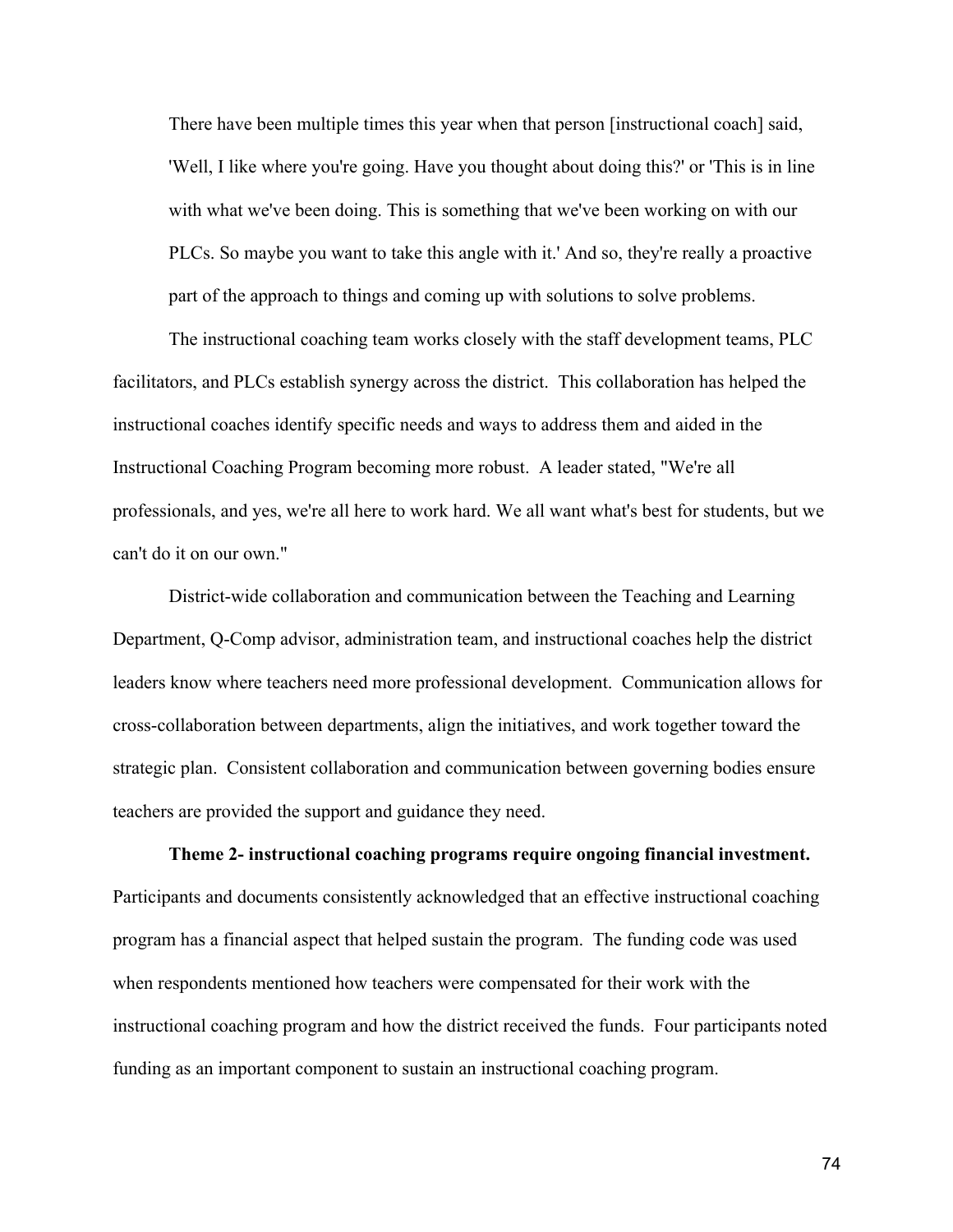*Funding.* Districts in the state of Minnesota participating in the Q-Comp program receive compensation from the state. Integral to the district Q-Com program, the Grandview Instructional Coaching Program is funded through the state. When referring to the funding of the Grandview Q-Comp program, one respondent stated, "We are all (funded through) Q-Comp." The Grandview Q-Comp plan pays the salaries of the Q-Comp advisor and instructional coaches. When referring to the writing of the Q-Comp plan, one participant stated, "They took a look at different programming models and decided that we wanted to have put the vast majority of our Q-Comp funds, because it was the funding that came with it, into the salaries of the instructional coaches."

In the Q-Comp plan, three areas are identified for performance pay: School-wide student achievement, PLC student achievement goal and PLC engagement, and Grandview assessment Standards and Individual Growth and Development Plan. If the schoolwide student achievement goal is met, five percent of the possible performance pay is earned by each teacher. When building goals are not met, some of the money is placed in the staff development fund and can be used the following school year. The Q-Comp plan stated, "If a school does not meet its site goal, \$100 per teacher for site goals will be allocated to the building's staff development budget for the following school year" (Document 5). Teachers earn 30% of the possible performance pay if attended 80% of the PLC meetings and have shown adequate progress on individual student achievement goals. 65% of possible performance pay is earned by teachers through the evaluation/observation process and Individual Growth and Development processes. The governing board approves the use of site goal money.

 **Theme 3- success keeps the instructional coaching program moving forward.** The Professional Growth code was used when respondents talked about evidence of improved teacher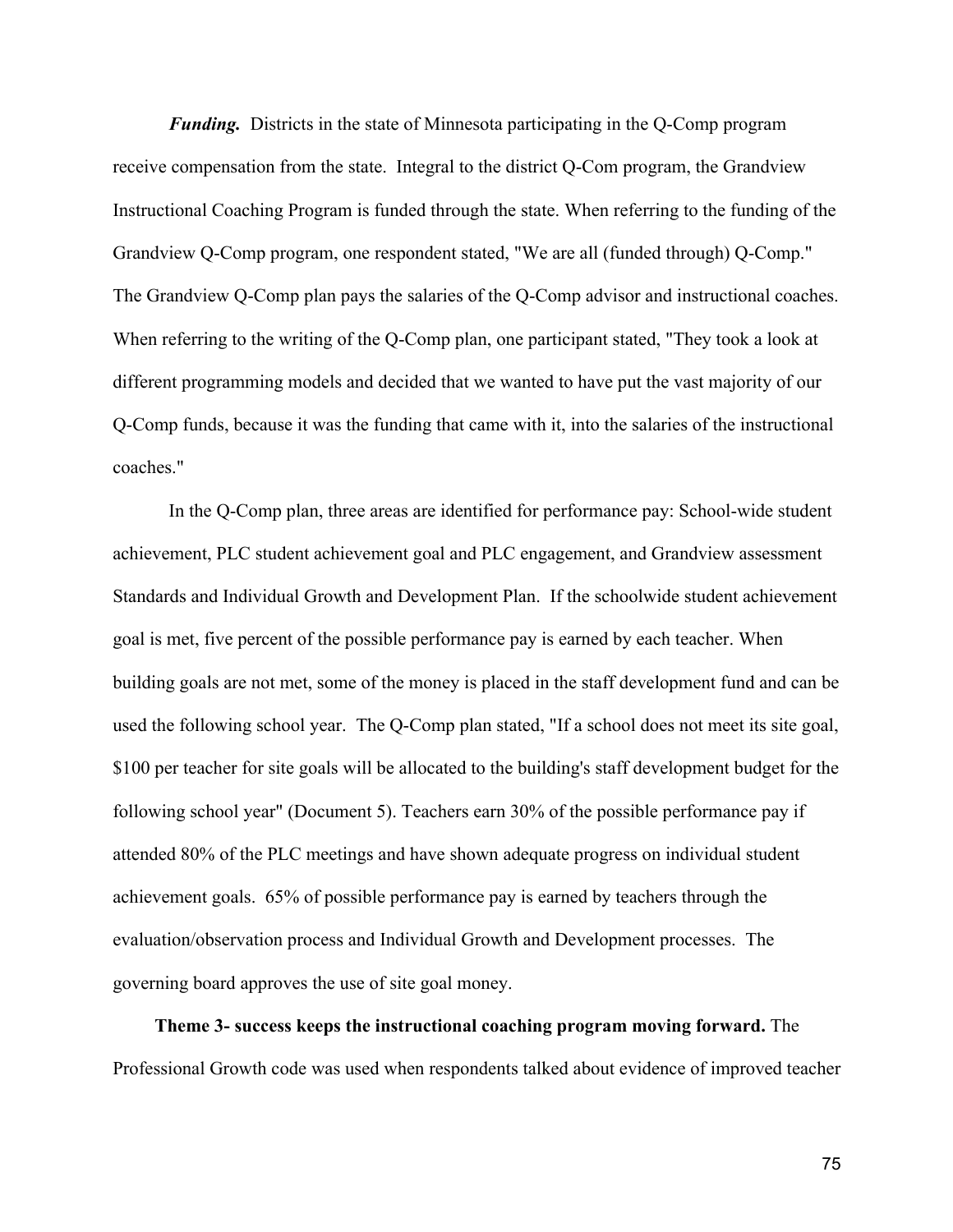pedagogy and satisfaction in the program. Three out of four leaders shared responses that aligned with this code. A second code for this theme was program reflection. Three out of four respondents talked about reflecting on the Instructional Coaching Program and adjusting to sustain and improve the program. Finally, the coach training code described the training used to run the Instructional Coaching Program. All four participants mentioned training as an important component of sustaining an instructional coaching program.

*Professional growth.* The Instructional Coaching Program structures ensure that teachers continue to grow professionally. The teacher observation process is designed to improve the teaching and learning process and enhance professional growth among teachers. As part of the evaluation process, teachers select a component from the evaluation rubric most important to them and focus their attention on improving in that area. The instructional coaches provide jobembedded support for teachers to meet their professional needs and improve instructional practices in their goal area. During a post-observation discussion, teachers share evidence of things they have done in their classrooms to work towards their goals, and instructional coaches share observations about teacher improvement. When effective coaching is provided, teachers improve their practices, and students get the best support from their teachers. One participant commented,

I do think we have a very strong staff, especially just having worked in multiple buildings across the district. But I also do think that the coaching roles that we've taken on through Q-Comp are hopefully part of that growth as well.

Teachers demonstrate professional growth through improvement on standardized assessments, the accomplishment of the SMART goals (results will be stated in measurable terms of academic achievement and show adequate progress) and completion of three successful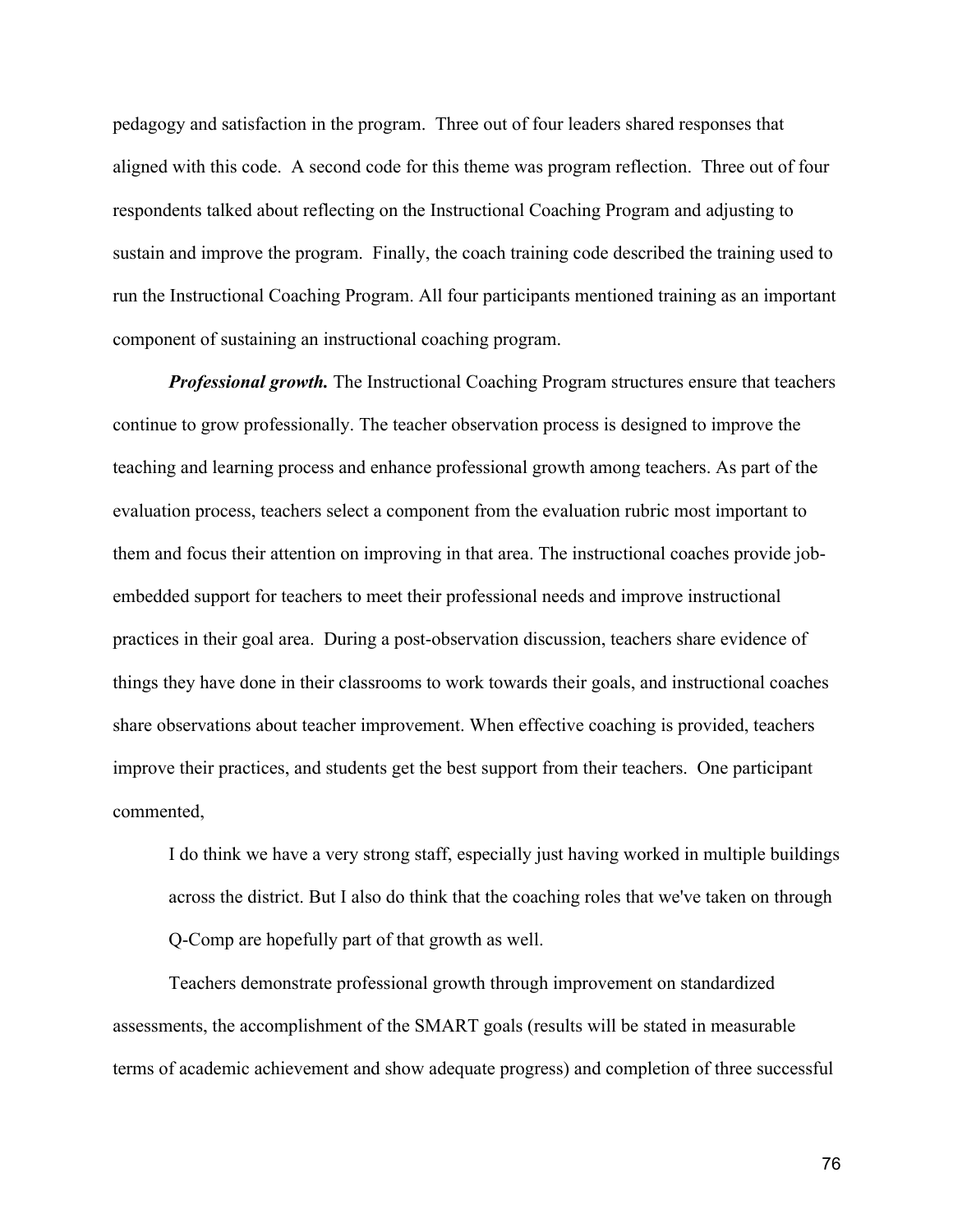classroom-based observations annually and observable, documentable evidence of successful implementation of the Individual Growth and Development Plan. When asked about the compensation pay, a leader articulated, "But this work is not about the money. The money is a component of it. It's a compensatory bonus. But it's about professional growth."

*Program reflection.* Program reflection keeps the Instructional Coaching Program moving forward. The program has undergone adjustments since it in the 2014-2015 school year. Each year in May, the advisor sends out a year-end Q-Comp survey to all certified staff to collect program feedback. The survey asks big-picture questions about the program and PLCs. It will also ask specific questions about individual coaches and the support that they provided, and what other support teachers might want from them. This information is shared with the coaches so they can reflect on their practices. Referring to the survey data, one participant shared, "We use a lot of that to try to help gear what decisions we want to make for the following year. How we want to support PLC facilitators, PLCs, and teachers."

 The instructional coaching team also reflects on their program as they collaborate with the cohort of instructional coaching teams from other districts. As the advisors and instructional coaches from different districts share, new ways to run the program emerge. Each year the instructional coaching team uses information from the survey and their cohort meetings to make program adjustment suggestions and submits Q-Comp change requests to the governing board.

*Coach training.* Grandview instructional coaches engage in multiple training opportunities which help sustain the program. The training sessions are thoughtfully planned to set the coaches up for success. Three times a year, the coaches and advisor attend a training summit that all cohort instructional coaches attend. One participant mentioned, "The group of us hold a summit three times a year as well. A fall, winter, and spring summit where we bring all of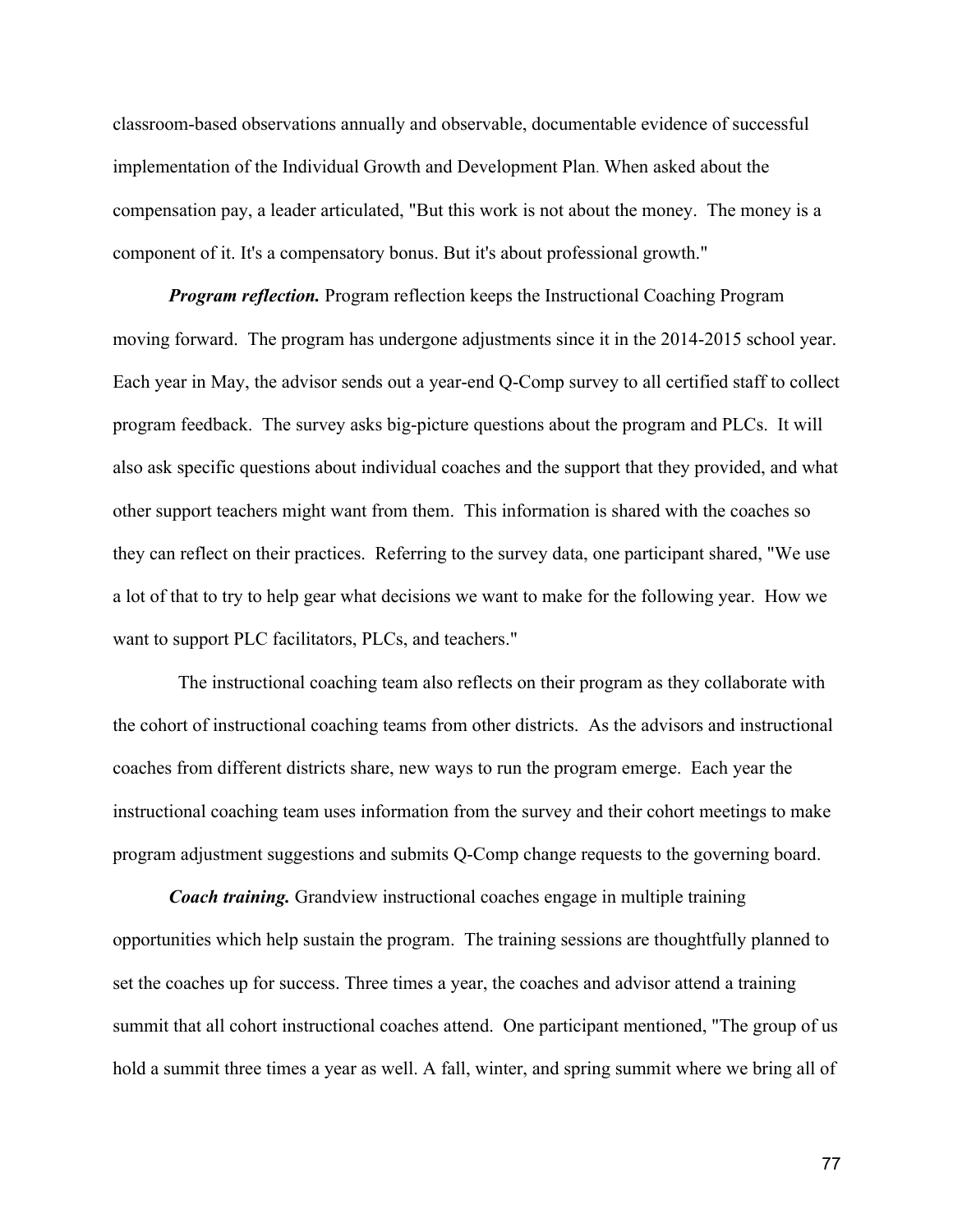our coaching staff together. We offer professional development that we all put together and just do a lot of interconnectedness."

All first-year coaches attend a cognitive coaching eight-day foundation seminar conducted throughout the academic year by training associates. This training brings consistency to the Instructional Coaching Program. Having a common foundational conceptual training makes the program successful. When explaining the cognitive coaching seminar, a member of the instructional coaching team stated, "It's a really great training, and it's really comprehensive, I would say. We use that as really just the baseline of all training." The second and third-year coaches attend two-day training sessions for ongoing skill development. The focus for these trainings, conducted by an outside provider, alter every other year. When summarizing the twoday training, a participant noted, "Those are really great. Those are just added trainings that try to help with extra support. It's extra skills, kind of like tools to add to your tool belt, essentially. They're really great just for presentation, for questioning, utilizing data, that sort of thing as well."

Another noted essential training was time dedicated to inter-rater reliability and the teacher evaluation process. The Grandview Q-Comp plan states,

The goal of the Grandview Teacher Evaluation system is to articulate expectations, assess performance, and provide support for the development of high performing teachers capable of delivering outstanding education that improves the quality of teaching and learning. Instruction will be improved through self-assessment and reflection, individual and PLC goal setting, and peer observation conducted by instructional coaches.

During the inter-rater reliability training, members of the Teaching and Learning Department, administrators, and the instructional coaching team observe teachers as a group and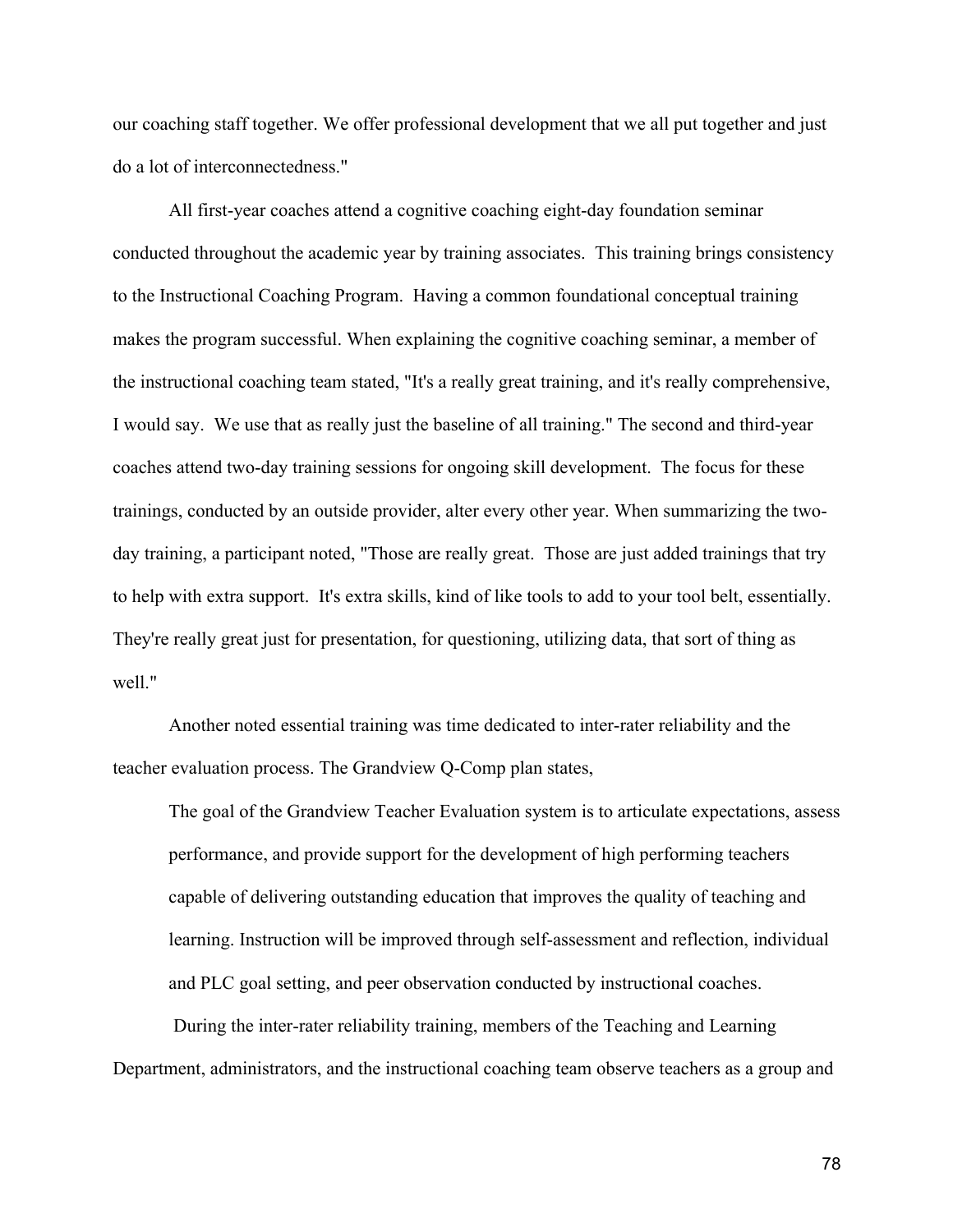score the lessons using the evaluation rubric. To create a common understanding of the scoring of teachers, the ratings of the rubrics are discussed as a group. A participant explained the process,

The administration team and instructional coaching team will go to a building, and we'll meet and talk, and then we will have arranged for three or four teachers to take a group of about 8 to twelve people in the room and they stand in the back, and they do an observation. Then they come back into their group, and they talk through that observation and talk through how they evaluated and the questions they had and that type of stuff. So to develop that common thought process of inter-rater reliability.

The instructional coaching team continuously works together to improve their practices. Instructional coaches and the Q-Comp advisor meet weekly in a Professional Learning Community (PLC) to answer questions, engage in rich conversations, troubleshoot, receive feedback, and review resources to deepen their understanding. This group also shares a Google Drive with additional resources and spends time reviewing these resources during the PLC time. Some of the training is job-embedded as first year coaches do a lot of shadowing of experienced coaches to understand and practice the observation process, ask questions, and receive feedback. Instructional coaches and the Q-Comp advisor observe each other. The Q-Comp plan stated, "Instructional coaches will be provided extensive training on the observation and peer coaching process. Following the training, instructional coaches will be provided the opportunity to coobserve teachers and collaborate on their observations and findings" (Document 5).

**Minnesota Department of Education Quality Compensation (Q-Comp).** All four of the participants mentioned the Q-Comp plan was used to guide the implementation of the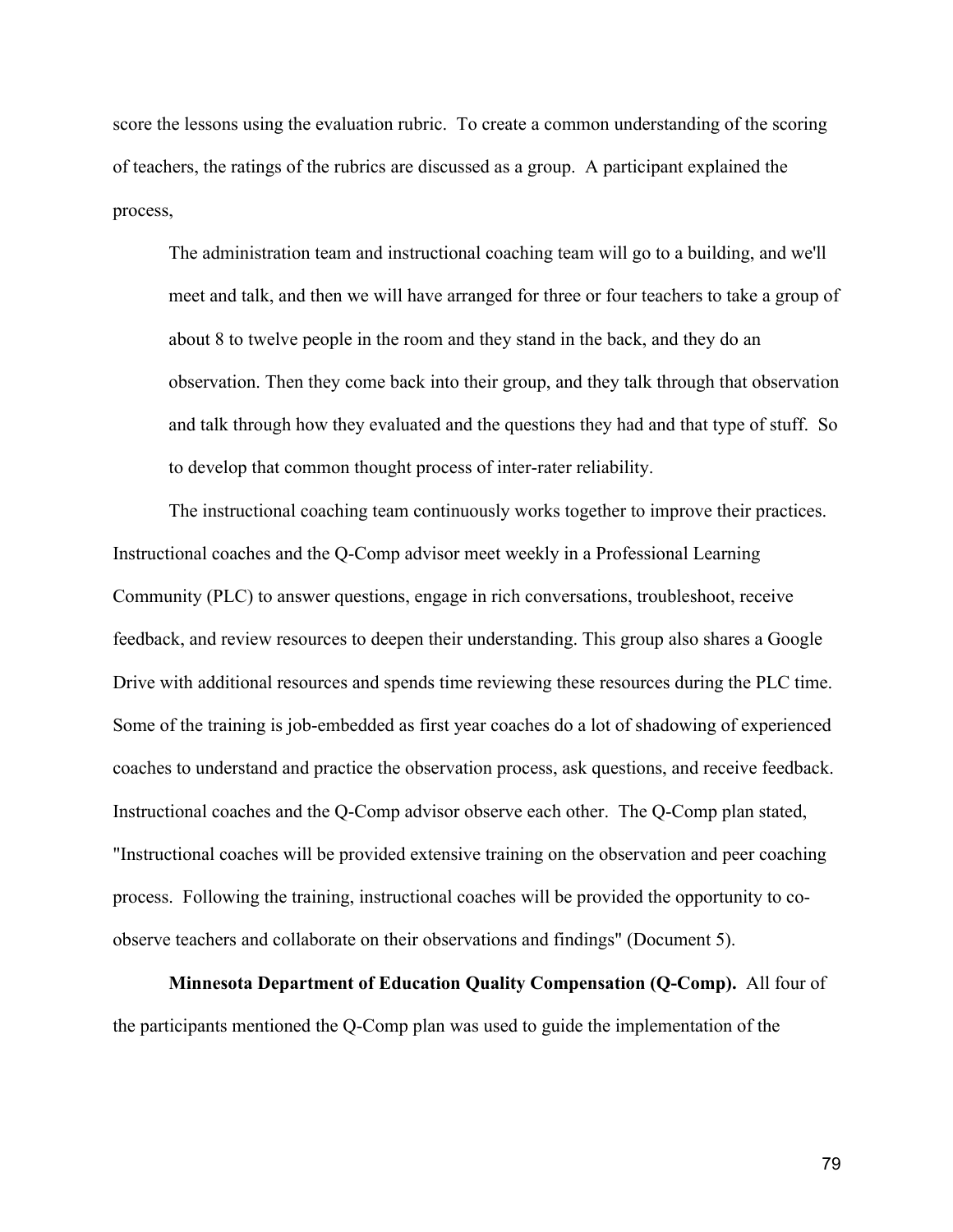Instructional Coaching Program. Table 5 illustrates how the Q-Comp components align with the research questions and discovered themes.

#### **Summary of Findings**

The purpose of this study was to examine the Instructional Coaching Program of a secondary school where students made significant academic gains to explicitly define an instructional coaching model that played a role in improving teacher pedagogy and increasing students' achievement. In addition, this study aimed to outline how the Instructional Coaching Program is sustained. Education leaders from a large suburban district in Minnesota participated in interviews and documents were reviewed.

Data from the research identified important components of an instructional coaching program that improves teacher pedagogy and increases students' achievements. For a coaching program to have influence there must be a clear vision and established goals. It was discovered a Q-Comp plan was influential in outlining program goals, defining key roles and positions, and outlining structures to build and sustain the program. To improve teacher pedagogy and students' achievements, job-embedded support was provided by instructional coaches. Participants and documents identified collaboration, funding, professional growth, program reflection, and training as ways to sustain an instructional coaching program at a secondary level that improves teacher pedagogy and students' achievement.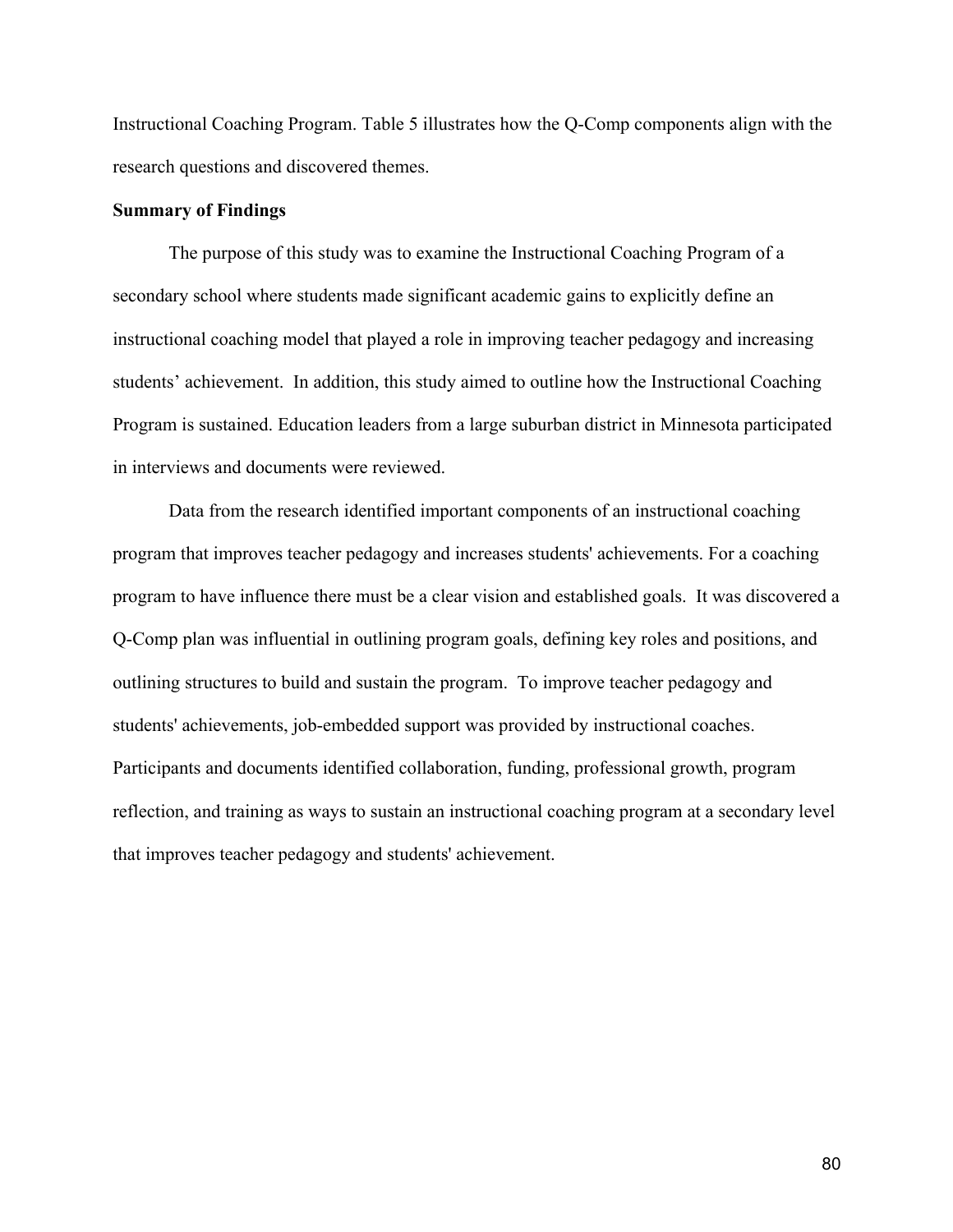# Table 5

*Minnesota Quality Compensation Components Aligned with Discovered Themes*

| Minnesota Department of Education Quality Compensation                                                                               |                                                                                                                                   |                                                                                                                                      |                                                                                                                                   |
|--------------------------------------------------------------------------------------------------------------------------------------|-----------------------------------------------------------------------------------------------------------------------------------|--------------------------------------------------------------------------------------------------------------------------------------|-----------------------------------------------------------------------------------------------------------------------------------|
| Component 1: Career<br>Ladder/Advancement<br>Options                                                                                 | Component 2: Job-<br>embedded<br>Professional<br>Development                                                                      | Component 3:<br><b>Teacher Observation</b><br>and Growth Plan                                                                        | Component 4:<br>Performance Pay                                                                                                   |
| RQ1-Theme 2-<br><b>System Guidelines</b><br>and Roles are Clearly<br>Defined in an<br>Effective<br>Instructional<br>Coaching Program | RQ1-Theme 1-<br>Vision and Goals<br>Provide Purpose and<br><b>Effective Measures</b><br>for the Instructional<br>Coaching Program | RQ1-Theme 2-<br><b>System Guidelines</b><br>and Roles are Clearly<br>Defined in an<br>Effective<br>Instructional<br>Coaching Program | RQ1-Theme 1-<br>Vision and Goals<br>Provide Purpose and<br><b>Effective Measures</b><br>for the Instructional<br>Coaching Program |
| RQ1-Theme 3-<br>Multiple Support<br>Systems are<br>Integrated into the<br>Instructional<br><b>Coaching Program</b>                   | RQ1-Theme 3-<br>Multiple Support<br>Systems are<br>Integrated into the<br>Instructional<br><b>Coaching Program</b>                | RQ2-Theme 1-<br>Continuous<br>Collaboration and<br>Communication<br>Maintain an<br>Instructional<br>Coaching Program                 | RQ2-Theme 2-<br>Effective<br>Instructional<br><b>Coaching Programs</b><br>Require Ongoing<br><b>Financial Investment</b>          |
|                                                                                                                                      | RQ2-Theme 1-<br>Continuous<br>Collaboration and<br>Communication<br>Maintain an<br>Instructional<br>Coaching Program              | RQ2-Theme 3-<br>Success Keeps the<br>Instructional<br>Coaching Program<br>Moving Forward                                             | RQ2-Theme 3-<br>Success Keeps the<br>Instructional<br>Coaching Program<br>Moving Forward                                          |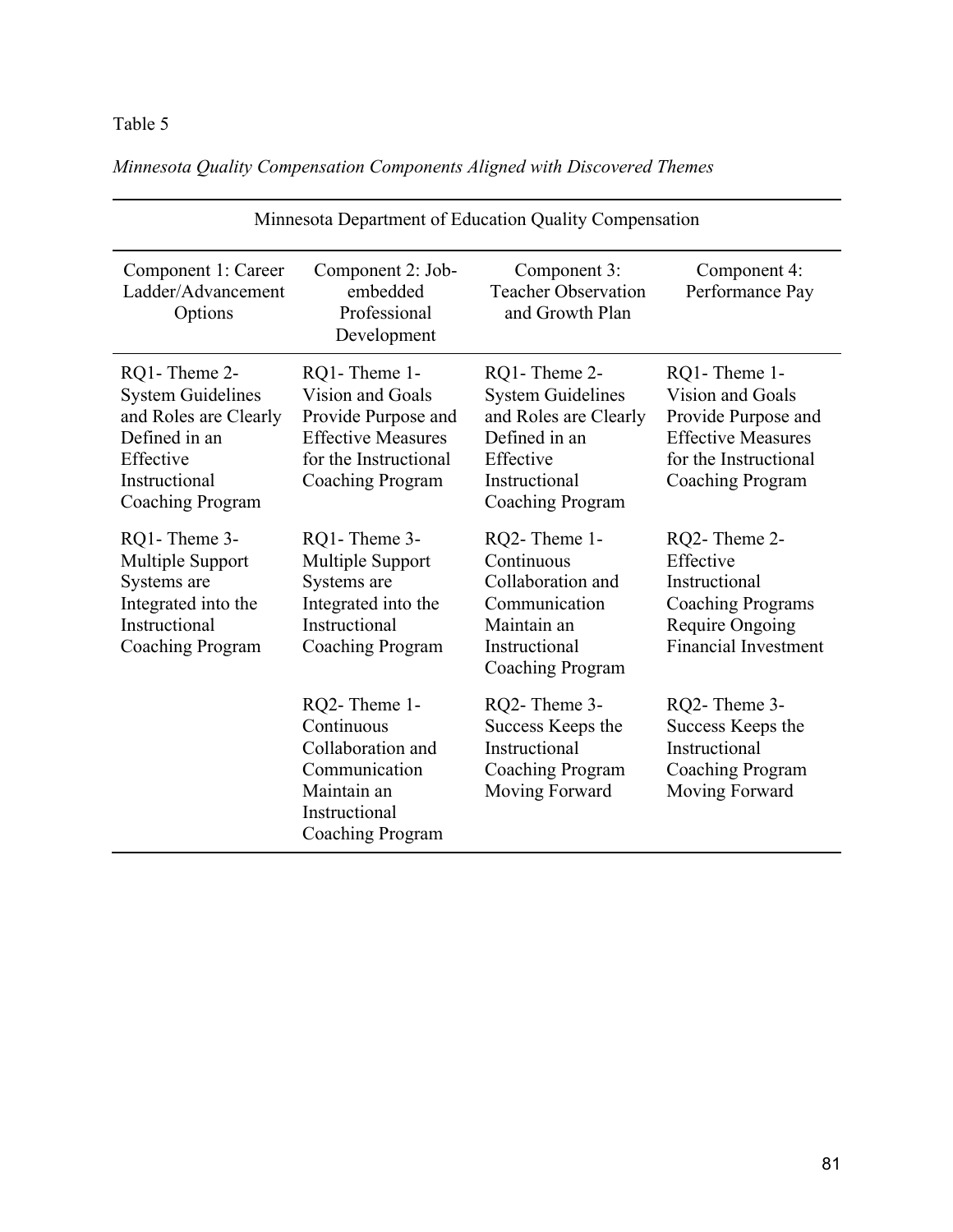#### **Chapter V: Discussion**

#### **Overview of the Study**

The purpose of this study was to examine the Instructional Coaching Program of a secondary school where students made significant academic gains to define an instructional coaching model that played a role in improving teacher pedagogy and increasing students' achievement, as well as explore initiatives that aided in the sustainability of the program.

Four interviews were conducted and various district documents were analyzed to gain more information about the Instructional Coaching Program of a large suburban district in Minnesota. Interview participants included education leaders who had knowledge to share about the district's Instructional Coaching Program and sustainability. Interviews were transcribed, coded, and analyzed for themes. After numerous readings of the transcripts and feedback from the dissertation advisor and an outside coder, three themes were identified per research question.

#### **Research Questions**

To gain more knowledge about an instructional coaching program of a secondary school that made significant academic student gains and to understand the initiatives that aid in the sustainability of the program, two questions were addressed:

RQ1 What components of a secondary level instructional coaching program do educational leaders attribute to improved teacher pedagogy and increased student achievement?

RQ2 How do educational leaders sustain an instructional coaching program at a secondary level that improves teacher pedagogy and increases student achievement?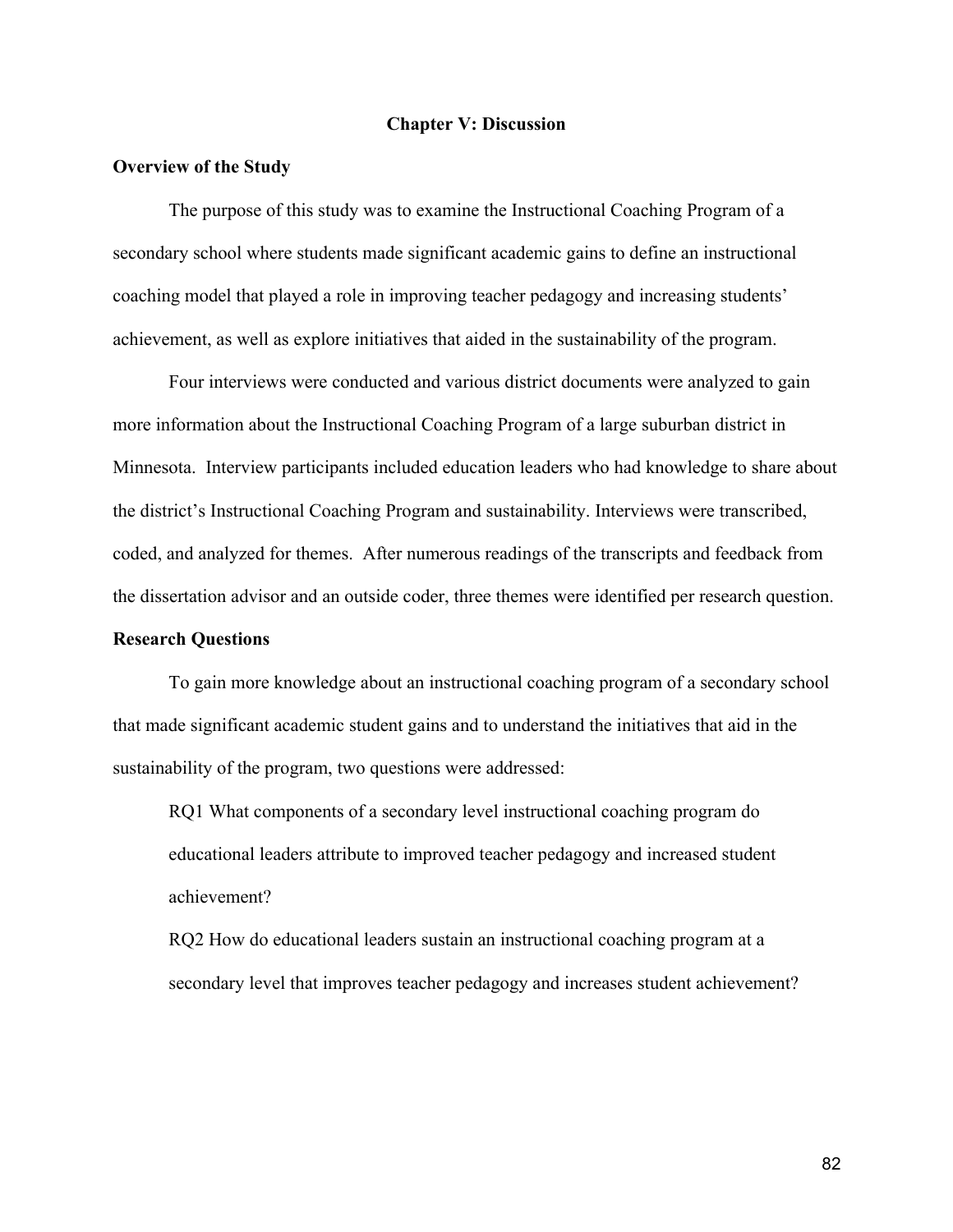#### **Conclusions**

Students in the United States have not made significant academic progress, and their academic achievement rates are low (Serino, 2017). Since 2003, American high school students' performance has not improved on international assessments, and high school students in the United States all behind students in other countries (Jimenez & Sargrad, 2018). A meta-analysis study conducted by The Council of Chief State School Officers (CCSSO) showed a positive effect on students' achievement from teacher professional development (Blank & De las Alas, 2009). A professional development approach gaining momentum in schools involves instructional coaching as a practice with promise to increase students' achievement. Studies have found instructional coaching to significantly impact teachers' knowledge, skills, and practice (Desimone & Pak, 2017). Denton and Hasbrouck (2009) noted further research is needed to define the most effective coaching system for a school.

Providing meaningful professional development opportunities that meet the needs of teachers and increase students' achievement is a complex process (Desimone et al., 2002). Grandview School district (pseudonym) is an exemplary school district that has established a robust Instructional Coaching Program and students' academic achievement scores on standardized assessments have increased. Between 2018-2019, when national assessment scores continued on a downward trend, students at Grandview High School scored significantly higher on state standardized tests. Grandview High School climbed over 50 spots on the Minnesota State High School rankings, making it one of the top public high schools in the state ("Minnesota High School Rankings," 2019).

The study aimed to identify what components made up the Grandview Instructional Coaching Program, and what education leaders do to sustain the program. Desimone et al.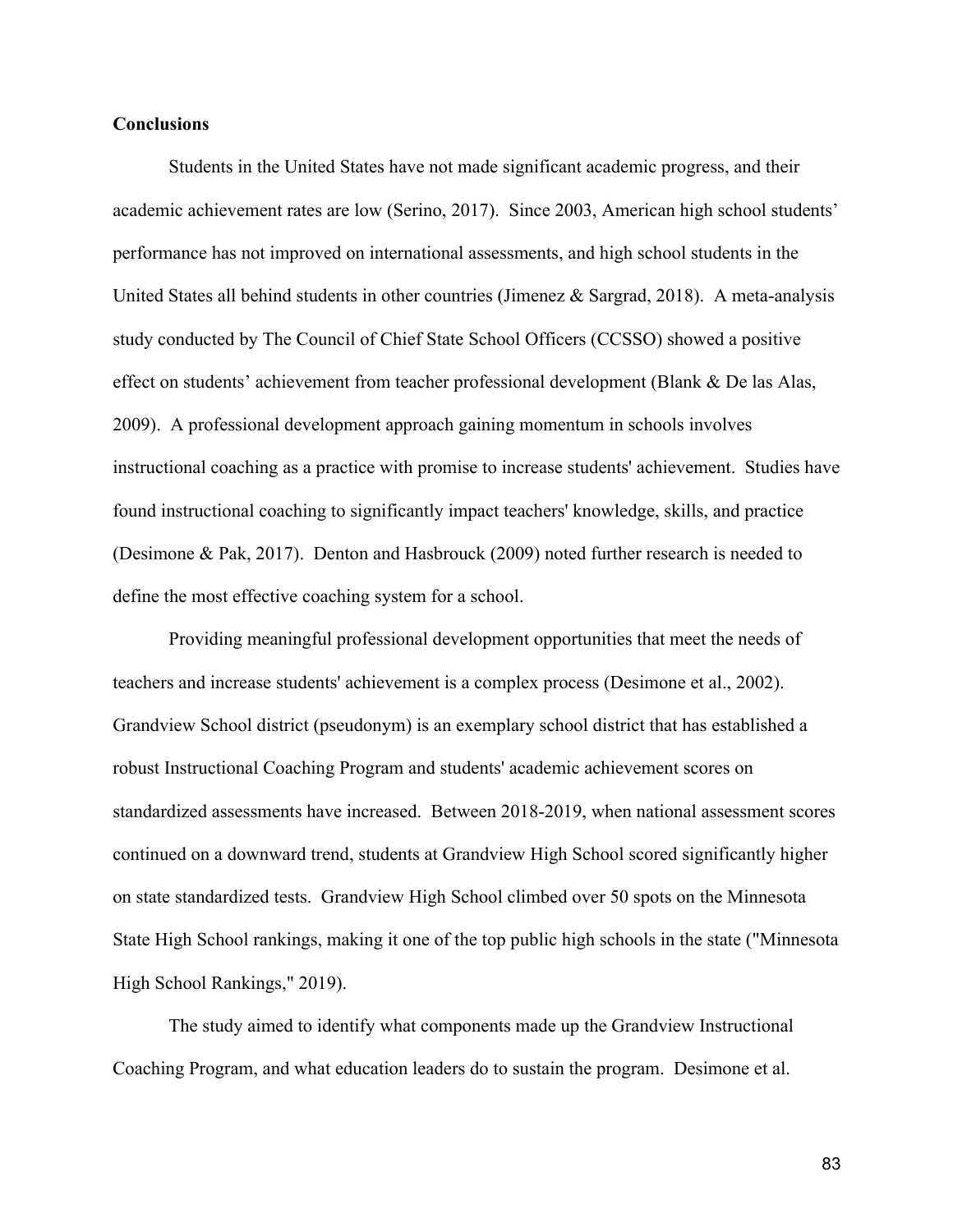(2002) found that effective professional development programs are characterized by wellorganized implementation, good communication, professional development to help teachers build their capacity, and strong leadership. Cabak (2017) concluded the purpose of an instructional coaching model is to provide job-embedded, sustained guidance and support.

Consistent with the research conducted by Desimone et al. (2002), the Grandview Instructional Coaching Program is well-organized, well-communicated through intentional collaboration, provides professional development opportunities for teachers to grow professionally, and has strong leadership roles that leads the program. Minnesota Department of Education Q-Comp guidelines explain each component districts must develop as part of a professional development plan. The structures provided in the Q-Comp application help organize the Grandview Instructional Coaching Program. As identified in the plan, the Teaching and Learning Department, Q-Comp advisor, Q-Comp coaches, Q-Comp governing board, and building principals are strong leaders that collaborate to provide instructional support for teachers and help them grow professionally.

The Instructional Coaching Program at Grandview High School directly aligns with the findings of Cabak (2017). Teachers in the district receive job-embedded professional opportunities to learn and grow with the support of instructional coaches. Through one-on-one meetings with the instructional coaches and identifying areas they desire to focus on and improve, professional growth is evident in teacher practices. This success keeps the instructional coaching program moving forward.

Unlike Barkley's (2015) statement that the principal needs to define the role, the principals at Grandview High School play a collaborative role, not authoritative, when working with instructional coaches to support teachers. This study showed the relationship between the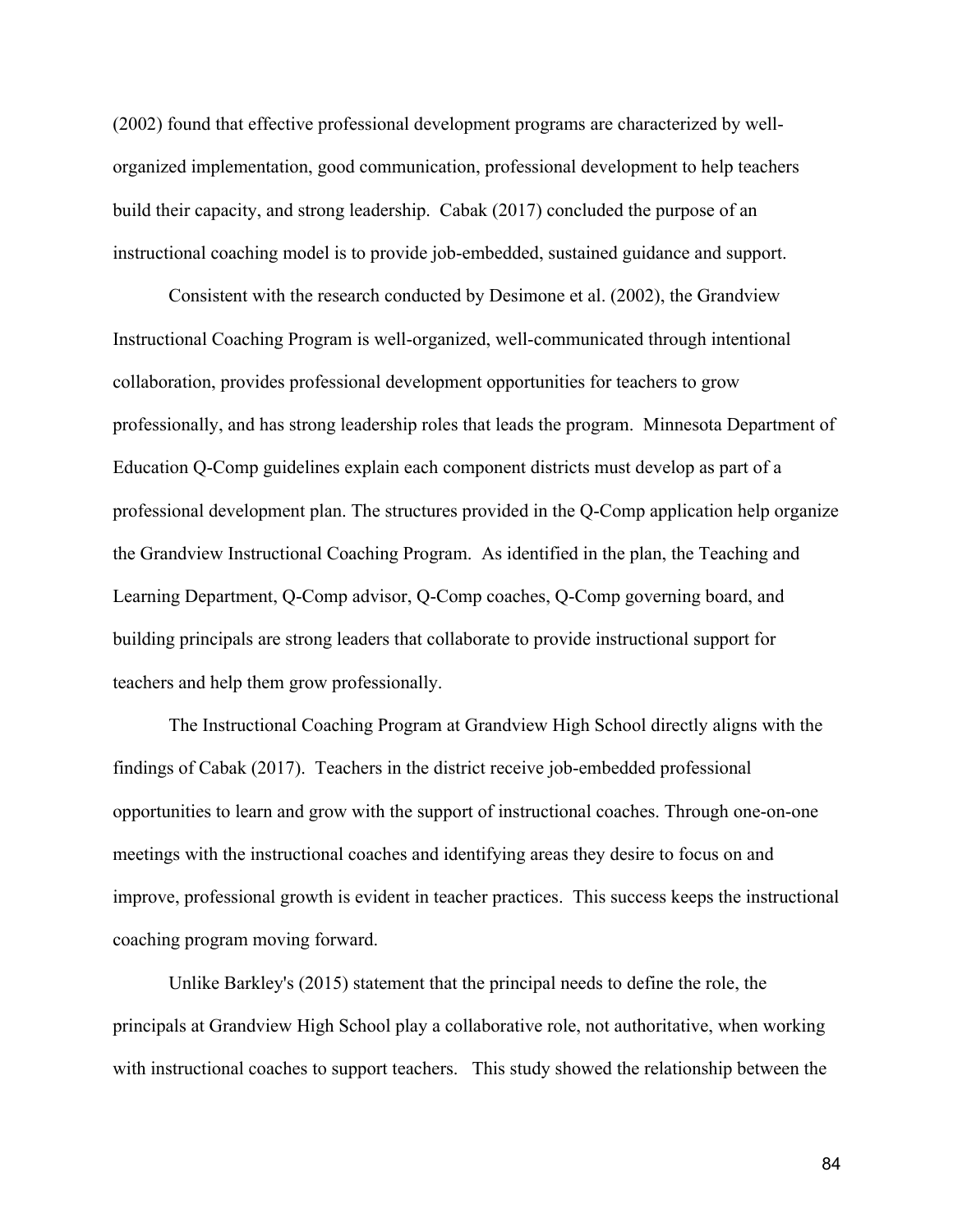building principals and the instructional coach aligned with Fullan and Knight (2011). They explained that the instructional coaches must be leaders and work closely with the principals to establish and accomplish system goals. The Grandview High School principals and instructional coaches regularly meet and engage in informal discussions to ensure both groups meet teachers' needs.

#### **Implications for Practice**

To develop and grow a robust instructional coaching program that increases students' achievements, districts should assemble a leadership team made up of the superintendent, representatives from the Teaching and Learning Department, building principals, and teachers. Before outlining the instructional coaching program, this team needs to establish a district educational improvement plan identifying specific teaching and learning goals that will improve students' achievement. The Minnesota Department of Education Quality Compensation Program may help establish the foundation of an instructional coaching program that aligns with the established goals. The Q-Comp application helps leaders outline the necessary structures of an effective instructional coaching program.

The first component of the Q-Comp application titled, Career Ladder/Advancement Options, requires district leaders to define the roles and responsibilities of the teacher leaders that run a program that supports individual teacher professional growth. The application stated, "Teacher leaders are expected to retain primary roles in student instruction and facilitate sitefocused professional development that helps other teachers improve their skills" (Minnesota Department of Education Q-Comp, n.d., para. 5). Grandview's Q-Comp plan outlines the roles and responsibilities of a Q-Comp advisor, Q-Comp coaches, and the Q-Comp governing board. The Grandview Q-Comp plan clearly defines the roles and responsibilities of the instructional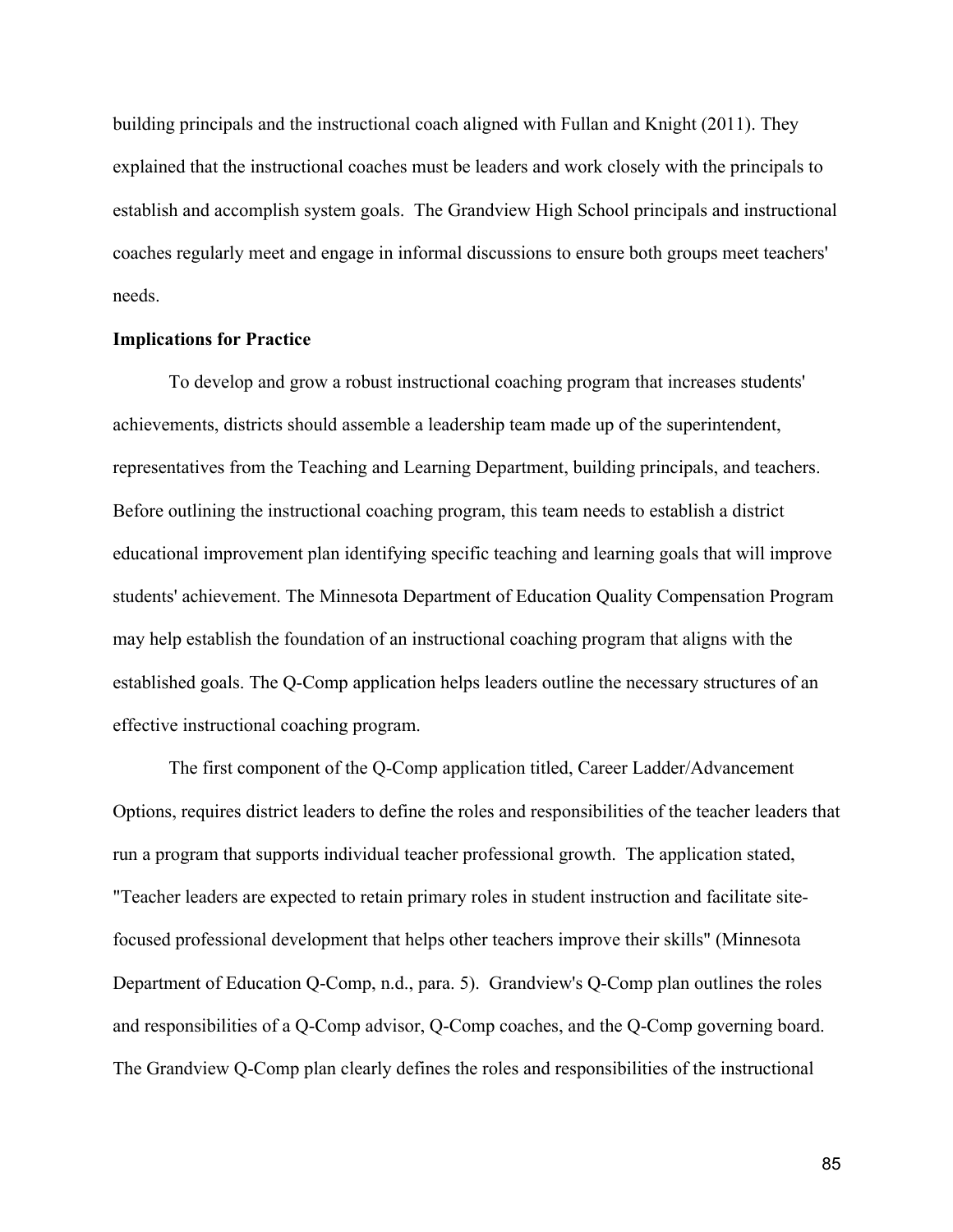coaching program leaders. The program guidelines also explain how instructional coach program leaders collaborate with other district leaders. This collaboration aids in aligning district initiatives such as PLC's and a mentor program with the coaching program, which is vital to program success. In the planning stages of an instructional coaching program, district leaders need to establish the hiring process for the teacher leader positions and describe the evaluation process for the teacher leader positions.

The second component of the Q-Comp application, Job-embedded Professional Development, requires district leaders to choose a student achievement goal from the educational improvement plan (EIP) as the achievement focus for the Q-Comp plan. The goal needs to connect student achievement to teacher instruction, professional development, and teacher evaluation. Once the leaders establish district-wide student achievement goals, each building writes a goal that is specific, measurable, attainable, results oriented, and time bound (SMART). This goal identifies the job-embedded professional development activities that will be provided to accomplish the site SMART goal. An effective instructional coaching program provides goalfocused, job-embedded professional growth opportunities through the individual support of an instructional coach and concentrated time spent working in an PLC with a PLC facilitator.

To create an effective instructional coaching program, education leaders need to develop a teacher observation and growth plan, the third component of the Q-Comp plan. According to the Minnesota Department of Education Q-Comp (n.d.) plan application, the teacher evaluation system must include the following details:

Aligned with the district educational improvement plan and the staff development plan; conducted at least three times per year using an objective performance evaluation rubric; implemented by a locally selected and trained evaluation team; and based on classroom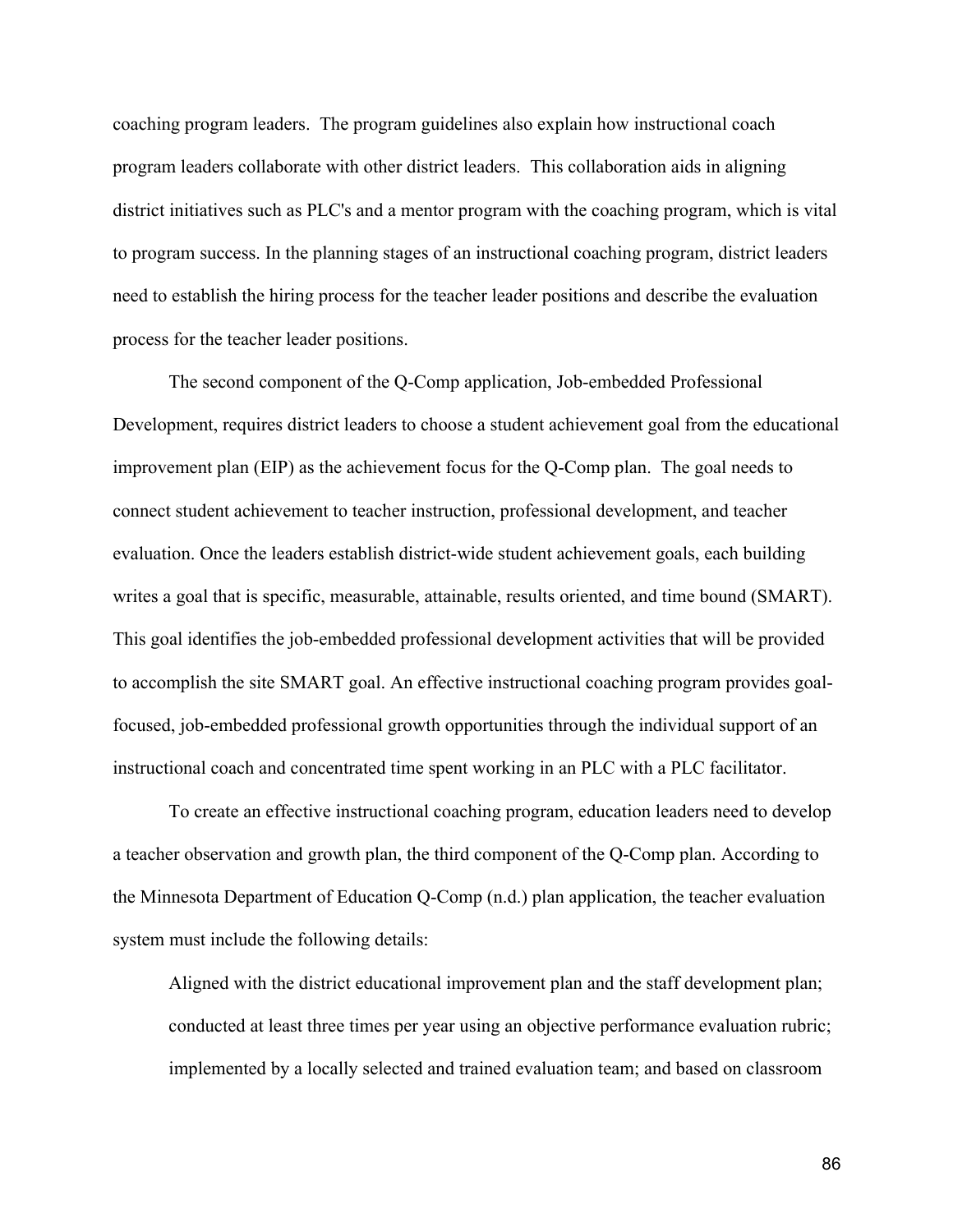observations of instructional practice (para. 2)

Instructional coaches help teachers improve instructional practices through a process of pre-observation, observation, post-observation, self-assessment and reflection, and goal setting. Education leaders need to design forms, regulations, and rubrics to define the observation expectations and guide the reflective discussions. Instructional coaches are provided with extensive training to establish program awareness and ensure a fair, equitable, and consistent observation process. Leaders of the instructional coaching team should develop ongoing opportunities for training and program reflection. The Grandview Q-Comp plan states, "Ongoing training will be a key component in ensuring understanding of the process, job-embedded professional development, performance pay, and knowledge and skills to perform at the highest levels" (Document 5).

To help sustain an instructional coaching program, a performance pay system should be established, the fourth component of the Minnesota Department of Education Quality Compensation plan. A performance pay system helps sustain an instructional coaching program as the district and teachers earn money for demonstrated student and teacher growth that aligns with the district and building goals. Teachers are eligible to earn compensation each year, and Grandview identifies three areas teachers may earn performance pay: School-wide student achievement on standardized tests; student learning goal achievement aligned with PLC goal and engagement criteria with PLC; Grandview Assessment Standards and Individual Growth and Development Plan completed during the coaching process. Education leaders designing an instructional coaching program should include a performance pay chart in their plan that outlines the percentage of money earned per identified area. This chart should also include descriptors that define how achievements will be measured and the changes of growth that must be specified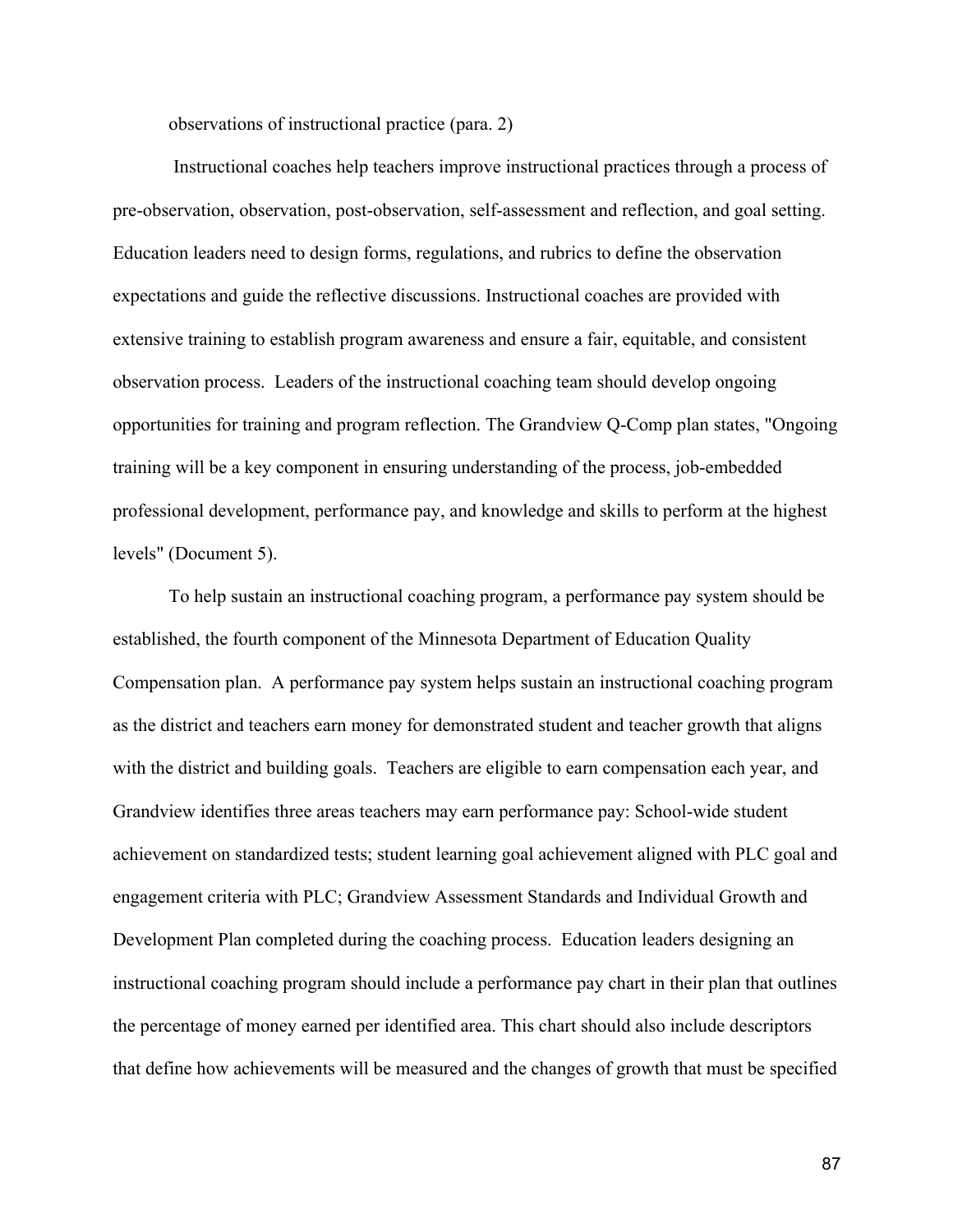for teachers to earn compensation. For example, Grandview teachers earn 5% of the performance pay when school-wide student achievement goals are met through standardized tests. Schools define building-wide SMART goals at the beginning of the year. Teachers earn 30% of the compensation bonus for showing progress towards the student achievement PLC goal and PLC participation. Teachers must be engaged in 80% of the PLC meetings and show student learning results in measurable terms of academic achievement. Teachers earn 65% of the performance pay for proficiency in observations by meeting the evaluation standards and demonstrating progress towards the Individual Growth and Development Plan. Teachers participate in three classroom-based observations and produce observable, documentable evidence of successful implementation of the Individual Growth and Development Plan to earn this portion of the performance pay. The instructional coach and teacher meet to review evidence of goal completion and complete a compensation form in the spring.

The findings from this study may provide districts with a guide to developing an instructional coaching program with structures and alignment that aid in the program's success. Minnesota Department of Education Quality Compensation (Q-Comp) may serve as a sample for other states to improve the professional development opportunities school districts provide and improve student achievement.

#### **Recommendations for Future Research**

This study adds information to the knowledge of what makes up an effective instructional coaching program and how it is sustained from the perspective of education leaders. To understand the components of an effective coaching program in more depth, it would be beneficial to hear the perspective of the teachers and students. Future research could also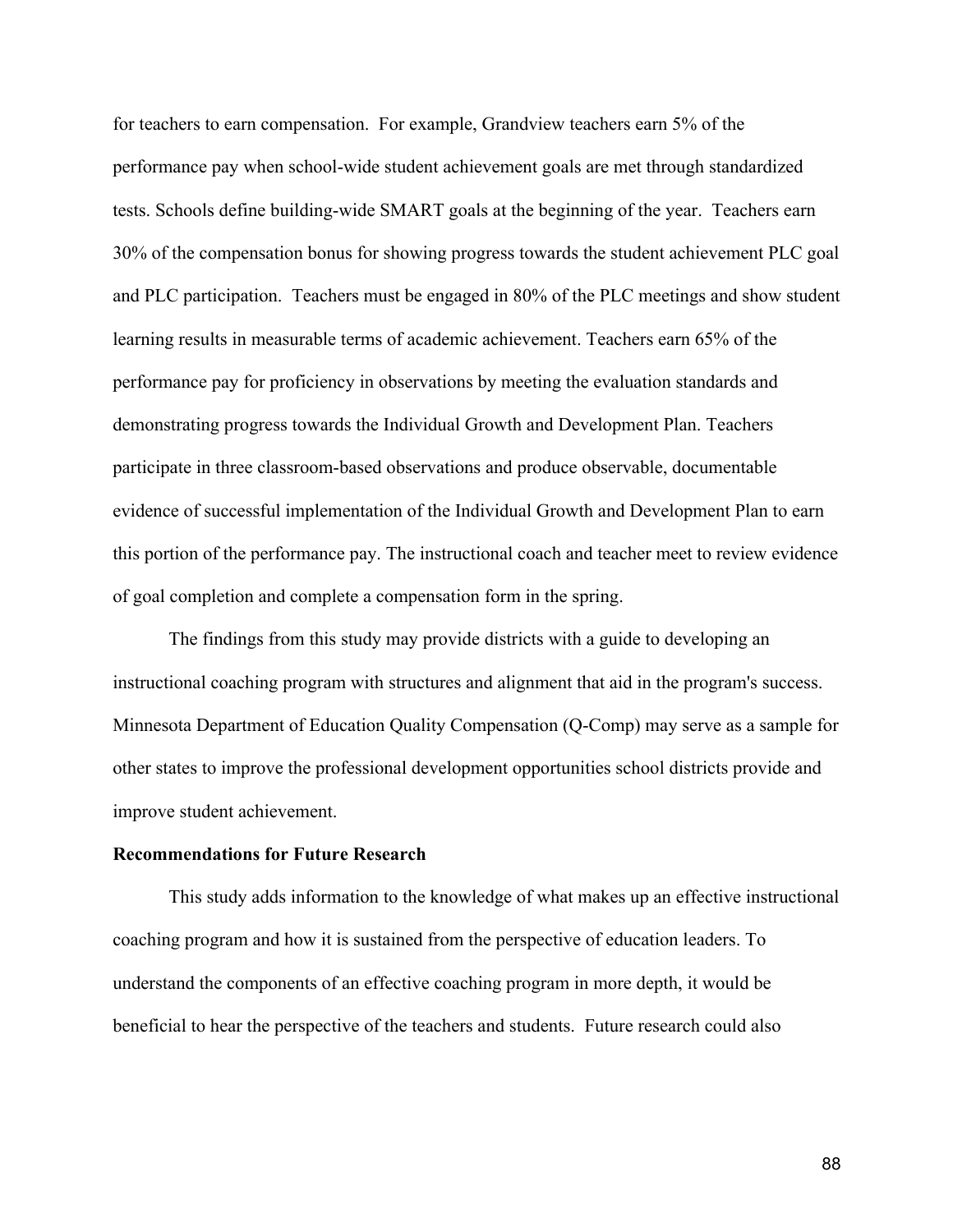explore an instructional coaching program of a school in an urban or rural setting to see if the findings from this study stand true in different geographic areas of the state.

As this study was conducted in Minnesota, where districts have access to a Quality Compensation Law to help fund an instructional coaching program, further research needs to be undertaken to explore other ways a quality coaching program is funded. Research from a new study about funding would provide the means for districts in other states and districts in Minnesota that are unable to join Q-Comp because the funds are limited to implement an effective instructional coaching program as outlined in this study.

#### **Concluding Comments**

Establishing an instructional coaching program that improves teacher pedagogy and increases students' achievements is a complex process. Even though there are many challenges and obstacles to overcome when designing and implementing a program, job-embedded, personalized training at Grandview High School contributed to improved teachers' practices and students achieving at higher levels. Listening to the experiences of leaders in education and examining district documents gives us insight into the components of an Instructional Coaching Program that is making a difference in the lives of teachers and students.

It is recognized that each district has distinct needs. That is why the Minnesota Department of Education Quality Compensation plan is one way for districts to start an instructional coaching plan. The application process sets guidelines to be addressed but allows districts to meet these requirements in various ways. The outline provides the structure and guidance for education leaders to build a program that meets the needs of their teacher and student populations. An extensive literature review has not found a plan as comprehensive as the Minnesota Department of Education's Quality Compensation plan to guide the development of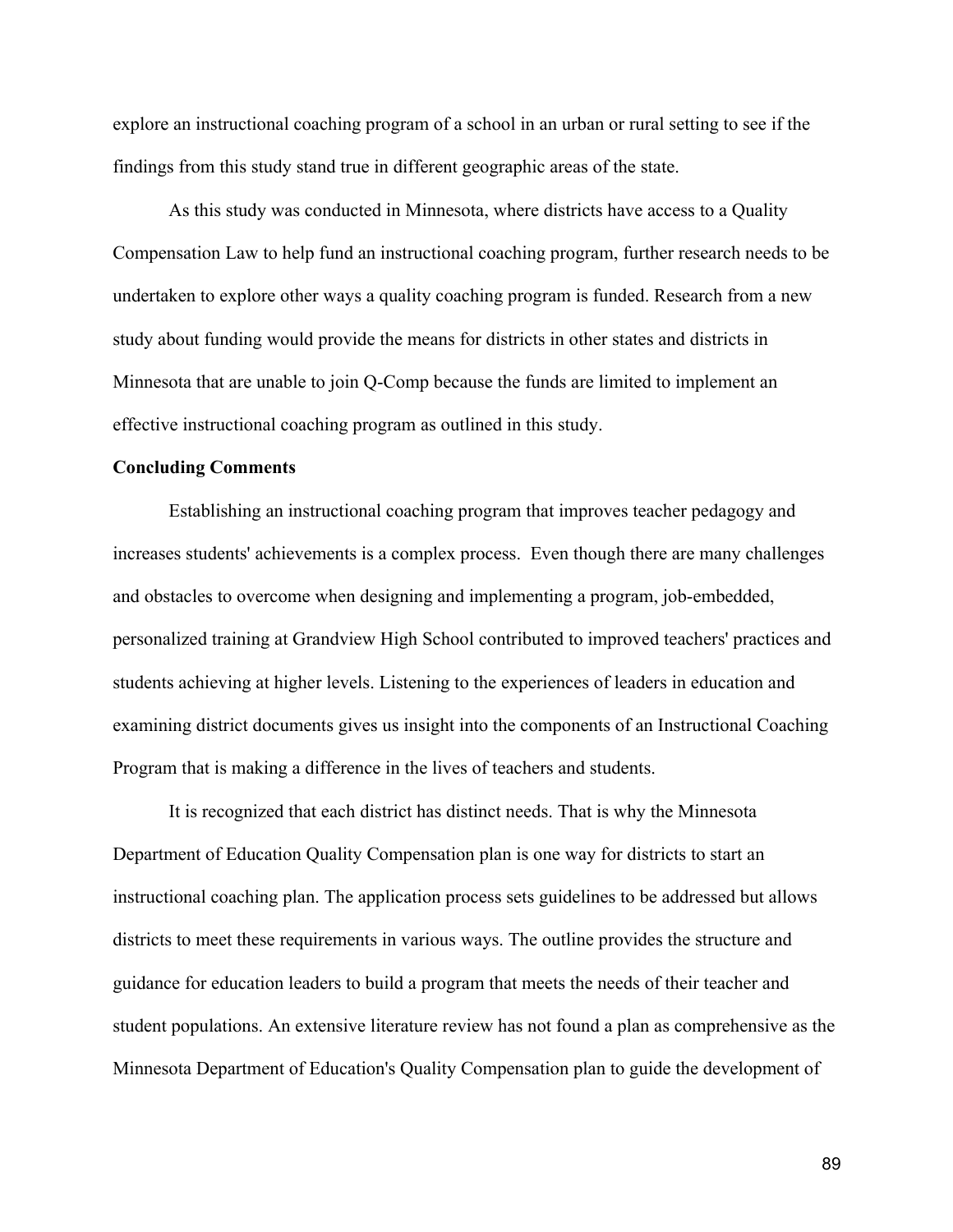an instructional coaching program. It may serve as a valuable template for a district starting or re-energizing an instructional coaching program.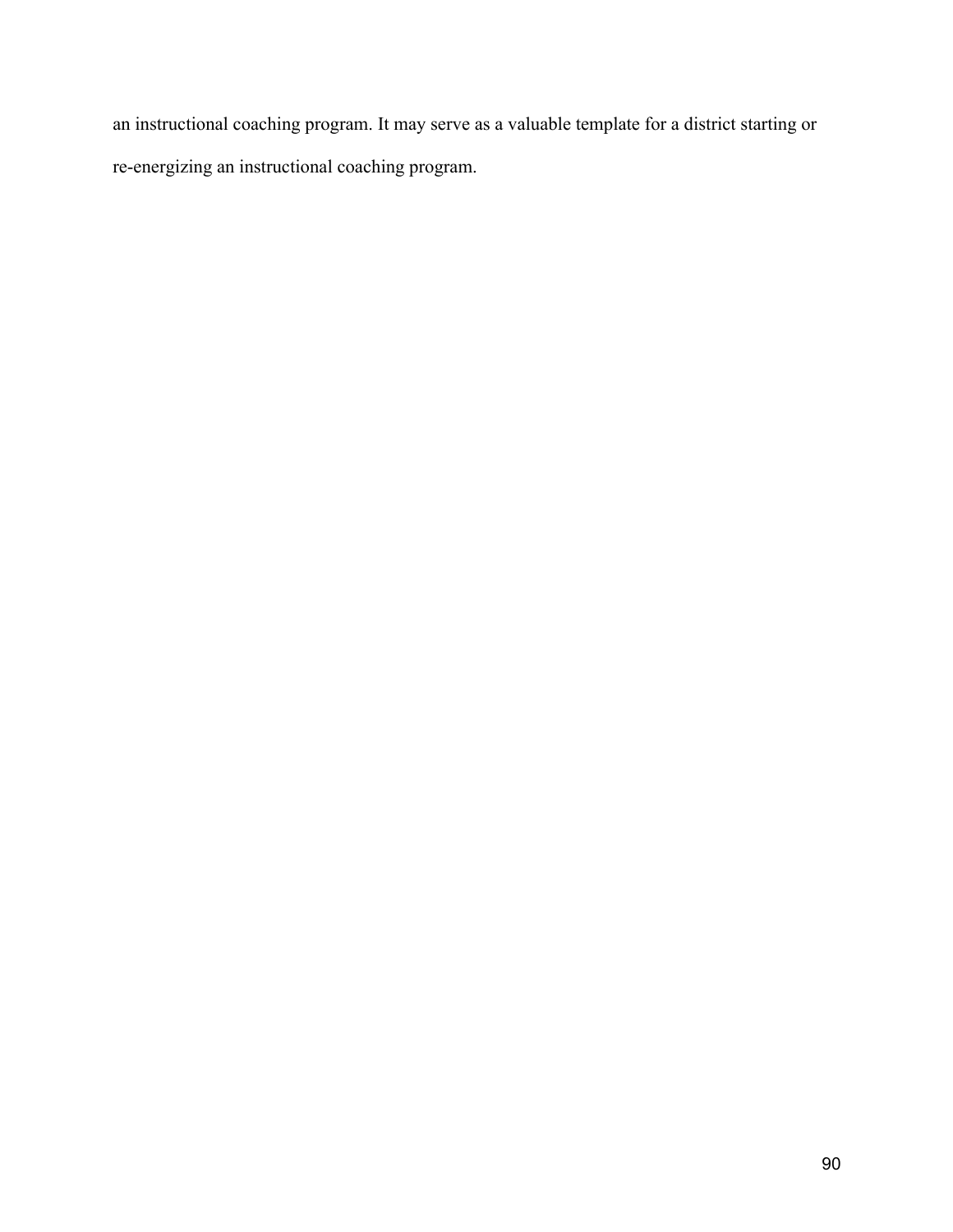#### References

- Almuhammadi, A. (2017). EFL professional development: Discussion of effective models in literature. *English Language Teaching, 10*(6), 118-127.
- Bandura, A. (1977). Social learning theory. *The social learning theory of aggression* (p. 141-156). Englewood Cliffs, NJ: Prentice Hall.
- Barkley, S. (2015). Principal/ instructional coach partnership. Retrieved from: http://barkleypd.com/blog/principalinstructional-coach-partnership/
- Blamey, K. L., Meyer, C. K., & Walpole, S. (2009). Middle and high school literacy coaches: A national survey. *Journal of Adolescents & Adult Literacy, 52*(4), 310-323.
- Blank, R. K., & De las Alas, N. (2009). *The effects of teacher professional development on gains in student achievement: How meta analysis provides scientific evidence useful to education leaders*. Council of Chief State School Officers.
- Bogdan, R. C., & Biklen, S. N. (2007). *Qualitative research for education: An introduction to theory and methods* (5<sup>th</sup> ed.). Boston, MA: Allyn & Bacon.
- Borko, H. (2004). Professional development and teacher learning: Mapping the terrain. *Educational Researcher, 33*(8), 3-15.
- Cabak, J. M. (2017). *Instructional coaching and reflective practice.* (Doctoral Dissertation). Retrieved from:

https://cdm16120.contentdm.oclc.org/digital/collection/p16120coll4/id/1206/rec/56

Camburn, E. M., & Han, S. W. (2017). Teachers' professional learning experiences and their engagement in reflective practice: A replication study. *School Effectiveness and School Improvement, 28*(4), 527-554.

Carlisle, J., & Berebitsky, D. (2011). Literacy coaching as a component of professional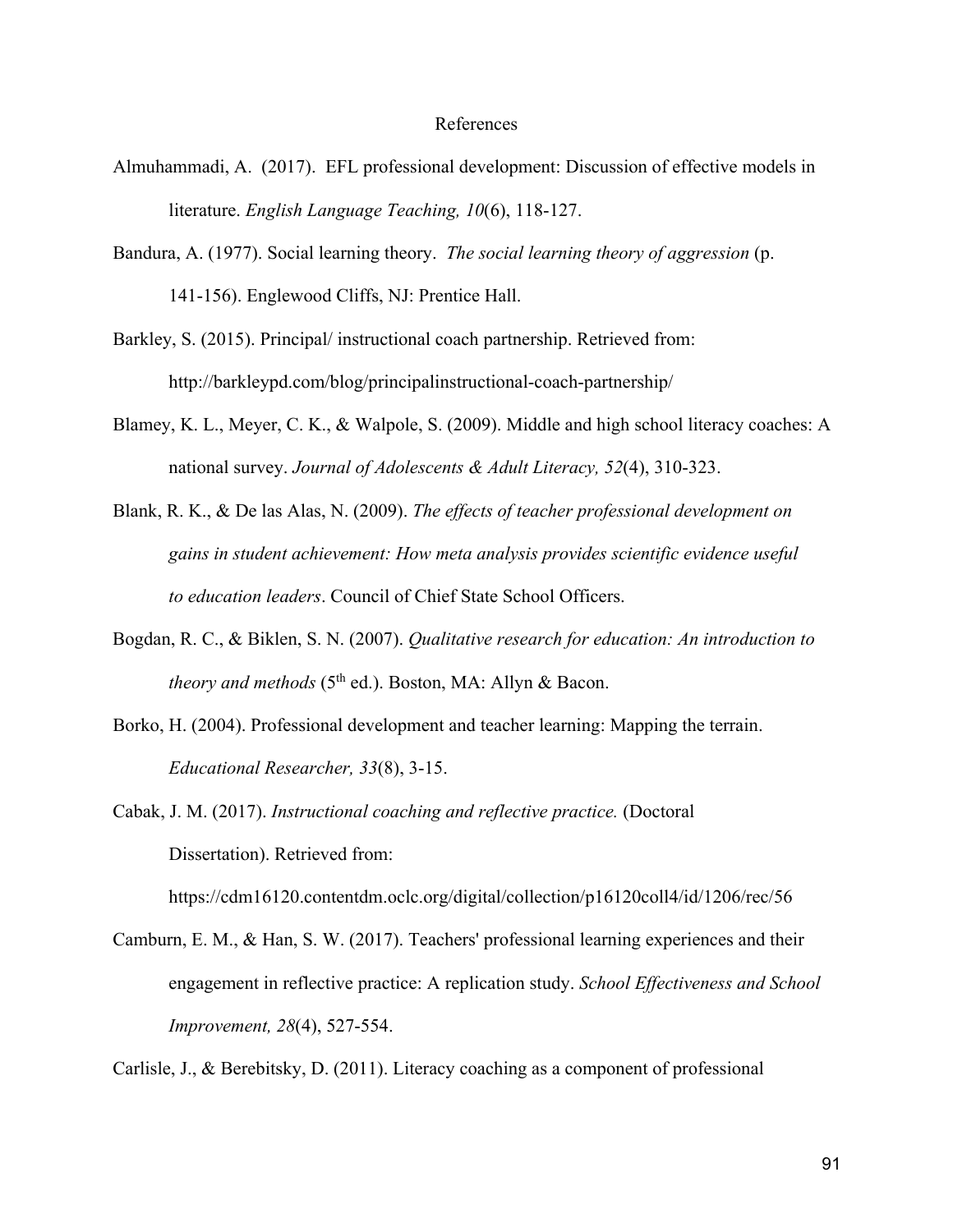development. *Reading and Writing, 24*(7), 773-800.

- Carlisle, J., Cortina, K., & Katz, L. (2011). First-grade teachers' response to three models of professional development in reading. *Reading & Writing Quarterly*, *27*(3), 212–238.
- Coburn, C. E., & Turner, E. O. (2011). Research on data use: A framework and analysis. *Measurement: Interdisciplinary Research and Perspectives*, *9*(4), 173–206.
- Coggins, C. T., Stoddard, P., & Cutler, E. (2003, April 21-25). *Improving instructional capacity through school-based reform coaches* [Paper presentation].Annual Meeting of the American Educational Research Association, Chicago.
- Cohen, D. K., & Hill, H. C. (2000). Instructional policy and classroom performance: The mathematics reform in California. *Teachers College Record, 102*(2), 294-343.
- Congressional Research Service. (2001, December 13). Summary: H.R.1- No Child Left Behind Act of 2001. Retrieved from: https://www.congress.gov/bill/107th-congress/house-bill/1
- Cornett, J., & Knight, J. (2009). *Research on coaching.* In J. Knight (Ed.), Coaching: Approaches and perspectives (pp. 192–216). Thousand Oaks, CA: Corwin Press.
- Costa, A., & Garmston, R. (2002). *Cognitive coaching: A foundation for renaissance schools.*  Norwood, MA: Christopher-Gordon Publishers, Inc.
- Creswell, J. W., & Creswell, J. D. (2018). *Research design: Qualitative, quantitative, and mixed methods approaches* (5<sup>th</sup> ed.). Thousand Oaks, CA: Sage.
- Darling-Hammond, L., Bae, S., Cook-Harvey, C. M., Lam, L., Mercer, C., Podolsky A., & Stosich, E. (2016). *Pathways to new accountability through the Every Student Succeeds Act*. Learning Policy Institute.
- Darling-Hammond, L., Hyler, M., & Gardner, M. (2017). *Effective teacher professional development*. Learning Policy Institute.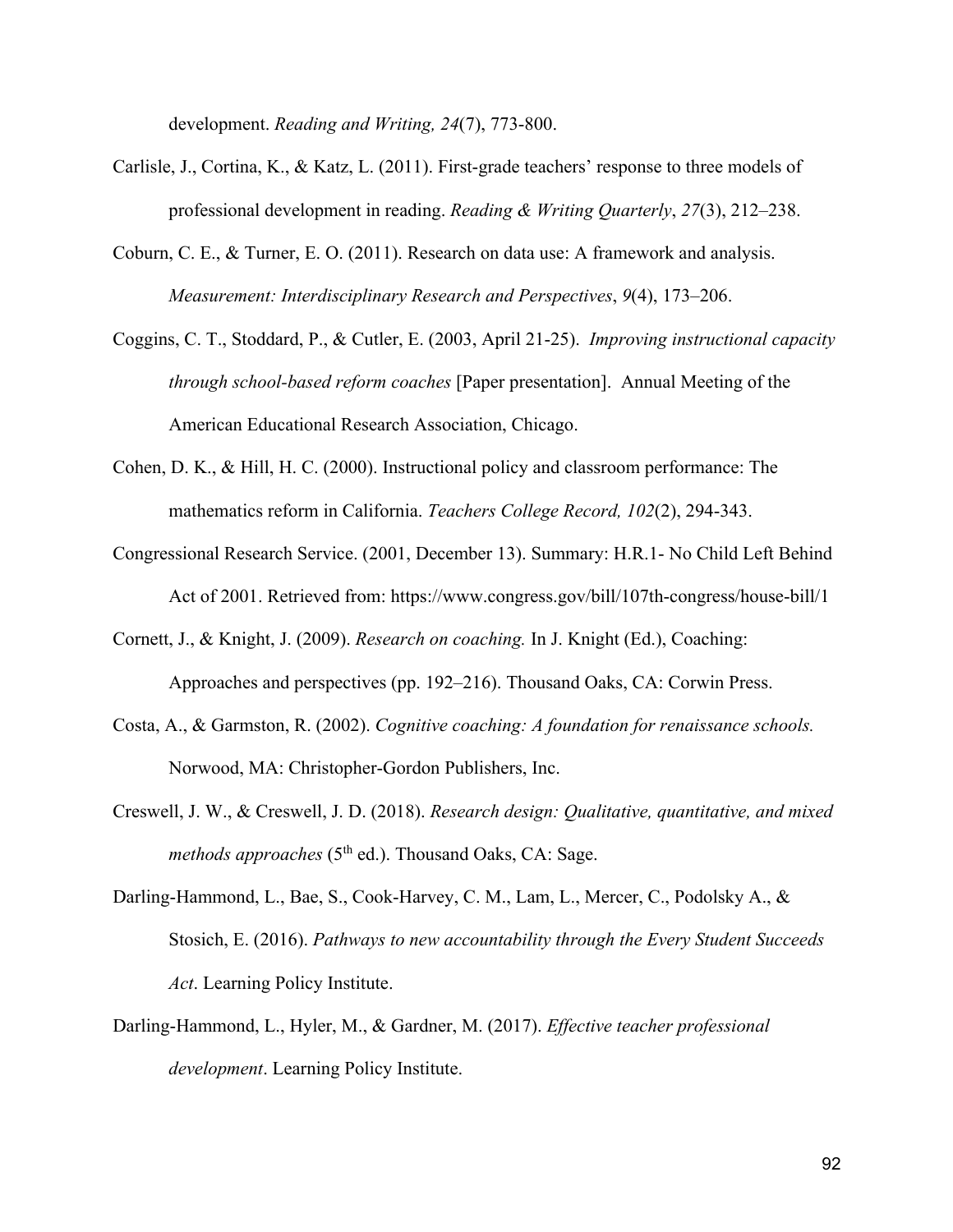- Darling-Hammond, L., & McLaughlin, M. W. (1995). Policies that support professional development in an era of reform. *Phi Delta Kappan 76*(8), 597-604.
- Darling-Hammond, L., & Richardson, N. (2009). Research review/teacher learning: What matters. *Educational Leadership*, *66*(5), 46-53.
- Darling-Hammond, L., Wei, R. C., Andree, A., Richardson, N., Orphanos, S. (2009). *Professional learning in the learning profession: A status report on teacher development in the U.S. and abroad.* Alexandria, VA: ASCD.
- Denton, C. A., & Hasbrouck, J. (2009). A description of instructional coaching and its relationship to consultation. *Journal of Educational & Psychological Consultation*, *19*(2), 150–175.
- Desimone, L. (2002). How can comprehensive school reform models be successfully implemented? *Review of Educational Research 72,* 433-479.
- Desimone, L., & Pak, K. (2017). Instructional coaching as high-quality professional development. *Theory into Practice 56*(1), 3-12.
- Desimone, L., Porter, A., Garet, M., Yoon, K., Birman, B. (2002). Effects of professional development on teachers' instruction: Results from a three-year longitudinal study. *Educational Evaluation and Policy Analysis, 24*(2), 81-112.
- DuFour, R. (2004). What is a professional learning community? *Educational Leadership, 61*(8), 6-11.
- DuFour, R., & DuFour, R.B. (2012). *Essentials for principals: The school leader's guide to professional learning communities at work.* Bloomington, IN: Solution Tree Press.
- Garcia, S. G., Jones, D., Holland, G., & Mundy, M. (2013). Instructional coaching at selected middle schools in south Texas and effects on student achievement. *Journal of*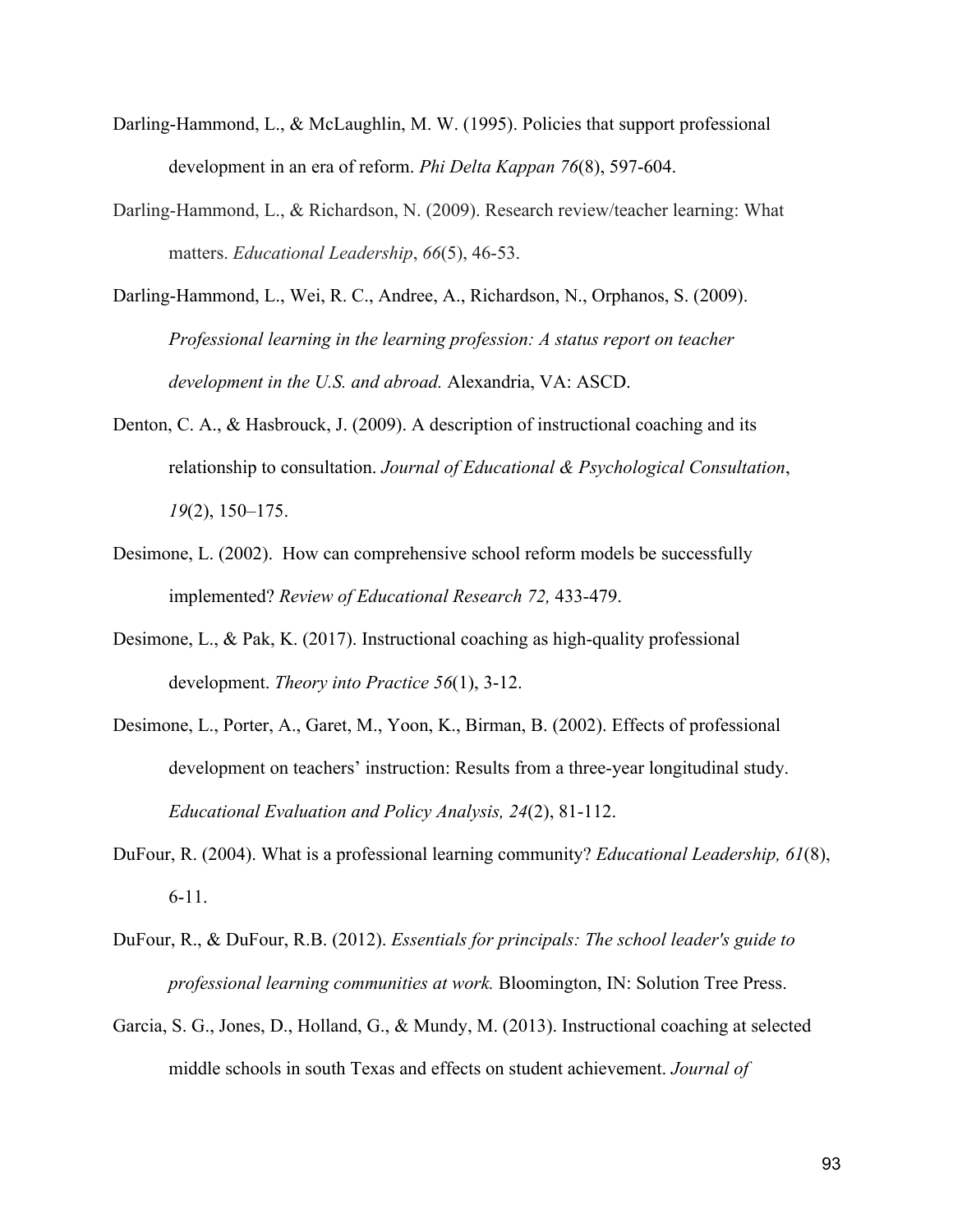*Instructional Pedagogies, 11*, 1-16.

Guilfoyle, C. (2006). NCLB: Is there life beyond testing? *Educational Leadership, 64*(3), 8-13.

- Eisenberg, E.B., Eisenberg, B.P., Medrich, E.A., Charner, I. (2017). *Instructional coaching in action: An integrated approach that transforms thinking, practice, and schools.*  Alexandria, VA: ASCD.
- Every Student Succeeds Act. (2015, December 10). U.S. Department of Education. Retrieved from: https://www.ed.gov/essa?src=rn

Fullan, M. (2001). *Leading in a culture of change.* San Francisco, CA: Jossey-Bass.

- Fullan, M., & Knight, J. (2011). Coaches as system leaders. *Educational Leadership*, *69*(2), 50-53.
- Gorozidis, G., & Papaioannou, A. (2014). Teachers' motivation to participate in training and to implement innovations. *Teaching and Teacher Education, 39*(C), 1-11.
- Greenwood, C. R., & Abbott, M. (2001). The research to practice gap in special education. *Teacher Education and Special Education, 24,* 276-289.
- Grossman, A. (2009). *Building a high-quality education workforce: A governor's guide to human capital development.* National Governors Association Center for Best Practices.
- Gurría, A. (2016). *PISA 2015 results in focus*. Paris: Organisation for Economic Cooperation and Development (OECD).
- Hattie, J. (2015). Results that matter. *Australian Educator, 85,* 18-19.
- Holton, E. F., III, Swanson, R. A., & Naquin, S. S. (2001). Andragogy in practice: Clarifying the Andragogical Model of adult learning. *Performance Improvement Quarterly*, *14*(1), 118– 143.
- Ismail, H. A., Yahya, D., Sofian, O. F., Hussin, F., & Raman, A. (2017). Determining motivators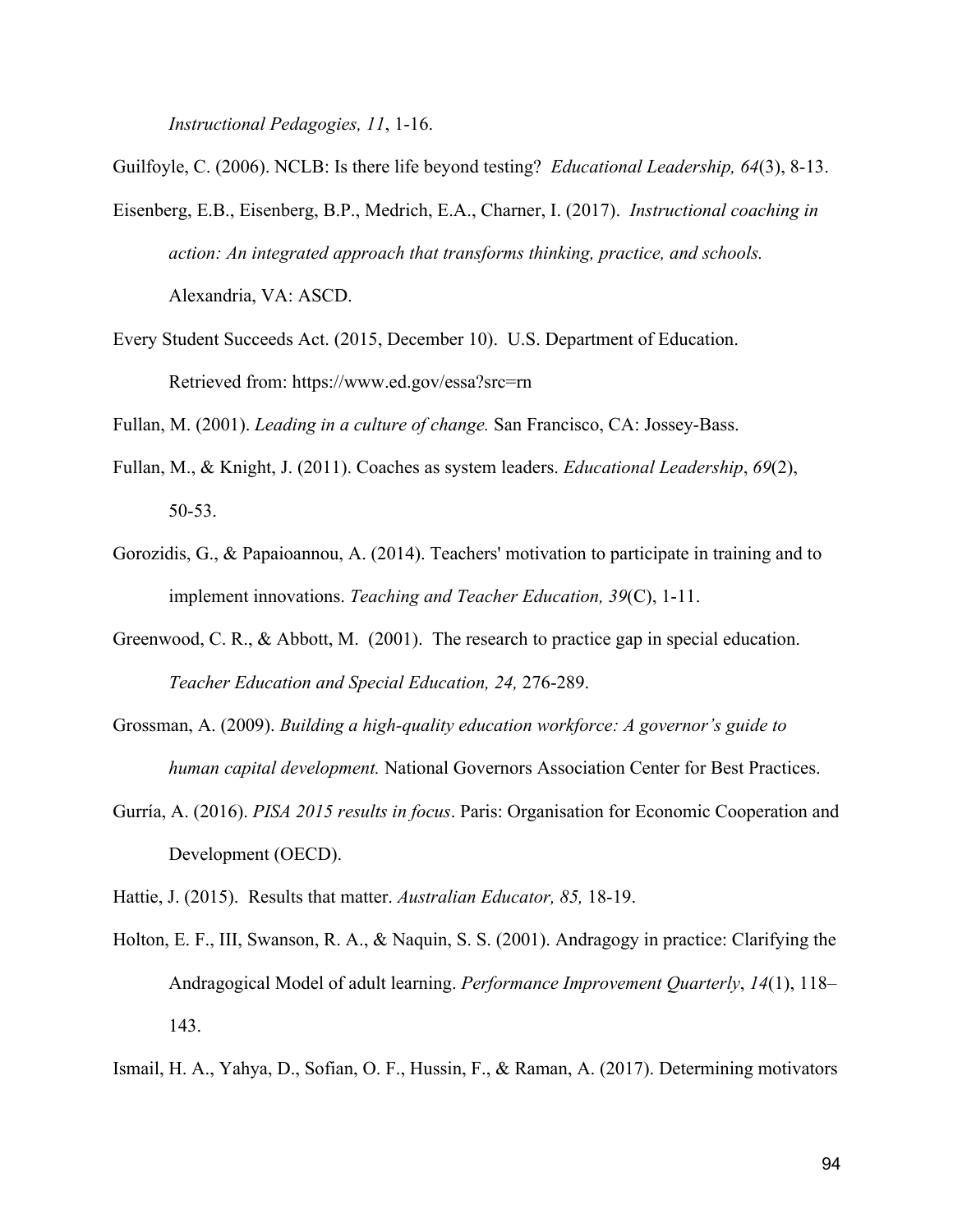and hygiene factors among excellent teachers in

Malaysia. *The International Journal of Educational Management, 31*(2), 78-97.

- Jimenez, L., & Sargrad, S. (2018). *A well-rounded education: Rethinking what is expected of high schools.* Center for American Progress.
- Klinger, J. K., Vaughs, S., Hughes, M.T., & Arguelles, M.E. (1999). Sustaining research-based practices in reading: A 3-year follow-up. *Remedial and Special Education, 20,* 263-274.
- Knight, J. (2004). Instructional coaches make progress through partnership. *Journal of Staff Development*, *25*(2), 32–37.
- Knight, J. (2005). A primer on instructional coaches. *Principal Leadership*, *5*(9), 16-21.
- Knight, J. (2006). Instructional coaching: Eight factors for realizing better classroom teaching through support, feedback and intensive, individualized professional learning. *The School Administrator, 63*(4), 36-40.
- Knight, J., Van Nieuwerburgh, C., Campbell, J., Thomas, S. (2018). Role call; Seven ways principals can improve professional conversations. *Principal Leadership, 19*(5), 10-13.
- Knowles, M. S. (1980) *The modern practice of adult education.* New York, NY: Cambridge, The Adult Education Company.
- Knowles, M. S. (1984). *Andragogy in action.* San Francisco, CA: Jossey-Bass.
- Knowles, M. S., Holton, E. F., & Swanson, R. A. (2005). *The adult learner: The definitive classic in adult education and human resource development* (6th ed.). Amsterdam, Netherlands: Elsevier.
- Kretlow, A. G., & Bartholomew, C. C. (2010). Using coaching to improve the fidelity of evidence-based practices: A review of studies. *Teacher Education and Special Education, 33*(4), 279-299.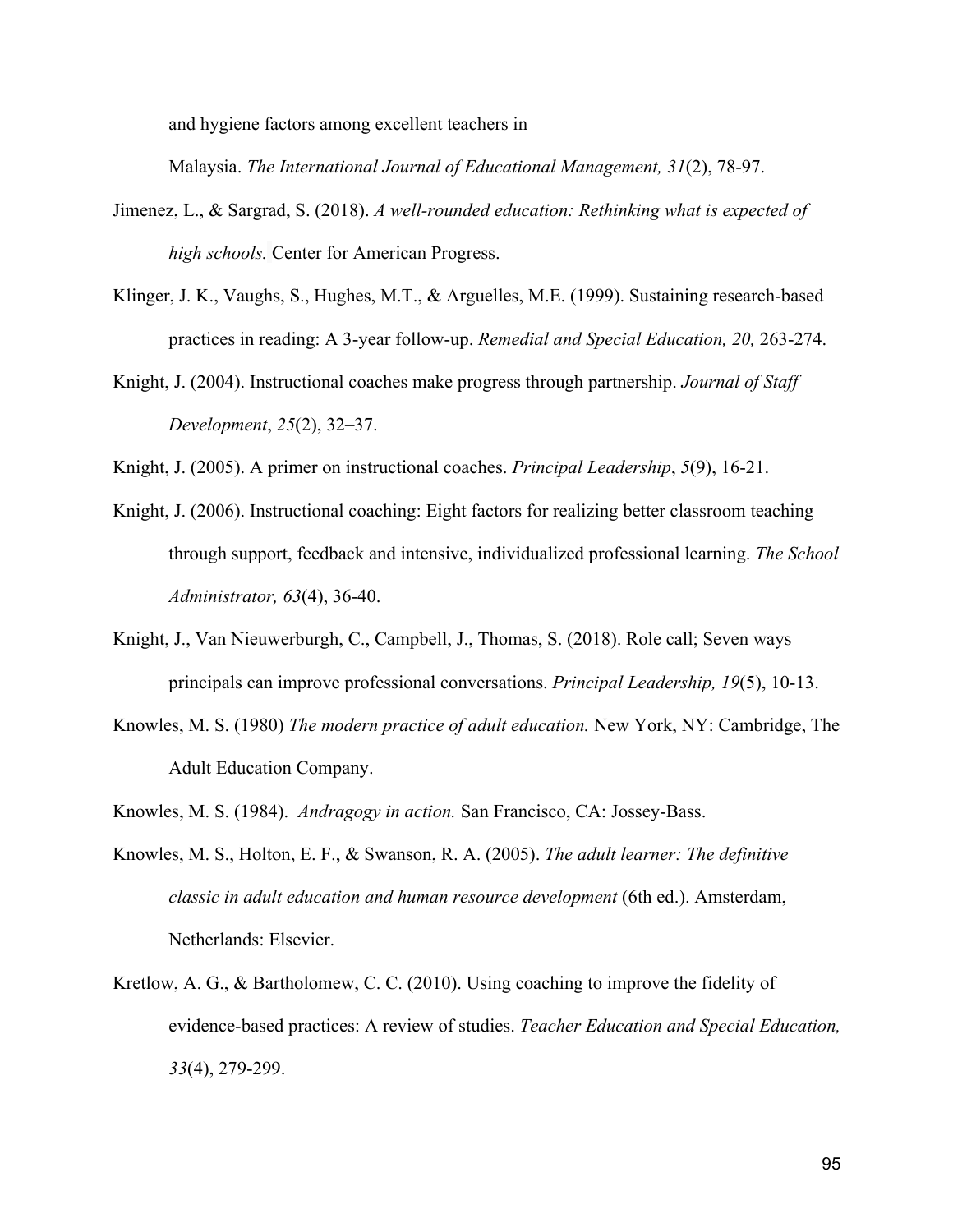- Kretlow, A., Wood, C., & Cooke, N. (2011). Using in-service and coaching to increase kindergarten teachers' accurate delivery of group instructional units. *The Journal of Special Education, 44*(4), 234–246.
- Lia, M. (2016). Using an observation coaching checklist to provide feedback to teachers. *Journal of Catholic Education*, *20*(1), 311-323.
- Lieberman, A. (1995). Practices That Support Teacher Development. *Phi Delta Kappan 76*(8), 591–596.
- Lotter, C., Yow, J., & Peters, T. (2014). Building a community of practice around inquiry instruction through a professional development program. *International Journal of Science and Mathematics Education, 12*(1), 1-23.
- Louis, K. S., & Marks, H. M. (1998). Does professional learning community affect the classroom teachers' work and student experience in restructured schools? *American Journal of Education, 106*(4), 532-575.
- Matherson, L., & Windle, T. M. (2017). What do teachers want from their professional development? Four emerging themes. *Delta Kappa Gamma Bulletin, 83*(3), 28-32.
- McFarland, J., Hussar, B., Zhang, J., Wang, X., Wang, K., Hein, S., Diliberti, M., Forrest Cataldi, E., Bullock Mann, F., & Barmer. A. (2019). *The condition of education 2019* (NCES 2019-144). U.S. Department of Education, National Center for Education Statistics. Retrieved from: https://nces.ed.gov/pubsearch/pubsinfo.asp?pubid=2019144
- McLeod, S. (2016). *Albert Bandura's Social Learning Theory.* Retrieved from: http://www.simplypsychology.org/bandura.html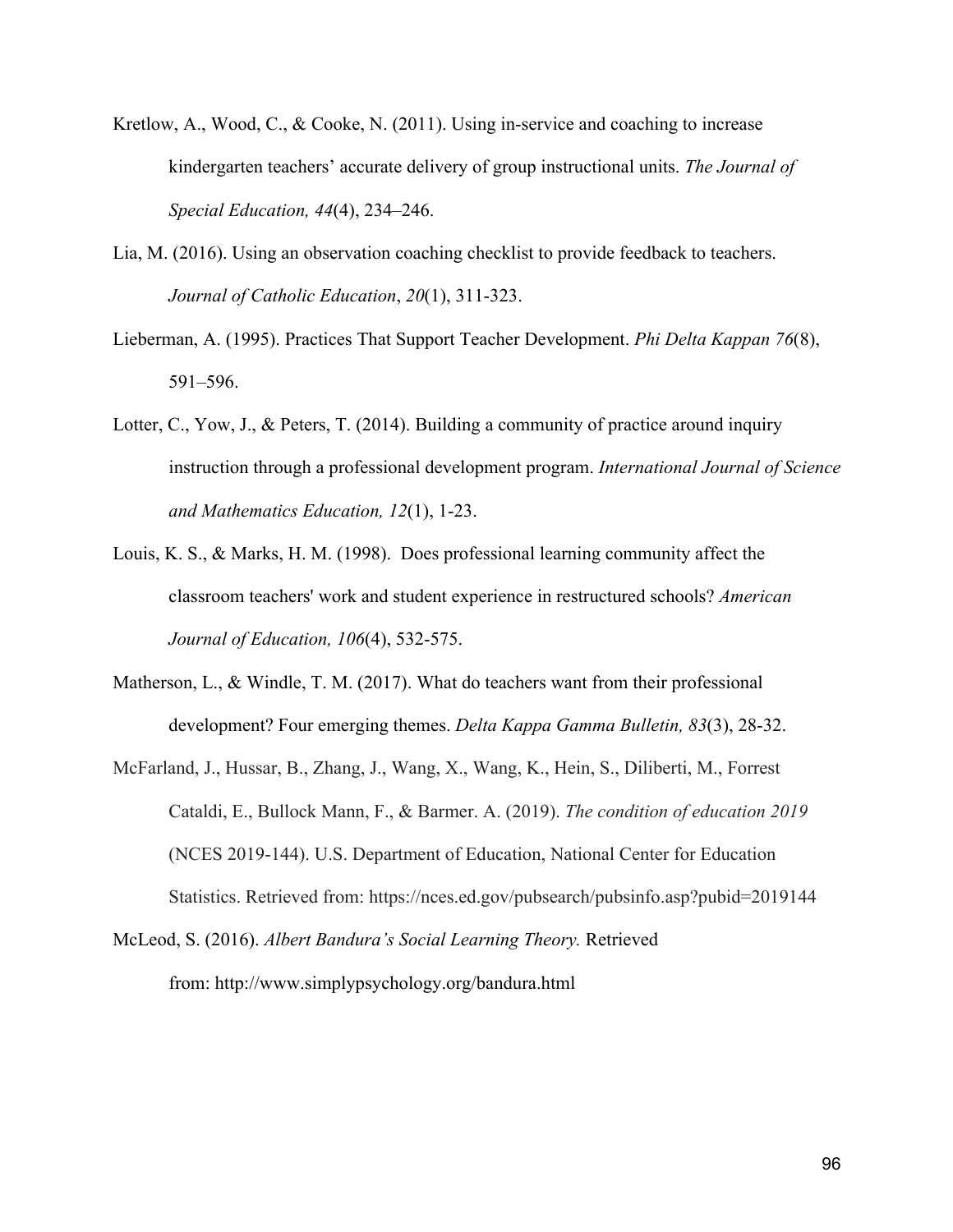- McLeod, R., Hardy, J., & Grifenhagen, J. (2019). Coaching quality in pre-kindergarten classrooms: Perspectives from a statewide study. *Early Childhood Education Journal 47,*  175-186.
- Merriam, S. B. (2006). *Learning in adulthood: A comprehensive guide*. San Francisco, CA: Jossey-Bass.
- Merriam, S. B., & Tisdell. (2016). *Qualitative research: A guide to design and implementation*. San Francisco, CA: Jossey-Bass.
- Minnesota Department of Education Q- Comp Requirements and Guiding Principles. (n.d.). Retrieved from: https://education.mn.gov

Minnesota Department of Education Q- Comp. (n.d.).

Retrieved from: https://education.mn.gov/MDE/dse/edev/qc/

Minnesota High School Rankings. (2019, September 2).

Retrieved from: https://www.schooldigger.com/go/MN/schoolrank.aspx?level=3

Minnesota Report Card. (n.d.).

https://rc.education.mn.gov/#mySchool/orgId--10885020000\_p--3

Mizell, H. (2010). *Why professional development matters.* Oxford, OH: Learning Forward.

NAEP Report Card: 2019 NAEP Mathematics Assessment. (2019). The Nation's Report Card. Retrieved from: https://www.nationsreportcard.gov/highlights/mathematics/2019/g12/

NAEP Report Card: 2019 NAEP Reading Assessment*.* (2019). The Nation's Report Card. Retrieved from: https://www.nationsreportcard.gov/highlights/reading/2019/g12/

National Academies, National Academy of Sciences, National Academy of Engineering National Academies, and Institute of Medicine National Academies. (2010). *Rising above the Gathering Storm, Revisited: Rapidly Approaching Category 5*. National Academies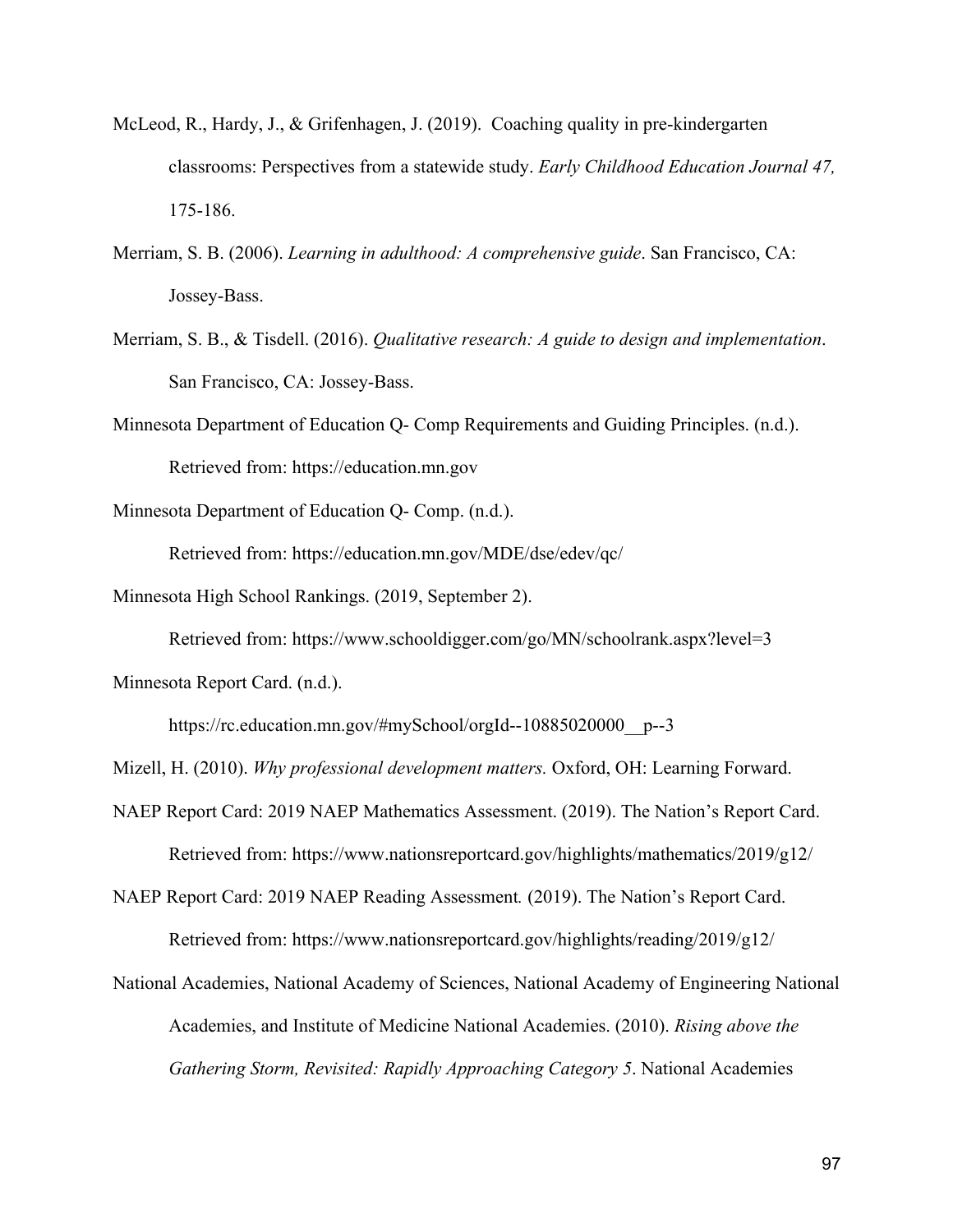Press.

- Odom, S. L., Brantlinger, E., Gersten, R., Horner, R. H., Thompson, B., & Harris, K. R. (2005). Research in special education: Scientific methods and evidence-based practices. *Exceptional Children*, *71*(2), 137-148.
- Orcher, L. T. (2014). *Conducting research: Social and behavioral science methods* (2<sup>nd</sup> ed.). Glendale, CA: Pyrczak Publishing.
- Owen, J. (2020). Coaching: A helping conversation. *Principal Leadership*, *20*(6), 24-25.
- Patten, M. L., & Newhart, M. (2018). *Understanding research methods: An overview of the*  essentials (10<sup>th</sup> ed.). Glendale, CA: Pyrczak Publishing.
- Porter, A. C., Garet, M. S., Desimone, L., Yoon, K. S., & Birman, B. F. (2000). *Does professional development change teaching practice? Results from a three-year study*. American Institutes for Research in the Behavioral Sciences.
- Pürçek, K. (2014). Coach and coaching in education. *Journal of Education and Future,* (6), 1-14.
- Queen, V. (2015). *Andragogy through social enterprise: Engaging students in the learning process is borderless.* Commission for International Adult Education.
- Reddy, L. A., Dudek, C., & Lekwa, A. J. (2017). Classroom strategies coaching model: Integration of formative assessment and instructional coaching. *Theory Into Practice*, *56*,  $46 - 55$ .
- Reichardt, R. (2001). *Toward a comprehensive approach to teacher quality.* Mid-Continent Research for Education and Learning.

Robbins, P. (1991). *How to implement and plan a peer coaching program*. Association for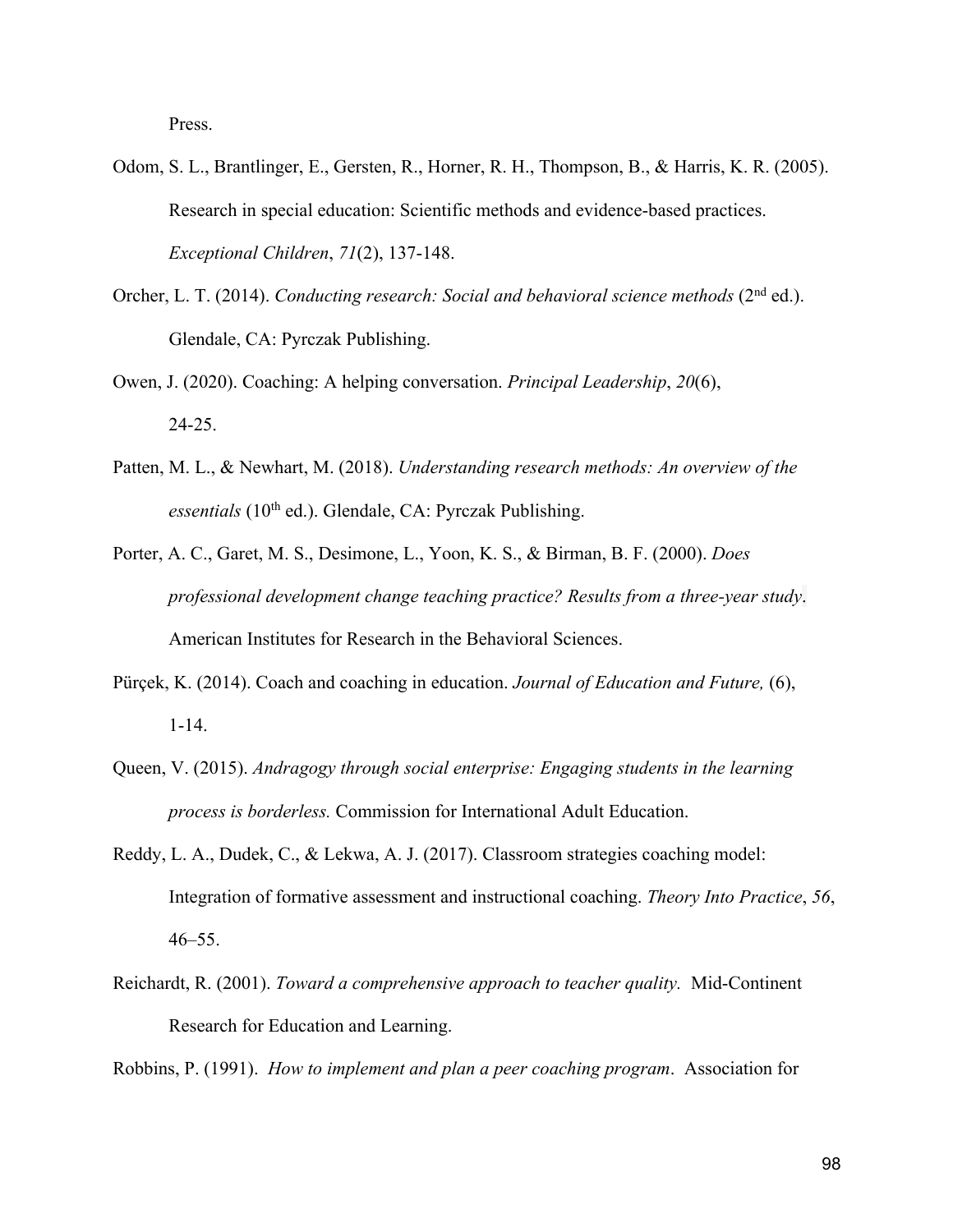Supervision and Curriculum Development.

- Roberts, C. M. (2010). *The dissertation journey: A practical and comprehensive guide to planning, writing, and defending your dissertation*. Thousand Oaks, CA: Corwin Press.
- Roy, P., & Hord, S. (2006). It's everywhere, but what is it? Professional learning communities. *Journal of School Leadership, 16*(5), 490-504.
- Serino, L. (2017). *What international test scores reveal about American education*. Washington, D.C.: The Brookings Institution.
- Shanklin, N. (2007). How can you gain the most from working with a literacy coach? *Voices from the Middle*, *14*(4), 44–47.
- Showers, B., & Joyce, B. (1996). The evolution of peer coaching. *Educational Leadership 53*(6), 12–16.
- Showers, B., & Joyce, B. (1980). Improving inservice training: The messages of research. *Educational Leadership*, *37*(5), 379–385.
- Stichter, J. P., Lewis, T. J., Richter, M., Johnson, N. W., & Bradley, L. (2006). Assessing antecedent variables: The effects of instructional variables on student outcomes through in-service and peer coaching professional development models. *Education and Treatment of Children*, 665-692.
- Tokic, S. (2006). Examining the big picture regarding the importance of the No Child Left Behind Act: Is it worth giving a chance. *Thurgood Marshall Law Review, 32*, 311–335.
- Weglinsky, H. (2002). How schools matter: The link between teacher classroom practices and student academic performance. *Education Policy Analysis Archives, 10*(12), 1-31.

What is the Teaching-Learning Process? (n.d).

Retrieved from: https://www.igi-global.com/dictionary/teaching-learning-process/48941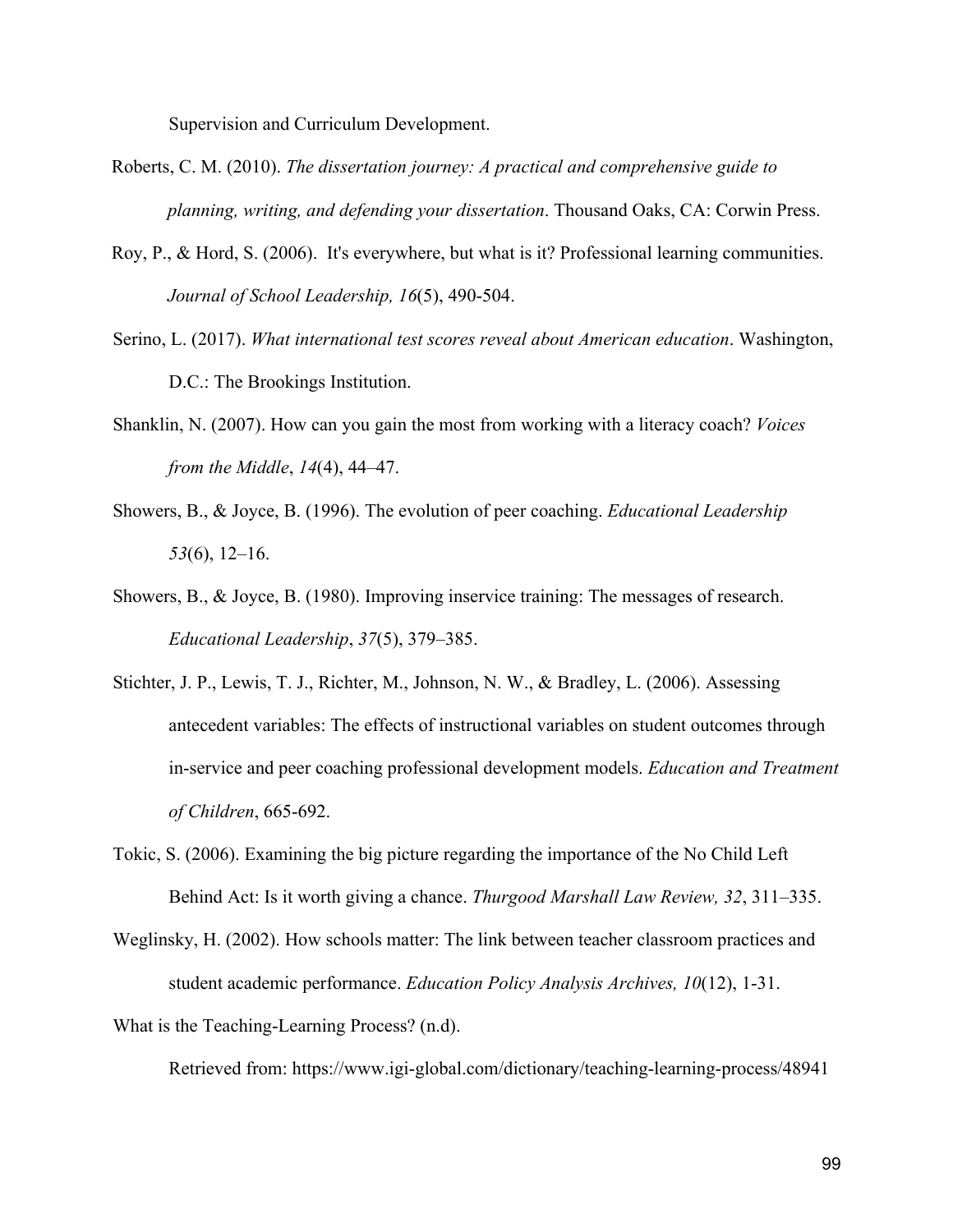- Wiezorek, D. (2017). Principals' perceptions of public schools' professional development changes during NCLB. *Education Policy Analysis Archives 25*(8).
- Williams, K. (2017). Using social learning theory to engage adults through extension education. *North American Colleges and Teachers of Agriculture Journal, 61*(3), 263-264.
- Wolpert-Gawron, H. (2016). The many roles of an instructional coach*. Educational Leadership*  (73), 56-60.
- Yoon, K. S., Duncan, T., Lee, S. W., Scarloss, B., Shapley, K. (2007). *Reviewing the evidence on how teacher professional development affects student achievement* (Issues & Answers Report, REL 2007-No. 003). Washington, DC: U.S. Department of Education, Institute of Education Sciences, National Center for Education Evaluation and Regional Assistance, Regional Educational Laboratory Southwest.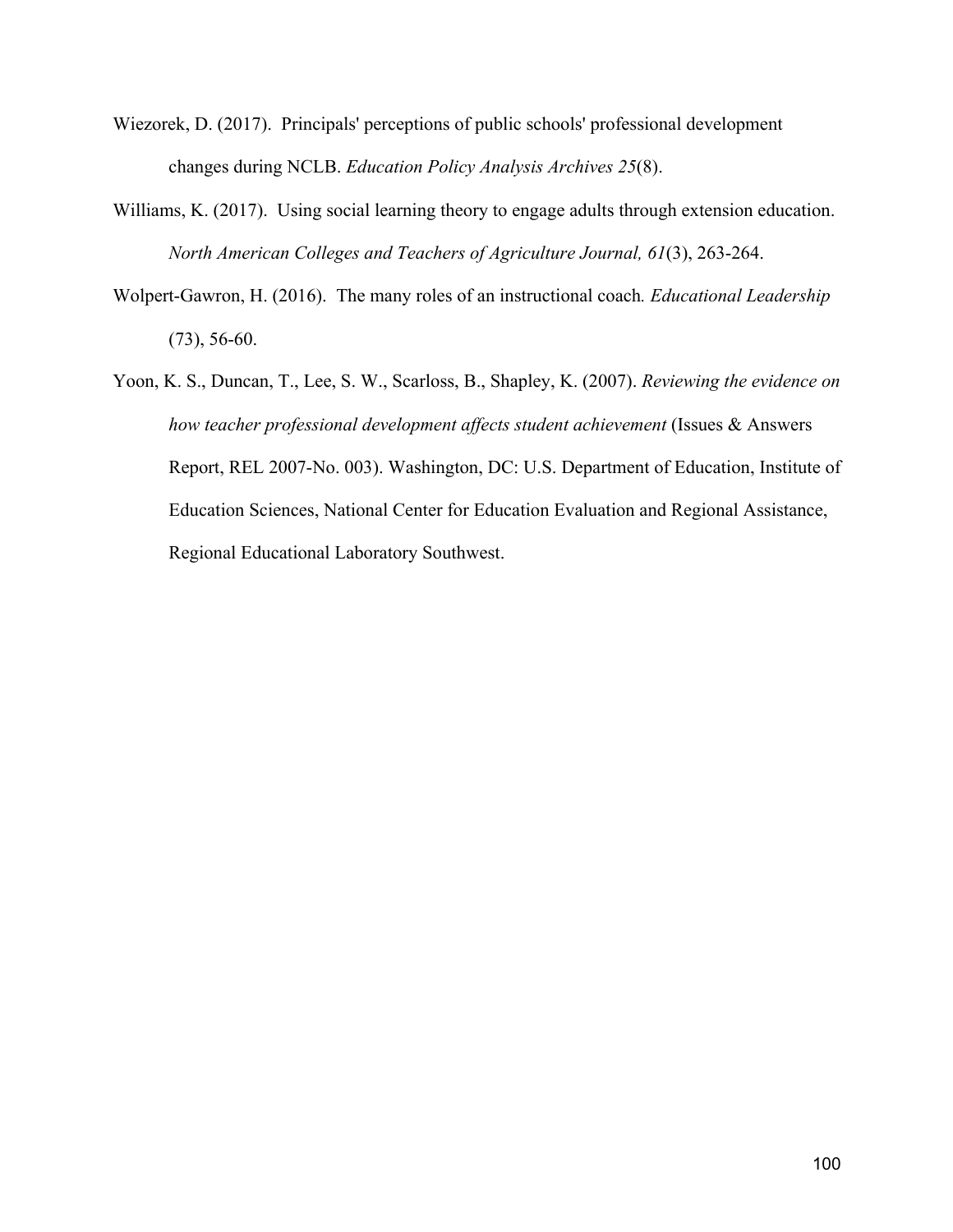### **Appendix A**

### **Superintendent's Study Approval Email**

November 13, 2020

Dr. *Name of Superintendent,*

Thank you for responding to my request about conducting a study at *Name of School*. I respect your commitment to protecting your staff during the pandemic.

After speaking with my advisor from Bethel University, another option would be to adjust my dissertation study and request one 30-minute interview with *Name*, *Name*, and *Name* and collect artifacts/documents that outline your Instructional Coaching Program. I would be seeking to learn about the program model, implementation, and sustainability.

I have been building my dissertation study since I heard about the significant academic gains *Name* made in 2018. I had an informal conversation with *Name* a few years ago about your district's professional development opportunities. I was intrigued. I have spent hours reading your website to learn more about your staff development goals, mentorship program, Q-Comp program, and examining your test scores. You have systems, programs, and supports in place to prepare "students who are self-directed learners, purposeful and effective thinkers, and responsible citizens."

If a conversation would be helpful, I would be happy to connect via Google Meet or Zoom at your convenience. As the district leader, you may have alternate or additional options regarding my study that may be helpful, and I would appreciate your insights.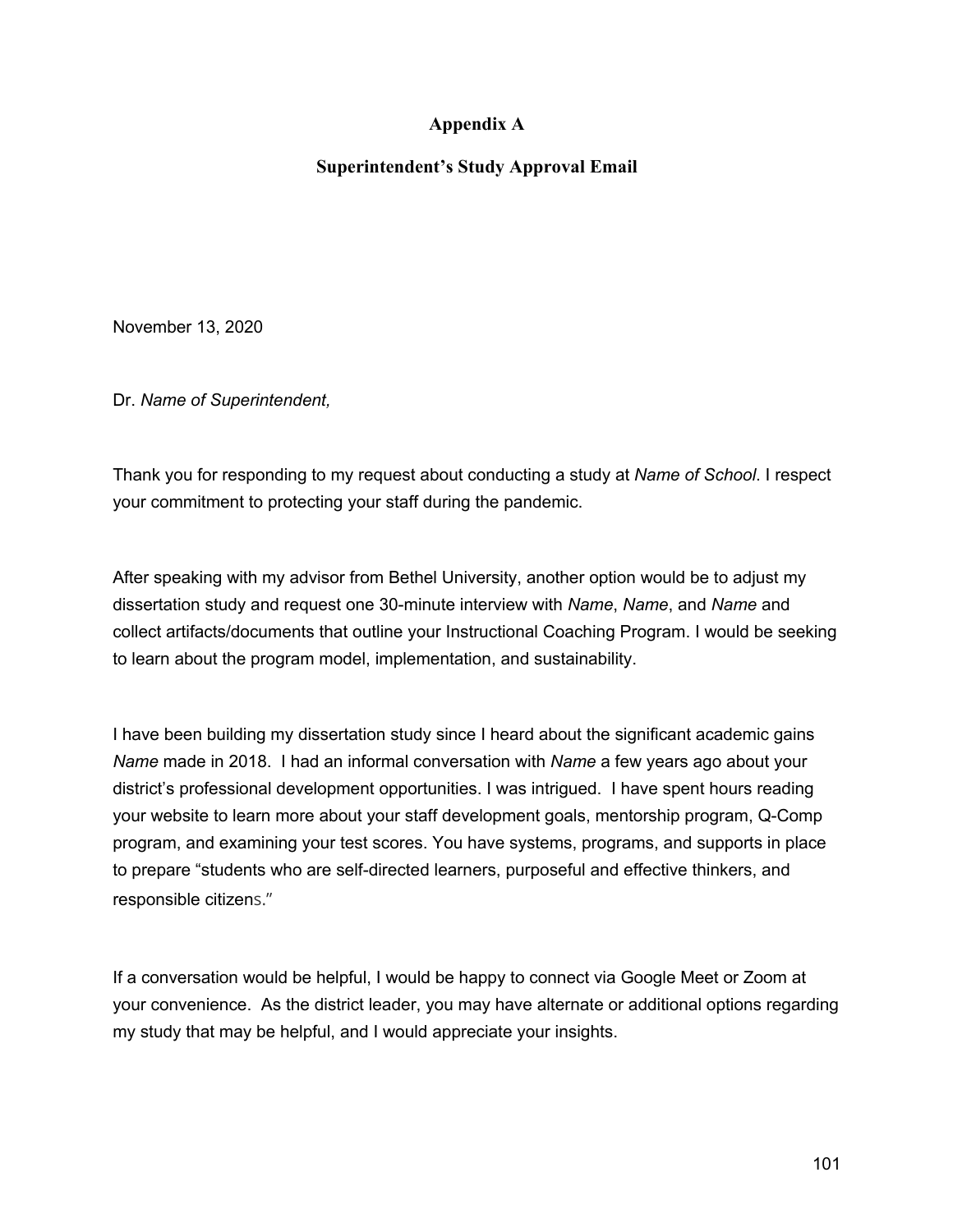Respectfully,

Allison Coalwell

Hi Allison,

Absolutely! I love this idea and as long as *Name*, *Name*, and *Name* are okay with it, I am fine with it. I am so glad we can help.

Take care,

*Superintendent's Name*

**Superintendent's Name | Superintendent**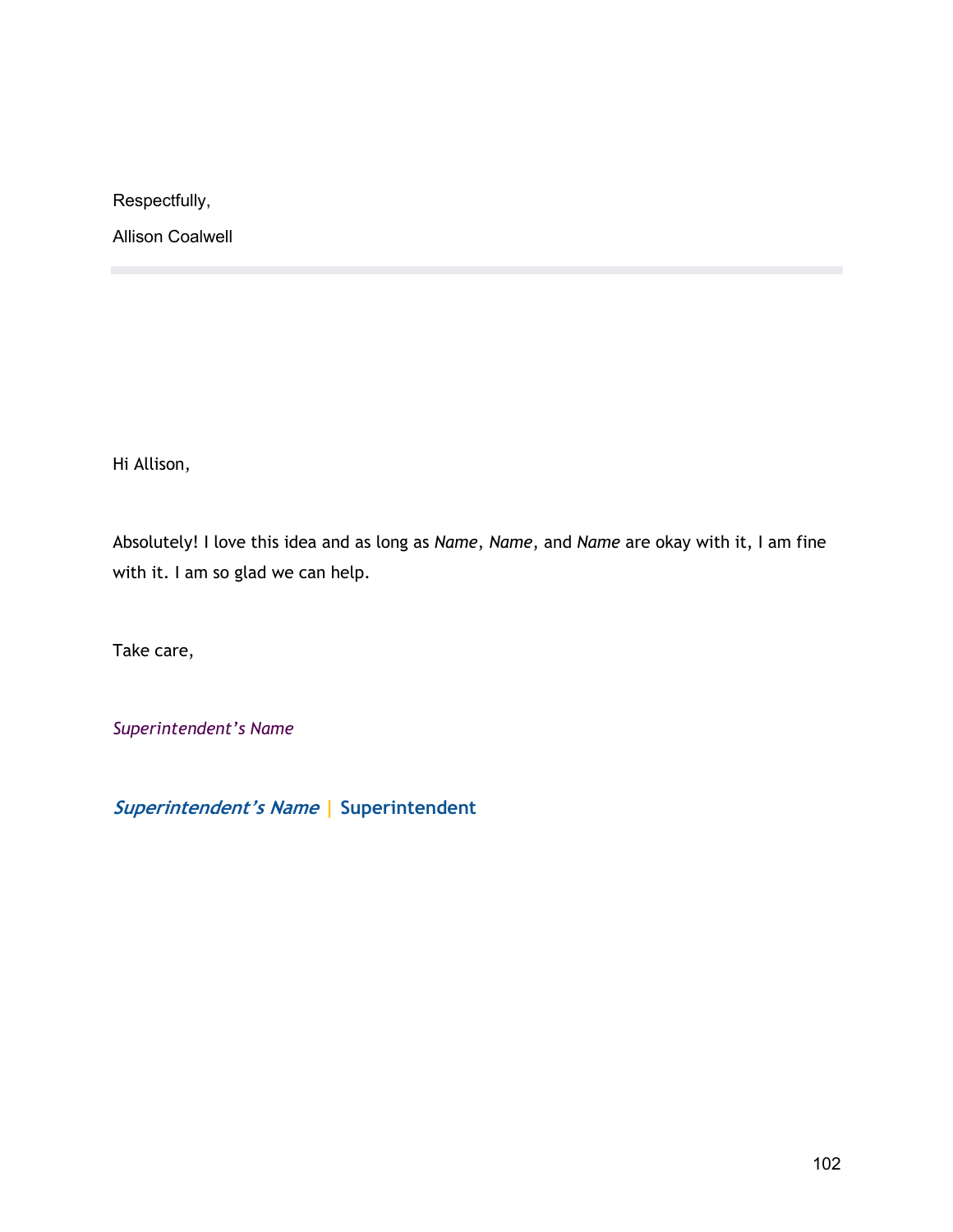## **Appendix B**

### **Participant Invitation Email**

Dear ,

You are invited to participate in a study about instructional coaching. You were selected as a possible participant because you are an education leader with knowledge about your district's Instructional Coaching Program. You are uniquely positioned to provide valuable information about program characteristics and initiatives that aid in the sustainability of the program.

If you decide to participate, we will schedule a remote interview via Google Meet or phone. The interview should take approximately 45 minutes and will be digitally recorded for transcription purposes. Audio files will be deleted after being transcribed. You will receive a copy of the transcription to check for accuracy.

Confidentiality is highly valued in this study. All participant names and identifiers will be deleted from transcripts, and transcripts will be identifiable only by a number. Transcripts will be stored on a password-protected computer to which only the researchers have access. No one will be identifiable in any written reports or publications.

Your participation in this study is voluntary, and you may choose not to participate without affecting your relationship with Bethel University. If you decide to participate, you may withdraw from the study at any time without penalty and your information will be destroyed. There are no anticipated risks for participating in this study and no compensation for participation.

If you are willing to participate, you will be emailed an informed consent letter to sign and the interview questions to review. We will then schedule a day and time for our interview. Thank you for your consideration!

Sincerely,

Allison Coalwell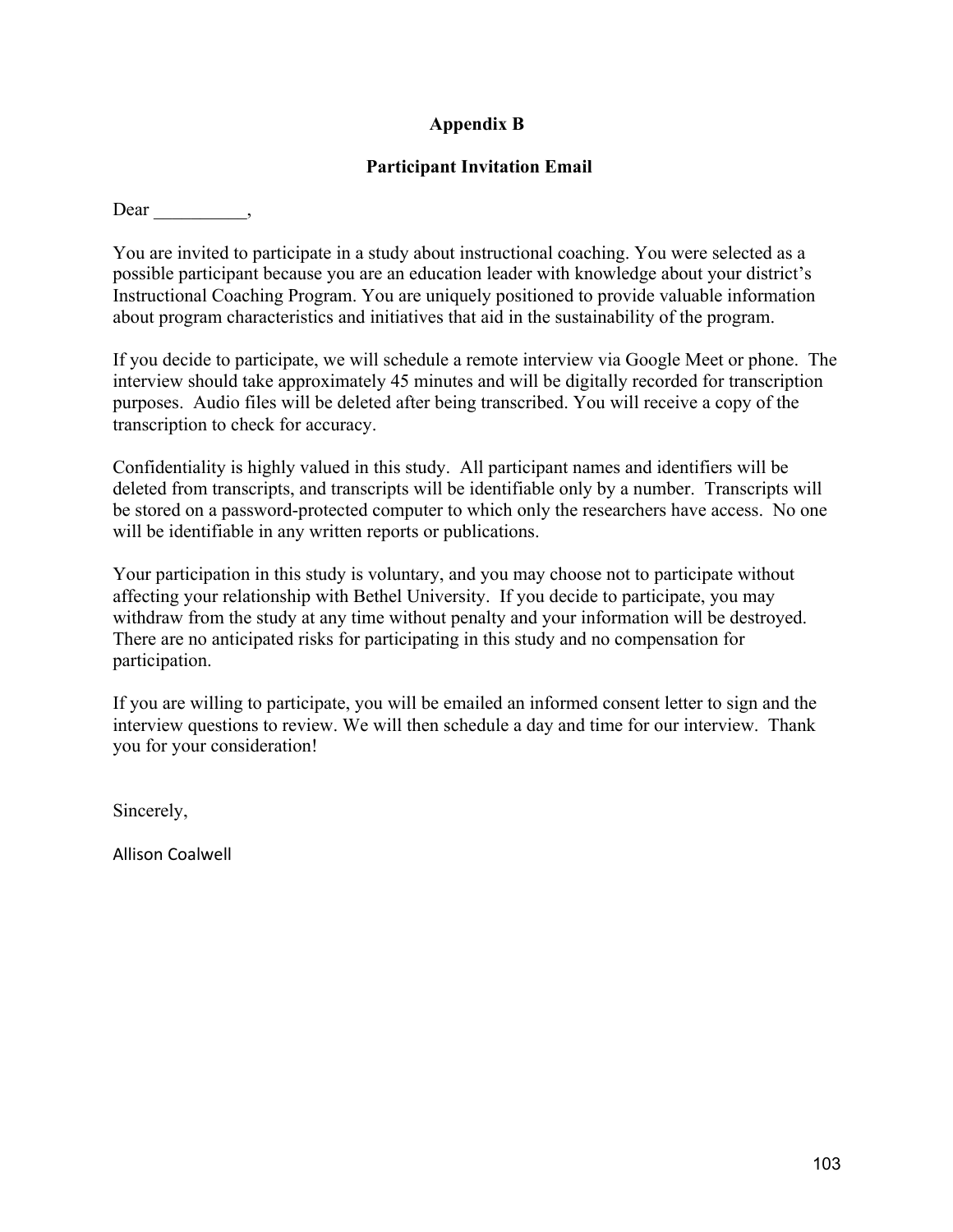### **Appendix C**

### **Informed Consent Form**

#### Instructional Coaching Program

You are invited to participate in a study about instructional coaching. The purpose of this study is to examine the instructional coaching program of a secondary school where students made significant academic gains to explicitly define an instructional coaching model that improves teacher pedagogy and increases students' achievement. In addition, this study aims to outline how the Instructional Coaching Program is sustained. You were selected as a possible participant because you are an education leader who could provide valuable insight about your district's Instructional Coaching Program. This research is being conducted as part of my dissertation at Bethel University.

If you decide to participate, I will schedule a 45-minute interview that will be conducted via Google Meet or phone. You will be contacted again after the interview is transcribed to review interview transcripts to ensure accuracy. The estimated total time for the interview and subsequent review of the transcript should be no more than a total of one hour. There are no anticipated risks other than the possible discomfort that may be associated with being interviewed and recorded for transcription purposes. Possible benefits to participating may be time for reflecting on current practices as a school leader. You will also be provided with the research findings, if desired.

Any information obtained in connection with this study that can be identified with you will remain confidential and will be disclosed only with your permission. In any written reports or publications, no one will be identified or identifiable and only aggregate data will be presented. Audio files will be destroyed once transcription is complete. The interview transcript will be stored on a password-protected computer to which only the researchers have access.

Your decision to participate will not affect your future relations with Bethel University or the Minnesota Department of Education in any way. If you decide to participate, you are free to discontinue participation at any time without affecting the relationship. Should you experience discomfort, you could, for example, skip a question, stop the interview, or ask to continue the interview at a later date.

This research project has been reviewed and approved in accordance with Bethel's Levels of Review for Research with Humans. If you have any questions about the research and/or research participants' rights or wish to report a research-related injury, please contact Dr. Tracy Reimer, Bethel University, (651) 635- 8502, t-reimer@bethel.edu.

You will be offered a copy of this form to keep.

You are making a decision whether or not to participate. Your signature below indicates that you have read the information provided above and have decided to participate. You may withdraw at any time without prejudice after signing this form should you choose to discontinue participation in this study.

 $\mathcal{L}_\text{max} = \mathcal{L}_\text{max} = \mathcal{L}_\text{max} = \mathcal{L}_\text{max} = \mathcal{L}_\text{max} = \mathcal{L}_\text{max} = \mathcal{L}_\text{max} = \mathcal{L}_\text{max} = \mathcal{L}_\text{max} = \mathcal{L}_\text{max} = \mathcal{L}_\text{max} = \mathcal{L}_\text{max} = \mathcal{L}_\text{max} = \mathcal{L}_\text{max} = \mathcal{L}_\text{max} = \mathcal{L}_\text{max} = \mathcal{L}_\text{max} = \mathcal{L}_\text{max} = \mathcal{$ 

Signature Date

\_\_\_Allison Coalwell\_\_\_\_\_\_\_\_\_\_\_\_\_\_\_\_\_\_

Signature of Investigator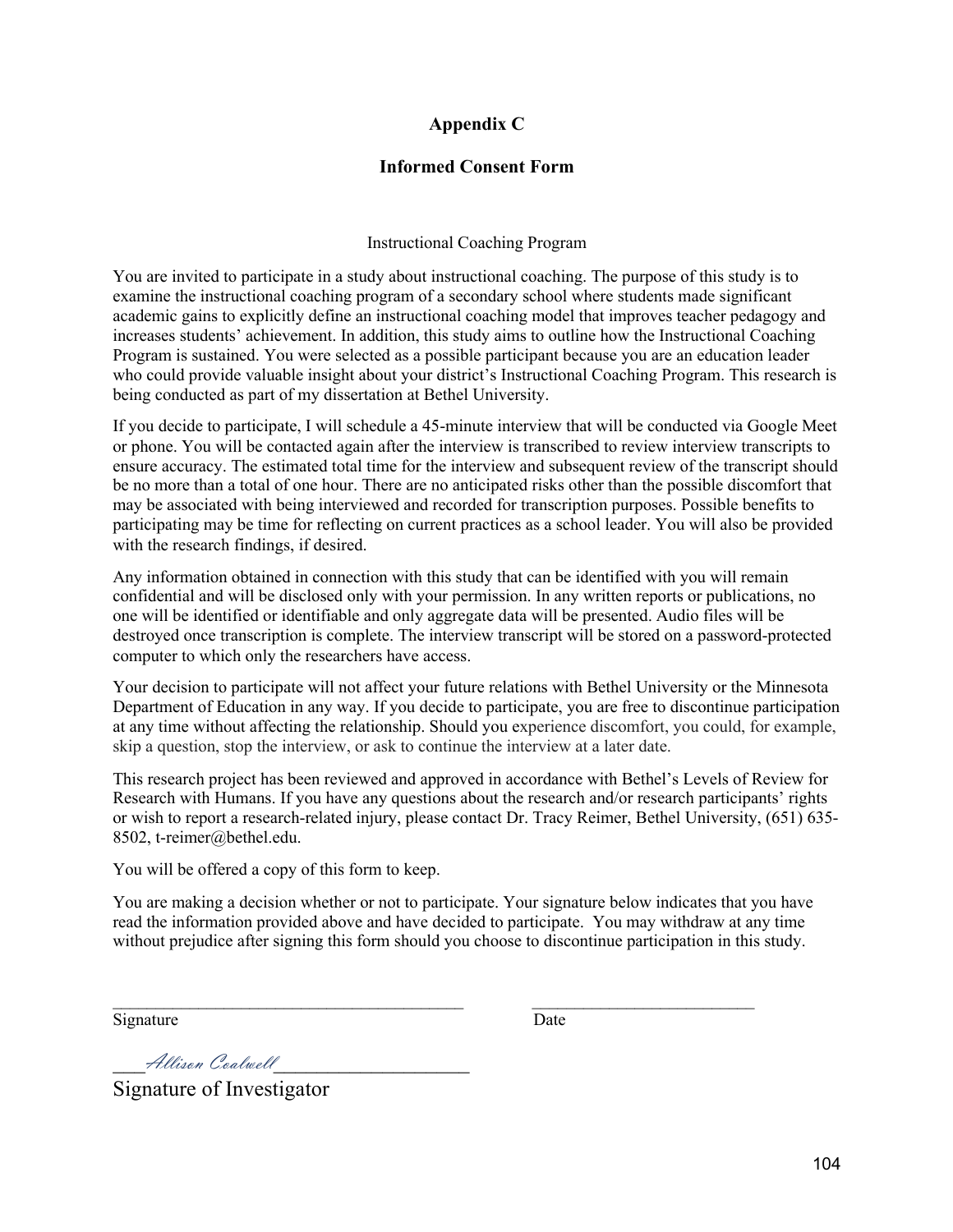# **Appendix D**

### **Document Journal**

**Document 1**- Q-Comp Advisor Job Description- The two-page document clearly explains the position.

**RQ1-** What **components** of a secondary level Instructional Coaching Program do educational leaders attribute to improved teacher pedagogy and increased student achievement? (Framework/structure)

Theme 2- System Guidelines and Roles are Clearly Defined in an Effective Instructional Coaching Program

4/4 Participants

-Key roles or positions and terms code

**Document 2-** Q-Comp Advisor Responsibilities- The five-page document explains what the Q-Comp Advisor does each month.

**RQ1-** What **components** of a secondary level Instructional Coaching Program do educational leaders attribute to improved teacher pedagogy and increased student achievement? (Framework/structure)

Theme 1- Vision and Goals Provide Purpose and Effectiveness Measures for the Instructional Coaching Program

-Goals code (the measures that show the accomplishment of the vision)

**RQ1-** What **components** of a secondary level Instructional Coaching Program do educational leaders attribute to improved teacher pedagogy and increased student achievement? (Framework/structure)

Theme 2- Clear Instructional Coaching Program Guidelines and Roles are Established and Adhered to (or Program guidelines are written to establish a clear instructional coaching structure)

4/4 Participants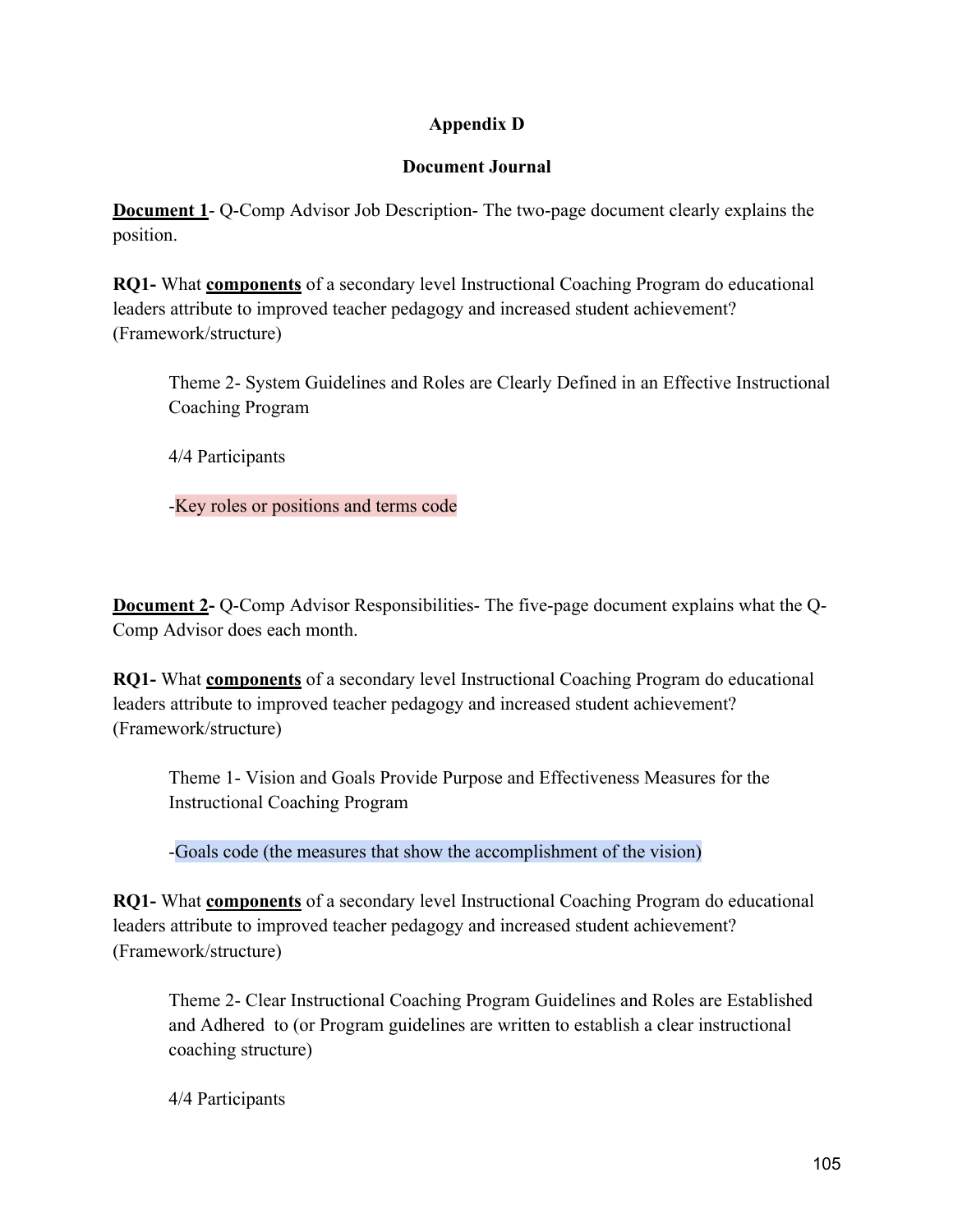### -Key roles or positions and terms code

### -Coaches Training code

**RQ2-** How do educational leaders **sustain** an instructional coaching program at a secondary level that improves teacher pedagogy and increases student achievement?

Theme 1- Continuous collaboration and communication maintain a coaching program.

4/4 Participants

-Collaboration code

**RQ2** -How do educational leaders **sustain** an instructional coaching program at a secondary level that improves teacher pedagogy and increases student achievement?

Theme 2- Running an effective coaching program costs money.

4/4 Participants

-Funding code

**Document 3-** Q-Comp Instructional Coach Job Description- The two-page document clearly explains the position.

**RQ1-** What **components** of a secondary level Instructional Coaching Program do educational leaders attribute to improved teacher pedagogy and increased student achievement? (Framework/structure)

Theme 2- System Guidelines and Roles are Clearly Defined in an Effective Instructional Coaching Program

4/4 Participants

-Key roles or positions and terms code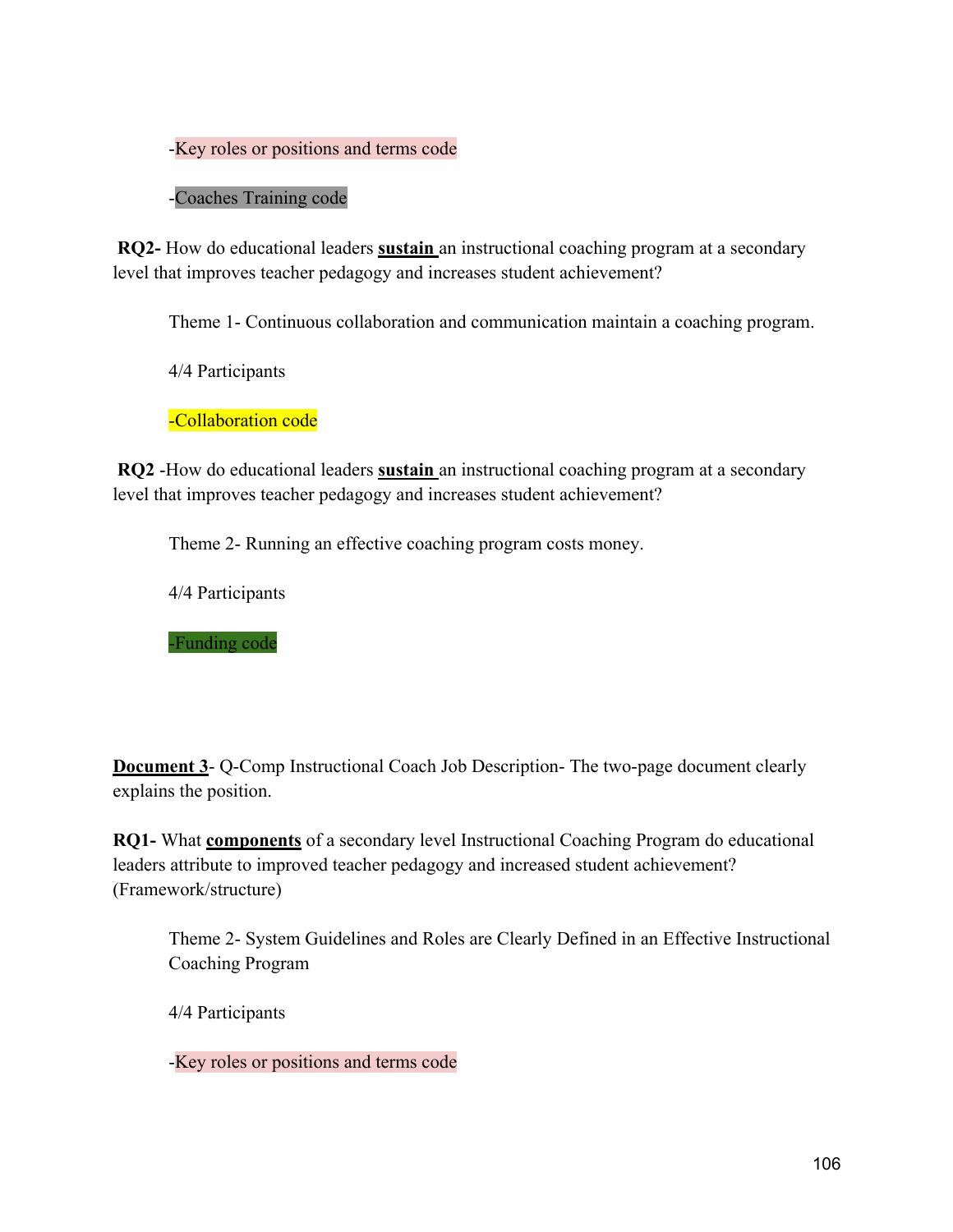**Document 4-** Q-Comp Coach Responsibilities- The two-page document that explains what the Q-Comp Coach does each month.

**RQ1-** What **components** of a secondary level Instructional Coaching Program do educational leaders attribute to improved teacher pedagogy and increased student achievement? (Framework/structure)

Theme 1- Vision and Goals Provide Purpose and Effectiveness Measures for the Instructional Coaching Program

-Goals code (the measures that show the accomplishment of the vision)

**RQ1-** What are the **components** of a secondary level instructional coaching program that improves teacher pedagogy and increases student achievement? (Framework/structure)

Theme 2- Clear Instructional Coaching Program Guidelines and Roles are Established and Adhered to (or Program guidelines are written to establish a clear instructional coaching structure)

-Key roles or positions and terms code

-Coaches Training code

**RQ2**- How do educational leaders **sustain** an instructional coaching program at a secondary level that improves teacher pedagogy and increases student achievement?

Theme 1- Continuous collaboration and communication maintain a coaching program.

4/4 Participants

### -Collaboration code

**RQ2-** How do educational leaders **sustain** an instructional coaching program at a secondary level that improves teacher pedagogy and increases student achievement?

Theme 2- Running an effective coaching program costs money.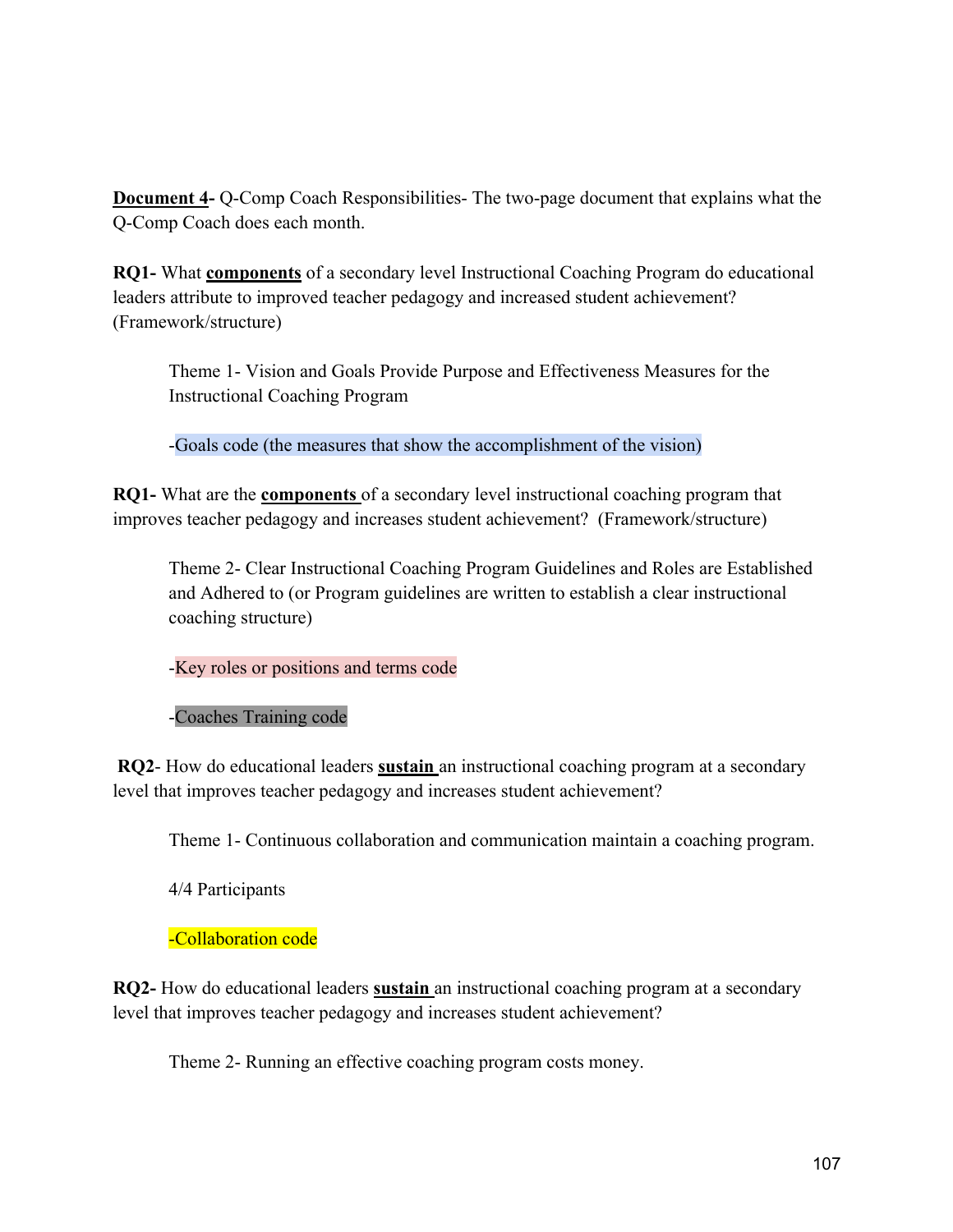4/4 Participants

-Funding code

**Document 5-** Q-COMP Plan- The 19-page document explains the program and aligns Grandview programming with MDE guidelines.

**RQ1-** What **components** of a secondary level Instructional Coaching Program do educational leaders attribute to improved teacher pedagogy and increased student achievement? (Framework/structure)

Theme 2-System Guidelines and Roles are Clearly Defined in an Effective Instructional Coaching Program

-Key roles or positions and terms code

**RQ1-** What **components** of a secondary level Instructional Coaching Program do educational leaders attribute to improved teacher pedagogy and increased student achievement? (Framework/structure)

Theme 3- Multiple Support Systems are Integrated into the Instructional Coaching Program

4/4 Participants

-Support code

**RQ2-** How do educational leaders **sustain** an instructional coaching program at a secondary level that improves teacher pedagogy and increases student achievement?

Theme 2- Running an effective coaching program costs money.

4/4 Participants

-Funding code

**Document 6-** Q- Comp MOU 2018-2019- The five-page document establishes an agreement between the district and Union.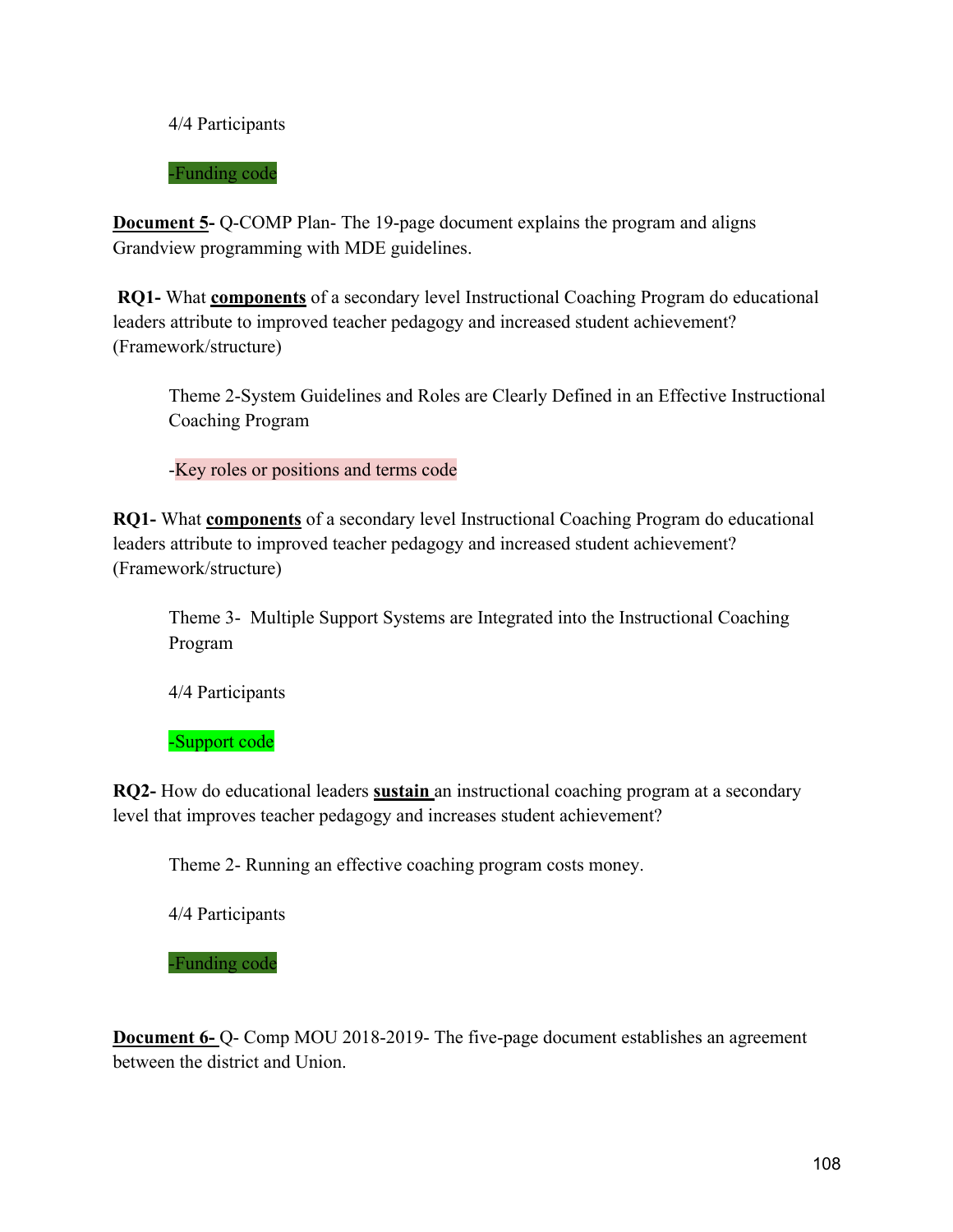**RQ1-** What are the **components** of a secondary level instructional coaching program that improves teacher pedagogy and increases student achievement? (Framework/structure)

Theme 2- System Guidelines and Roles are Clearly Defined in an Effective Instructional Coaching Program

-Key roles or positions and terms code

**RQ2** -How do educational leaders **sustain** an instructional coaching program at a secondary level that improves teacher pedagogy and increases student achievement?

Theme 2- Running an effective coaching program costs money.

4/4 Participants

-Funding code

**Document 7-** Coach's High Cycle Observations Protocol. This document outlines the process for evaluating Instructional Coaches.

**RQ2-** How do educational leaders **sustain** an instructional coaching program at a secondary level that improves teacher pedagogy and increases student achievement?

Theme 3- Success keeps the instructional coaching program moving forward

3/4 Participants

## Coaches Training code

**Document 8-** Instructional Coach (Rubric). This document is used to evaluate Instructional Coaches.

**RQ2-** How do educational leaders **sustain** an instructional coaching program at a secondary level that improves teacher pedagogy and increases student achievement?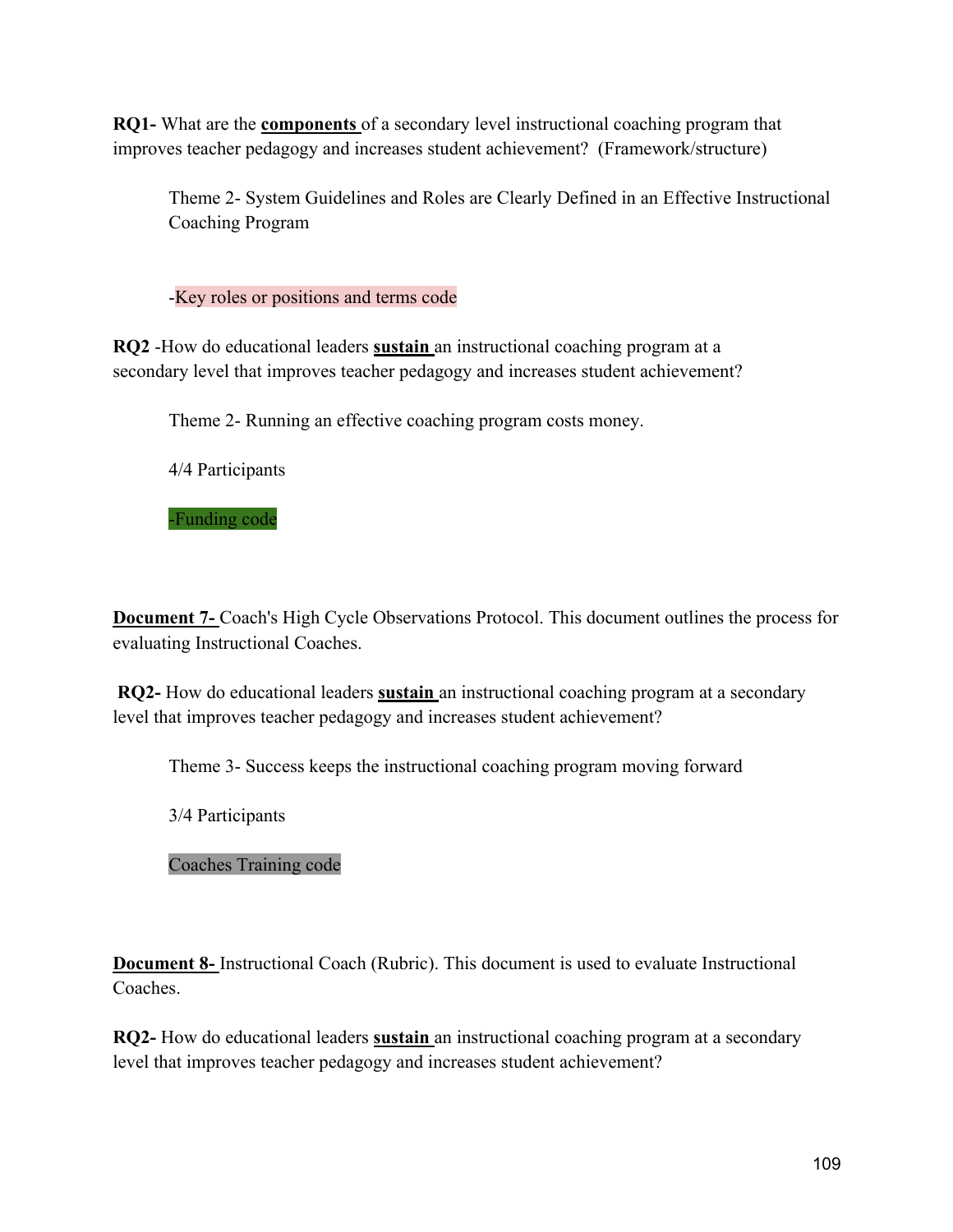Theme 3- Success keeps the instructional coaching program moving forward

3/4 Participants

-Professional Growth code

**Document 9-** 2020 Spring Survey: All Responses. This document shares feedback from staff about how Instructional Coaches have helped them grow as professionals.

**RQ1-** What **components** of a secondary level Instructional Coaching Program do educational leaders attribute to improved teacher pedagogy and increased student achievement? (Framework/structure)

Theme 3- Multiple Support Systems are Integrated into the Instructional Coaching Program

4/4 Participants

-Support code

**RQ2-** How do educational leaders **sustain** an instructional coaching program at a secondary level that improves teacher pedagogy and increases student achievement?

Theme 3- Success keeps the instructional coaching program moving forward

3/4 Participants

-Professional Growth code -Program Reflection

**Document 10-** Grandview Survey, tallied results. The researcher created this doc by breaking down the survey and identifying the answers that gave more information about the instructional coaching program.

**RQ1-** What are the **components** of a secondary level instructional coaching program that improves teacher pedagogy and increases student achievement? (Framework/structure)

Theme 3- Multiple Support Systems are Integrated into the Instructional Coaching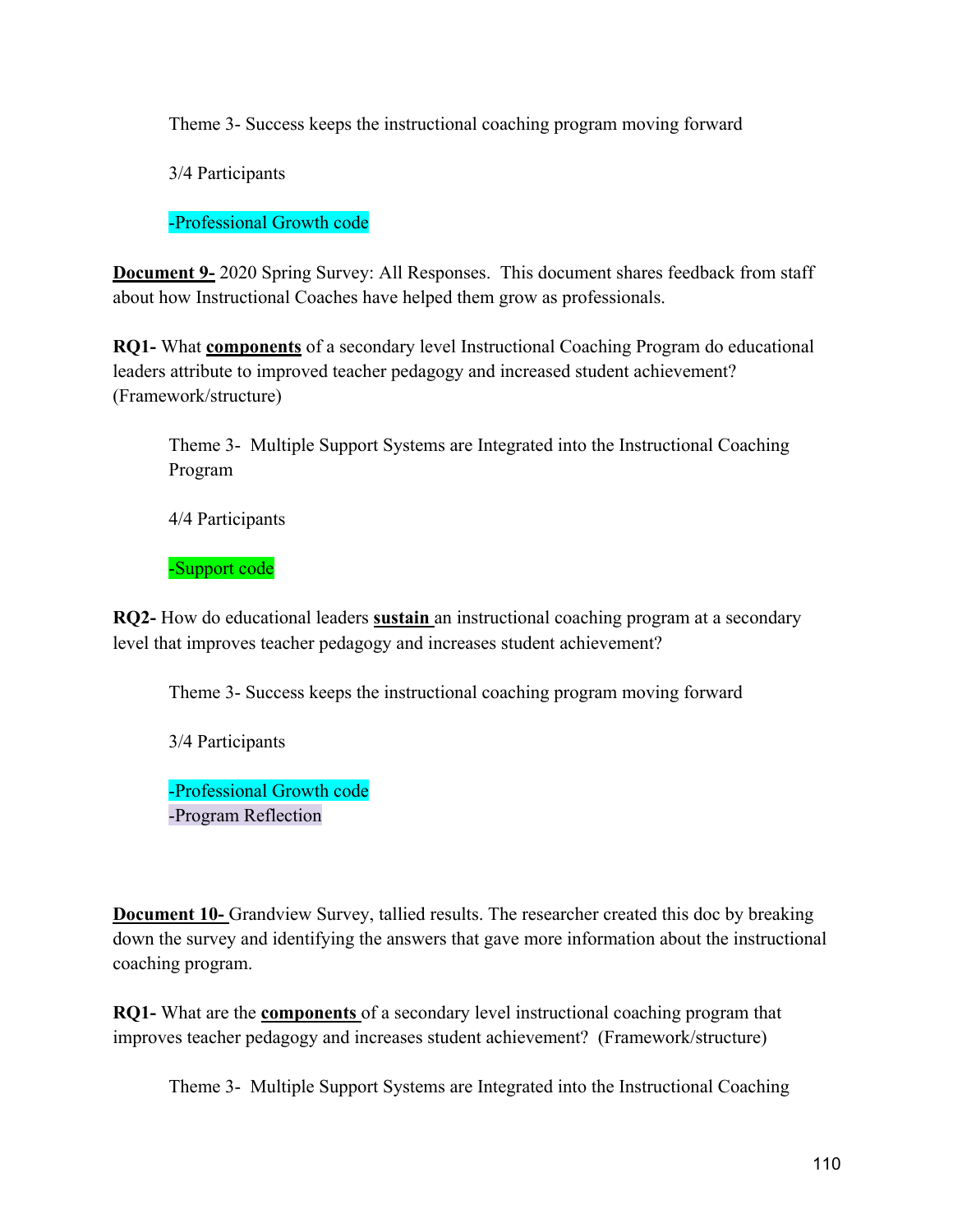Program

4/4 Participants

-Support code

**RQ2-** How do educational leaders **sustain** an instructional coaching program at a secondary level that improves teacher pedagogy and increases student achievement?

Theme 3- Success keeps the instructional coaching program moving forward

3/4 Participants

-Professional Growth code

**Document 11-** Explanation of Staff Development, Vision, and Strategic Direction.

**RQ1-** What **components** of a secondary level Instructional Coaching Program do educational leaders attribute to improved teacher pedagogy and increased student achievement? (Framework/structure)

Theme 1- Vision and Goals Provide Purpose and Effectiveness Measures for the Instructional Coaching Program

3 of 4 Participants

-Vision code (Vision is the narrative)

**RQ1-** What are the **components** of a secondary level instructional coaching program that improves teacher pedagogy and increases student achievement? (Framework/structure)

Theme 2- System Guidelines and Roles are Clearly Defined in an Effective Instructional Coaching Program

-Structures code

## **Document 12- https://www.thinkingcollaborative.com/about**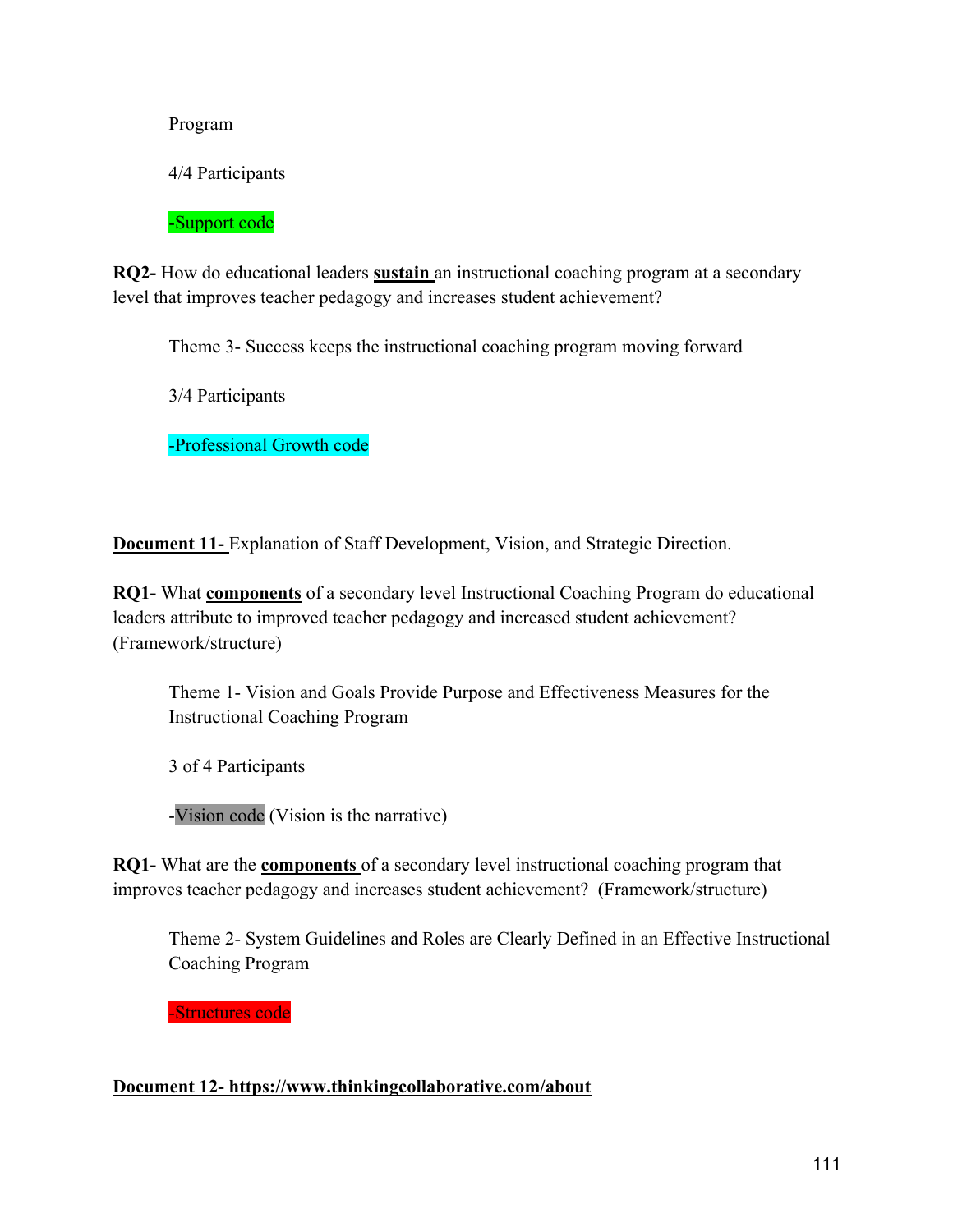This website provides more information about the Training Grandview uses to prepare district leaders. The trainings are called Cognitive Coaching and Adaptive Schools.

**RQ1-** What **components** of a secondary level Instructional Coaching Program do educational leaders attribute to improved teacher pedagogy and increased student achievement? (Framework/structure)

Theme 2- System Guidelines and Roles are Clearly Defined in an Effective Instructional Coaching Program

4/4 Participants

-Coaches Training code